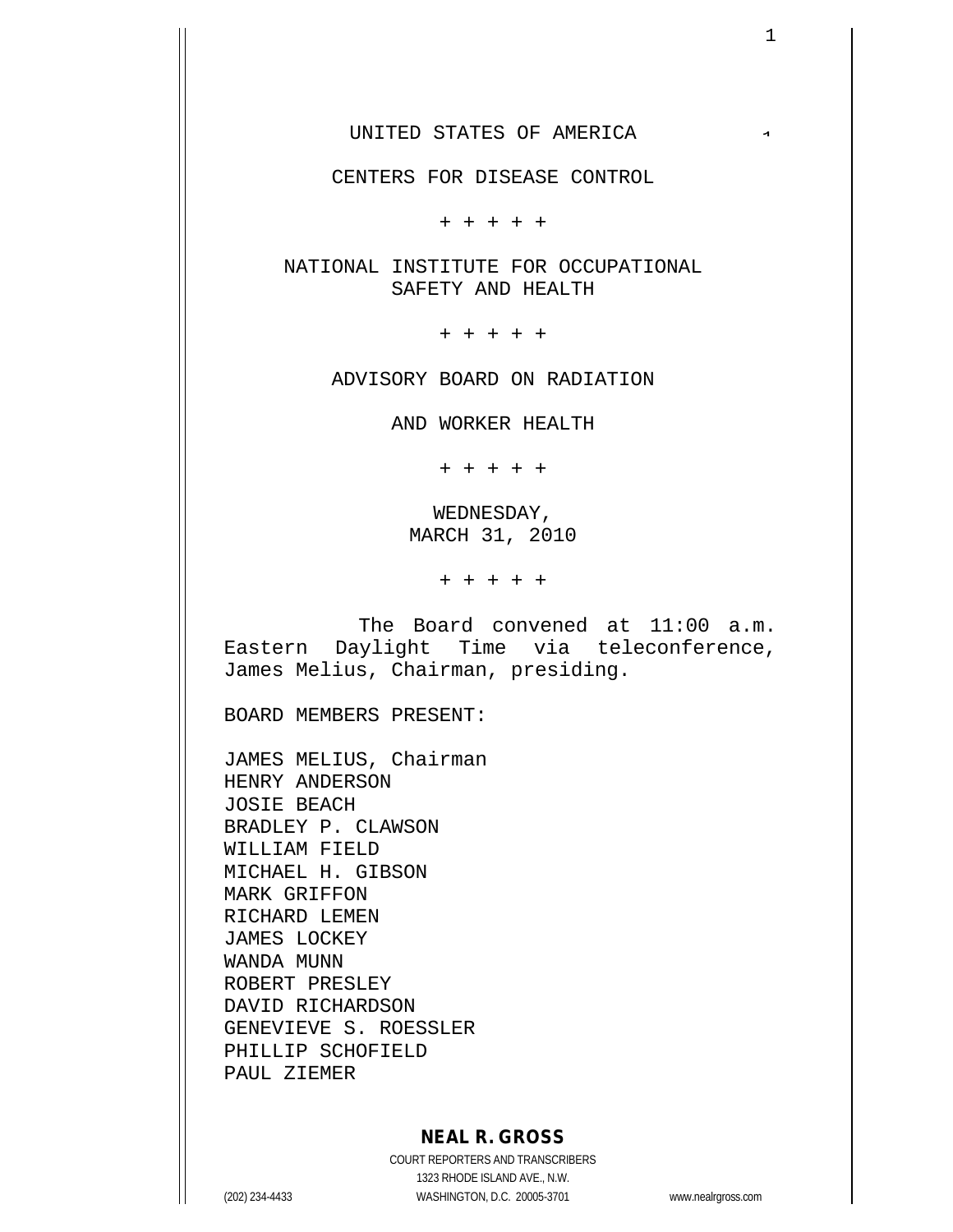ALSO PRESENT:

TED KATZ, Designated Federal Official NANCY ADAMS, NIOSH Contractor ISAF AL-NABULSI, DOE HANS BEHLING, SC&A KATHY BEHLING, SC&A TERRIE BARRIE, ANWAG ANTOINETTE BONSIGNORE, Petitioner LAURIE BREYER, DCAS-ORAU ALICIA DRESSMAN, Peace Works STUART HINNEFELD, DCAS-ORAU EMILY HOWELL, HHS LARA HUGHES, DCAS-ORAU JEFFREY KOTSCH, DOL JENNY LIN, HHS ARJUN MAKHIJANI, SC&A JOHN MAURO, SC&A JIM NETON, DCAS-ORAU STEVE OSTROW, SC&A KATHLEEN PINCHETTI, Blockson LAVON RUTHERFORD, DCAS-ORAU LEW WADE, DCAS-ORAU

## **NEAL R. GROSS**

COURT REPORTERS AND TRANSCRIBERS 1323 RHODE ISLAND AVE., N.W. (202) 234-4433 WASHINGTON, D.C. 20005-3701 www.nealrgross.com

 $\hat{ }$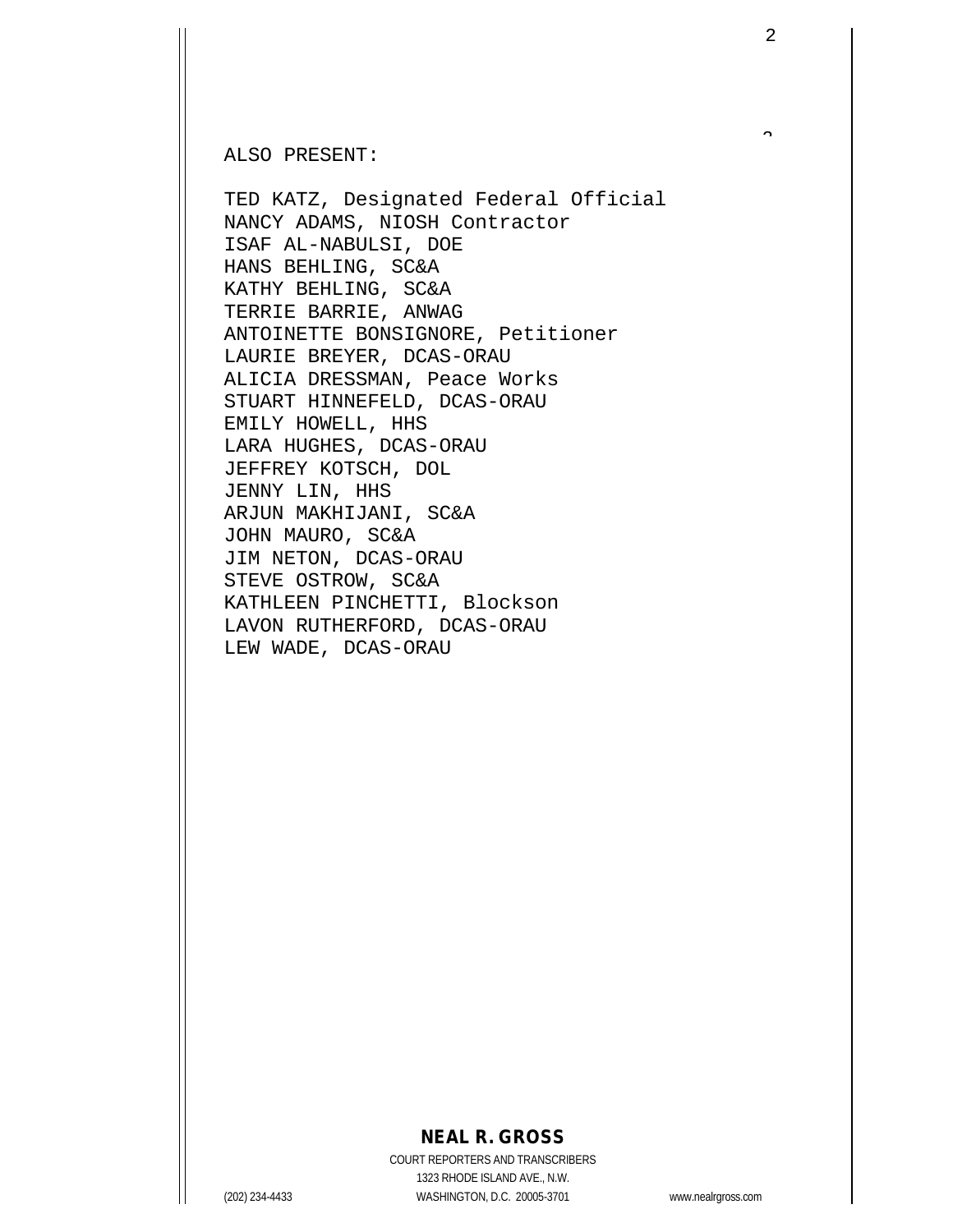T-A-B-L-E O-F C-O-N-T-E-N-T-S

| Roll Call                                                     | $\overline{4}$ |
|---------------------------------------------------------------|----------------|
| Welcome                                                       | 8              |
| Vote on Westinghouse Electric Corp.                           | 9              |
| Canoga Avenue Facility SEC Petition                           | 10             |
| University of Rochester Atomic<br>Energy Project SEC Petition | 26             |
| Chapman Valve and Blockson Chemical<br>SEC Petition           | 31             |
| Discussion of NIOSH 10-Year Program<br>Review                 | 39             |
| DCAS Facility Record Search Methods                           | 42             |
| SEC Class Definitions Analysis (update)                       | 53             |
| Special Exposure Cohort SEC Petition<br>Status Update         | 56             |
| Work Groups and Subcommittees Updates                         | 62             |
| New Work Group Assignments                                    | 89             |
| Managing Conflicts when Tasking                               | 91             |
| Tasking SC & A<br>Board Correspondence                        | 95<br>113      |
| Future Plans/Suggestions for May                              |                |
| 2010 Board Meeting                                            | 114            |

**NEAL R. GROSS** COURT REPORTERS AND TRANSCRIBERS 1323 RHODE ISLAND AVE., N.W. (202) 234-4433 WASHINGTON, D.C. 20005-3701 www.nealrgross.com

3

 $\tilde{a}$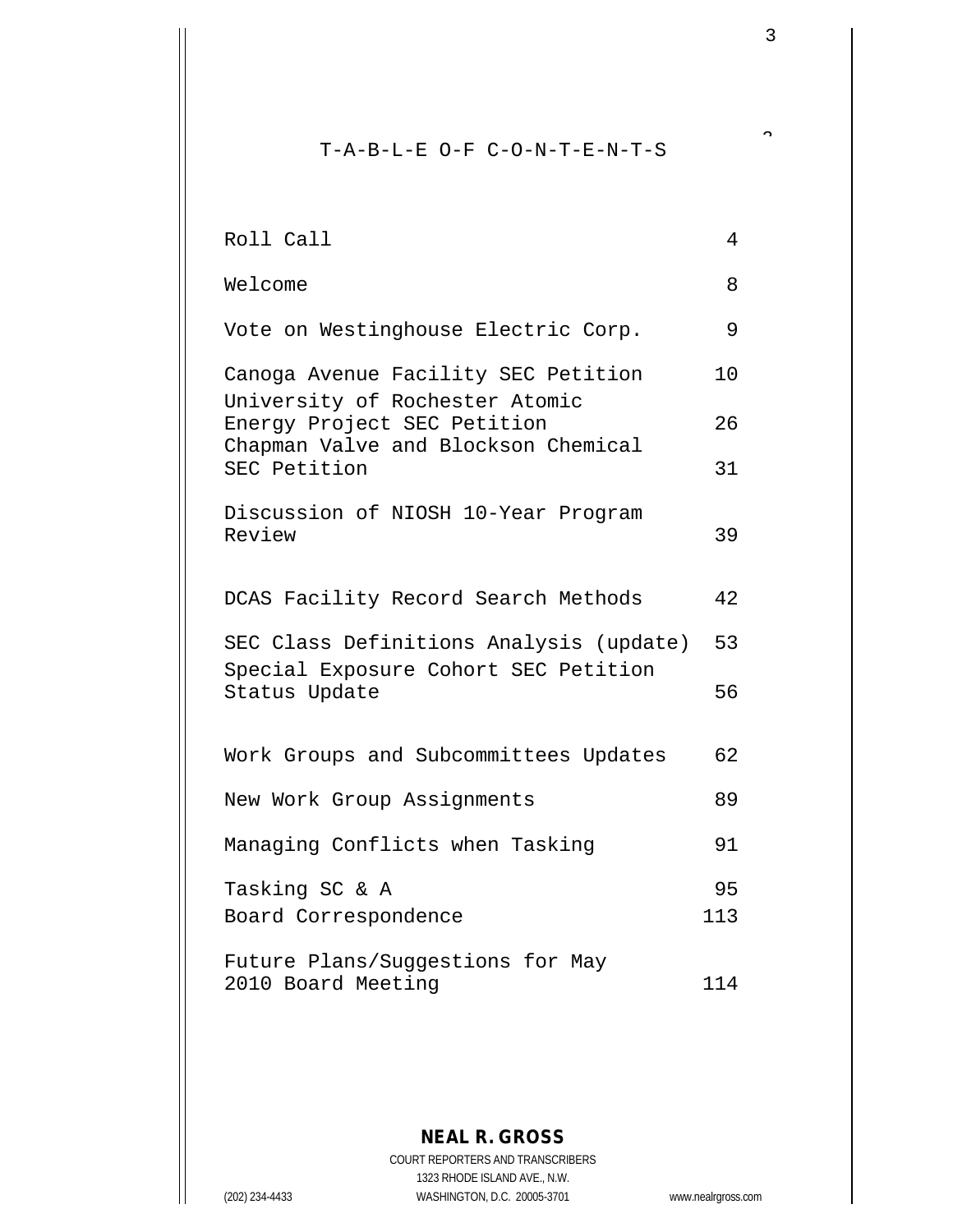| 1              | $P-R-O-C-E-E-D-I-N-G-S$                                             |
|----------------|---------------------------------------------------------------------|
| $\overline{2}$ | (11:01 a.m.)                                                        |
| 3              | MR. KATZ: Okay, so let's do roll                                    |
| 4              | call beginning with Board members, Mr. Chair.                       |
| 5              | CHAIRMAN MELIUS: I'm here.                                          |
| 6              | MR. KATZ: Dr. Melius.                                               |
| 7              | CHAIRMAN MELIUS: I'm present.                                       |
| 8              | MEMBER LEMEN: Dr. Lemen is                                          |
| 9              | present.                                                            |
| 10             | MR. KATZ: Lemen.                                                    |
| 11             | MEMBER LOCKEY: Dr. Lockey.                                          |
| 12             | MR. KATZ: Lockey.                                                   |
| 13             | MEMBER MUNN: Wanda Munn.                                            |
| 14             | MR. KATZ: Munn.                                                     |
| 15             | MEMBER CLAWSON:<br>Bradley Clawson.                                 |
| 16             | MEMBER ZIEMER: Paul Ziemer.                                         |
| 17             | MEMBER PRESLEY: Bob Presley.                                        |
| 18             | MEMBER FIELD: Bill Field.                                           |
| 19             | MEMBER SCHOFIELD: Paul Schofield.                                   |
| 20             | MEMBER GIBSON: Mike Gibson.                                         |
| 21             | David<br>MEMBER RICHARDSON:                                         |
| 22             | Richardson.                                                         |
|                | <b>NEAL R. GROSS</b>                                                |
|                | COURT REPORTERS AND TRANSCRIBERS<br>1323 RHODE ISLAND AVE., N.W.    |
|                | WASHINGTON, D.C. 20005-3701<br>(202) 234-4433<br>www.nealrgross.com |

Ħ  $\mathbf{\mathcal{H}}$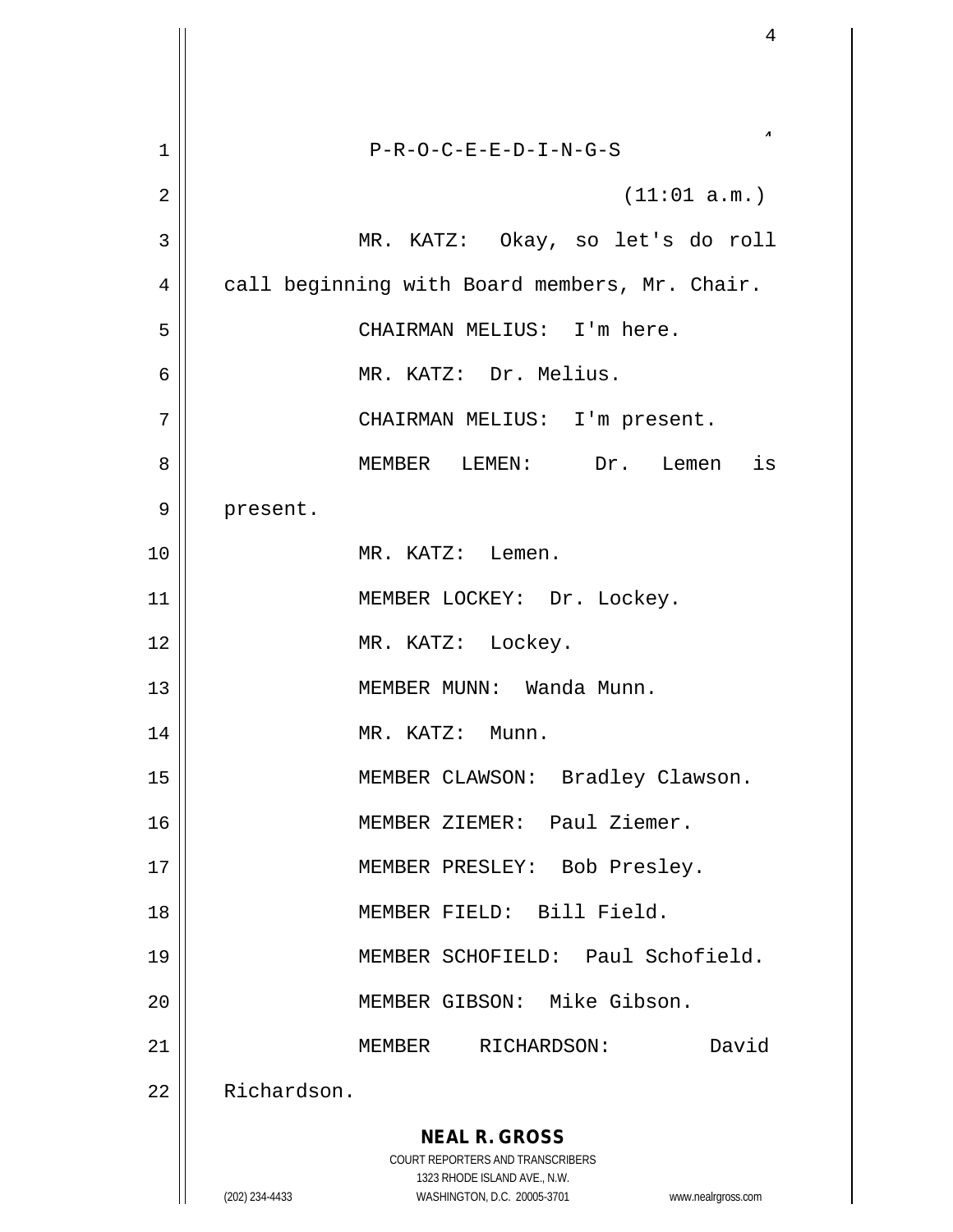**NEAL R. GROSS** COURT REPORTERS AND TRANSCRIBERS 1323 RHODE ISLAND AVE., N.W. (202) 234-4433 WASHINGTON, D.C. 20005-3701 www.nealrgross.com 5 1 CHAIRMAN MELIUS: Mark Griffon 2 || will be a few minutes late. 3 MR. KATZ: Okay. He called me a 4 | few minutes ago. Okay, so far I have Lemen, 5 Lockey, Munn, Ziemer, Presley, Field,  $6 \parallel$  Schofield, Gibson, Richardson, and there was  $7$  || one person that was garbled. 8 MEMBER CLAWSON: That would be 9 | Clawson, and then there's Josie. 10 MEMBER BEACH: This is Josie. We 11 || were trying to talk at the same time. 12 MR. KATZ: Okay, so that's 12. 13 We're still missing two. 14 MEMBER ROESSLER: This is Gen 15 Roessler. 16 || MR. KATZ: Oh, Gen, great. 17 || MS. BURGOS: This is Zaida. We're  $18$  | trying to get in all of them. 19 MR. KATZ: Yes, we're missing 20 || Henry. Dr. Anderson, are you on? 21 MEMBER ANDERSON: Hello. 22 || MR. KATZ: Oh, there you are.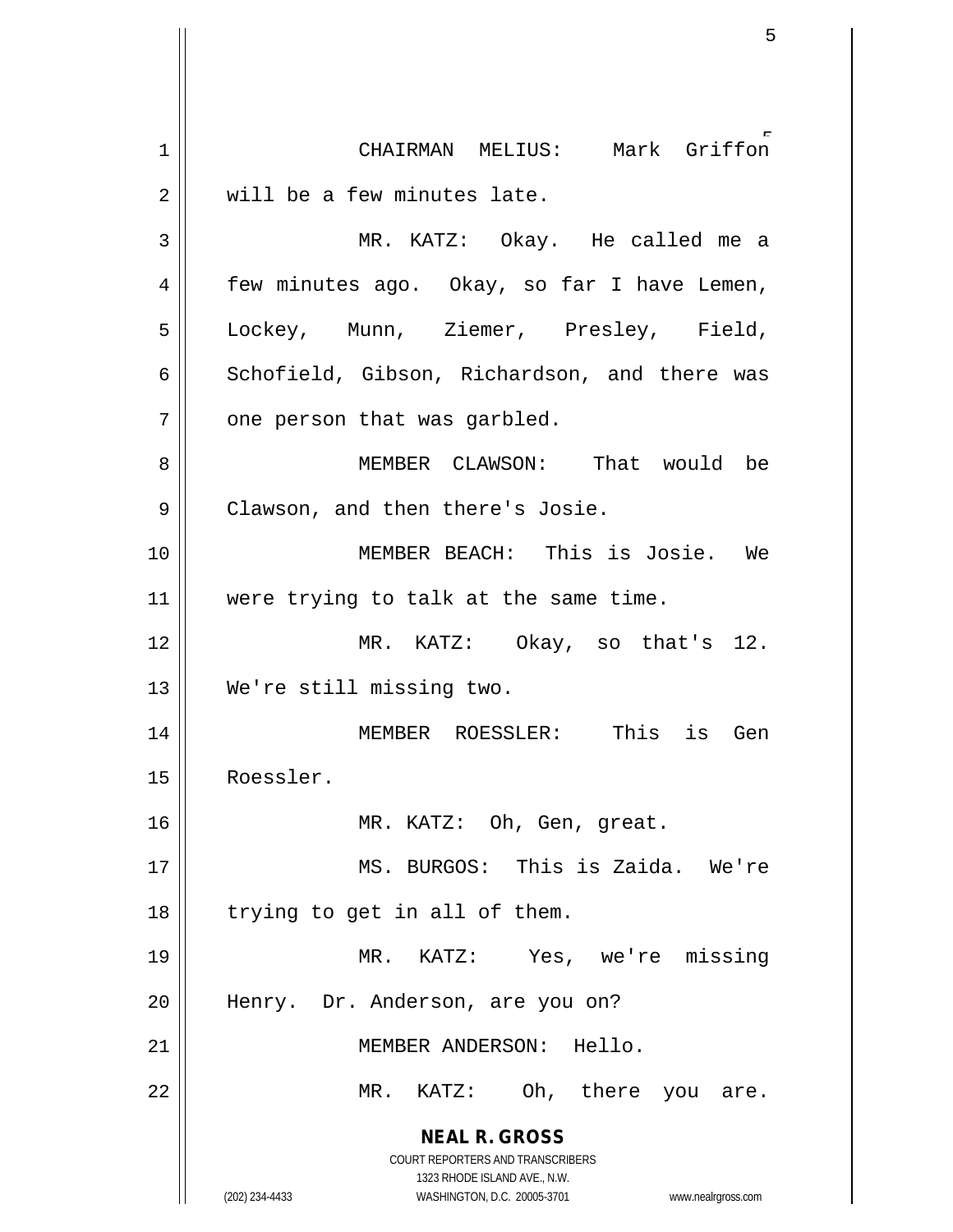**NEAL R. GROSS** COURT REPORTERS AND TRANSCRIBERS 1323 RHODE ISLAND AVE., N.W. (202) 234-4433 WASHINGTON, D.C. 20005-3701 www.nealrgross.com 6 1 || That's Dr. Anderson. 2 MEMBER ANDERSON: Yes. 3 MR. KATZ: Okay. We'll continue 4 | with roll call then beyond the Board, knowing  $5 \parallel$  that Mark will be joining us, so next let's 6 have the NIOSH ORAU team. 7 || MR. HINNEFELD: In Cincinnati, 8 || this is Stu Hinnefeld, Lew Wade, and Jim 9 Neton. 10 MR. RUTHERFORD: LaVon Rutherford 11 at Cincinnati, as well. 12 DR. HUGHES: This is Lara Hughes, 13 also in Cincinnati. 14 MS. BREYER: This is Laurie 15 || Breyer, also in Cincinnati. 16 MR. KATZ: Great, welcome all of 17 | vou. Now SC&A. 18 DR. MAURO: John Mauro here, SC&A. 19 || Good morning, everyone. 20 || MS. BEHLING: Kathy Behling. 21 || DR. BEHLING: Hans Behling. 22 DR. MAKHIJANI: Arjun Makhijani.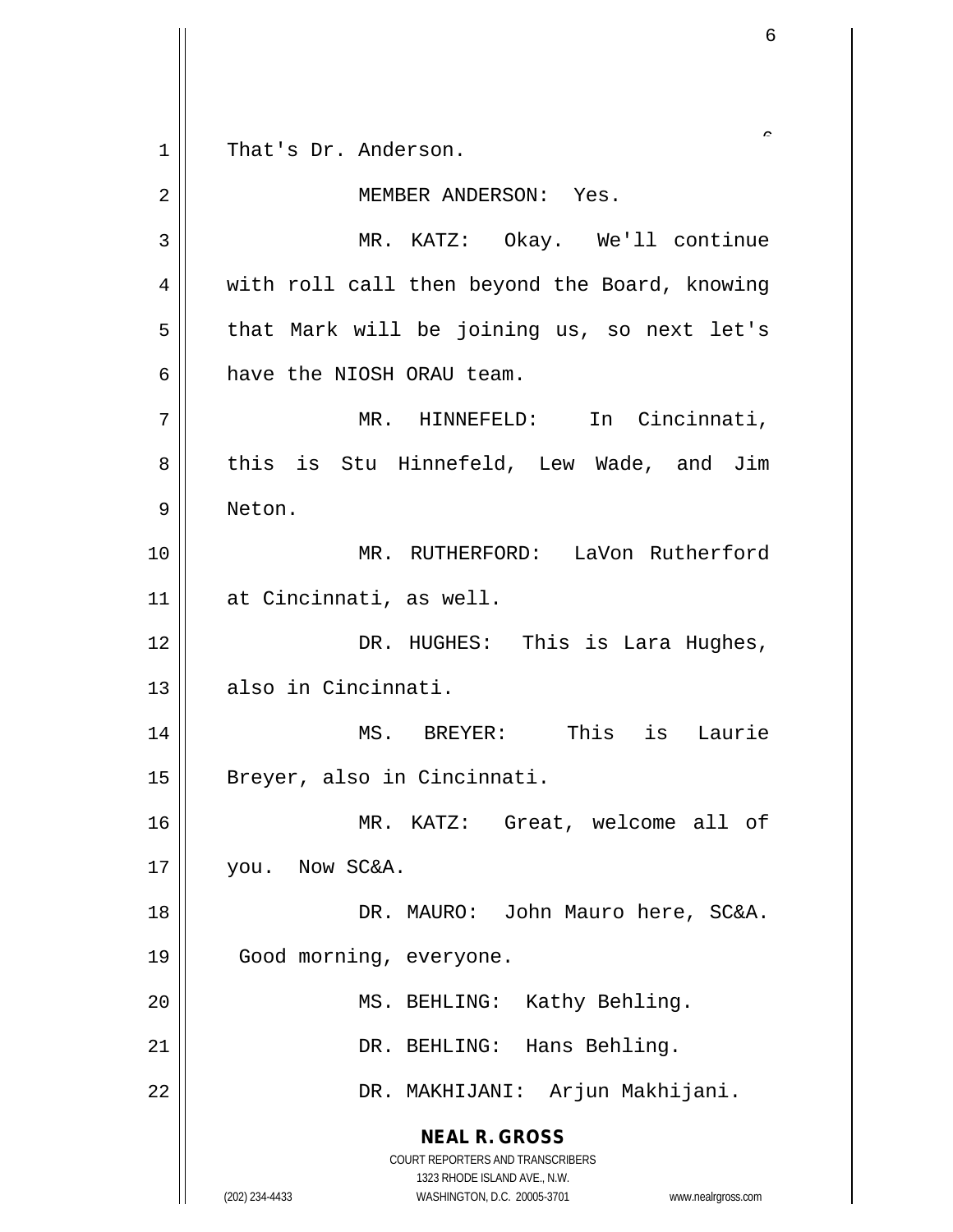**NEAL R. GROSS** COURT REPORTERS AND TRANSCRIBERS 1323 RHODE ISLAND AVE., N.W. (202) 234-4433 WASHINGTON, D.C. 20005-3701 www.nealrgross.com 7 1 MR. KATZ: Okay. Then how about 2 || HHS or other federal employees or contractors  $3 \parallel$  to the fed. 4 || MS. HOWELL: Emily Howell, HHS. 5 MS. AL-NABULSI: Isaf Al-Nabulsi, 6 DOE. 7 MS. ADAMS: Nancy Adams, NIOSH 8 l contractor. 9 MR. KOTSCH: Jeff Kotsch, 10 || Department of Labor. 11 || MS. LIN: This is Jenny with HHS. 12 MR. KATZ: Great. Welcome, all,  $13$  and then how about any members of the public 14 || who would like to identify themselves for the 15 | record. 16 MS. BARRIE: This is Terrie Barrie 17 With ANWAG. 18 || MR. KATZ: Welcome, Terrie. 19 || MS. BARRIE: Good morning. 20 MS. BONSIGNORE: This is 21 || Antoinette Bonsignore for Linde Ceramics. 22 || MR. KATZ: Welcome, Antoinette.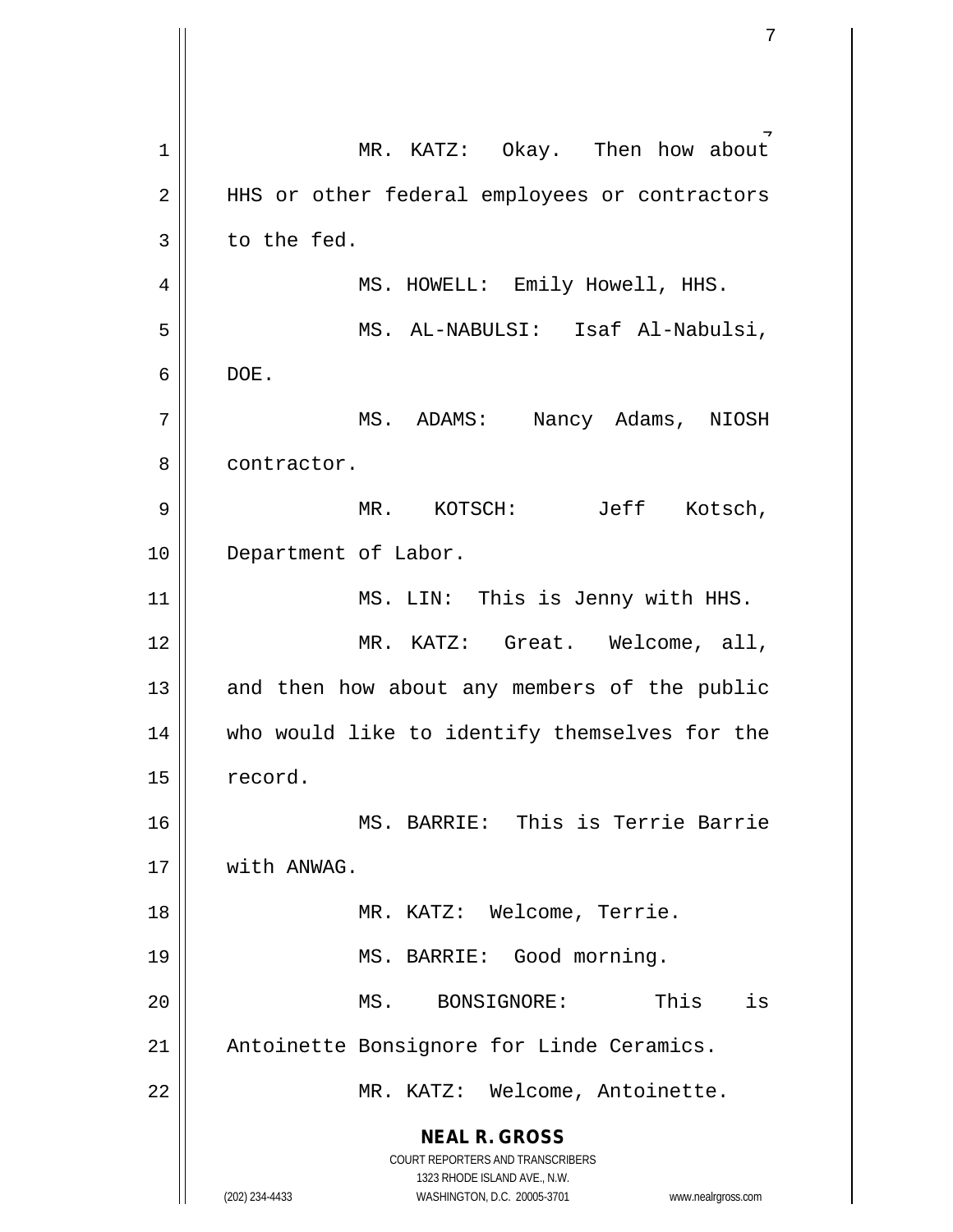**NEAL R. GROSS** COURT REPORTERS AND TRANSCRIBERS 1323 RHODE ISLAND AVE., N.W. (202) 234-4433 WASHINGTON, D.C. 20005-3701 www.nealrgross.com 8 1 MR. OSTROW: Ted, this is Steve  $2 \parallel$  Ostrow from SC&A. I think I got in a little  $3$  | bit late. 4 MR. KATZ: Great, Steve. 5 MS. DRESSMAN: This is Alicia 6 Dressman. 7 MR. KATZ: I'm sorry. Was there 8 | someone else from the public? 9 MS. DRESSMAN: Yes, Alicia 10 Dressman from Peace Works PSR-KC. 11 MR. KATZ: Alicia Dressman? 12 || MS. DRESSMAN: Yes, D as in David,  $13$  | R-E-S-S-M-A-N. 14 MR. KATZ: Thank you. Welcome. 15 MS. PINCHETTI: And Kathy 16 || Pinchetti with Blockson. 17 || MR. KATZ: Welcome, Kathy. Okay. 18 I think that's good for now, and Mark, I'm 19 || sure, will tell us when he joins us and let 20 || me just say for everybody on the line, 21  $\parallel$  there's a lot of feedback and so on. 22 | Everyone who is not speaking, when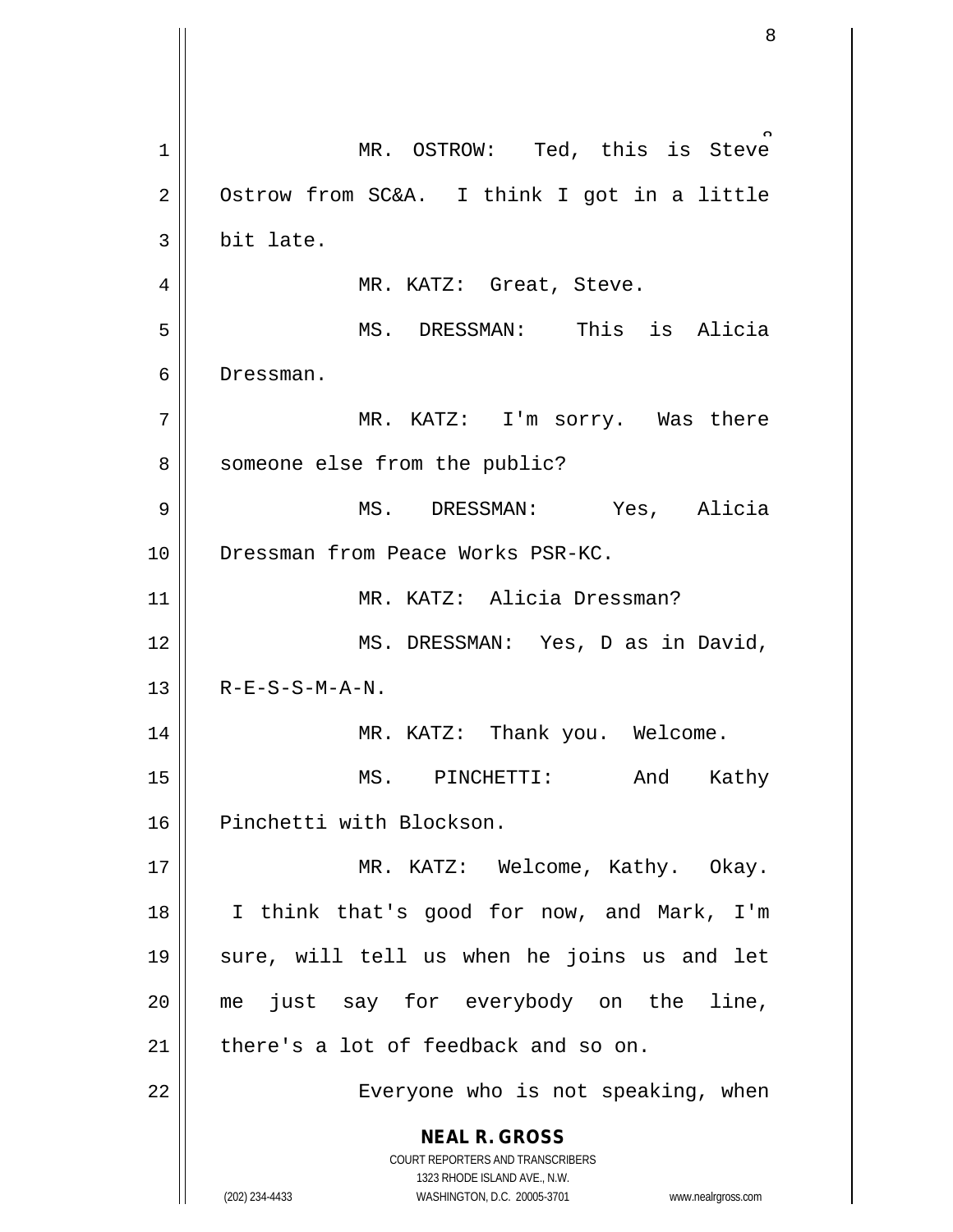1 | you're not speaking, please mute your phone  $2 \parallel$  starting now. Use \*6 if you don't have a 3 mute button and then, to rejoin when you do  $4 \parallel$  have to speak, you just hit \*6 again if you 5 don't have a mute button. 6 || Let me just also remind everyone,  $7 \parallel$  since this is a teleconference, please 8 || identify yourself each time you speak. It 9 will be hard for the court reporter, who is 10 Chad, to follow who's speaking without that.

11 || Thank you and, Jim, it's your 12 agenda.

 CHAIRMAN MELIUS: Okay. Thank you. Jim Melius speaking, and we have a fairly long agenda, but I think we can get 16 || through it relatively quickly today. I believe the first item is we have a vote on 18 || the Westinghouse Electric SEC Petition. Ted, do you want to provide the follow-up on that? MR. KATZ: Yes, thank you, so Mike Gibson was absent for a portion of the meeting where the Board voted otherwise

> **NEAL R. GROSS** COURT REPORTERS AND TRANSCRIBERS

1323 RHODE ISLAND AVE., N.W. (202) 234-4433 WASHINGTON, D.C. 20005-3701 www.nealrgross.com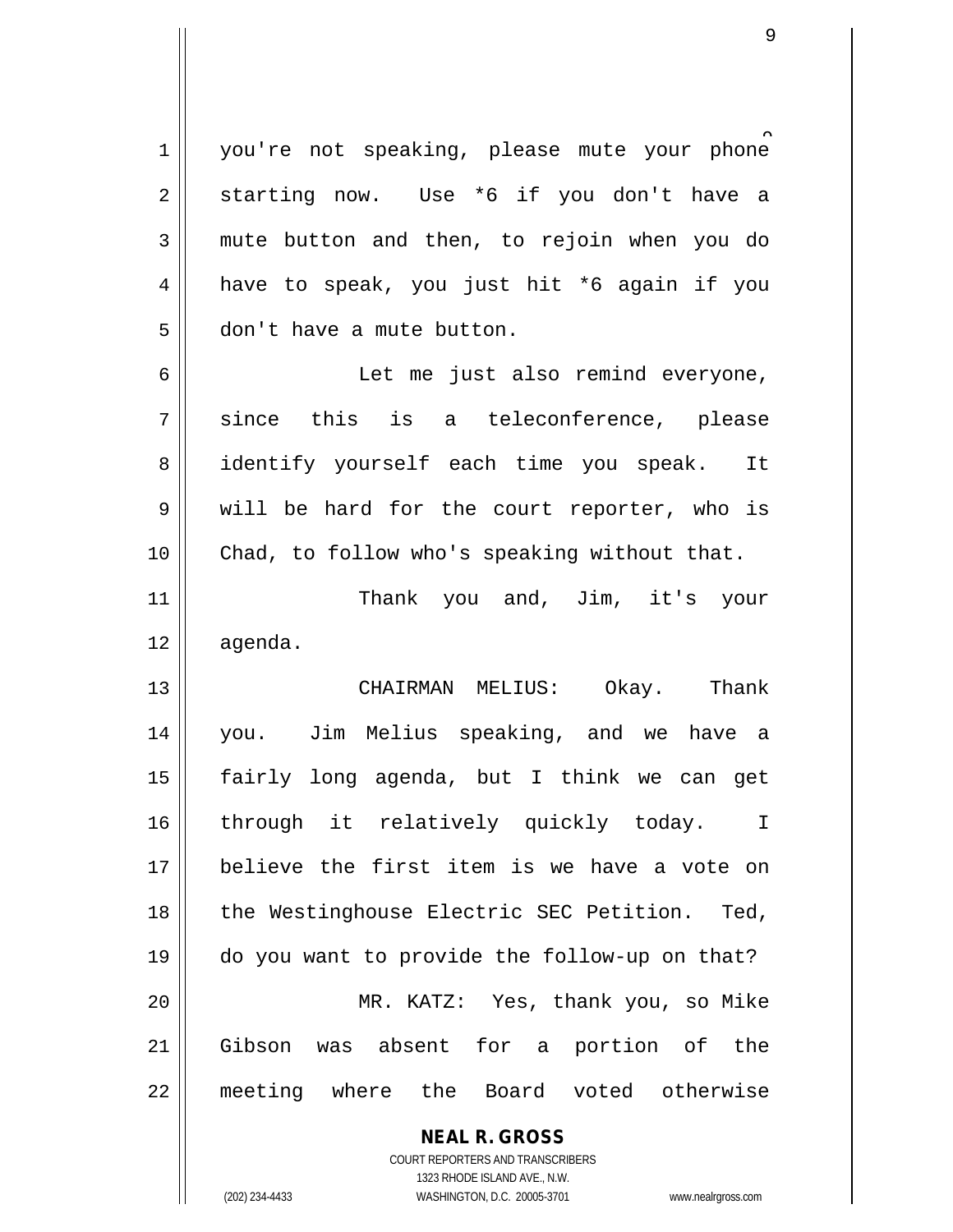| $\mathbf 1$ | unanimously in support of adding this Class,                        |
|-------------|---------------------------------------------------------------------|
| 2           | the Westinghouse Electric Corporation. On                           |
| 3           | February 26, Mike Gibson voted in affirmative                       |
| 4           | with the rest of the Board. So that's a                             |
| 5           | unanimous vote and that has gone forward,                           |
| 6           | that recommendation from the Board, and                             |
| 7           | that's it. Thank you, Dr. Melius.                                   |
| 8           | CHAIRMAN MELIUS: Good. Okay, and                                    |
| 9           | all the letters to the Secretary have gone                          |
| 10          | forward actually a couple of weeks ago, I                           |
| 11          | believe at least, so it's set there.                                |
| 12          | The next item on our agenda is an                                   |
| 13          | update on the Canoga Avenue Facility SEC                            |
|             |                                                                     |
| 14          | Petition. As you may remember, last time we                         |
| 15          | had sort of postponed any action on that.                           |
| 16          | There were issues about the Class Definition                        |
| 17          | when settled, so NIOSH has issued an updated                        |
| 18          | report on that and I believe that Lara Hughes                       |
| 19          | should be on to give a short presentation and                       |
| 20          | an update on that.                                                  |
| 21          | DR. HUGHES: Yes, I'm here. This                                     |
| 22          | is Lara. As Dr. Melius just stated, NIOSH                           |
|             | <b>NEAL R. GROSS</b>                                                |
|             | COURT REPORTERS AND TRANSCRIBERS                                    |
|             | 1323 RHODE ISLAND AVE., N.W.                                        |
|             | (202) 234-4433<br>WASHINGTON, D.C. 20005-3701<br>www.nealrgross.com |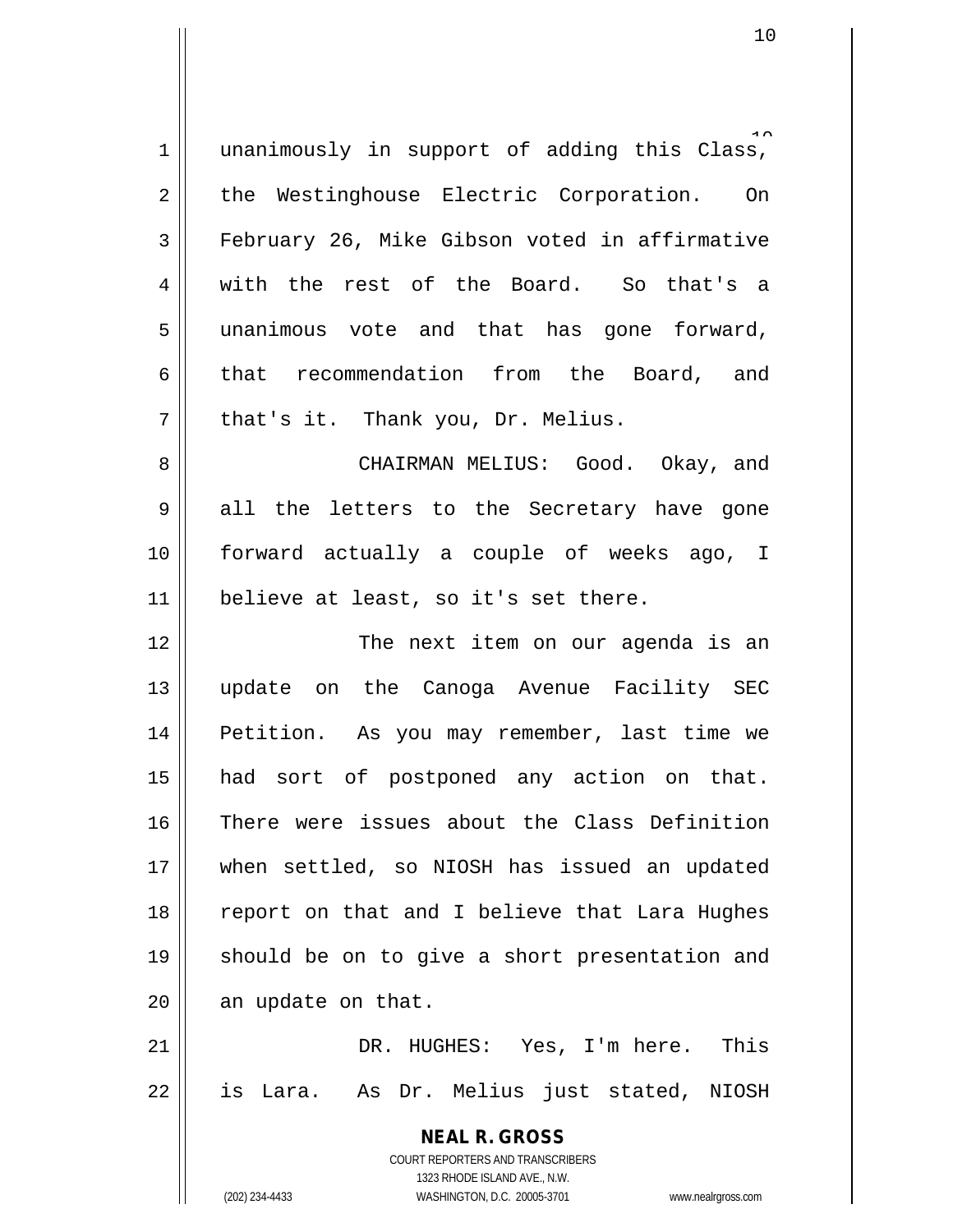1 || had, since the February 2010 Board meeting, 2 || issued actually two revisions to the SEC 3 Evaluation Report. This is SEC Number 151 4 | for the Canoga Avenue Facility. 5 I guess I'm just going to go over 6 the reasons for the change in the Class 7 Definition since it's already been presented 8 l to the Board. 9 The main reason for changing the 10 | recommendation stems from NIOSH investigation 11 into whether or not this recommended Class 12 || that NIOSH recommended in February could be 13 | actually administered, and we have since then 14 determined that because of some issues with 15 || actual work location and access controls, it 16 would be very difficult to administer a Class  $17$  | that would be limited by building. 18 This was also confirmed by a 19 conference call with the Department of Labor 20 and the revised NIOSH report also included  $21$  statements that were made by the petitioner 22 || during the February Board meeting which were

> COURT REPORTERS AND TRANSCRIBERS 1323 RHODE ISLAND AVE., N.W. (202) 234-4433 WASHINGTON, D.C. 20005-3701 www.nealrgross.com

**NEAL R. GROSS**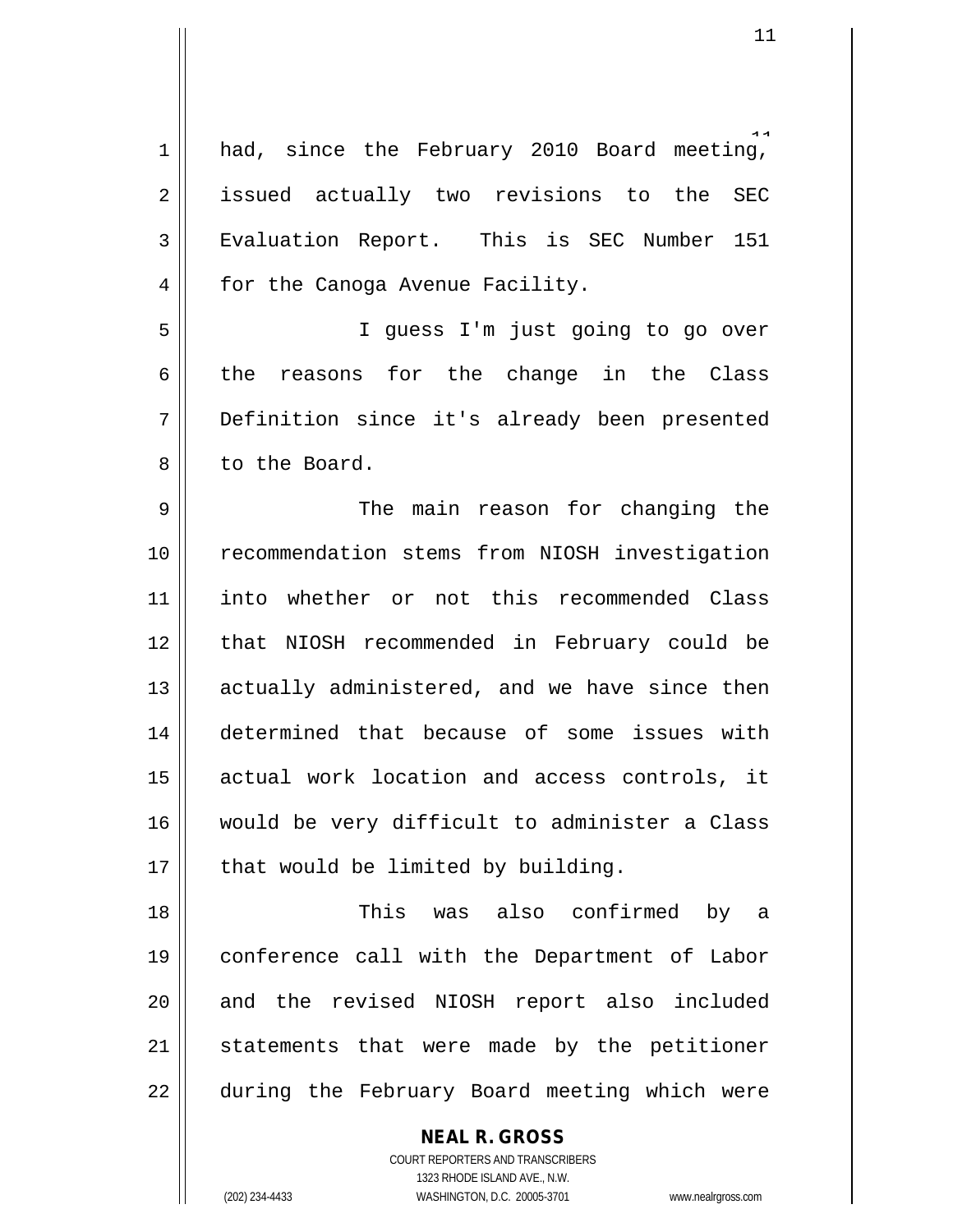1 found to be in support of the NIOSH decision  $2 \parallel$  to change the Class recommendation.

3 || For example, those were that the  $4 \parallel$  access control to this one building with the 5 || nuclear operations was not as strictly 6 enforced as initially assumed and that 7 workers -- it was common to move workers from  $8 \parallel$  one division to the other and that there were 9 || some indications that facilities that were 10 located at this building were accessible to 11 || all workers at the site.

 In addition, the petitioner also made a statement that some of the related work may have taken place in other locations at the facility than this one single building and for this reason NIOSH has decided to change its recommendation on the Class Definition for this facility.

 CHAIRMAN MELIUS: Good. Thanks, 20 || Lara. Anybody have any questions about that? MEMBER MUNN: This is Wanda, but it would be helpful to have that

> **NEAL R. GROSS** COURT REPORTERS AND TRANSCRIBERS 1323 RHODE ISLAND AVE., N.W.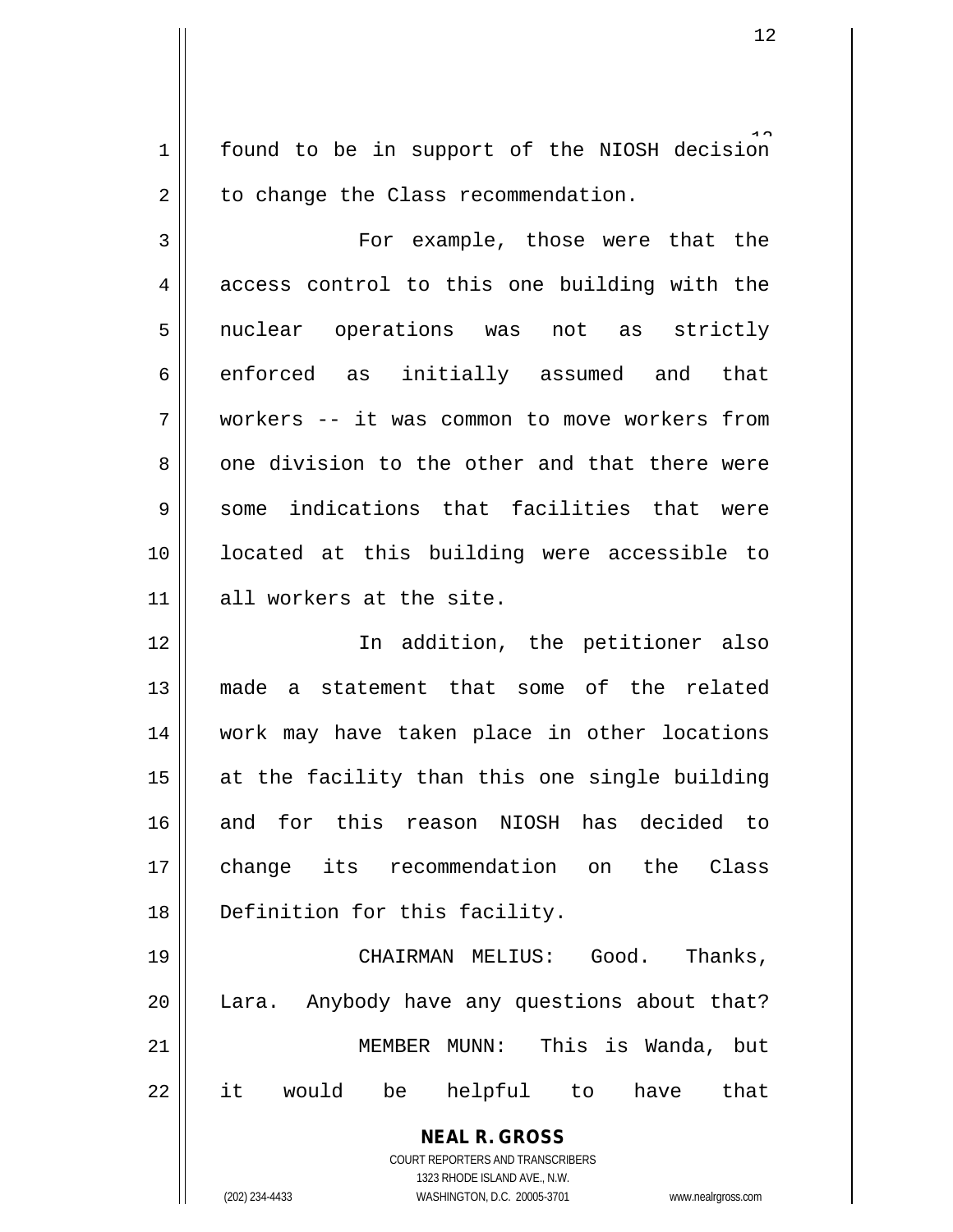| $\mathbf 1$ | recommendation read again.                                                                          |
|-------------|-----------------------------------------------------------------------------------------------------|
| 2           | DR. HUGHES: Okay. Do you mean                                                                       |
| 3           | the Class Definition?                                                                               |
| 4           | MEMBER MUNN: Yes.                                                                                   |
| 5           | DR. HUGHES: Okay.                                                                                   |
| 6           | MEMBER MUNN: The decision that is                                                                   |
| 7           | made -- they made with respect to Class                                                             |
| 8           | Definition.                                                                                         |
| $\mathsf 9$ | DR. HUGHES: Okay. The revised                                                                       |
| 10          | Class Definition would include all employees                                                        |
| 11          | of the Department of Energy, its predecessor                                                        |
| 12          | agencies, its contractors and subcontractors                                                        |
| 13          | who worked at the Canoga Avenue Facility in                                                         |
| 14          | Los Angeles, California, from January 1,                                                            |
| 15          | 1955, through December 31, 1960, for a number                                                       |
| 16          | of workdays aggregating at least 250 workdays                                                       |
| 17          | occurring either solely under this employment                                                       |
| 18          | or in combination with workdays within the                                                          |
| 19          | parameters established for one or<br>more                                                           |
| 20          | Classes of employees in the SEC -- got a few                                                        |
| 21          | revised NIOSH-proposed Classes.                                                                     |
| 22          | Yes, yes, that's<br>MEMBER MUNN:                                                                    |
|             | <b>NEAL R. GROSS</b>                                                                                |
|             | COURT REPORTERS AND TRANSCRIBERS                                                                    |
|             | 1323 RHODE ISLAND AVE., N.W.<br>(202) 234-4433<br>WASHINGTON, D.C. 20005-3701<br>www.nealrgross.com |

 $\mathsf{l}$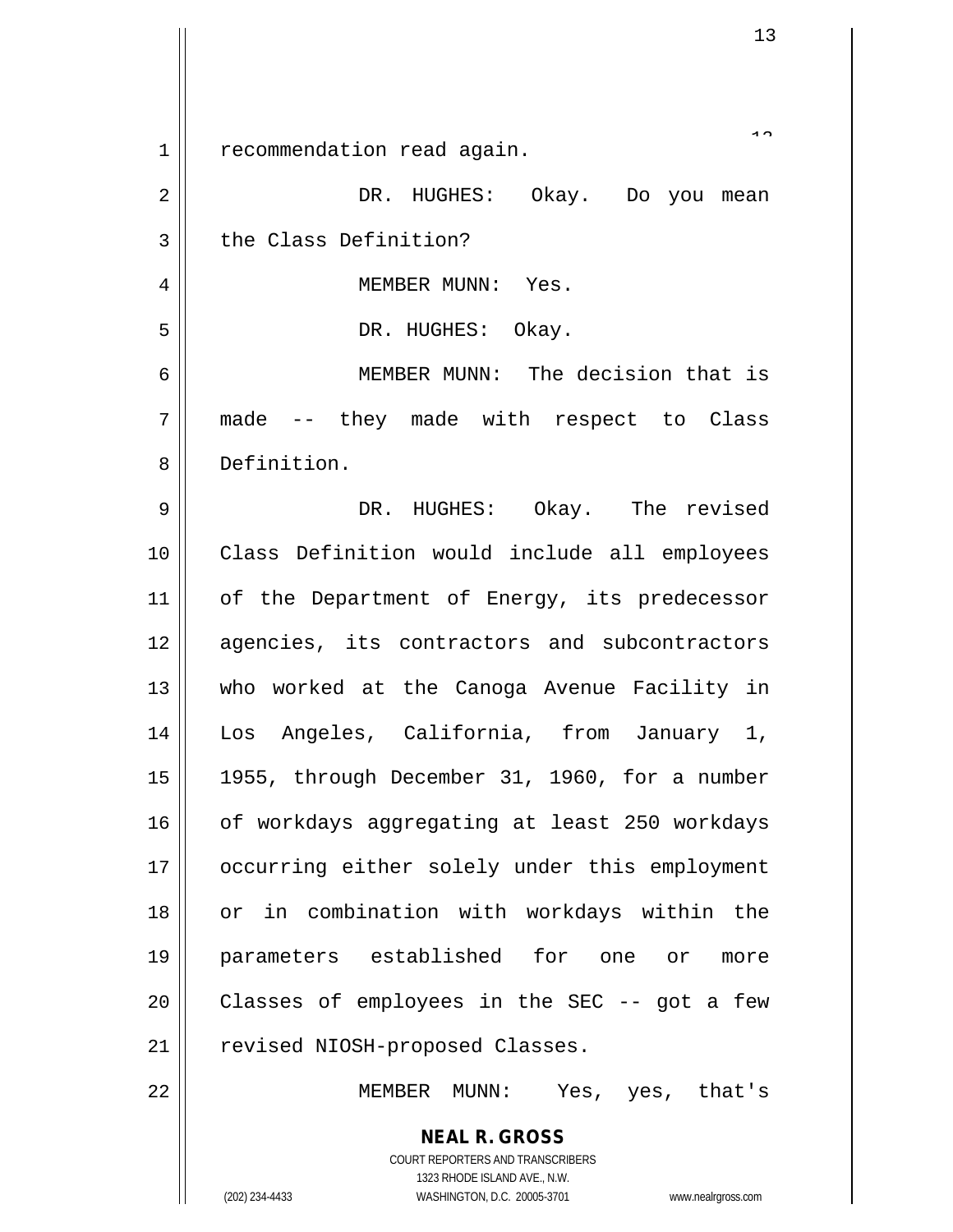Thank  $1$  |  $\,$  great. That's what I wanted to hear.  $2 \parallel$  you. 3 || MEMBER GIBSON: Jim, this is Mike. 4 CHAIRMAN MELIUS: Yes, Mike. 5 MEMBER GIBSON: This is the same

6 contractor that operated the Santa Susana  $7 \parallel$  Field Lab site. Is that correct?

8 CHAIRMAN MELIUS: Correct.

 MEMBER GIBSON: Okay, and there was a problem with access controls for employees, so that would -- at least for me it brings to mind that they may have a | problem determining who also accessed areas, 14 || Area 4 at Santa Susana. That's not the question of time. I just want that on the 16 record.

 CHAIRMAN MELIUS: That's correct 18 || and I believe your Santa Susana Work Group is meeting, at least, sometime early in April. I don't remember the exact date, but that is certainly one of the issues that your Work 22 | Group should take up.

> COURT REPORTERS AND TRANSCRIBERS 1323 RHODE ISLAND AVE., N.W. (202) 234-4433 WASHINGTON, D.C. 20005-3701 www.nealrgross.com

**NEAL R. GROSS**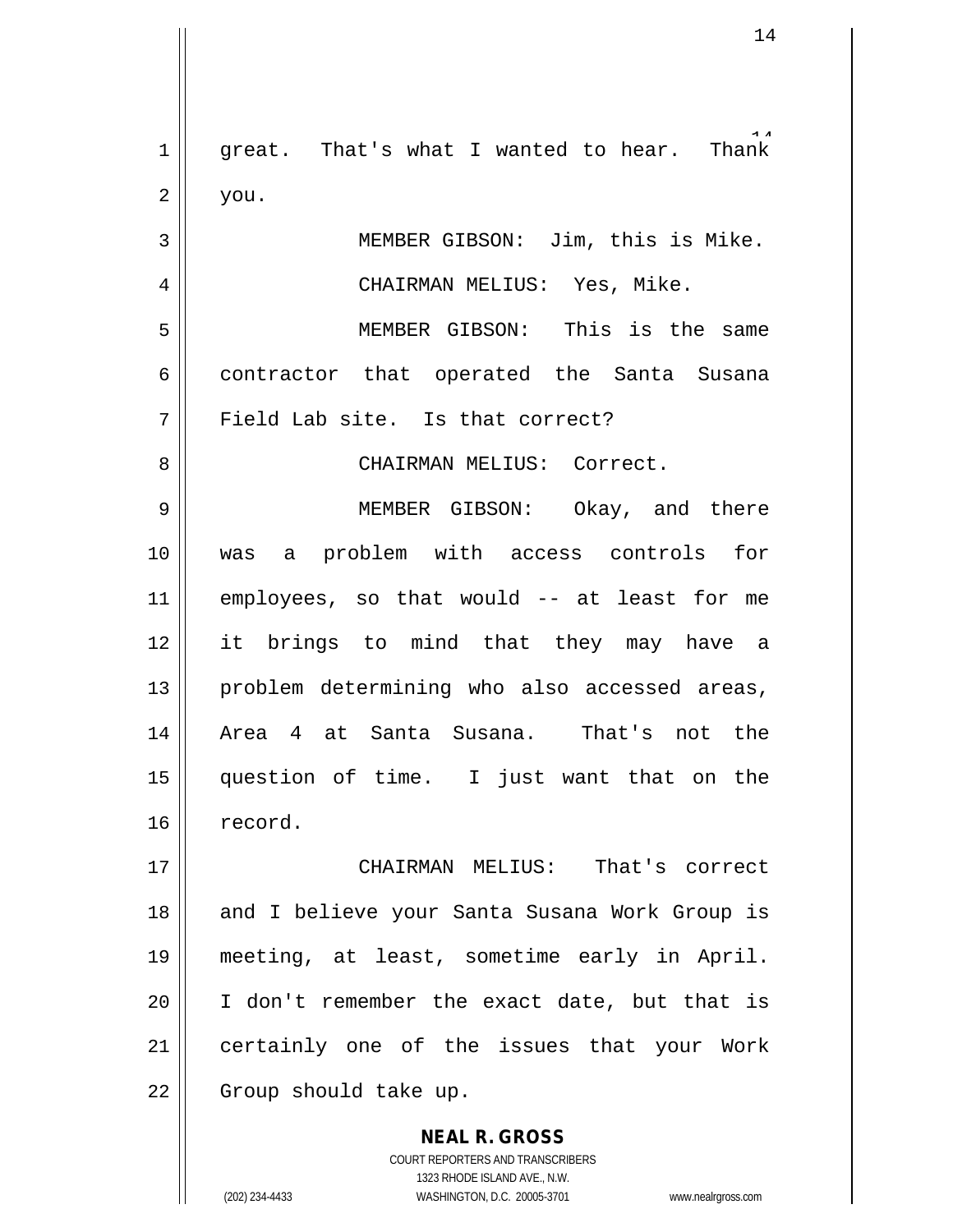**NEAL R. GROSS** COURT REPORTERS AND TRANSCRIBERS 1323 RHODE ISLAND AVE., N.W. (202) 234-4433 WASHINGTON, D.C. 20005-3701 www.nealrgross.com 1 || I think the other one that goes  $2 \parallel$  along with that is that there were issues 3 about SC&A's proposed review of the Site 4 Profile for Canoga. Well, it turns out there  $5 \parallel$  isn't a Site Profile but there may be also 6 Site-Profile issues related to that -- to  $7 \parallel$  that facility in addition to the SEC that 8 || need to be taken up, so I think your Work 9 || Group -- I think, in essence we're referring 10 to other issues related to Canoga than sort 11 of this bigger issue of the entire Santa 12 Susana site to your Work Group for follow-up 13  $\parallel$  and there may very well -- may need to be 14 || some additional changes in terms of Class 15 Definition but I think they would apply so  $16$  | the entire facility or facilities rather than  $17 \parallel$  only to Canoga. 18 || MEMBER GIBSON: Right. Thanks, 19 Jim. 20 MEMBER ZIEMER: Dr. Melius, Paul 21 | Ziemer here. Could I follow-up on Mike's 22 question and perhaps ask Dr. Hughes as well,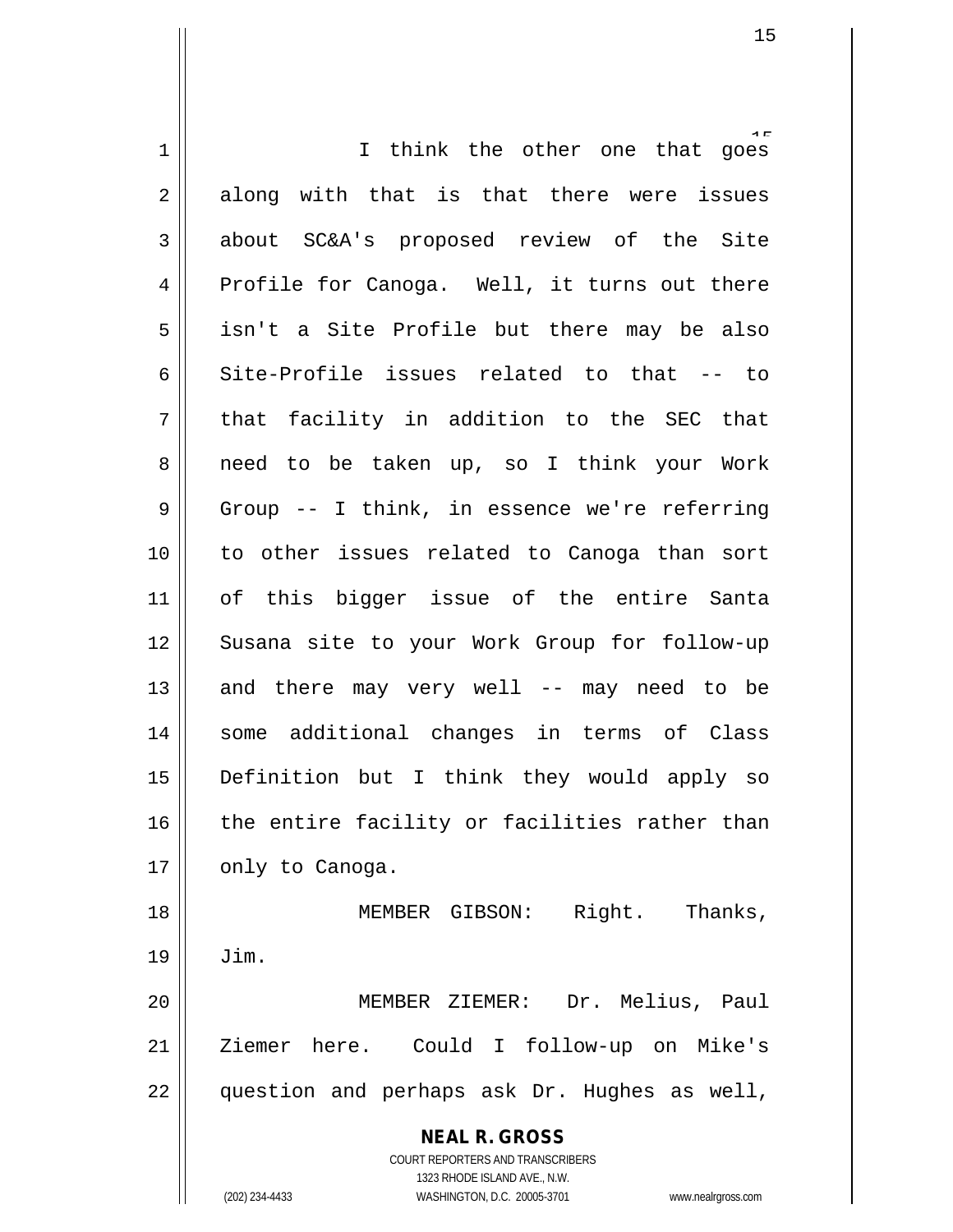1 by this new Definition and Mike's comment 2 || with regard to Santa Susana, does that mean 3 Canoga Avenue was in essence available for 4 || access by anyone who worked at the Santa Anna  $5 \parallel$  -- yes, get the right name here, Santa Anna 6 || Facility?

7 DR. HUGHES: This is Lara Hughes. 8 They were all employed by the same entity or 9 || the same company, which was North American 10 Aviation. I have no information as to -- you 11 || know, if any given worker could have gone to 12 each facility, but it was the same company 13  $\parallel$  that operated the facility and they had a DOE 14 | contract.

15 I think it was quite common that 16 workers were moved either from the Canoga 17 || Avenue facility or to the De Soto facility to 18 Area 4 and back. We see this a lot in our 19 claimant files that people had verified 20 employment at three or four of these 21 | facilities, actually.

22 | So I guess the short answer would

**NEAL R. GROSS** COURT REPORTERS AND TRANSCRIBERS 1323 RHODE ISLAND AVE., N.W. (202) 234-4433 WASHINGTON, D.C. 20005-3701 www.nealrgross.com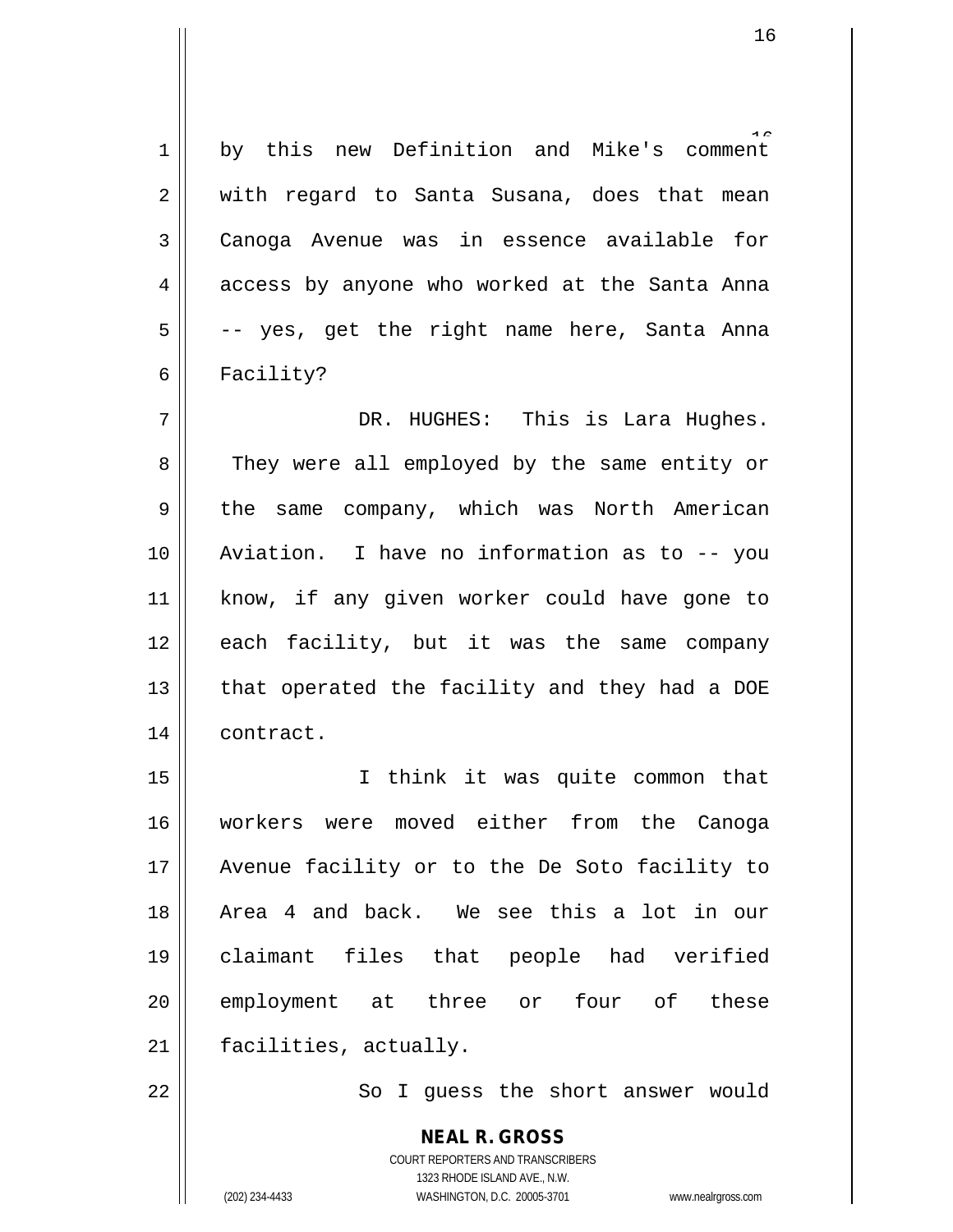$1 \parallel$  be yes.

| $\overline{2}$ | MEMBER ZIEMER: If the short                              |
|----------------|----------------------------------------------------------|
| 3              | answer is yes, doesn't that automatically                |
| 4              | make the Santa Anna facility an SEC Class as             |
| 5              | well, if any worker from Santa Anna has                  |
| 6              | access to this and this is an SEC --                     |
| 7              | MR. HINNEFELD: This is<br>Stu                            |
| 8              | Hinnefeld in Cincinnati, if I can offer                  |
| 9              | something here.                                          |
| 10             | Santa Susana is an SEC for this                          |
| 11             | period already in Area 4, the part that we               |
| 12             | see the claims from, so if people were moving            |
| 13             | between Area 4 and Canoga and back, that's               |
| 14             | sort of irrelevant to the discussion.                    |
| 15             | MEMBER ZIEMER: So it becomes a                           |
| 16             | moot point.                                              |
| 17             | MR.<br>HINNEFELD: Yes, the point I                       |
| 18             | think that Mike's point has to do with at                |
| 19             | Santa Susana Area 4 is considered a covered              |
| 20             | area for EEOICPA. We didn't make that                    |
| 21             | distinction and to say only Area 4 is in the             |
| 22             | SEC. That's a distinction made in<br>the                 |
|                | <b>NEAL R. GROSS</b><br>COURT REPORTERS AND TRANSCRIBERS |

1323 RHODE ISLAND AVE., N.W.

 $\mathsf{II}$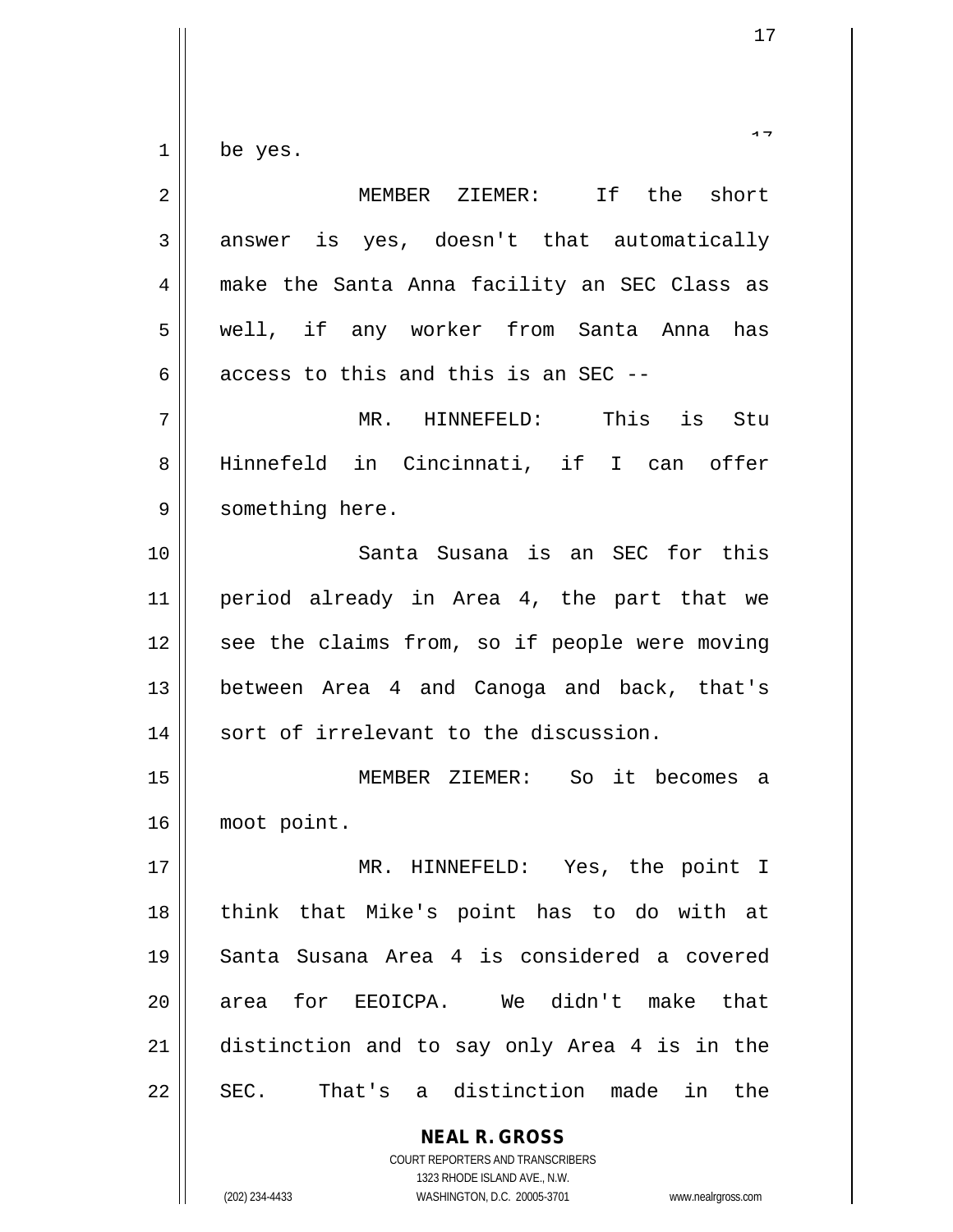**NEAL R. GROSS** COURT REPORTERS AND TRANSCRIBERS 1 coverage and so there are claims from workers 2 || at Santa Susana whose primary assignment was  $3 \parallel$  in the other areas, Areas 1 through 3, that  $4 \parallel$  they were periodically assigned to Area 4,  $5 \parallel$  and I don't see any way for us to deal with  $6 \parallel$  that issue. 7 That seems to me to be a 8 Department of Labor issue because, if the 9 person is not verified in being in Area 4, 10 that claim never gets to us. That apparently 11 | is not verified employment. 12 MEMBER ZIEMER: Thank you. 13 CHAIRMAN MELIUS: This is Jim 14 Melius. Isn't there also a De Soto Facility? 15 Isn't that part of that? 16 MR. HINNEFELD: There are two 17 other facilities. There are De Soto 18 || Facilities and Downey Facility. 19 CHAIRMAN MELIUS: Okay. 20 MR. HINNEFELD: And we are 21 pursuing our investigation of the feasibility 22 || of those as well. That's pretty much

1323 RHODE ISLAND AVE., N.W.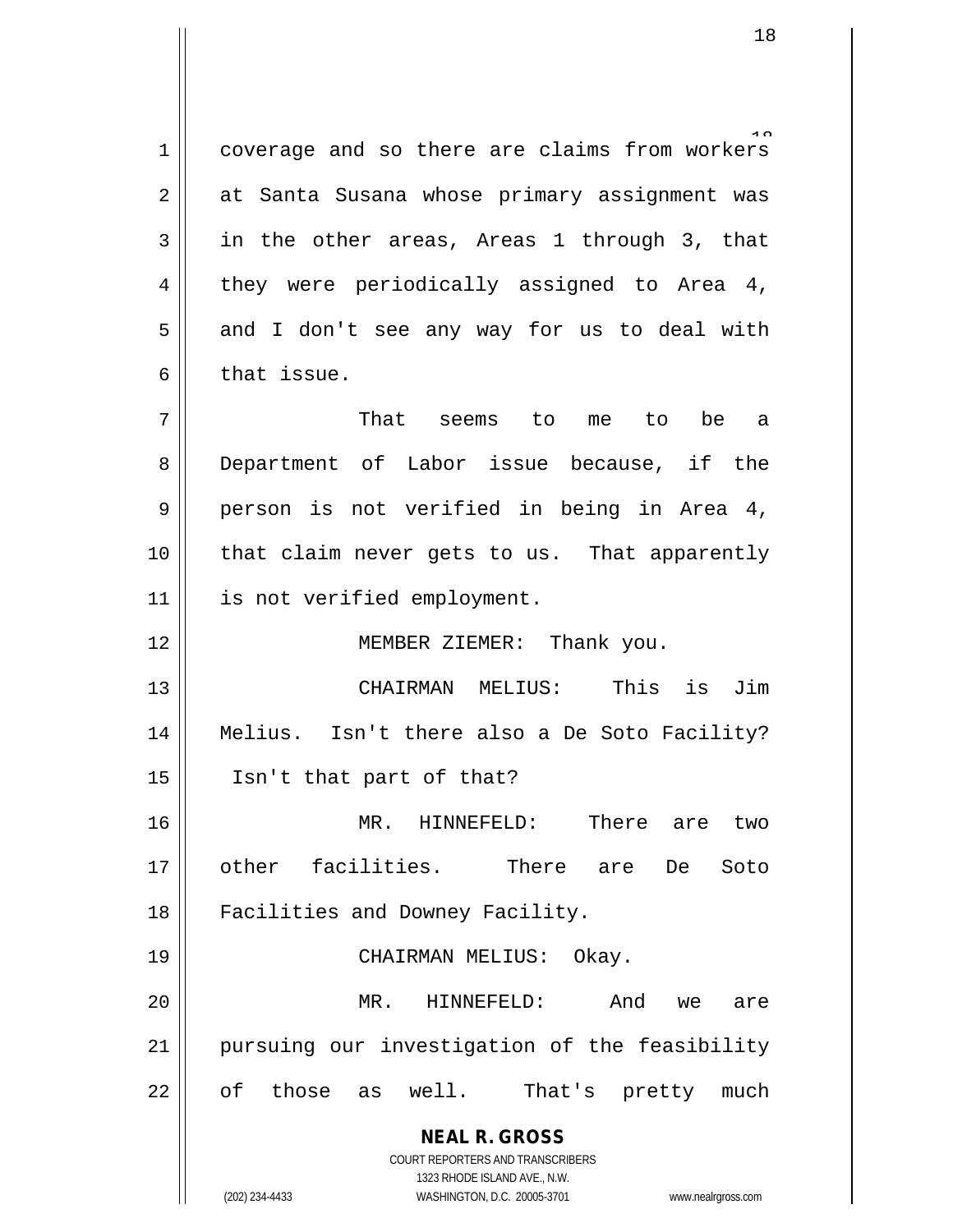1 complete and we are hopeful that those can be  $2 \parallel$  -- that there may be something on the agenda  $3 \parallel$  for the May meeting for those two sites. 4 || MEMBER GIBSON: Jim, this is Mike. 5 CHAIRMAN MELIUS: Yes, Mike. 6 MEMBER GIBSON: Could DOL -- I  $7$  || think Mr. Kotsch is on the line. Could he 8 || maybe kind of give us some comment on this as 9 far as the people who were supposedly 10 primarily assigned to other areas of Santa 11 Susana and how they can determine that, you 12 || know, access controls, and they can't for 13 | other facilities? 14 MR. KATZ: Jeff, do you have any -  $15$   $\vert$  - are you prepared to comment on that? 16 MR. KOTSCH: I'm not, excuse me, 17 Jeff Kotsch, Department of Labor. I'm not 18 || sure. I always say we do all these things on 19 || a case-by-case basis and looking at each site 20 as far as the employment data or information  $21$  | goes, and we don't really  $-$  you know, we 22 || obviously won't get into things like access

> **NEAL R. GROSS** COURT REPORTERS AND TRANSCRIBERS

> > 1323 RHODE ISLAND AVE., N.W.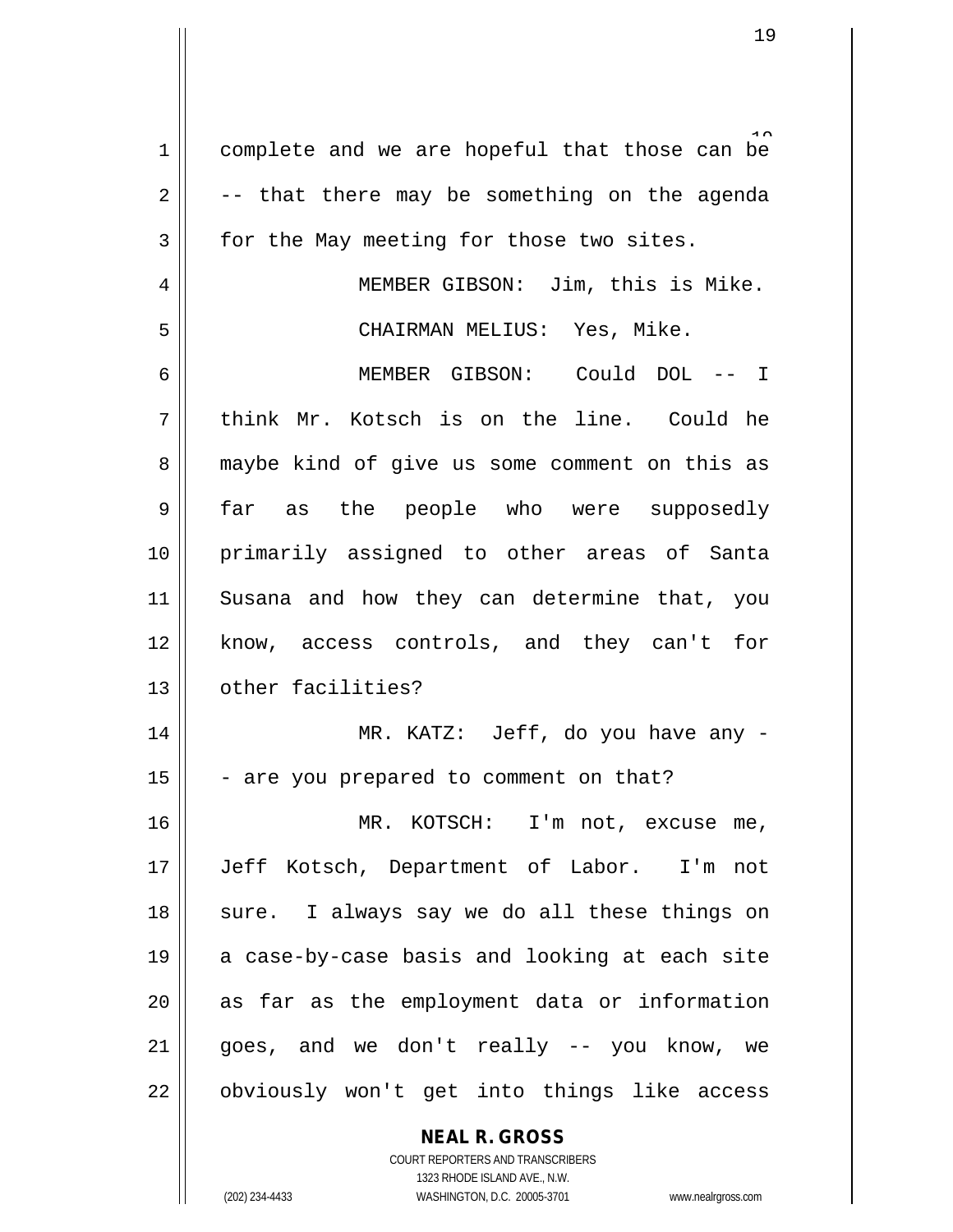| $\mathbf 1$    | $\sim$<br>control and things like that. Those are to |
|----------------|------------------------------------------------------|
| 2              | be used in the definition of a Class, but I          |
| $\mathbf{3}$   | mean I guess all I'm prepared to say right           |
| $\overline{4}$ | now is that, if you're looking at multi-site         |
| 5              | people, people at multi-site for Atomics             |
| 6              | International, we would have to look at the          |
| 7              | employment information we have either                |
| 8              | collectively or for each of those facilities.        |
| $\mathsf 9$    | CHAIRMAN MELIUS: Mike, I would                       |
| 10             | think that maybe within the work group               |
| 11             | meeting you can sort of get caught up with           |
| 12             | what NIOSH is doing with the other parts of          |
| 13             | this overall complex, and then also start            |
| 14             | working on other issues about people moving          |
| 15             | in from other parts of the facility that             |
| 16             | might not be covered and how that might be           |
| 17             | dealt with because I think it's<br>fairly            |
| 18             | complicated.                                         |
| 19             | they're not currently part of<br>If                  |
| 20             | the designated facility, then it will require        |
| 21             | some -- may require some follow-up by DOL,           |

but I think if we can get some clarification

**NEAL R. GROSS** COURT REPORTERS AND TRANSCRIBERS 1323 RHODE ISLAND AVE., N.W. (202) 234-4433 WASHINGTON, D.C. 20005-3701 www.nealrgross.com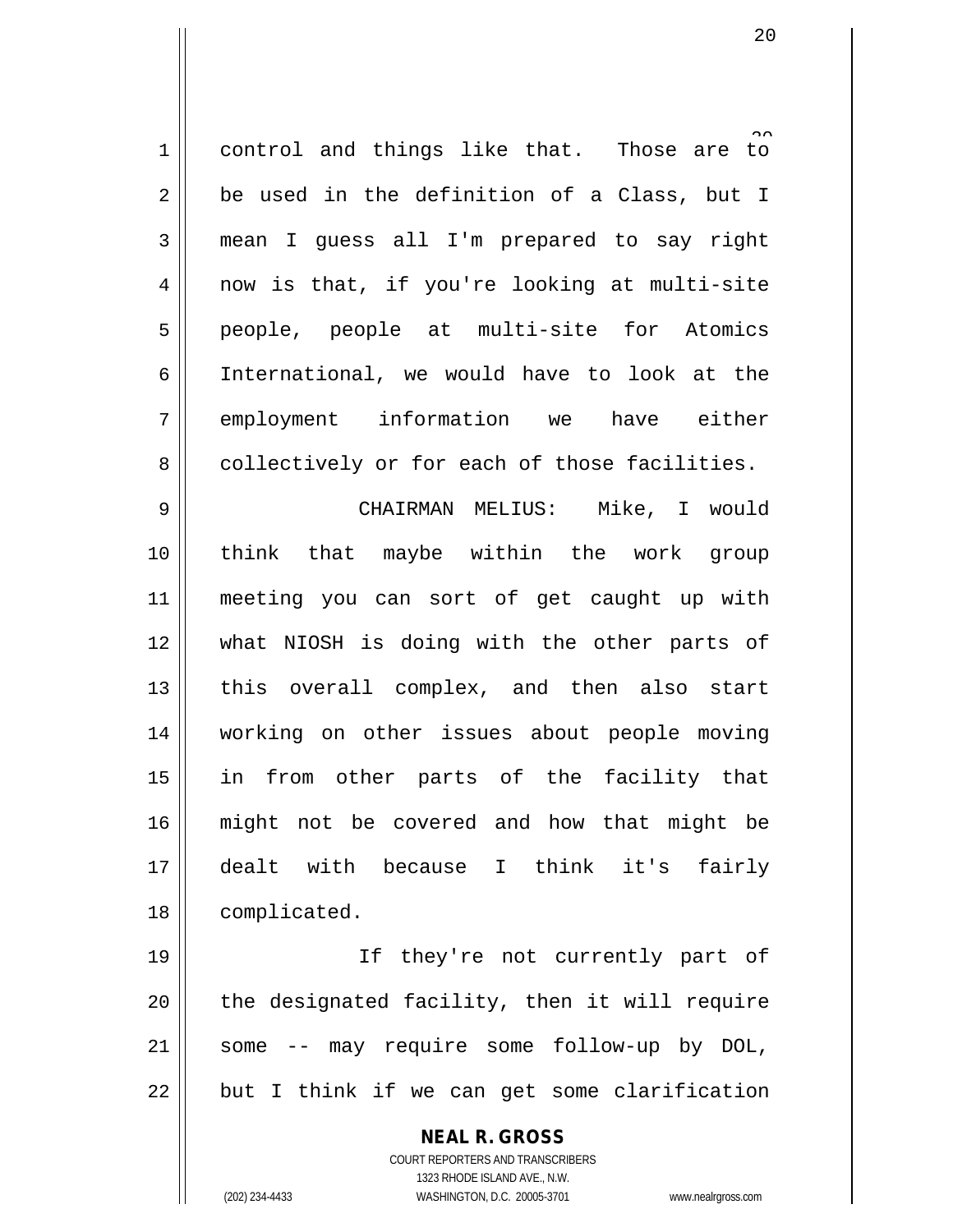1 || it would be helpful.

2 CHAIRMAN MELIUS: Okay. Thanks,  $3 \parallel$  Jim.

4 MR. KATZ: This is Ted Katz. Can 5 I just note we just booked the meeting for 6 the work group for April 20th for Santa  $7 \parallel$  Susana, and I just wanted to note for Jeff or  $8 \parallel$  someone from DOL, you might want to -- if 9 || you'd be willing to listen in on that meeting 10 by teleconference, it might be helpful at 11 least for part of the meeting and we can 12 || communicate later about what part of the 13 meeting would be most helpful for you to 14 || join, but it sounds like it might be helpful.

15 MR. KOTSCH: Ted, this is Jeff 16 || Kotsch. You haven't sent that out yet, but 17 || I'll tentatively put it on our agenda. I may 18 || even try to put one of our facility people on  $19 \parallel$  the phone, too.

20 || MR. KATZ: Thank you very much. 21 CHAIRMAN MELIUS: Great. Thanks, 22 | Jeff. Any other questions on Canoga Avenue?

> **NEAL R. GROSS** COURT REPORTERS AND TRANSCRIBERS 1323 RHODE ISLAND AVE., N.W. (202) 234-4433 WASHINGTON, D.C. 20005-3701 www.nealrgross.com

 $\sim$  1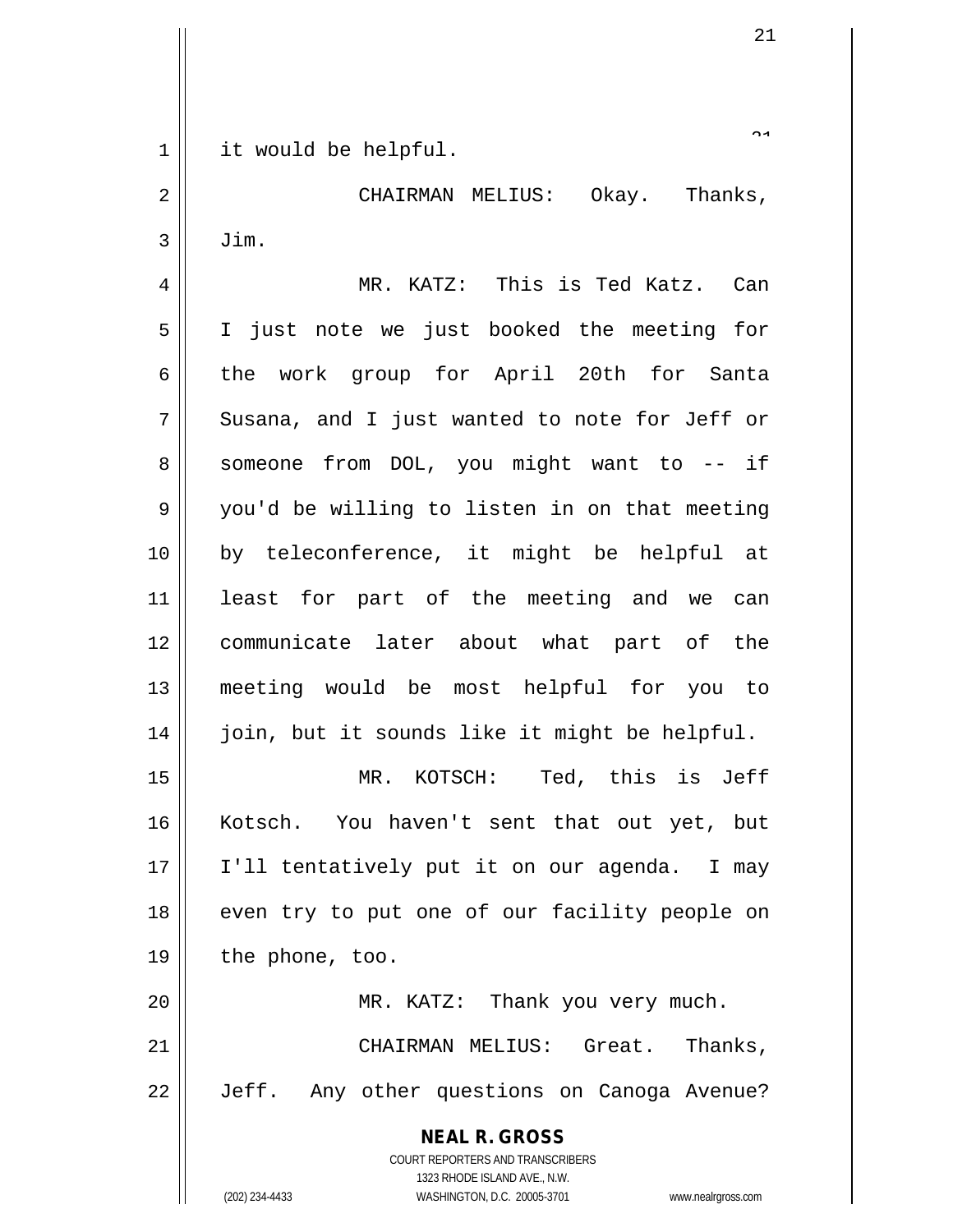**NEAL R. GROSS** COURT REPORTERS AND TRANSCRIBERS 1323 RHODE ISLAND AVE., N.W. (202) 234-4433 WASHINGTON, D.C. 20005-3701 www.nealrgross.com 1 | If not, we need a motion to accept or deny  $2 \parallel$  and I would indicate for those of you that  $3 \parallel$  are not on the Board at least, I did 4 || circulate a draft letter to the Secretary on  $5 \parallel$  this issue, so I think everyone should have 6 ceceived that, at least the Board members on 7 || Monday, and the NIOSH and other staff people, 8 || but can we have a motion? 9 MEMBER GIBSON: Jim, this is Mike, 10 || so moved. 11 || CHAIRMAN MELIUS: Okay. 12 MEMBER ANDERSON: I'll second it. 13 CHAIRMAN MELIUS: Thank you. That 14 was Henry? 15 MEMBER ANDERSON: Yes. 16 CHAIRMAN MELIUS: Okay. Any 17 || further discussion? If not, Ted, do you want 18 to do a roll call? 19 MR. KATZ: Sure. Can you hear me? 20 || CHAIRMAN MELIUS: Yes. 21 | MR. KATZ: So, my only question is  $22$  | do we need to  $-$  or maybe Emily should let us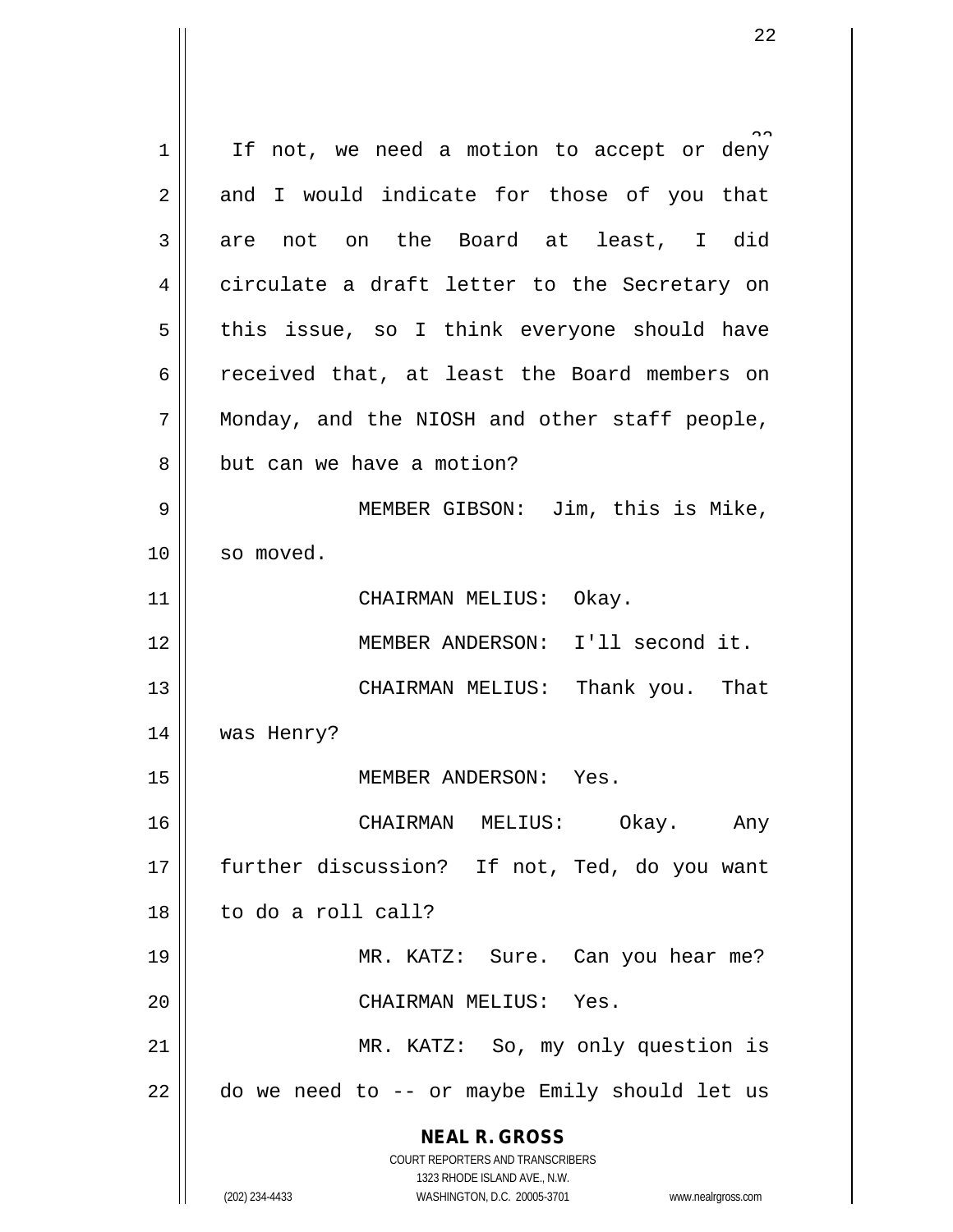**NEAL R. GROSS** COURT REPORTERS AND TRANSCRIBERS 1323 RHODE ISLAND AVE., N.W. (202) 234-4433 WASHINGTON, D.C. 20005-3701 www.nealrgross.com  $1 \parallel$  now -- do we need to read in the record first 2 | or afterwards, whichever? 3 || MS. HOWELL: Please, if you could 4 clarify what the motion is for and read it 5 | into the record. 6 CHAIRMAN MELIUS: Okay. Why don't 7 | T read the letter into the record? 8 MEMBER ANDERSON: That's a good 9 idea. 10 || MR. KATZ: Thanks, Jim. 11 | CHAIRMAN MELIUS: Sorry. Madam 12 || Secretary, the Advisory Board on Radiation 13 and Worker Health, the Board, has evaluated 14 || SEC Petition 00151 concerning workers at the 15 Canoga Avenue Facility in Los Angeles, 16 | California, under the statutory requirements 17 || established by EEOICPA, incorporated into 42 18 CFR 83.13. 19 || The Board respectfully recommends 20 || special exposure status be afforded to all 21 || employees of the Department of Energy, its 22 || predecessor agencies and their contractors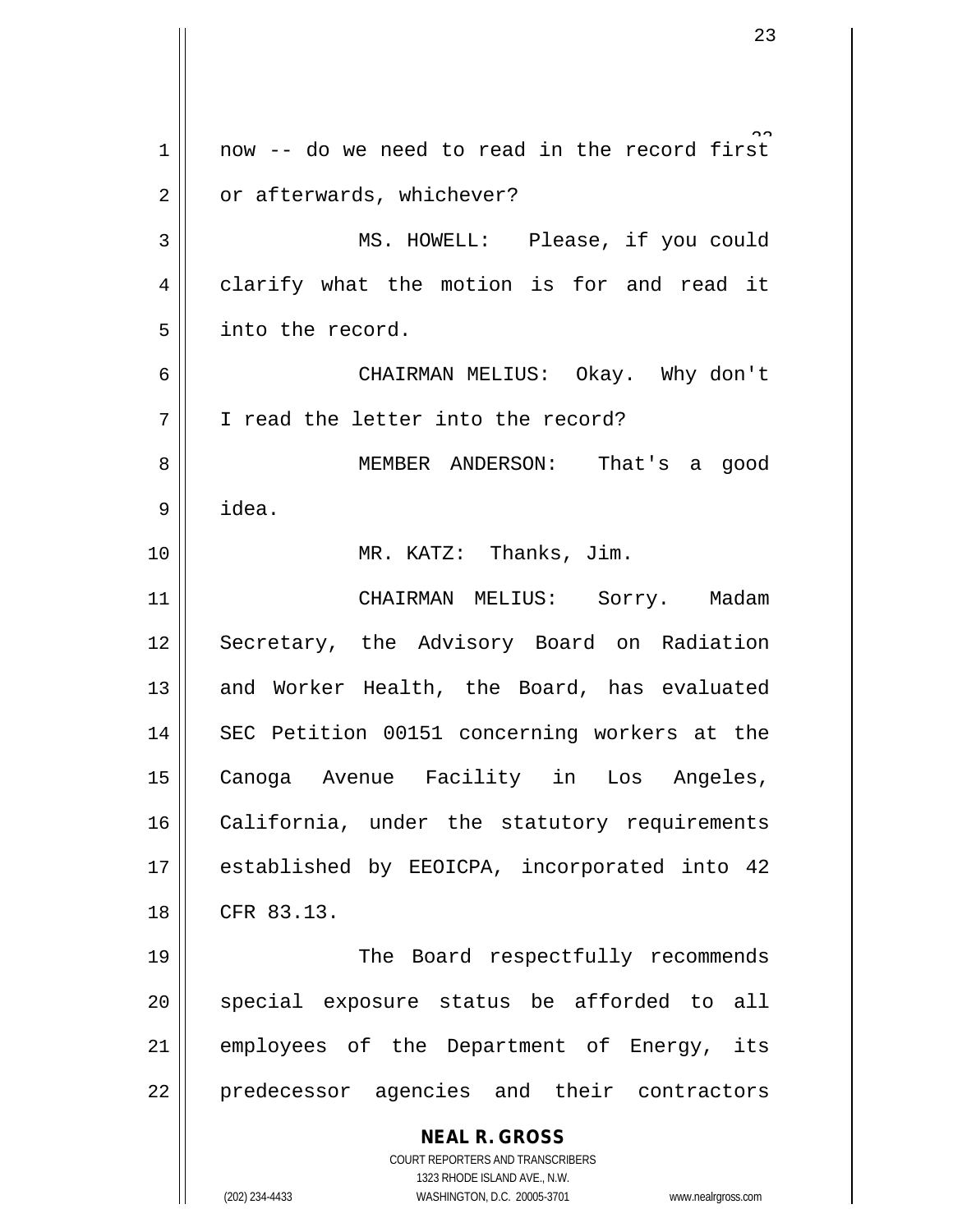$1$  and subcontractors who worked in any area of  $2 \parallel$  the Canoga Avenue facility from January 1,  $3 \parallel$  1955, through December 31, 1960, for a number 4 | of workdays aggregating at least 250 workdays 5 | occurring either solely under this employment  $6 \parallel$  or in combination with workdays within the 7 parameters established for one or more other 8 || Classes of employees included in the Special 9 || Exposure Cohort.

 This recommendation is based on the following factors: (1) the Canoga Avenue facility was involved in development and testing of nuclear reactors and related research; (2) NIOSH found that there was insufficient monitoring data or information 16 || on radiological operations at this facility in order to be able to complete accurate individual dose reconstructions involving internal radiation exposures for Canoga Avenue workers during the time period in question. The Board concurs with this 22 | conclusion; (3) NIOSH determined that health

> **NEAL R. GROSS** COURT REPORTERS AND TRANSCRIBERS 1323 RHODE ISLAND AVE., N.W. (202) 234-4433 WASHINGTON, D.C. 20005-3701 www.nealrgross.com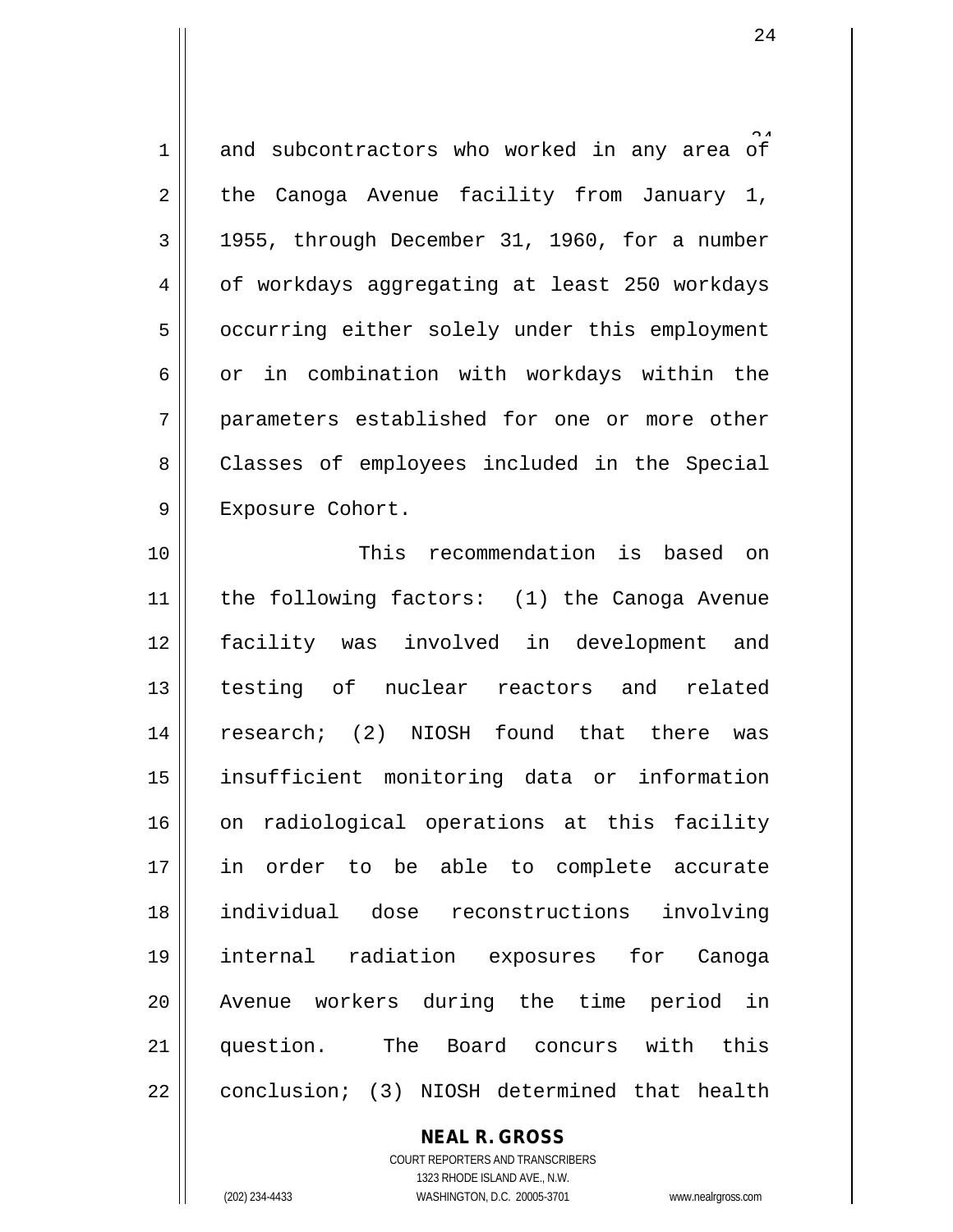1 || may have been endangered for the workers  $2 \parallel$  exposed to radiation in the facility during 3 the time period in question. The Board 4 | concurs with this determination. 5 Based on these considerations and

6 the discussions held at our February 9th 7 through 11th, 2010 Advisory Board meeting in 8 || Manhattan Beach, California, and March 31st, 9 2010, Board meeting conference call, the 10 Board recommends that this Special Exposure 11 Cohort Petition be granted.

12 || Enclosed is documentation from the 13 || Board meetings where this Special Exposure 14 Cohort Class was discussed. Documentation 15 includes transcripts from deliberations, 16 copies of the petition, the NIOSH review 17 || thereof and related materials.

18 If any of these items are 19 unavailable at this time, they will follow  $20$  shortly.

21 || MR. KATZ: Thank you, Jim.

22 CHAIRMAN MELIUS: Now can you do

**NEAL R. GROSS**

COURT REPORTERS AND TRANSCRIBERS 1323 RHODE ISLAND AVE., N.W. (202) 234-4433 WASHINGTON, D.C. 20005-3701 www.nealrgross.com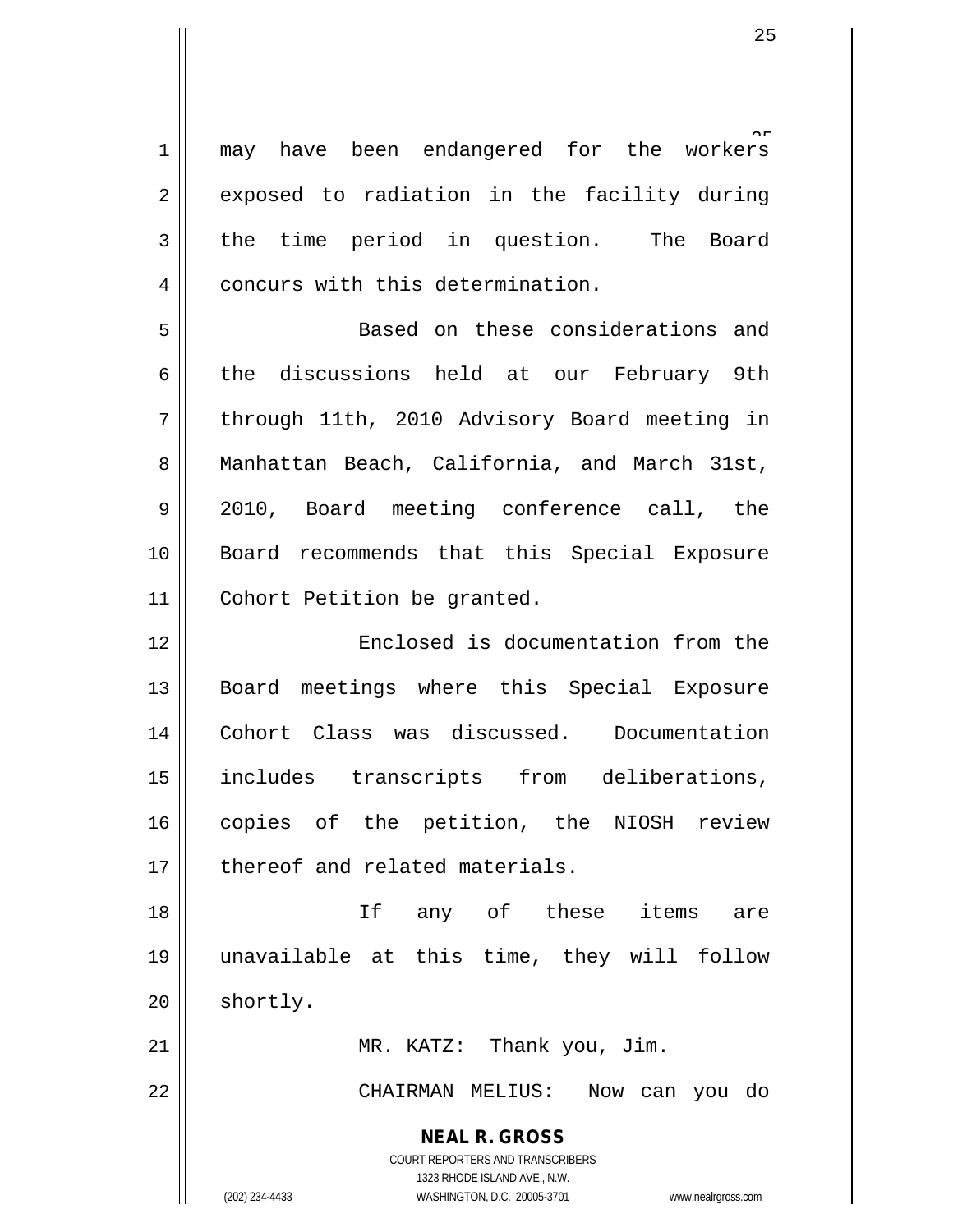| $\mathbf 1$    | $\sim$<br>the roll call?                                            |
|----------------|---------------------------------------------------------------------|
|                |                                                                     |
| $\overline{2}$ | MR. KATZ: Yes. Okay, and let me                                     |
| 3              | just note for the record that there are no                          |
| 4              | Board member conflicts related to this. So,                         |
| 5              | I'm just going to do this alphabetically.                           |
| 6              | Dr. Anderson.                                                       |
| 7              | MEMBER ANDERSON: Yes.                                               |
| 8              | MR. KATZ: Ms. Beach.                                                |
| 9              | MEMBER BEACH: Yes.                                                  |
| 10             | MR. KATZ: Mr. Clawson.                                              |
| 11             | MEMBER CLAWSON: Yes.                                                |
| 12             | MR. KATZ: Dr. Field.                                                |
| 13             | MEMBER FIELD: Yes.                                                  |
| 14             | MR. KATZ: Mr. Gibson.                                               |
| 15             | MEMBER GIBSON: Yes.                                                 |
| 16             | MR. KATZ: Mr. Griffon.                                              |
| 17             | MEMBER GRIFFON: Yes.                                                |
| 18             | MR. KATZ: Dr. Lemen.                                                |
| 19             | MEMBER LEMEN: Yes.                                                  |
| 20             | MR. KATZ: Dr. Lockey.                                               |
| 21             | MEMBER LOCKEY: Yes.                                                 |
| 22             | MR. KATZ: Dr. Melius.                                               |
|                | <b>NEAL R. GROSS</b>                                                |
|                | COURT REPORTERS AND TRANSCRIBERS<br>1323 RHODE ISLAND AVE., N.W.    |
|                | (202) 234-4433<br>WASHINGTON, D.C. 20005-3701<br>www.nealrgross.com |

 $\overline{\mathsf{I}}$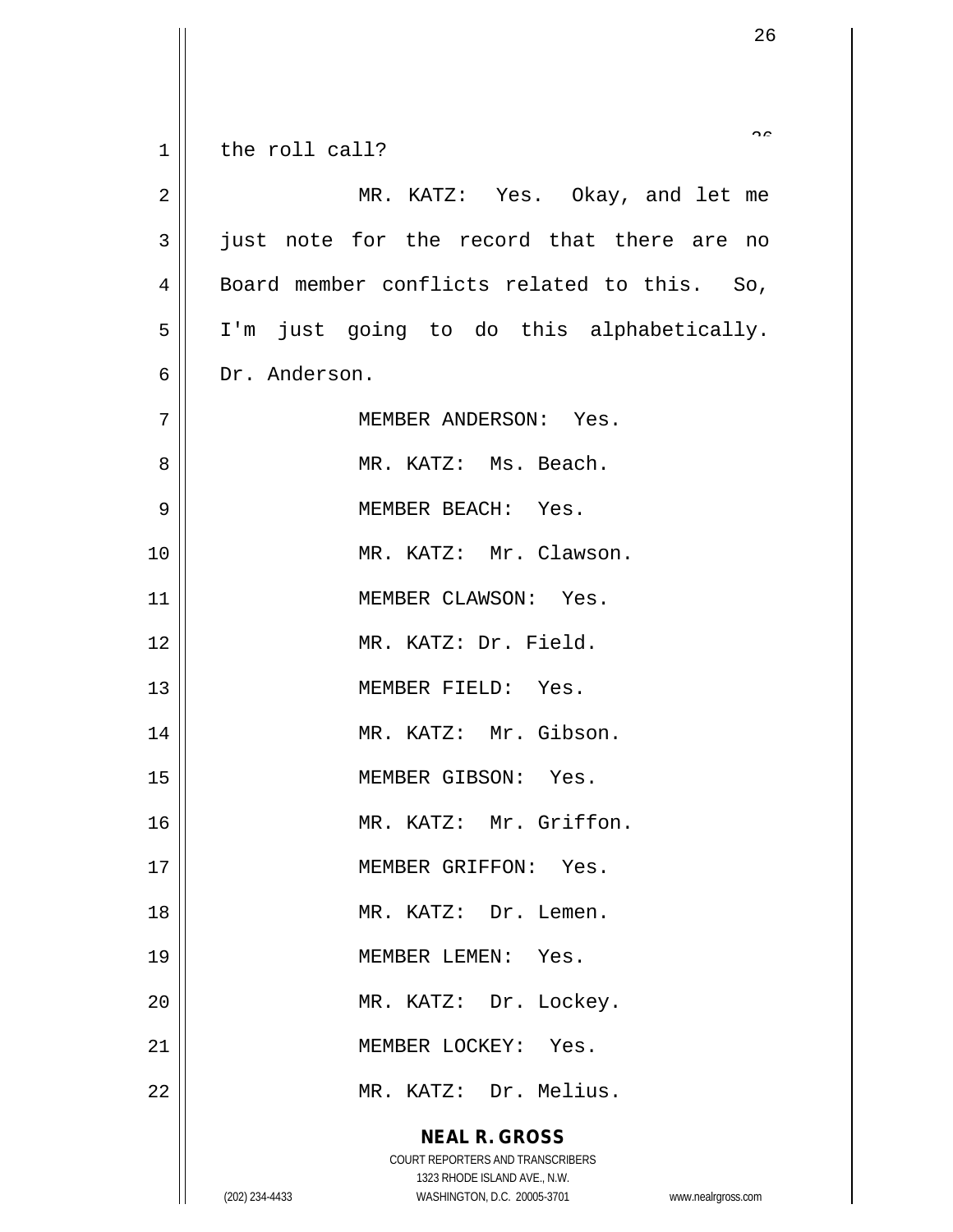|                | 27                                                                      |
|----------------|-------------------------------------------------------------------------|
|                |                                                                         |
| 1              | $\sim$ $\sim$<br>CHAIRMAN MELIUS: Yes.                                  |
| $\overline{2}$ | MR. KATZ: Ms. Munn.                                                     |
| 3              | MEMBER MUNN: Aye.                                                       |
| 4              | MR. KATZ: Dr. Poston. Okay, Dr.                                         |
| 5              | Poston, are you with us?                                                |
| 6              | CHAIRMAN MELIUS: I don't believe                                        |
| 7              | he is, Ted.                                                             |
| 8              | MR. KATZ: Okay. I recall I                                              |
| 9              | didn't hear him. Mr. Presley.                                           |
| 10             | MEMBER PRESLEY: Yes.                                                    |
| 11             | MR. KATZ: Dr. Richardson.                                               |
| 12             | MEMBER RICHARDSON: Yes.                                                 |
| 13             | MR. KATZ: Dr. Roessler.                                                 |
| 14             | MEMBER ROESSLER: Yes.                                                   |
| 15             | MR. KATZ: Mr. Schofield.                                                |
| 16             | MEMBER SCHOFIELD: Yes.                                                  |
| 17             | MR. KATZ: Dr. Ziemer.                                                   |
| 18             | MEMBER ZIEMER: Yes.                                                     |
| 19             | MR. KATZ: Okay. That is                                                 |
| 20             | unanimous with Dr. Poston absent and,                                   |
| 21             | according to Board procedures, I will pursue                            |
| 22             | his vote subsequent to this meeting unless                              |
|                | <b>NEAL R. GROSS</b>                                                    |
|                | <b>COURT REPORTERS AND TRANSCRIBERS</b><br>1323 RHODE ISLAND AVE., N.W. |
|                | (202) 234-4433<br>WASHINGTON, D.C. 20005-3701<br>www.nealrgross.com     |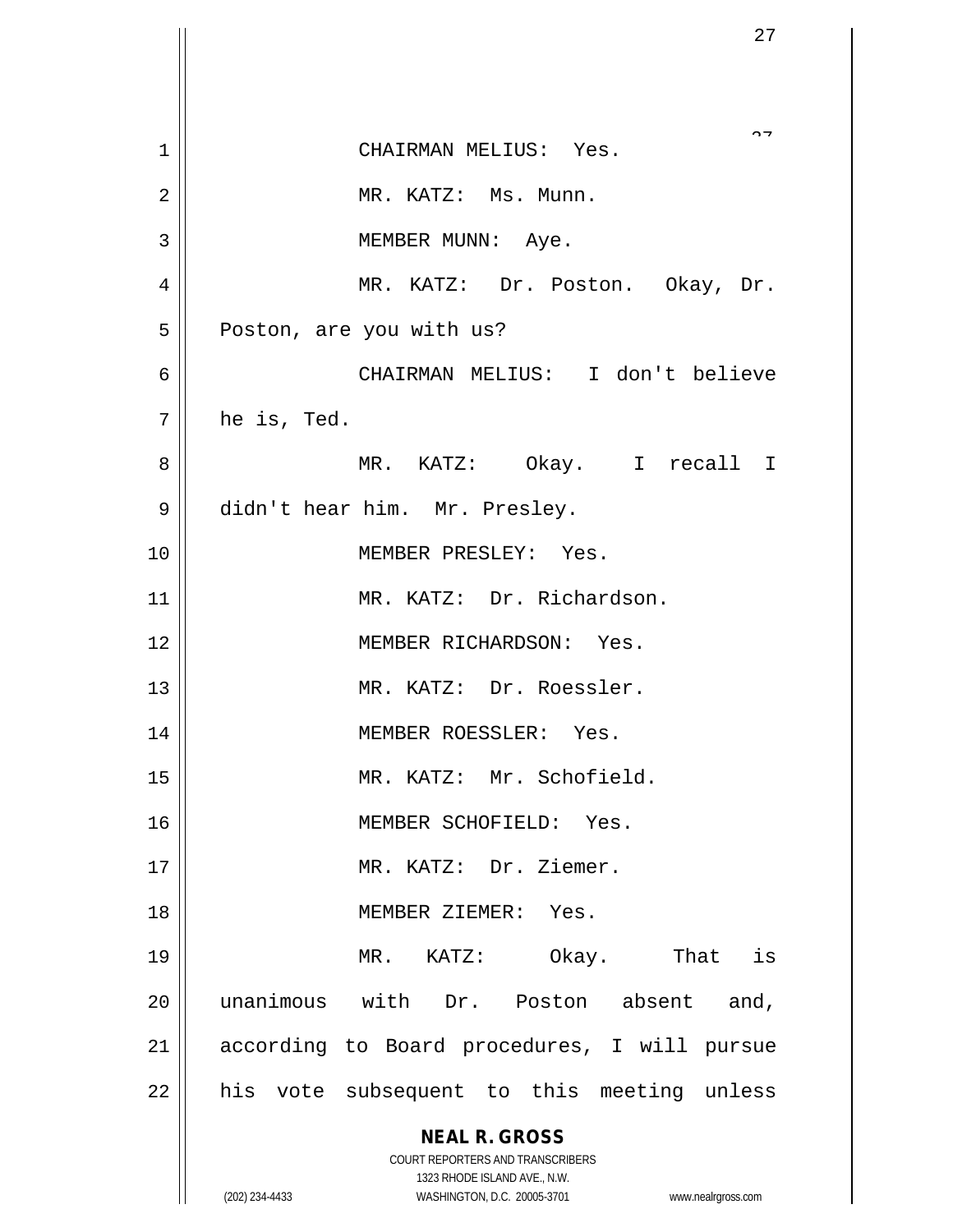1 | he's joins the meeting today. Dr. Melius.

2 CHAIRMAN MELIUS: Okay. Thank 3 you. The next item on our agenda is the 4 University of Rochester Atomic Energy Project  $5$  SEC Petition and Dr. Hughes will be giving us  $6 \parallel$  an update on data-capture issues.

7 DR. HUGHES: Okay. This is Lara 8 || Hughes. The SEC was presented to the Board at  $9 \parallel$  the October 2009 Board meeting and since then 10 || NIOSH has pursued actually six different leads 11 from gathering data capture, well, actually 12 five because the first one was done by Dr. 13 Melius who contacted the State Labor Agency of 14 || New York, the state of New York, which did not 15 believe that to any results or any data are 16 found.

17  $\parallel$  The second location was Hanford. 18 || The site was contacted because there were 19 indications that the collection of Dr. J. 20 || Newall Stannard was sent there for record-21 || keeping.

22 The search that was done at

**NEAL R. GROSS** COURT REPORTERS AND TRANSCRIBERS 1323 RHODE ISLAND AVE., N.W. (202) 234-4433 WASHINGTON, D.C. 20005-3701 www.nealrgross.com

 $\sim$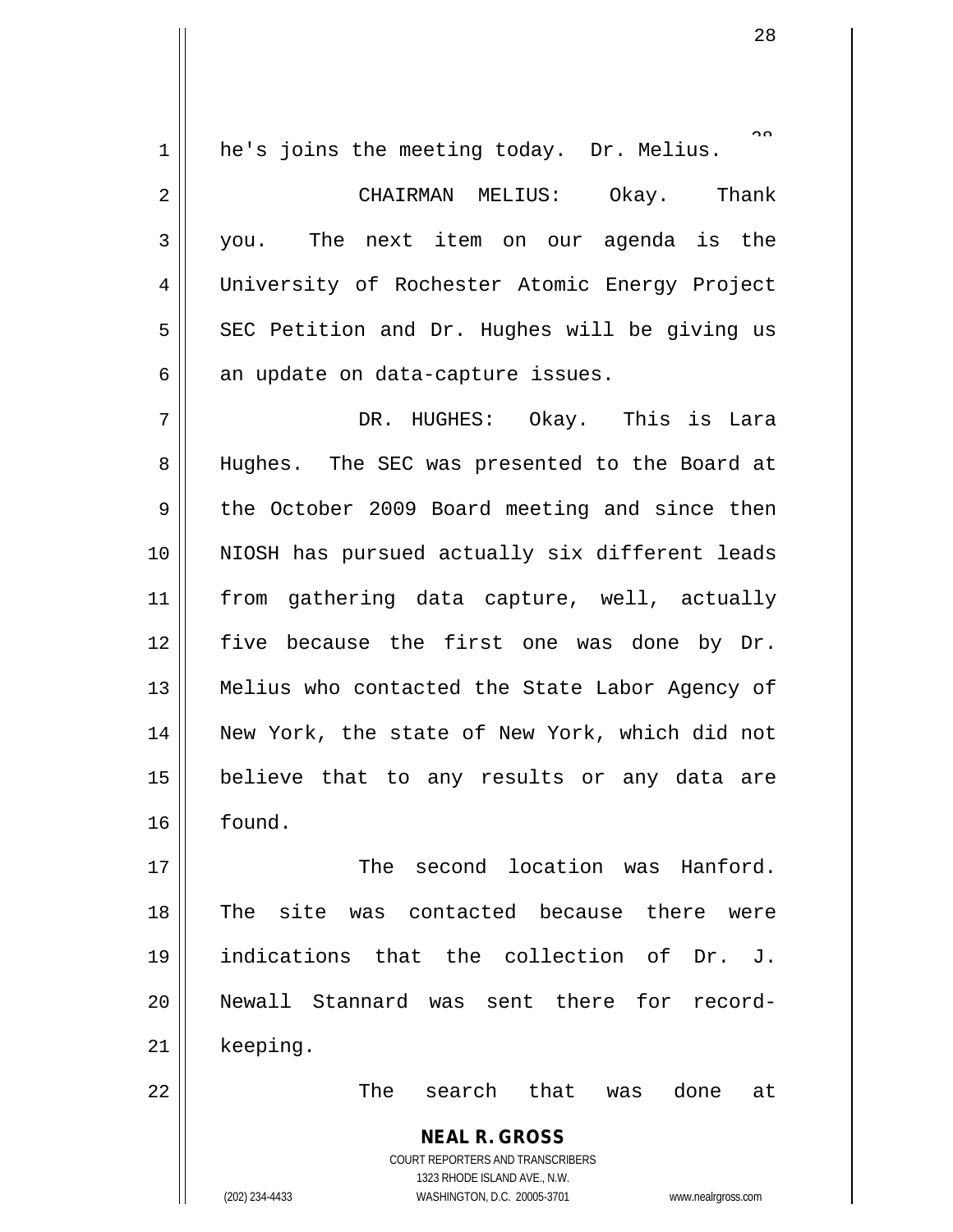and rever.  $1$  | Hanford yielded some search results.  $2 \parallel$  so far Hanford has been unable to actually 3 | locate the boxes that showed up in their 4 | search items.

5 There were record transfer sheets 6 that indicated these records may have been 7 transferred somewhere else and NIOSH is 8 currently following up tracking down these 9 records and, to give some background 10 information, Dr. Stannard was I think -- let 11 || me see, Department Chair of the department at 12 || the University of Rochester for many years and 13 || he had a considerable collection of records, 14 and it is our goal to actually look at these 15 || records to see if any bioassay data, usable 16 bioassay data is contained in them.

 $\parallel$  The third location we looked at is Washington State University because there were indications that Hanford had actually loaned 20 || this collection that we're looking for to Washington State University, and to date, only  $\parallel$  two boxes that seemed part of this collection

> COURT REPORTERS AND TRANSCRIBERS 1323 RHODE ISLAND AVE., N.W. (202) 234-4433 WASHINGTON, D.C. 20005-3701 www.nealrgross.com

**NEAL R. GROSS**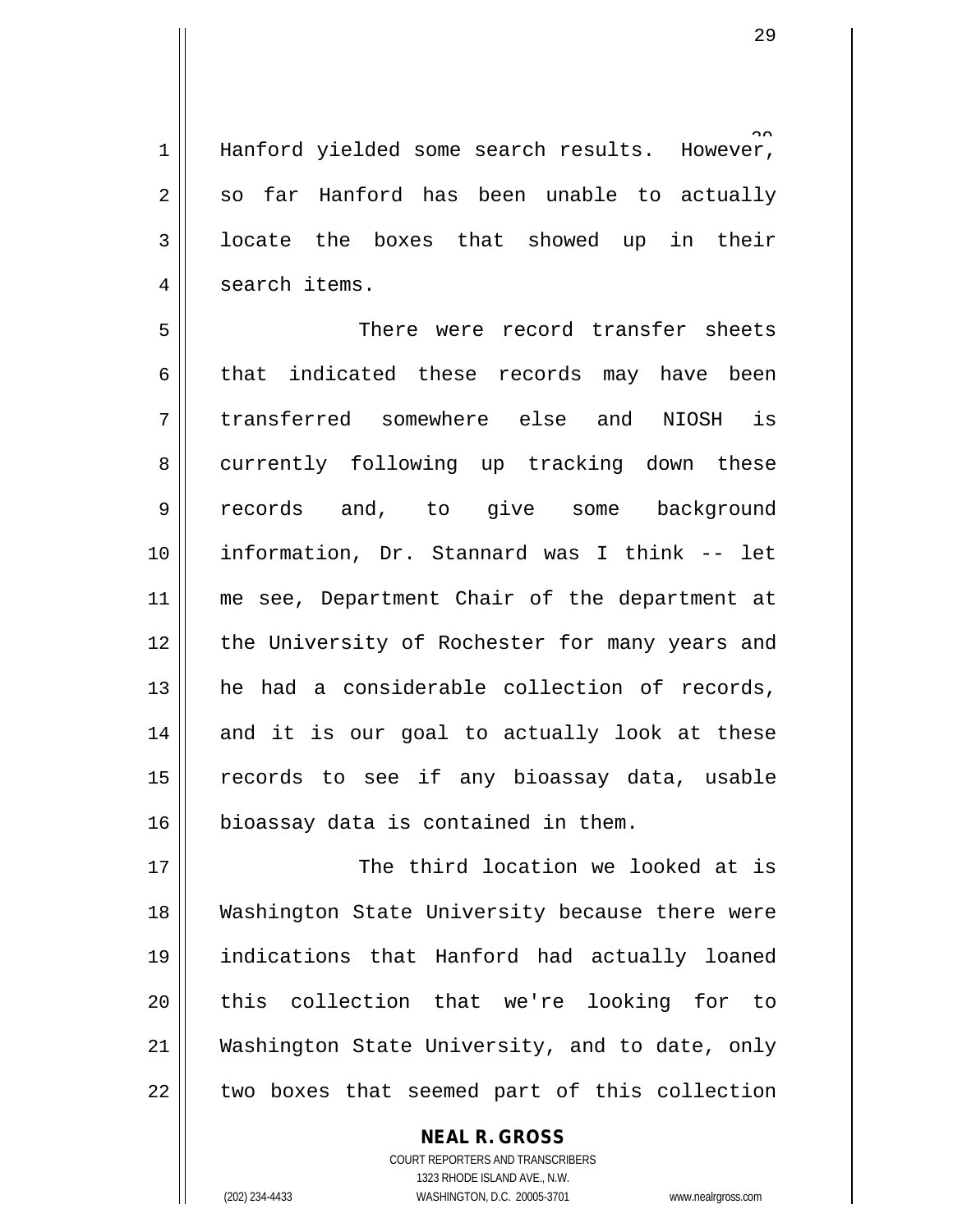1 were located and reviewed and did not contain  $2 \parallel$  any records that pertained to the University 3 || of Rochester.

4 Follow-up with Washington State 5 || indicated that these records may not have 6 actually been sent there because of 7 classification issues.

8 NIOSH has pursued this lead over 9 || the past few months and at the moment it looks 10 || like these records may have been transferred 11 || to the National Archives in Seattle. And this 12 | lead is currently being followed.

 A fourth site that was 14 || investigated is the University of Tennessee at Knoxville which has a special collection library which had part of the -- what is 17 called the Stannard Collection. At this time it is not clear if this is a separate collection or if this part of the initial 20 || number of boxes that we're looking for.

21 His collection consisted of 26  $22$  || boxes that were reviewed by a NIOSH data-

> **NEAL R. GROSS** COURT REPORTERS AND TRANSCRIBERS 1323 RHODE ISLAND AVE., N.W.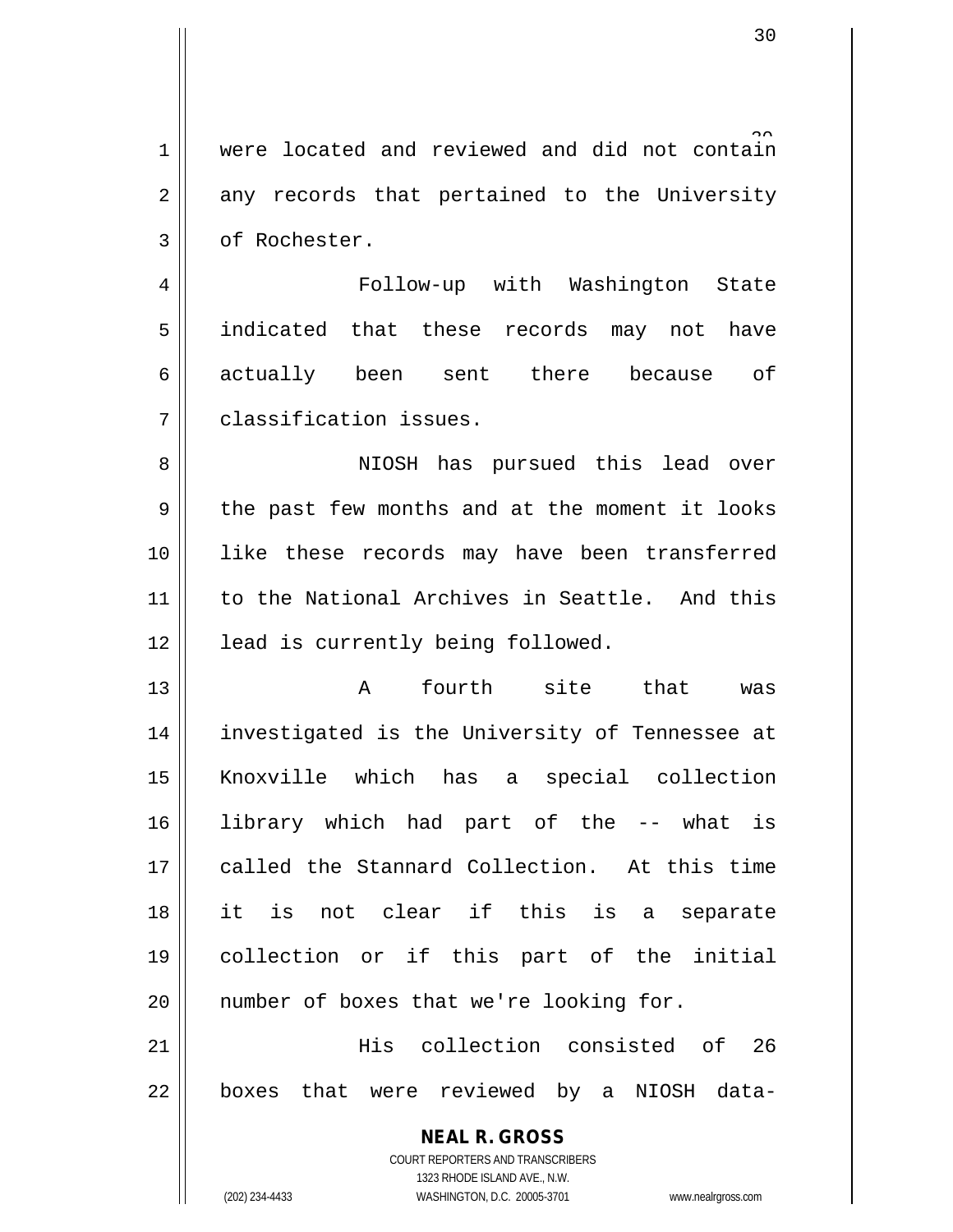1 capture team during the week of March 15, and  $2 \parallel$  52 documents were captured that related to the 3 University of Rochester.

4 | None of these records were related 5 | to bioassay data and some very limited source 6 term information was found.

7 A fifth lead was NIOSH did an 8 additional search at the Oak Ridge Operations 9 Office Vault to search for classified or 10 formerly classified information on the 11 || University of Rochester.

12 This involved the review of 46 13 || boxes of records and the records were found 14 || recording film badge services that were 15 || provided by the University of Rochester but 16 for other sites. No indication of bioassay 17 data existed in this collection.

18 And the last location that was 19 || checked is the National Archives and Records 20 Administration in College Park, Maryland. 21 || This is the data capture that was ongoing 22 during the time this report was presented to

> COURT REPORTERS AND TRANSCRIBERS 1323 RHODE ISLAND AVE., N.W. (202) 234-4433 WASHINGTON, D.C. 20005-3701 www.nealrgross.com

**NEAL R. GROSS**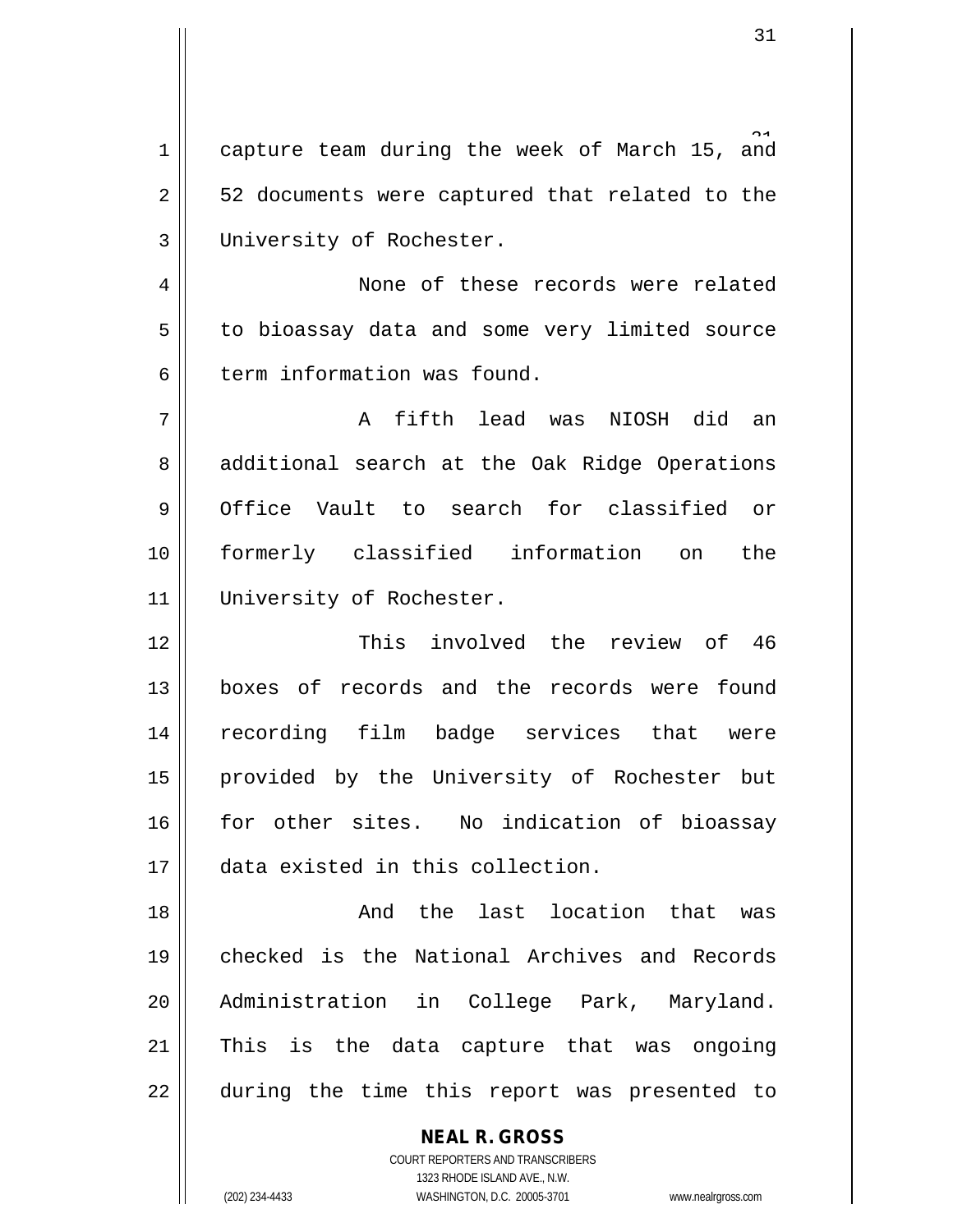the Board in October 2009.

| $\overline{2}$ | Since then, some data was received                                                                                                                              |
|----------------|-----------------------------------------------------------------------------------------------------------------------------------------------------------------|
| 3              | from the College Park facility in November                                                                                                                      |
| 4              | 2009 and an additional data-capture trip has                                                                                                                    |
| 5              | been completed in February of 2010. During                                                                                                                      |
| 6              | that search, 33 documents were captured that                                                                                                                    |
| 7              | pertained to the University of Rochester in                                                                                                                     |
| 8              | some form, but none are related to monitoring                                                                                                                   |
| 9              | or source term data of any kind and have been                                                                                                                   |
| 10             | found not to be relevant for any of the issues                                                                                                                  |
| 11             | and that concludes my update. Do you have any                                                                                                                   |
| 12             | questions?                                                                                                                                                      |
| 13             | CHAIRMAN MELIUS: Anybody have any                                                                                                                               |
| 14             | questions for Lara?                                                                                                                                             |
| 15             | It sounds<br>like<br>MEMBER MUNN:                                                                                                                               |
| 16             | there's a pretty thorough search going on.                                                                                                                      |
| 17             | CHAIRMAN MELIUS: Yes, but there                                                                                                                                 |
| 18             | are still some -- if I understood you                                                                                                                           |
| 19             | correctly, some -- you're still waiting back                                                                                                                    |
| 20             | to hear or to follow-up on some of these.                                                                                                                       |
| 21             | DR. HUGHES: Yes, that's correct,                                                                                                                                |
| 22             | yes.                                                                                                                                                            |
|                | <b>NEAL R. GROSS</b><br>COURT REPORTERS AND TRANSCRIBERS<br>1323 RHODE ISLAND AVE., N.W.<br>(202) 234-4433<br>WASHINGTON, D.C. 20005-3701<br>www.nealrgross.com |

 $\widehat{\phantom{a}}$  .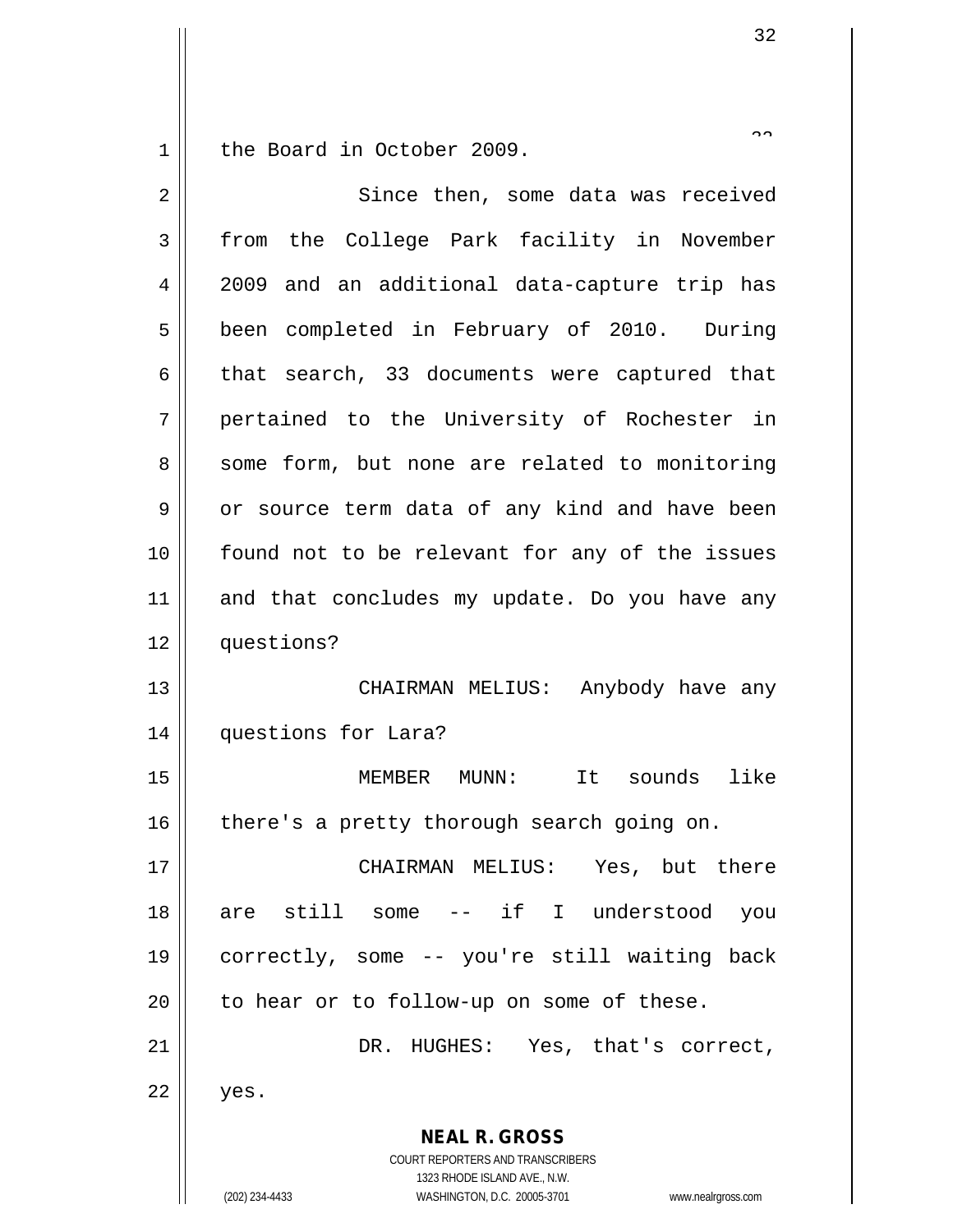**NEAL R. GROSS** COURT REPORTERS AND TRANSCRIBERS 1323 RHODE ISLAND AVE., N.W. (202) 234-4433 WASHINGTON, D.C. 20005-3701 www.nealrgross.com So I think we 1 CHAIRMAN MELIUS: So I think we  $2 \parallel$  may have it updated at the May meeting? 3 || DR. HUGHES: Yes. 4 CHAIRMAN MELIUS: Yes, okay. 5 Thanks. Next item on our agenda is the 6 || Chapman Valve and Blockson Chemical SEC  $7 \parallel$  Petitions. This item is on our agenda mainly 8 for the new members of the Board and you were 9 given lots of information to read about our 10 review and deliberations on these two sites  $11$  and I think this is if they had any additional 12 || technical questions about any of the materials 13  $\parallel$  they received or that -- not intending to have  $14$  || any sort of votes of follow-up on the --15 Whoever is talking on the phone, 16 || could you please mute your phone because -- $17 \parallel$  anyway. 18 || I guess for the new Board members, 19 do you have any questions on those two sites 20 || or the information on those two sites? 21 || MEMBER ANDERSON: No, I don't. 22 CHAIRMAN MELIUS: Okay. David, do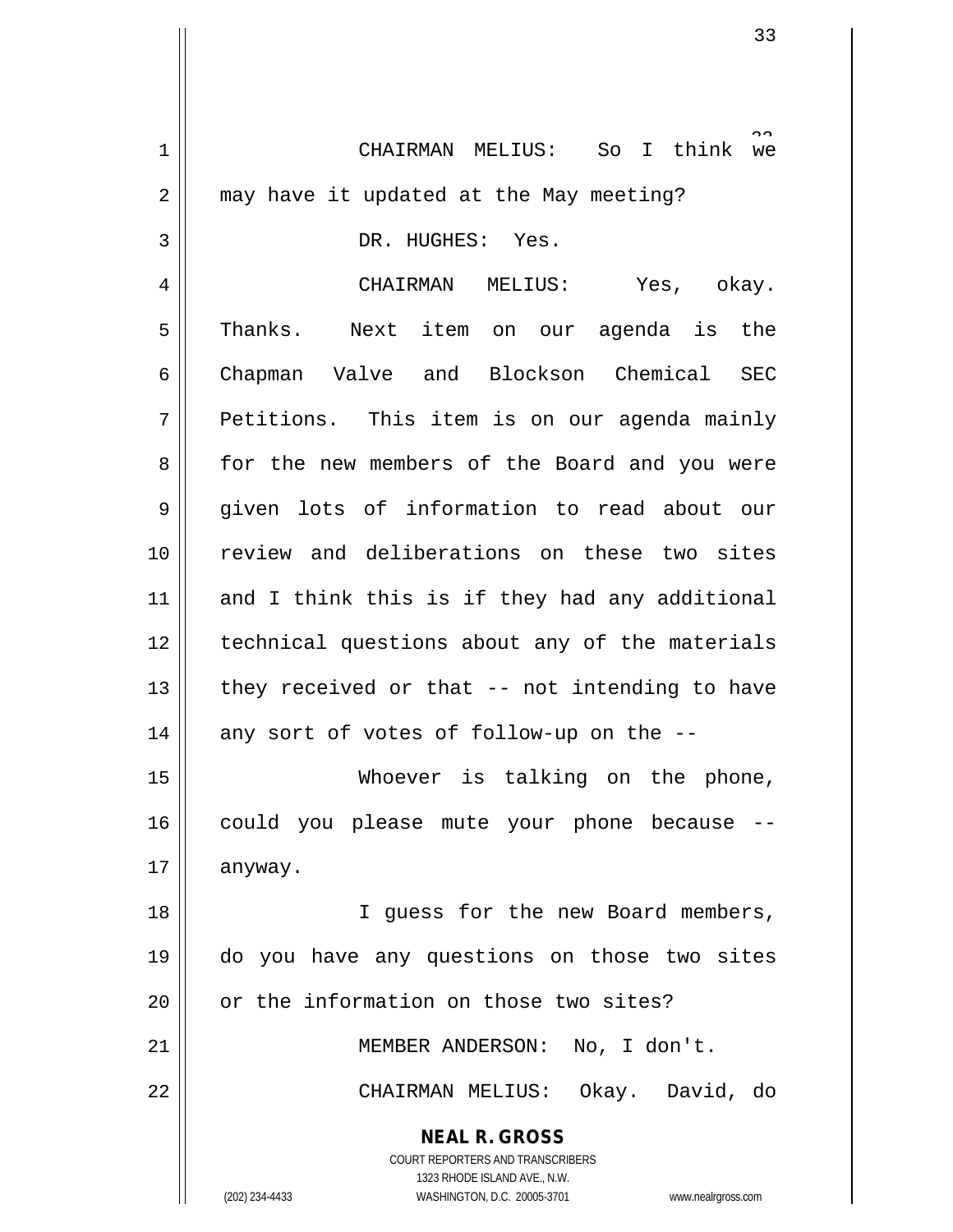| $\mathbf 1$    | you at this time, David Richardson?                                                                 |
|----------------|-----------------------------------------------------------------------------------------------------|
| 2              | MEMBER RICHARDSON: I have -- I                                                                      |
| $\mathbf{3}$   | guess I do have one question. It's about --                                                         |
| $\overline{4}$ | there was a presentation last time about                                                            |
| 5              | Blockson, and so, are we asking questions                                                           |
| 6              | about both of these?                                                                                |
| 7              | CHAIRMAN MELIUS: Yes, either one,                                                                   |
| 8              | I think.                                                                                            |
| 9              | MEMBER RICHARDSON: So Blockson,                                                                     |
| 10             | regarding Blockson, I'm wondering if -- I                                                           |
| 11             | still have a sense of the variance in the                                                           |
| 12             | estimates that are being assigned.                                                                  |
| 13             | For example, what's the difference                                                                  |
| 14             | between -- everybody's getting -- at the                                                            |
| 15             | facility is getting an assigned dose, right?                                                        |
| 16             | It's not broken out by job title or area or                                                         |
| 17             | anything like that at Blockson, correct?                                                            |
| 18             | DR. NETON:<br>Correct.<br>Dr.                                                                       |
| 19             | Richardson, this is Jim Neton. Are<br>you                                                           |
| 20             | talking about the radon exposure?                                                                   |
| 21             | MEMBER RICHARDSON: Yes, about the                                                                   |
| 22             | radon exposure.                                                                                     |
|                | <b>NEAL R. GROSS</b>                                                                                |
|                | COURT REPORTERS AND TRANSCRIBERS                                                                    |
|                | 1323 RHODE ISLAND AVE., N.W.<br>(202) 234-4433<br>WASHINGTON, D.C. 20005-3701<br>www.nealrgross.com |

 $\mathsf{I}$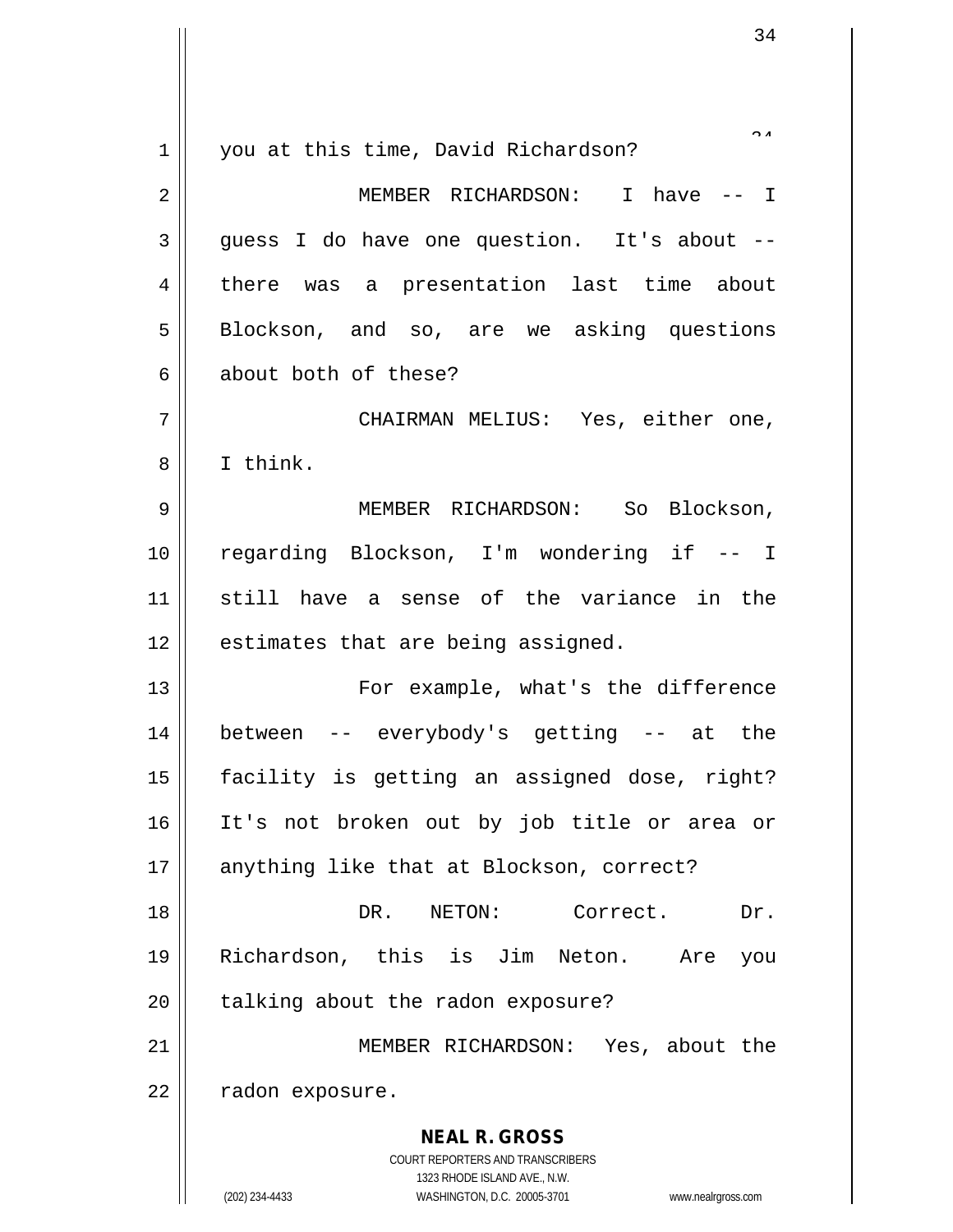**NEAL R. GROSS** COURT REPORTERS AND TRANSCRIBERS 1323 RHODE ISLAND AVE., N.W. 1 || DR. NETON: Everyone at Blockson 2 Chemical would receive the exact same radon 3 exposure which is the 95th percentile of the 4 distribution of activities generated by the 5 | probabilistic model. 6 MEMBER RICHARDSON: Right, and so  $7 \parallel$  can you tell me what the mean of that is and 8 what the 95th percentile is? 9 DR. NETON: The 95th percentile is 10 17.6 picocuries per liter and I don't recall  $11$  | the mean. It was -- hang on here. I think 12 the geometric mean was 4.2 picocuries per 13 || liter, yes, with a 92nd percentile of 17.6. 14 If you generate the geometric 15 || standard deviation of that distribution, it  $16$  equates a GSD of 2.9. 17 || CHAIRMAN MELIUS: Is that helpful, 18 David? 19 MEMBER RICHARDSON: Yes, that's 20  $\parallel$  helpful. Is it possible for you to create a -21  $\parallel$  - I could do it, but if you have a picture of  $22$   $\parallel$  the distribution.

(202) 234-4433 WASHINGTON, D.C. 20005-3701 www.nealrgross.com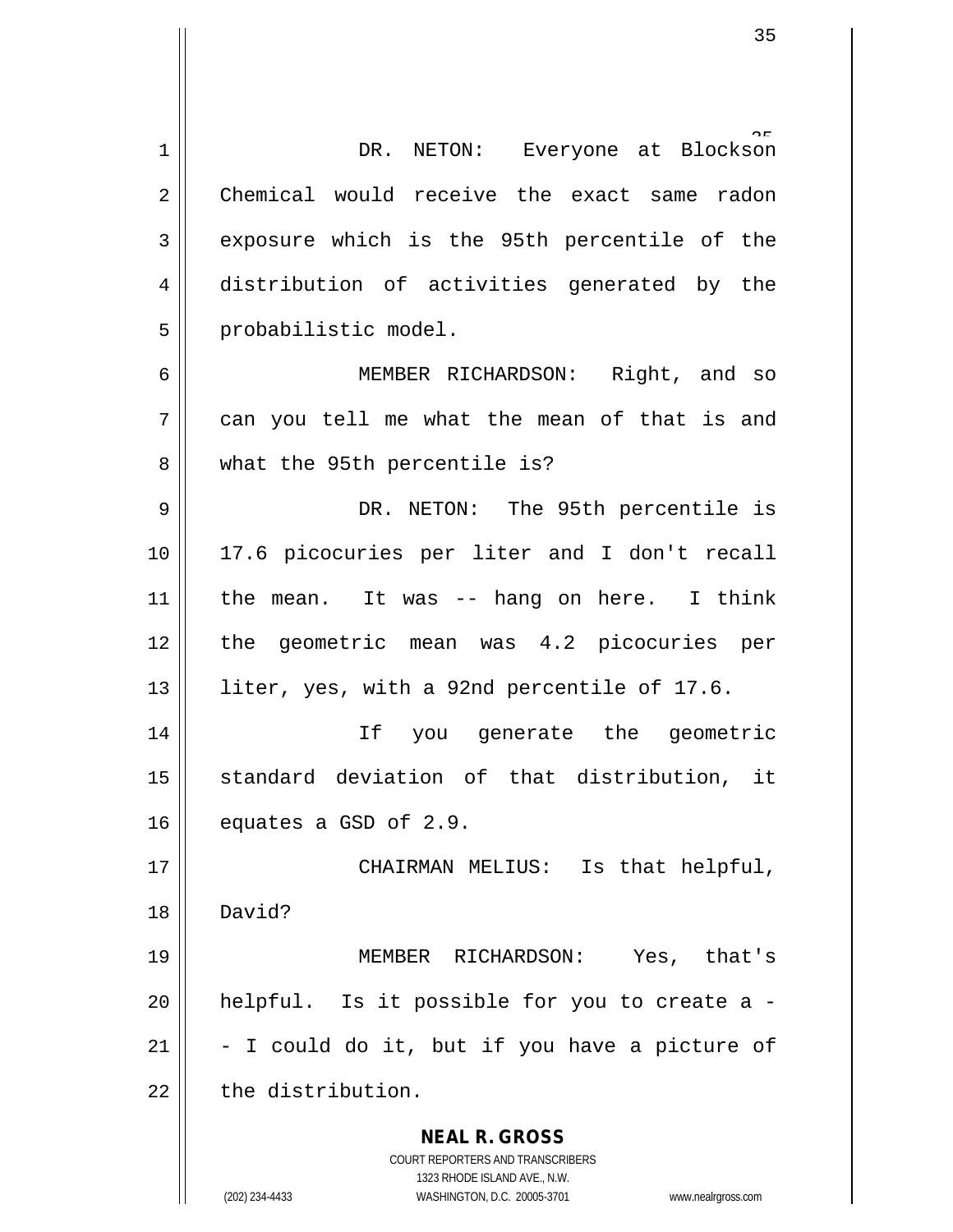| 1  | DR. NETON: Actually there's a                                                                       |
|----|-----------------------------------------------------------------------------------------------------|
| 2  | picture that I was provided in one of the                                                           |
| 3  | reports to the Board. I think it was one of                                                         |
| 4  | the last reports that was provided in the                                                           |
| 5  | database that was sent and it was generated on                                                      |
| 6  | September 25, 2009 and that's where we compare                                                      |
| 7  | the so-called Polish study data to the                                                              |
| 8  | Blockson model, and there are two lines on a                                                        |
| 9  | graph of Figure 1, the only figure in that                                                          |
| 10 | 22-page paper, and it does show a diagram that                                                      |
| 11 | shows the distribution.                                                                             |
| 12 | MEMBER RICHARDSON:<br>Do you have                                                                   |
| 13 | the name of that document?                                                                          |
| 14 | DR. NETON: The title is                                                                             |
| 15 | Evaluation of Blockson Chemical Radon Model                                                         |
| 16 | Dated September 25, 2009.                                                                           |
| 17 | If you go into the data files in -                                                                  |
| 18 | MEMBER RICHARDSON: Blockson docs,                                                                   |
| 19 | SC&A and NIOSH.                                                                                     |
| 20 | DR. NETON: Right, and there's an                                                                    |
| 21 | Excel spreadsheet. If you click on that Excel                                                       |
| 22 | spreadsheet, it will give you a chronological                                                       |
|    | <b>NEAL R. GROSS</b>                                                                                |
|    | <b>COURT REPORTERS AND TRANSCRIBERS</b>                                                             |
|    | 1323 RHODE ISLAND AVE., N.W.<br>(202) 234-4433<br>WASHINGTON, D.C. 20005-3701<br>www.nealrgross.com |
|    |                                                                                                     |

 $\mathsf{I}$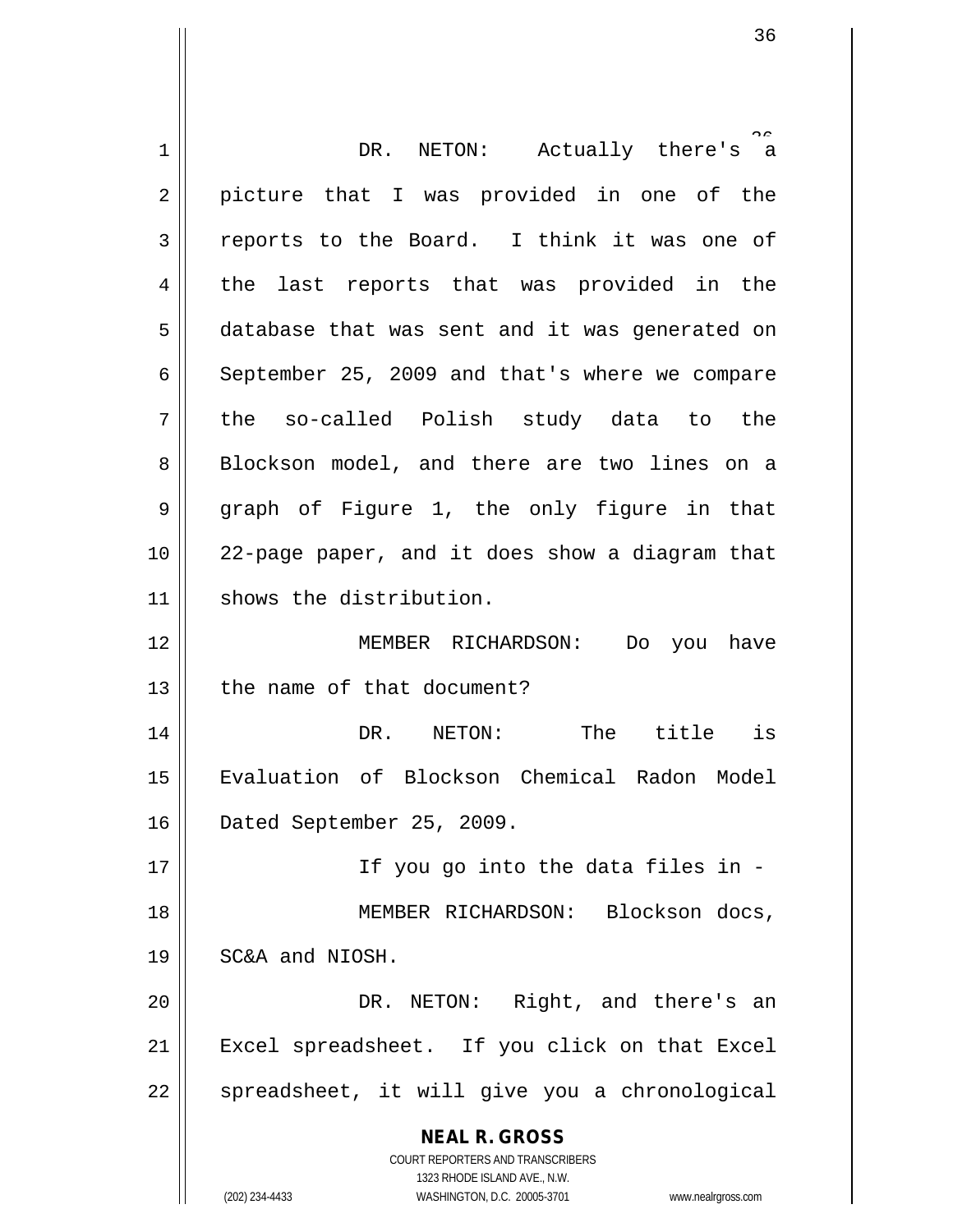**NEAL R. GROSS** COURT REPORTERS AND TRANSCRIBERS 1323 RHODE ISLAND AVE., N.W. (202) 234-4433 WASHINGTON, D.C. 20005-3701 www.nealrgross.com  $1 \parallel$  listing of all of the documents, and it's one  $2 \parallel$  of the latter documents in that database. I  $3 \parallel$  don't recall exactly -4 CHAIRMAN MELIUS: David, I've got  $5 \parallel$  the document here, and I'll forward it to you. 6 MEMBER RICHARDSON: Okay. 7 CHAIRMAN MELIUS: The email, I 8 || just happened to be able to pull it up 9 || quickly, so - from what I originally received 10 it. 11 || MEMBER RICHARDSON: Thank you. 12 CHAIRMAN MELIUS: That would be 13 | helpful. 14 || MEMBER RICHARDSON: Thanks. 15 MS. PINCHETTI: This is Kathy 16 Pinchetti. I think that that was the whole 17 question that's been going - that's been 18 debated for the past couple of years is what 19 we're basing that model on and if the Board  $20$  || even agrees that you're using the right 21 | information. 22 CHAIRMAN MELIUS: Yes, maybe,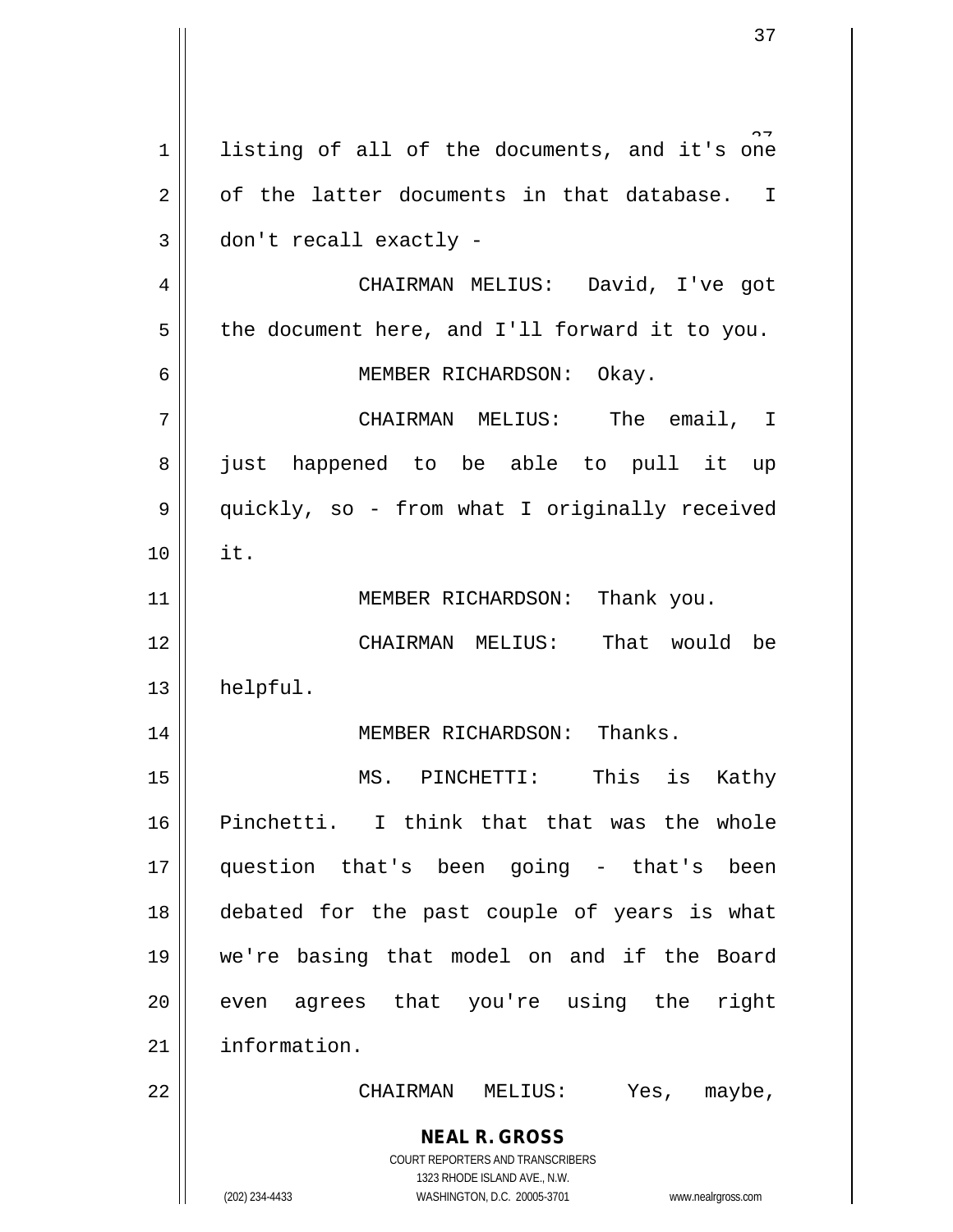**NEAL R. GROSS** COURT REPORTERS AND TRANSCRIBERS  $\sim$ 1 || Kathy, you're the petitioner, correct? 2 || MS. PINCHETTI: Right, yes. 3 CHAIRMAN MELIUS: Yes, that's 4 right. That's what I thought. Today we're 5 || not really going to be sort of debating or 6 discussing the - trying to reach a decision on  $7 \parallel$  this. This is simply just to try to make sure 8 || that the new Board members who just recently 9 || joined the Board really at the last meeting 10 have adequate information so that when we do 11 discuss this which will be at the May Board 12 meeting, they're ready and prepared to 13 || participate as we try to reach some closure on  $14$  | this. 15 MS. PINCHETTI: Okay, but the 16 information that they're getting is that this 17 has been an issue for quite awhile? 18 CHAIRMAN MELIUS: Yes, they had a 19 full briefing at the last meeting and were 20 || qiven a lot of the background documents. It's  $21$  just that it's a lot of documents, a lot of 22 || information and just to sort through, so we

1323 RHODE ISLAND AVE., N.W.

(202) 234-4433 WASHINGTON, D.C. 20005-3701 www.nealrgross.com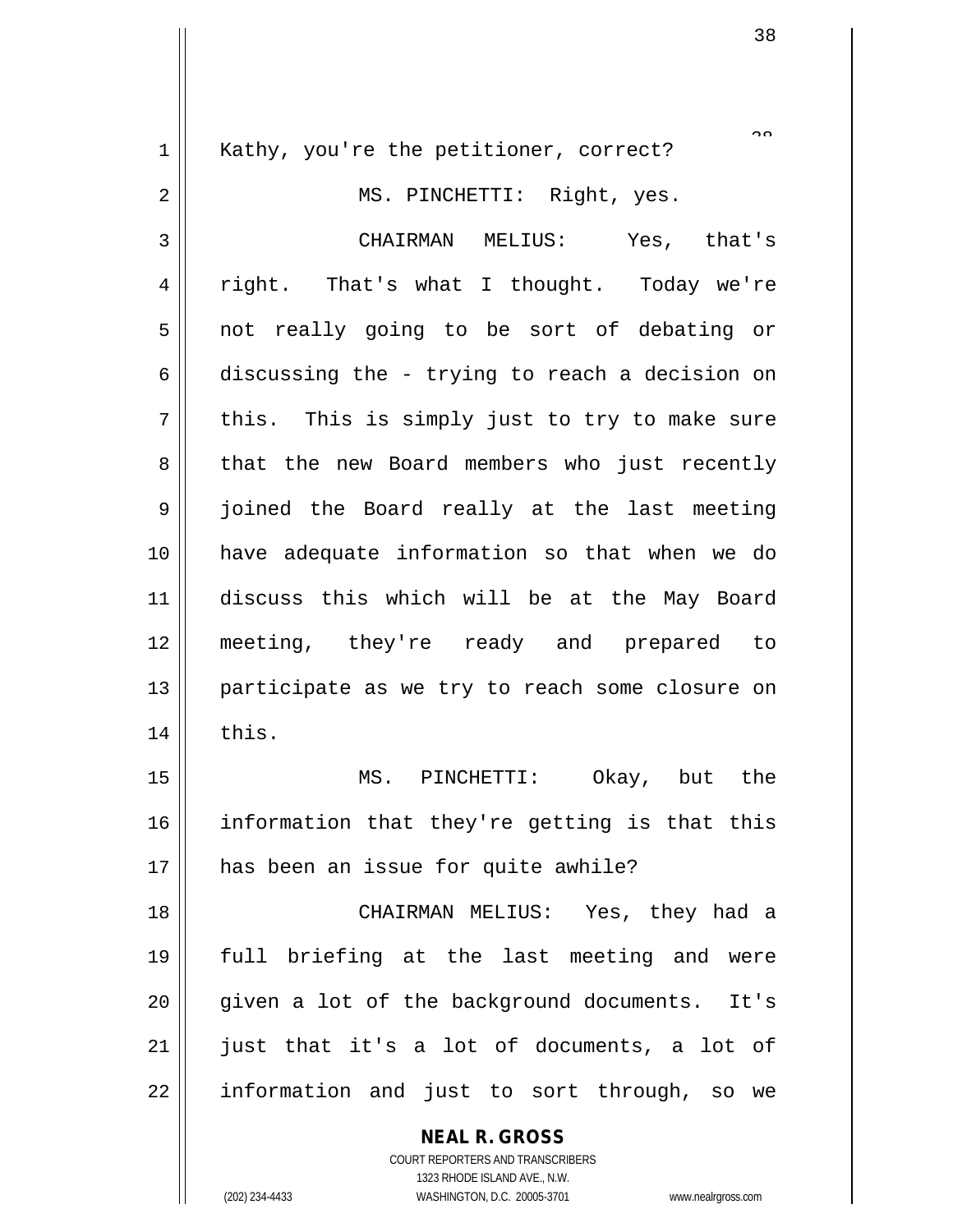**NEAL R. GROSS** COURT REPORTERS AND TRANSCRIBERS 1323 RHODE ISLAND AVE., N.W. (202) 234-4433 WASHINGTON, D.C. 20005-3701 www.nealrgross.com 1  $\parallel$  just put this on the agenda this time in order  $2 \parallel$  to make sure if they had further questions 3 before the meeting or needed additional 4 | documentation that they would have a chance to  $5 \parallel$  bring it up now. 6 MS. PINCHETTI: Okay, thanks. 7 MEMBER LEMEN: This is Richard 8 || Lemen. I don't have any need for more 9 information. 10 CHAIRMAN MELIUS: And Bill Field. 11 || Bill, are you on the line? 12 MEMBER FIELD: Yes. 13 CHAIRMAN MELIUS: Okay. I just - 14 if you had any additional questions on either 15 | Chapman or Blockson. 16 MEMBER FIELD: Yes, my question is 17 | focused on Chapman Valve. 18 || CHAIRMAN MELIUS: Okay. 19 MEMBER FIELD: And I just wanted 20 || to know is there any - has there been any 21 || updates on sources of exposure that we sort of  $22$   $\parallel$  discussed at the last full meeting or is that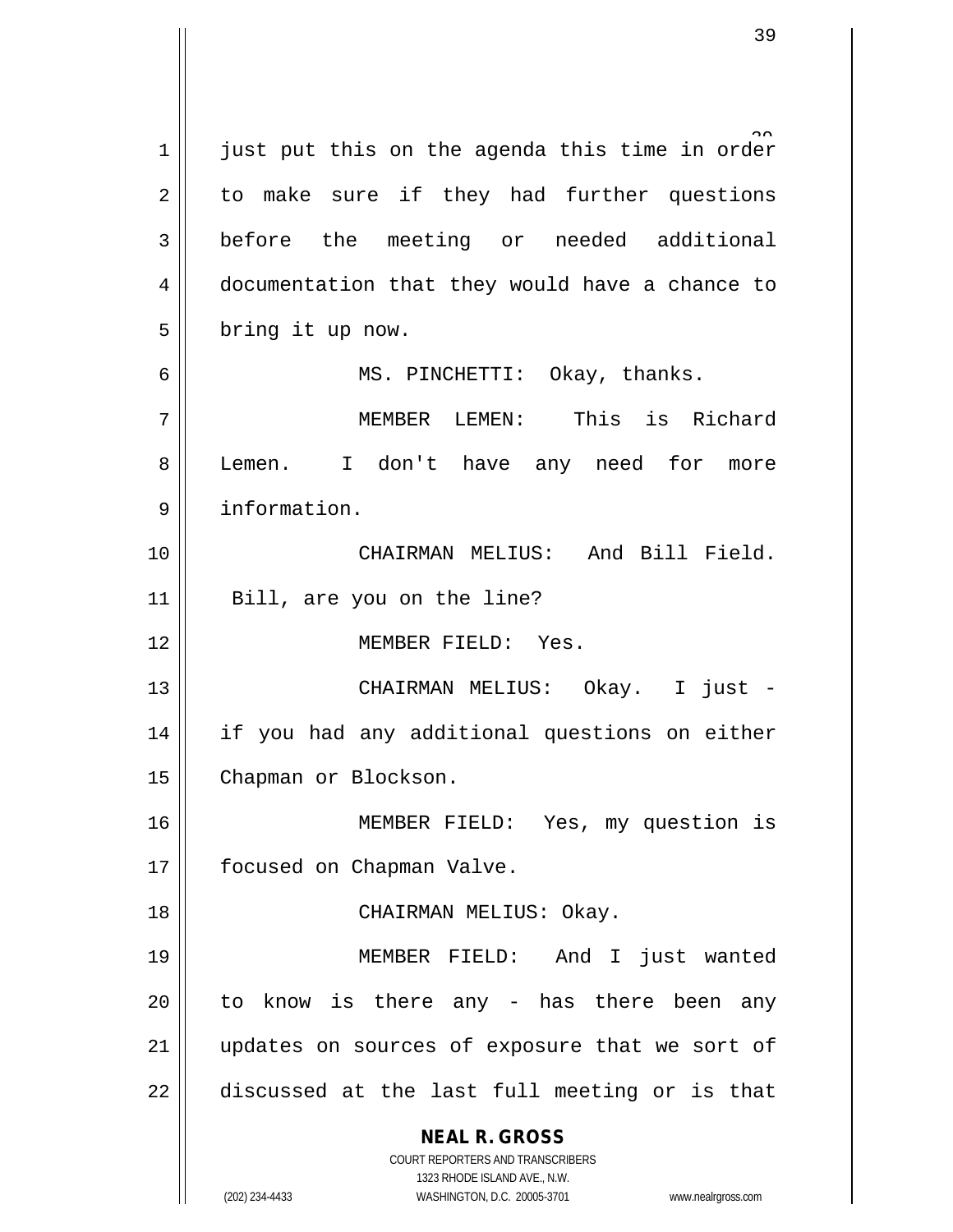1 pretty much how things pretty much still 2 stand?

 DR. NETON: There is no new information to offer on other potential sources of exposures outside the activity that  $6 \parallel$  originally maybe covered the employees in the || first place which is the sheeting -

8 COURT REPORTER: Hi, I'm sorry.  $9 \parallel$  This is the court reporter. Who is speaking -10 || identify themselves.

11 || DR. NETON: I'm sorry. This is 12 Jim Neton. Outside of the machining of sludge 13 From the Brookhaven Research Reactor, there is 14 no other information that we have been able to 15 find that indicates any other activities 16 | occurred there that were AEC related.

 MEMBER FIELD: And, Jim, I just wanted to verify. The claimants for this 19 || site, does this pretty much agree with what | they report as well?

21 DR. NETON: Yes, we - yes.

22 MEMBER FIELD: Okay. That's all I

**NEAL R. GROSS** COURT REPORTERS AND TRANSCRIBERS

1323 RHODE ISLAND AVE., N.W.

(202) 234-4433 WASHINGTON, D.C. 20005-3701 www.nealrgross.com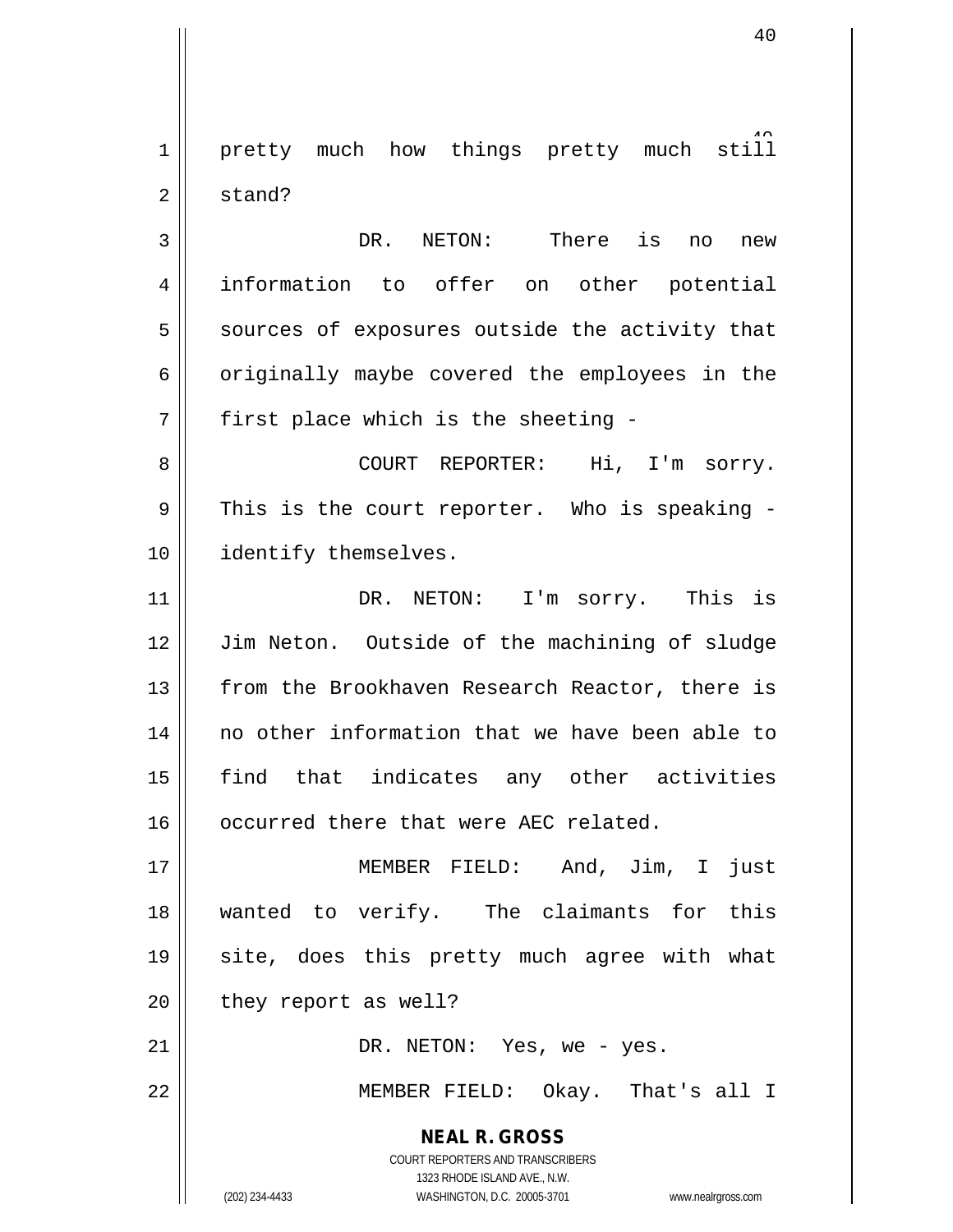$1$  had.

2 CHAIRMAN MELIUS: Any other 3 questions or comments on either of those sites 4 from the new members? Okay. If not, thank 5 || you, and we'll be discussing these at our next 6 meeting. 7 The next item on our agenda is the 8 discussion of the NIOSH ten-year program  $9 \parallel$  review, and this was on our agenda. We had a 10 presentation at the beginning of the meeting 11 || on our last Board meeting. We really didn't 12 have much time for discussion, and we just  $13$  want a chance - if anybody had any follow-up 14 || questions or comments or suggestions for that  $15$  review to give you an opportunity to say so. 16 I will indicate that when the 17 || Outreach Working Group met recently, they were 18 || briefed by the NIOSH staff that are involved 19 || in the outreach portions of this review to try  $20$  || to coordinate and comment on that, so I think 21 || - I know, Mike Gibson, if you have any 22 ll comments on that.

**NEAL R. GROSS**

COURT REPORTERS AND TRANSCRIBERS 1323 RHODE ISLAND AVE., N.W. (202) 234-4433 WASHINGTON, D.C. 20005-3701 www.nealrgross.com

41

 $4<sub>1</sub>$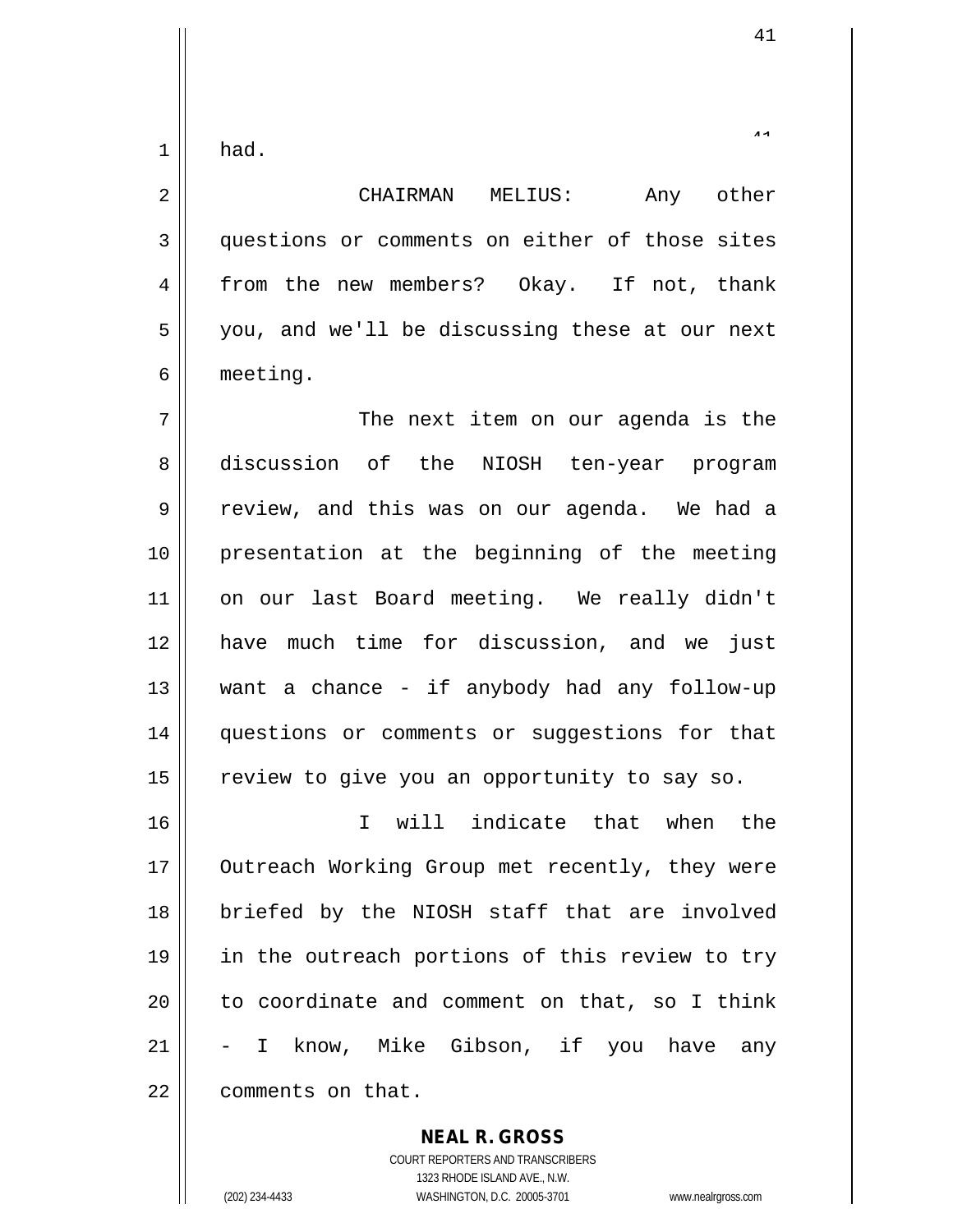additional 1 || MEMBER GIBSON: No 2 | comments, Jim. We're going to work with them  $3 \parallel$  and see how we can coordinate our efforts. 4 CHAIRMAN MELIUS: Anybody else 5 | have any comments. I don't know if Lew Wade's  $6 \parallel$  on the phone. 7 DR. WADE: Yes, I am, Jim. 8 CHAIRMAN MELIUS: Okay, Lew, do 9 you want to give us an update on where things 10 are? 11 DR. WADE: Just work is 12 proceeding. In fact, I'm here in Cincinnati 13 to meet with a team that's looking at the  $14$  | science issues, so work is proceeding. 15 I would like before the next Board 16 meeting in May to have completed the Phase 1 17 || report on the individual dose reconstruction 18 || review and have that available to the Board, 19 and I would present that at the meeting not 20 || only to focus on some of those issues but to  $21$  || give you an idea of the form that this Phase 1 22 | review will take.

> COURT REPORTERS AND TRANSCRIBERS 1323 RHODE ISLAND AVE., N.W. (202) 234-4433 WASHINGTON, D.C. 20005-3701 www.nealrgross.com

**NEAL R. GROSS**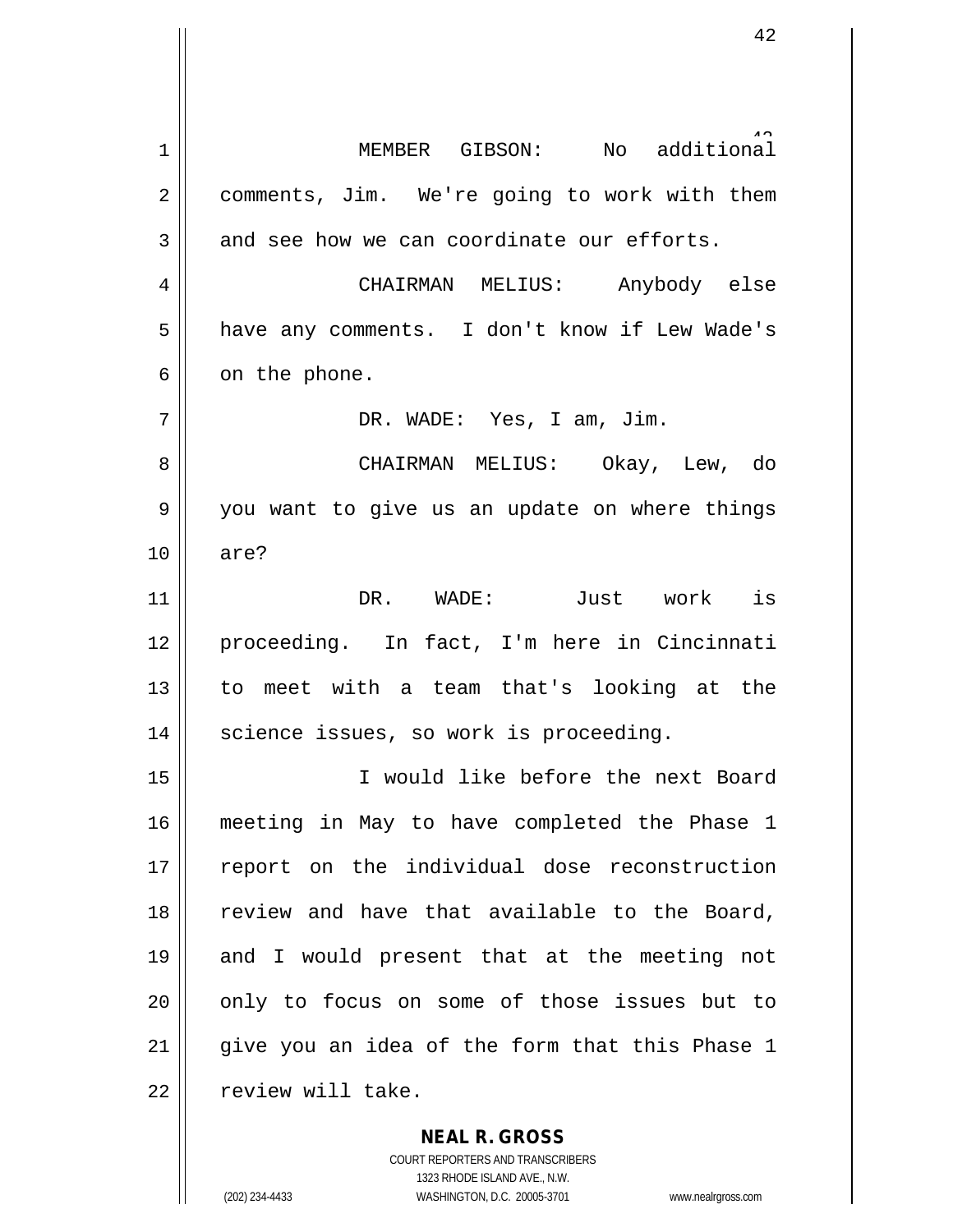**NEAL R. GROSS** COURT REPORTERS AND TRANSCRIBERS 1323 RHODE ISLAND AVE., N.W. (202) 234-4433 WASHINGTON, D.C. 20005-3701 www.nealrgross.com 1 As you recall, the Phase 1 review 2 || is intended to be data driven assessment of 3 program activities. We would assemble those 4 five reports, individual DR, SEC, science 5 || issues, timing issues, and customer service 6 issues. Once those Phase 1 reports were 7 completed and reviewed by the Board, then John 8 Howard would assemble a team that would take  $9 \parallel$  those and use those to trigger analysis of 10 || potential program improvements. 11 || So I'd commit now to have one of 12 those Phase 1 reports, the one on individual 13 dose reconstructions, available to the Board 14 || to review and comment upon when you meet in  $15$  | May. 16 CHAIRMAN MELIUS: Good. Thanks, 17 || Lew. Anybody have questions for Lew or 18 comments on the review? 19 Okay. If not, we'll move to the 20 next item on our agenda which is the Facility 21 Record Research Methods that DCAS uses. LaVon 22 Rutherford.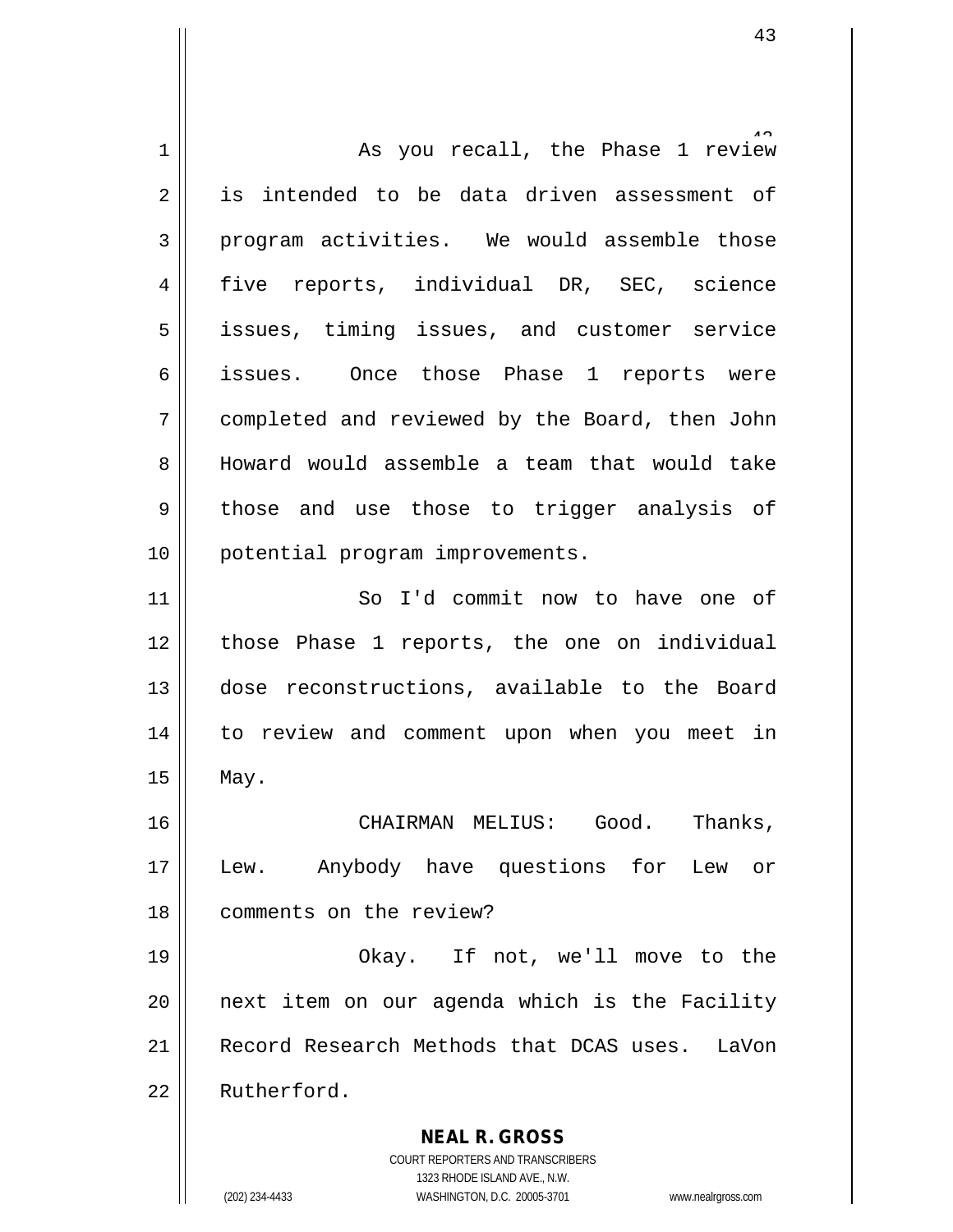| 1  | MR. RUTHERFORD: Yes, this is                                        |
|----|---------------------------------------------------------------------|
| 2  | LaVon Rutherford, and can everyone hear me?                         |
| 3  | At the February Board meeting - I                                   |
| 4  | was making sure I had my mute off - at the                          |
| 5  | February Board meeting, the Advisory Board                          |
| 6  | asked that I provide some detail to the                             |
| 7  | Advisory Board concerning our efforts, DCAS's                       |
| 8  | facility records search methods. I will                             |
| 9  | briefly discuss our standard data search                            |
| 10 | method and provide some detail as to how our                        |
| 11 | SEC data captures our focus.                                        |
| 12 | In general, I can say that the                                      |
| 13 | locations we've searched for records have                           |
| 14 | changed over time. Based on our lessons                             |
| 15 | learned from previous data captures and                             |
| 16 | information we have uncovered from some of the                      |
| 17 | large database searches that we've done, we've                      |
| 18 | increased the standard location that we search                      |
| 19 | for information.                                                    |
| 20 | The level of effort required or                                     |
|    |                                                                     |
| 21 | necessary for a data capture in support of a                        |
| 22 | Site Profile or an SEC evaluation depends                           |
|    | <b>NEAL R. GROSS</b>                                                |
|    | COURT REPORTERS AND TRANSCRIBERS<br>1323 RHODE ISLAND AVE., N.W.    |
|    | (202) 234-4433<br>WASHINGTON, D.C. 20005-3701<br>www.nealrgross.com |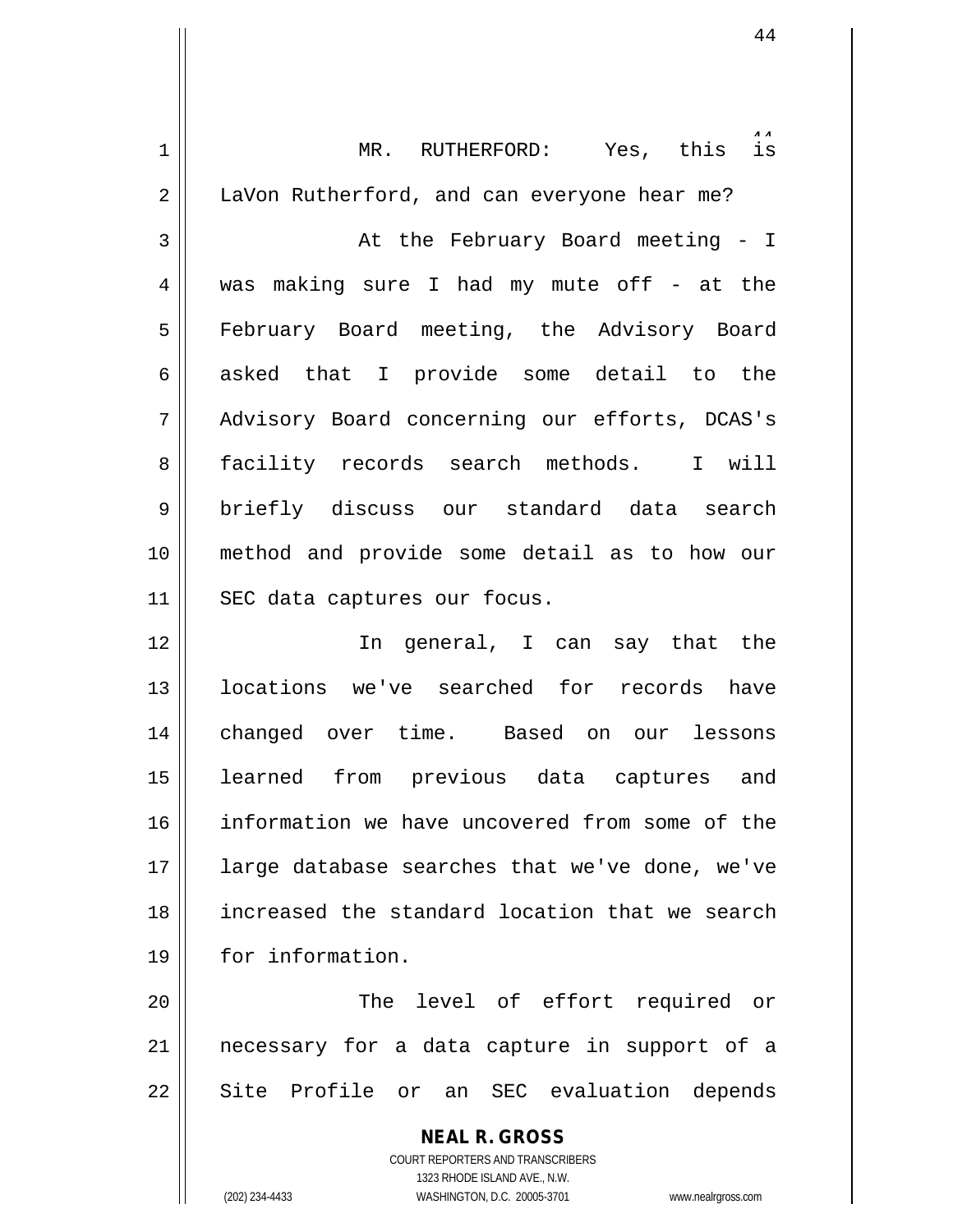1 | largely on how much data and information we've 2 already retrieved.

3 There's been considerable effort 4 up to this point in large, early-on data  $5 \parallel$  captures that were done in development of Site 6 | Profiles in early evaluation, so there's been  $7 \parallel$  a lot of data captured for different 8 facilities, so the level of effort required  $9 \parallel$  for these data captures is very much dependent  $10$  | on how much information we have.

11 A little bit about our standard 12 data search, obviously searching for records 13 || to support dose reconstruction for a DOE site 14 is typically much easier than searching for 15 | records for an AWE that may no longer exist.

16 For DOE facilities, our records 17 || search is focused at the site if it's still in 18 || existence. If not in existence, we focus our 19 || efforts at the Federal records centers where  $20$  || the records would typically be transferred,  $21$  || also at the Legacy Management sites.

22 For AWEs we start out by tracing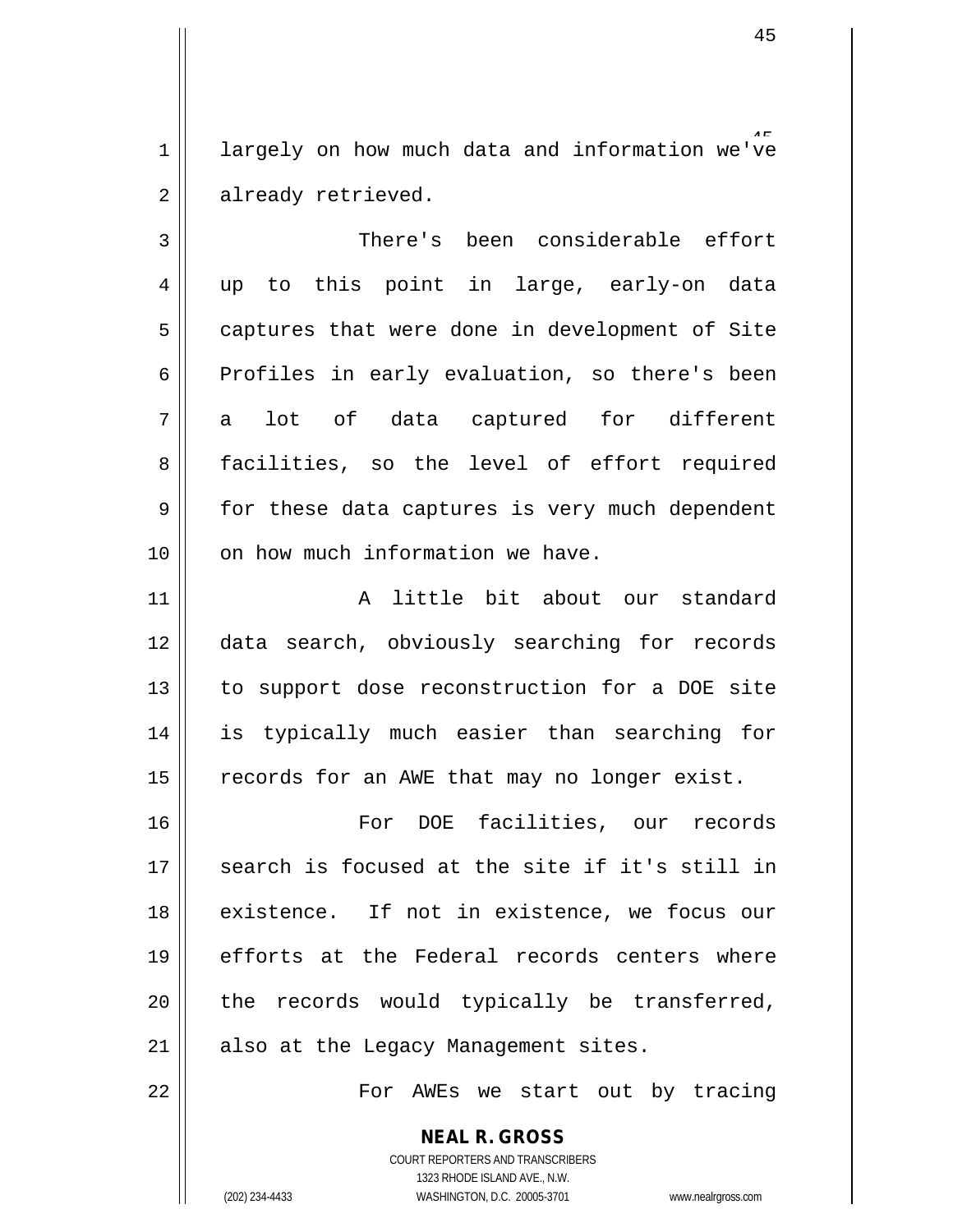1 | the facility history and ownership. You know, 2 did the owners change over time? If you 3 Temember from my United Nuclear presentation 4 at the February Board meeting, our ownership  $5 \parallel$  changed - ownership at that site changed three  $6 \parallel$  or four different times over the period of 7 | operation.

 Then we request information from 9 each of those former owners and any current owner. A lot of times the specific facility records are transferred along with the ownership, so we may get a current owner 13 || that's operating the facility today may actually have information from a previous owner that was transferred to them when 16 | ownership was transferred.

17 Then we'll move onto state 18 || regulatory agencies that may have had some 19 jurisdiction over the site. For example, 20 United Nuclear, again, this is the one I 21 || presented at the last February - at the 22 | February Board meeting.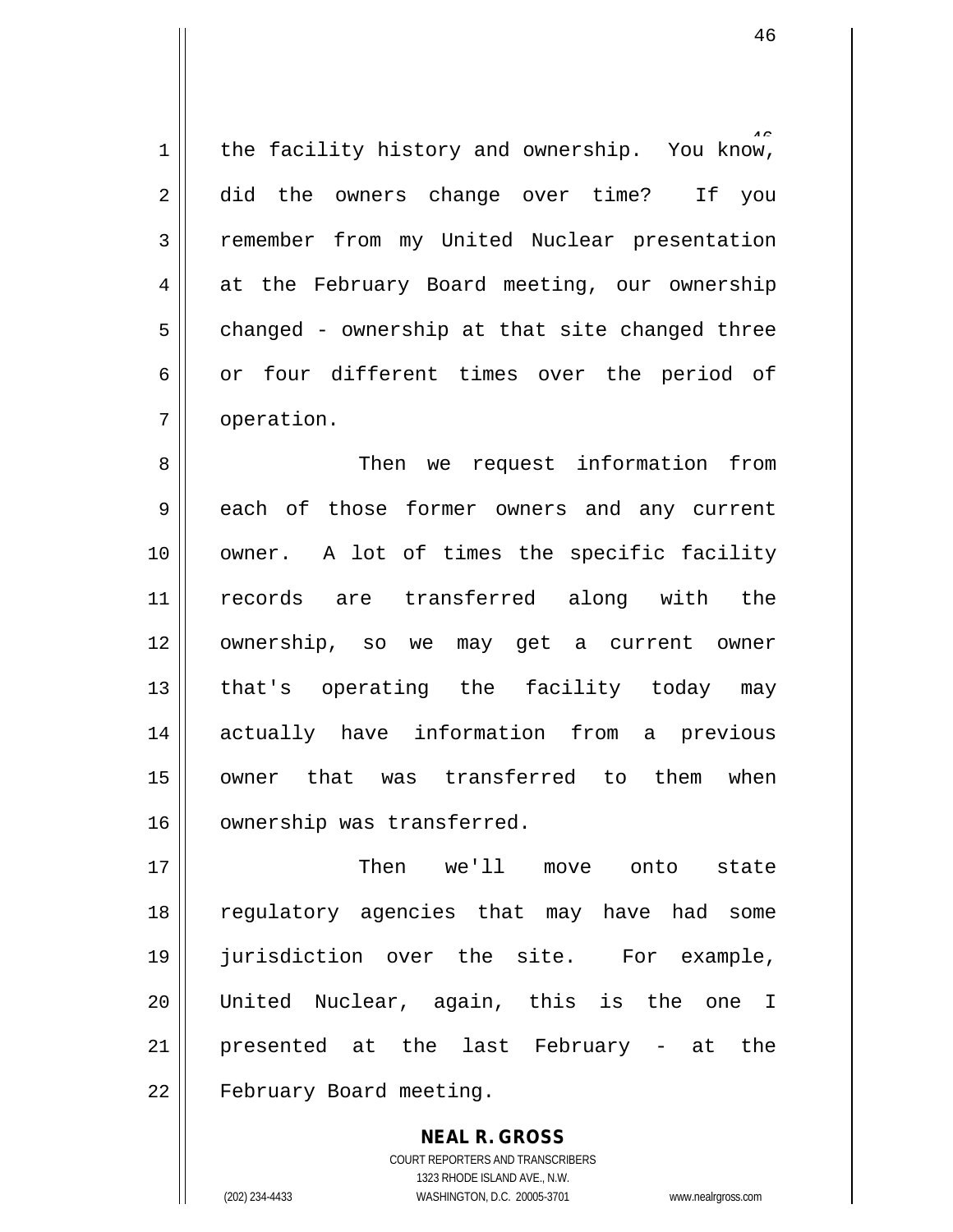| $\mathbf 1$    | We requested information from<br>the                                                                |
|----------------|-----------------------------------------------------------------------------------------------------|
| $\overline{2}$ | Missouri Department of Natural Resources, and                                                       |
| 3              | we received five documents, so we do look at                                                        |
| 4              | those state regulatory agencies. I know there                                                       |
| 5              | were questions with the University of                                                               |
| 6              | Rochester on whether we'd actually done that                                                        |
| 7              | through New York, but we do typically look                                                          |
| 8              | through those, and those are included in our                                                        |
| 9              | data capture synopsis.                                                                              |
| 10             | The National Archives and Records                                                                   |
| 11             | Administration or the Federal Record Centers,                                                       |
| 12             | we do go to the Federal Records Centers'                                                            |
| 13             | holdings for data on facilities.                                                                    |
| 14             | The Office of Scientific and                                                                        |
| 15             | Technical Information, OSTI, in addition to                                                         |
| 16             | the internet searches we will do through OSTI,                                                      |
| 17             | we also go to the site, OSTI, and request any                                                       |
| 18             | documentation or information from sites in                                                          |
| 19             | their classified holdings and such, stuff                                                           |
| 20             | that's not available via the internet.                                                              |
| 21             | We've got a DOE grand junction                                                                      |
| 22             | office,<br>FUSRAP holdings. We<br>review                                                            |
|                | <b>NEAL R. GROSS</b>                                                                                |
|                | COURT REPORTERS AND TRANSCRIBERS                                                                    |
|                | 1323 RHODE ISLAND AVE., N.W.<br>WASHINGTON, D.C. 20005-3701<br>(202) 234-4433<br>www.nealrgross.com |
|                |                                                                                                     |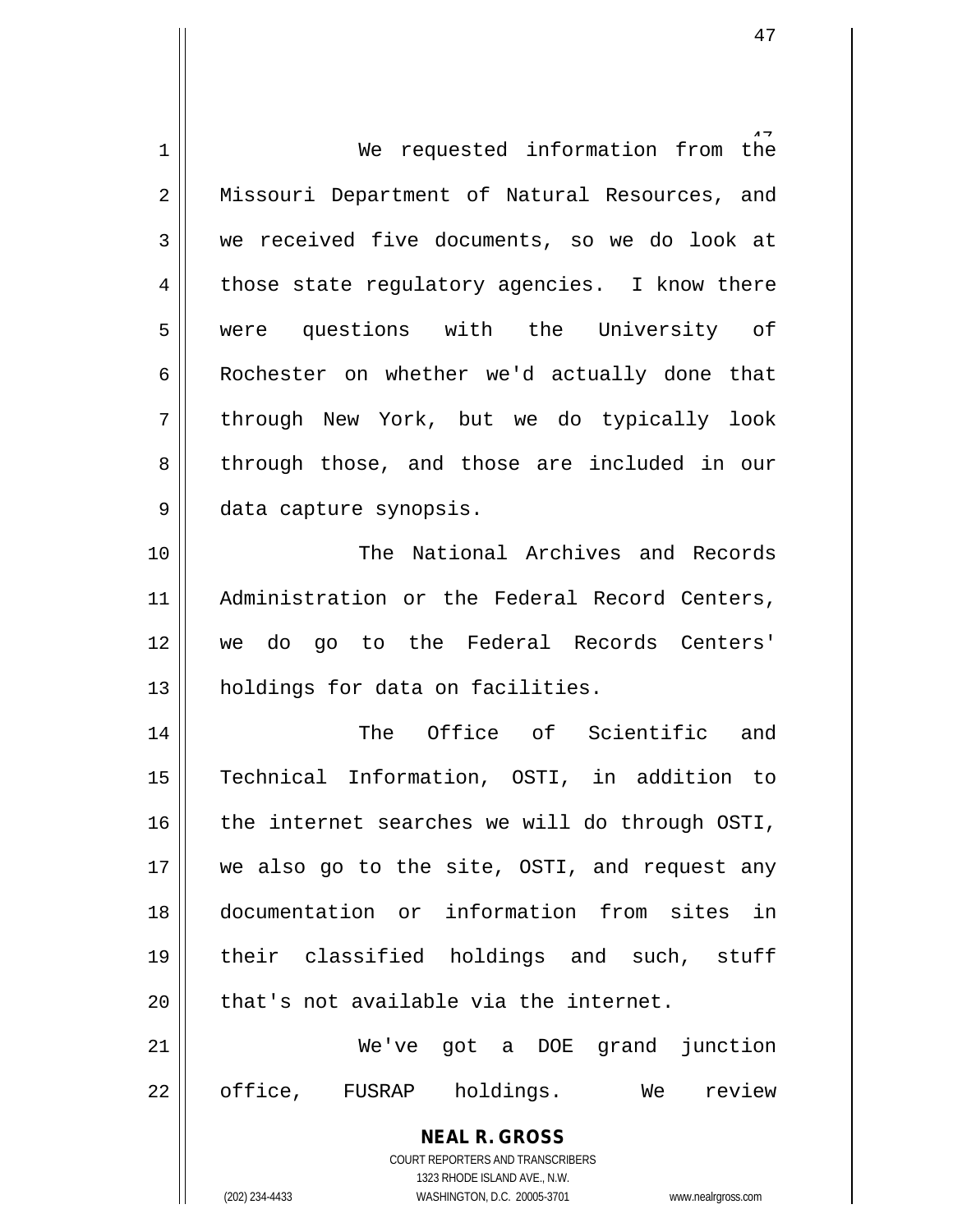information from them as well.

| 2  | Internet searches, one of our                                                                                                                                   |
|----|-----------------------------------------------------------------------------------------------------------------------------------------------------------------|
| 3  | early lessons learned in the - not only mainly                                                                                                                  |
| 4  | from an SEC perspective because that's where I                                                                                                                  |
| 5  | felt it the most, one of the early lessons                                                                                                                      |
| 6  | learned was standard Google search can be very                                                                                                                  |
| 7  | helpful.                                                                                                                                                        |
| 8  | have 136 key words that are<br>We                                                                                                                               |
| 9  | standard words that are used in our internet                                                                                                                    |
| 10 | searches. We add to that based on the site                                                                                                                      |
| 11 | specifics associated with the evaluation or                                                                                                                     |
| 12 | the Site Profile development and so on.                                                                                                                         |
| 13 | For example, again,<br>from<br>the                                                                                                                              |
| 14 | United Nuclear evaluation, this is mine, so I                                                                                                                   |
| 15 | know this. For example, again, in that United                                                                                                                   |
| 16 | Nuclear evaluation, our Google search, we                                                                                                                       |
| 17 | ended up retrieving 17 documents that we did                                                                                                                    |
| 18 | not have prior to doing that search.                                                                                                                            |
| 19 | Also there are 11 databases that                                                                                                                                |
| 20 | are searched. These are databases<br>that                                                                                                                       |
| 21 | contain site databases, they're DOE databases,                                                                                                                  |
| 22 | DOE Comprehensive Epidemiologic Data Resource                                                                                                                   |
|    | <b>NEAL R. GROSS</b><br>COURT REPORTERS AND TRANSCRIBERS<br>1323 RHODE ISLAND AVE., N.W.<br>(202) 234-4433<br>WASHINGTON, D.C. 20005-3701<br>www.nealrgross.com |

 $\lambda$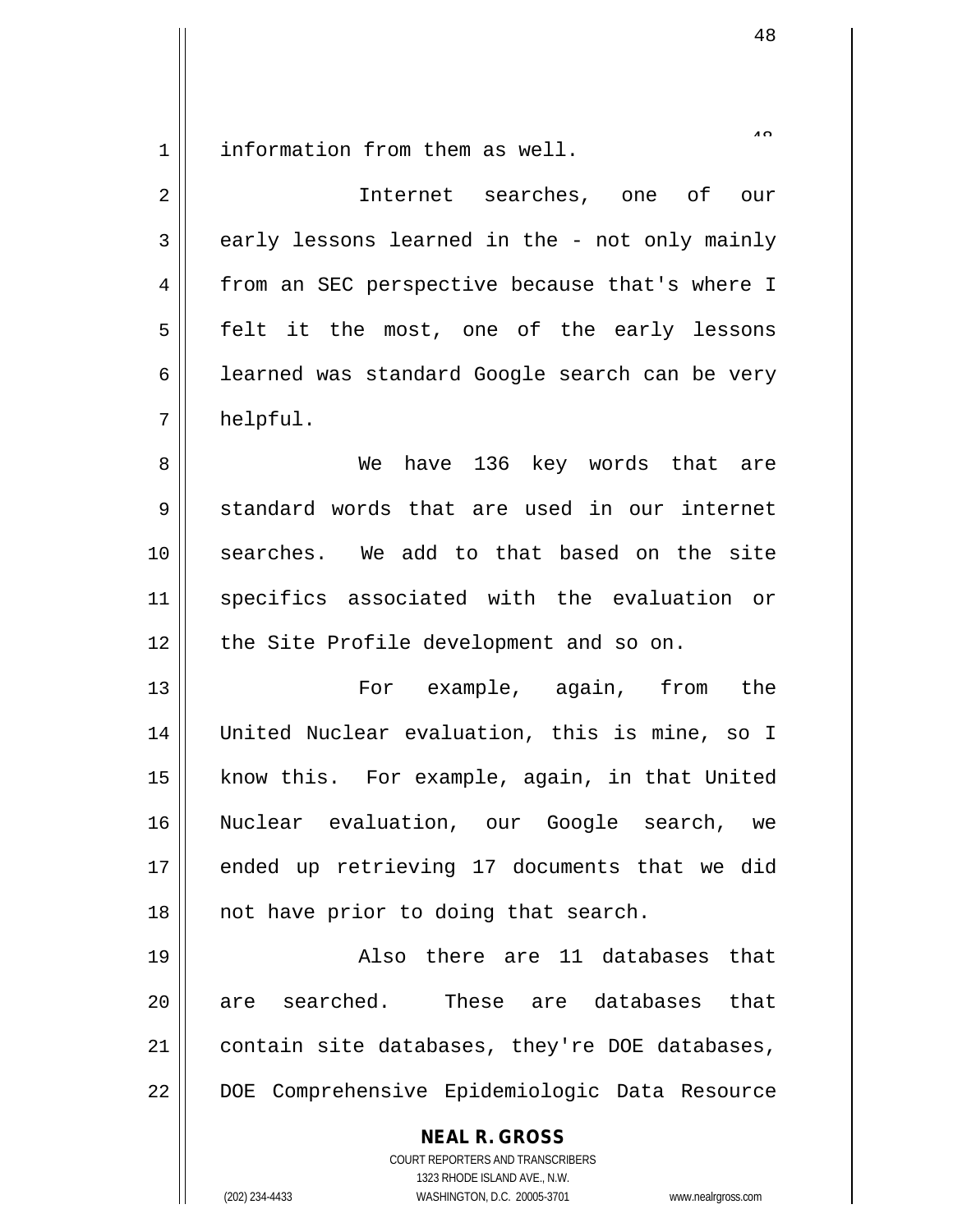1 || CDER database, and these are researched for  $2 \parallel$  every one of these. It's not just - we don't  $3 \parallel$  just look at these and say, hey, I don't  $4 \parallel$  really think I need to search that. We search  $5 \parallel$  these.

6 DOE Hanford Declassified Document 7 Retrieval System, the DDRS, DOE Legacy 8 || Management Considered Sites, National Academy 9 || Press', National Nuclear Security 10 || Administration, the NNSA, NRC ADAMS database 11 which is the Agency-wide Document Access and 12 || Management System.

13 OSTI, we have three databases that 14 || are searched through their Energy Citations, 15 Information Bridge, and OpenNet, and then 16 Washington State University has a database for 17 || U.S. transuranium and uranium registries.

18 || As we research a site, we will add 19 additional keywords or search additional 20 || resources. For example, again back on United 21 Nuclear we actually ended up - we got a hit  $22$  || that the Cincinnati Public Library may have

**NEAL R. GROSS**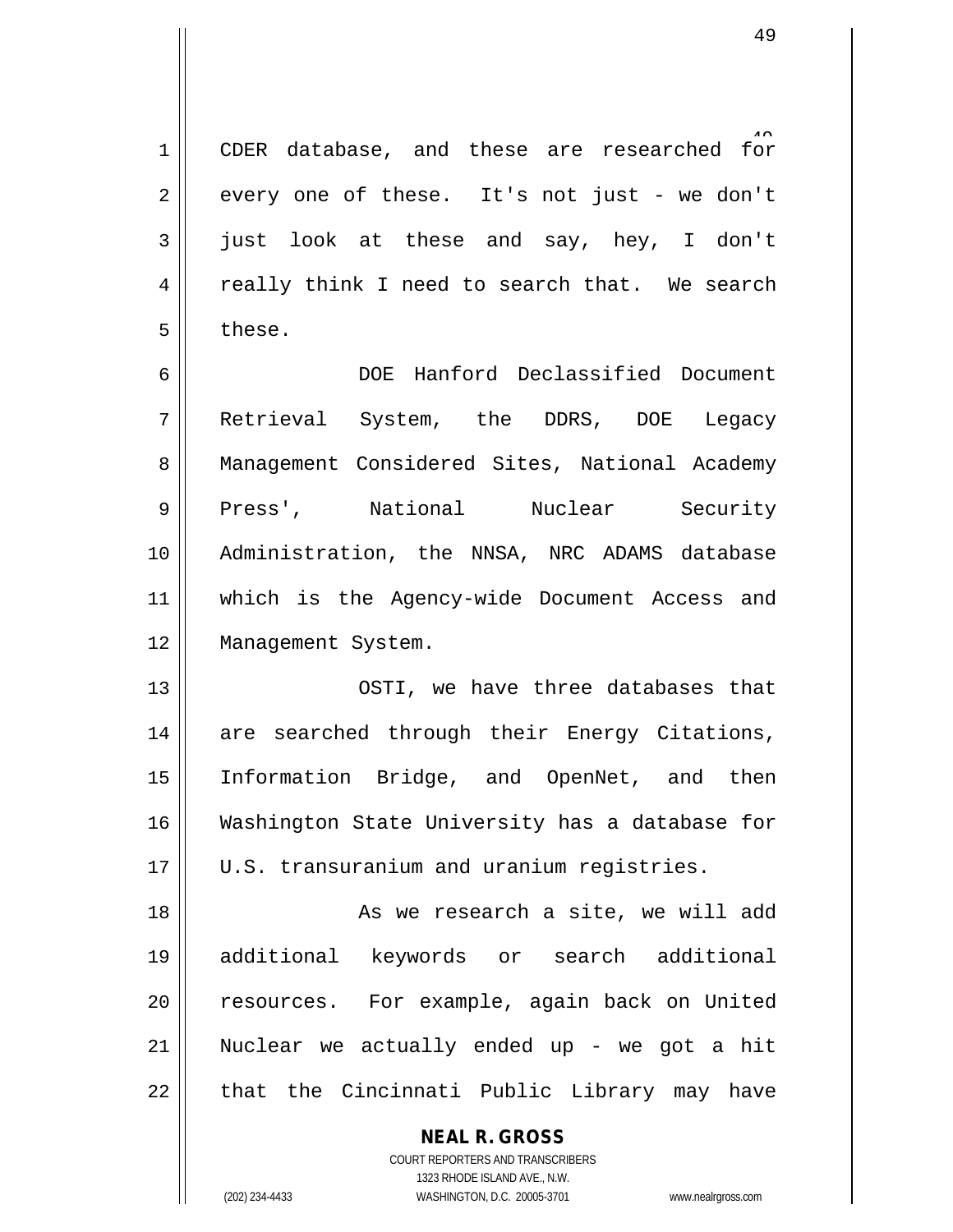free 1 || information on United Nuclear -2 documentation from the Cincinnati Public 3 Library from - so as we're searching and 4 | looking at information, we add in when we have  $5 \parallel$  a hit or when we have an idea that another  $6 \parallel$  source may be available.

7 Also, as we found with the 8 University of Rochester research, searching 9 || key individual names may provide additional 10 information, and that's one place where we 11 failed somewhat with the University of 12 | Rochester recognizing that the data actually - $13$  || the information could actually be stored in 14 || these databases by specific names of 15 individuals that had a lot of responsibilities 16 at these sites.

17 For SEC Petition Evaluations, 18 during the early phase of our evaluation, and 19 I'm going to kind of go back a little bit 20 || here, in our early phase of an evaluation, we 21 | define our potential SEC issues.

22 || These issues are derived from the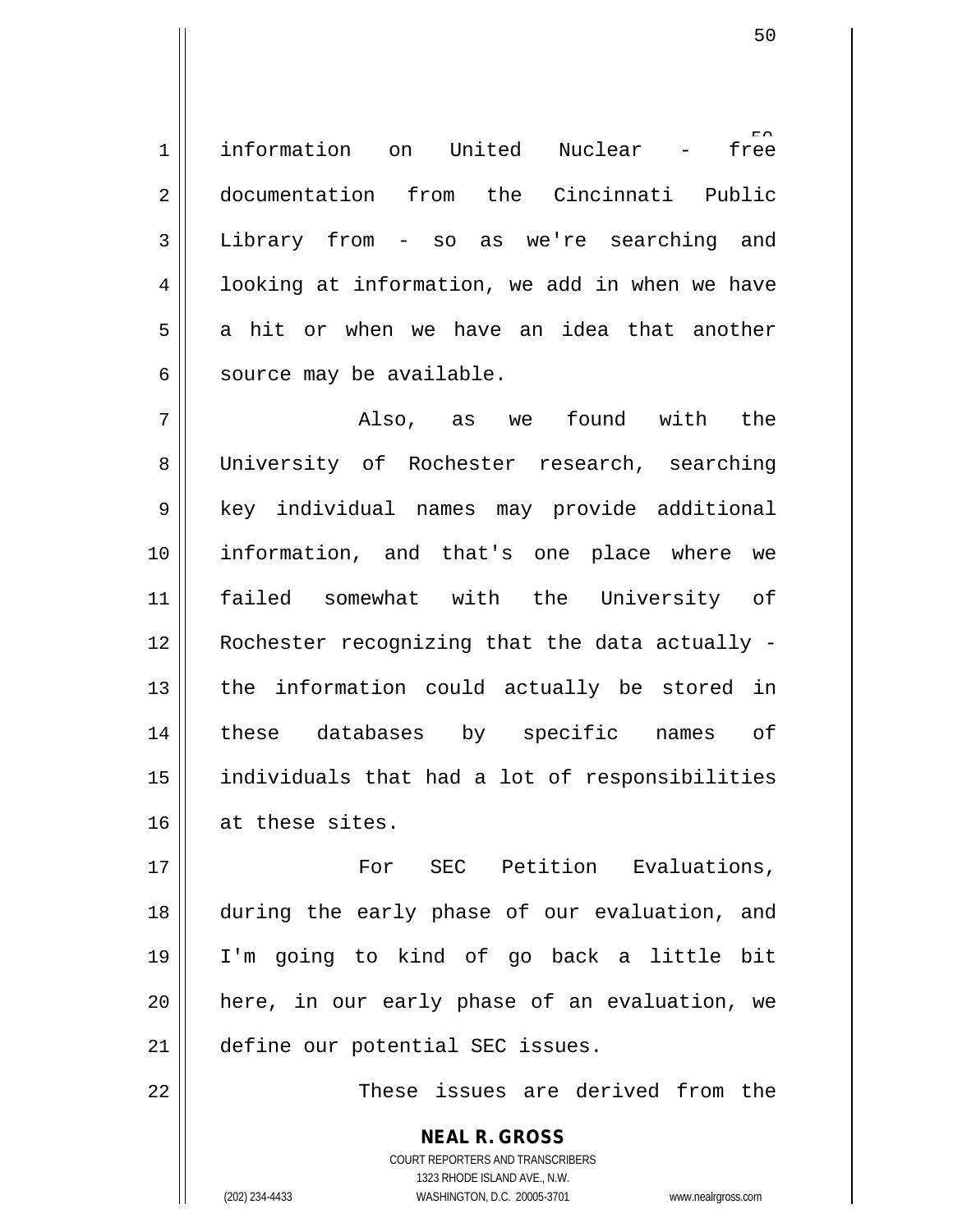issues  $1$  | issues identified by the petitioner,  $2 \parallel$  that may have been brought up or identified by  $3 \parallel$  SC&A during a Site Profile review, issues that 4 may have been brought up by DCAS or our  $5 \parallel$  contractor staff, and issues that we have  $6 \parallel$  dealt with with other sites that may have been  $7 \parallel$  an issue for that - for the site we're  $8 \parallel$  evaluating.

9 || For example, we may have a new SEC 10 Petition that we know thorium operations 11 | occurred. Obviously we have had issues with 12 thorium in the past. Even if that was not 13 identified by the petitioner, we would have 14 looked at that as a potential issue that we 15 need to evaluate.

 Once we define our issues, we identify a path forward for resolving the issue. Resolution of an issue may require additional data capture.

20 In this case, the data captures 21 are focused on looking for specific 22 || information to resolve an issue. When we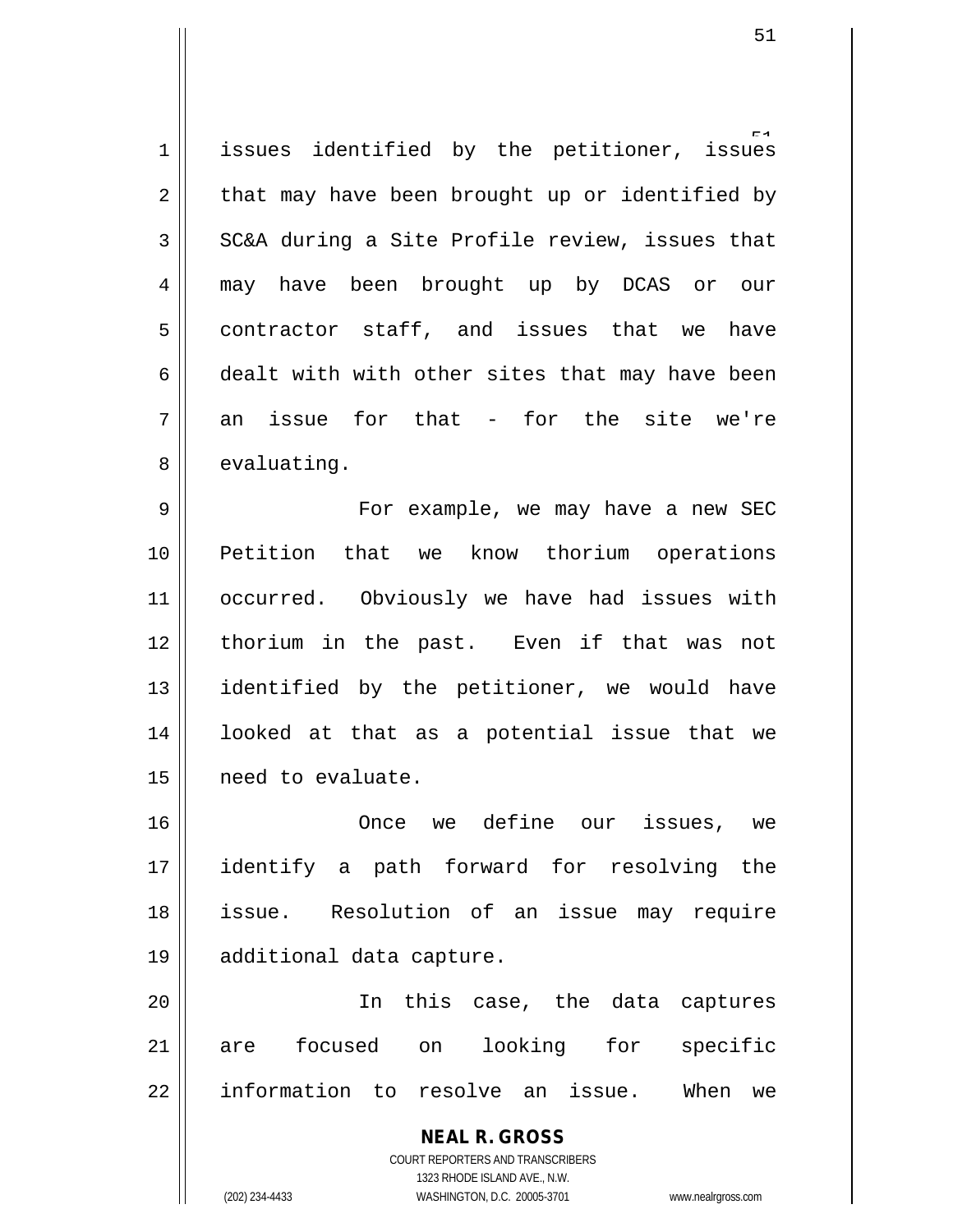1 complete our data capture efforts in support  $2 \parallel$  of an SEC evaluation, we put together a data 3 | capture synopsis.

4 || As everyone has seen, at the back  $5 \parallel$  of the evaluations there's always attached a 6 data capture synopsis. The synopsis 7 dentifies the locations where records were 8 || searched. It also provides a brief 9 description of what - of the types of records 10 || that we found during that search and how many 11 total number of documents as well as the date  $12$  | that it actually occurred.

13 || So those are the things that we do 14 || in addition that are specific to SEC. That's 15  $\parallel$  what I have for the - pretty much all I have  $16$  on the issues. Are there specific questions,  $17 \parallel$  or things that I didn't address?

 CHAIRMAN MELIUS: Anybody have questions for LaVon? I would have sort of a comment. One is that I mean I don't necessarily view like the University of || Rochester as your failure as much as - or that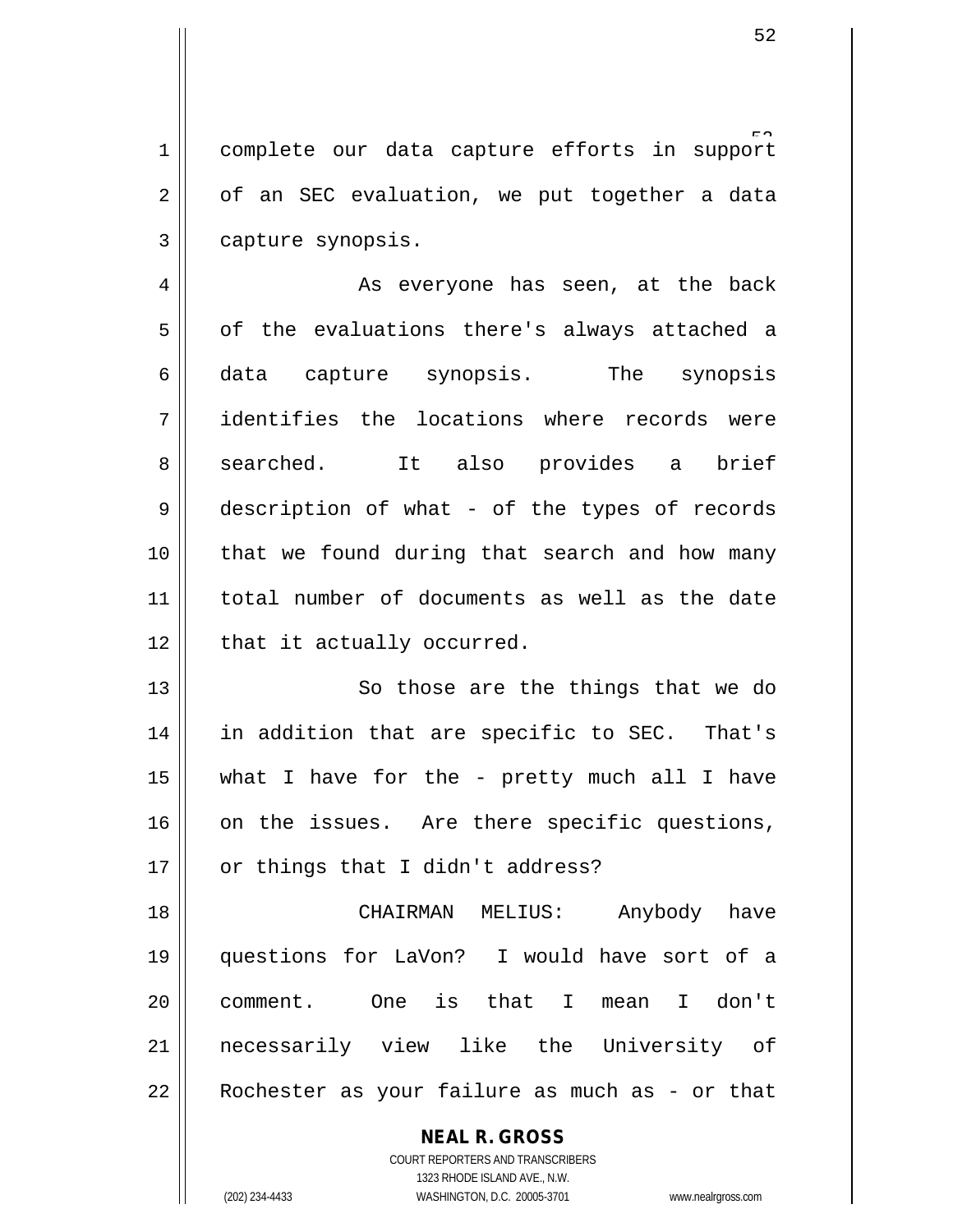$\Gamma$  $1$  somebody did something wrong or whatever. 2 || just think it points out that how complicated  $3 \parallel$  and difficult it is and how it can - it is 4 || sort of following back on a trail.

5 I guess my question is that to me  $6 \parallel$  or maybe it's a comment, more of a comment, is 7 that as you are working on a site or 8 || evaluating a site you're going to discover new 9 || information or new potential leads so that the 10 attempt to identify documents in the data 11 | capture sort of needs to be an ongoing effort. 12 I assume that it is. It's not - obviously 13 you do it at the beginning, but it's also 14 || something that you would do if you go along in 15 || the development of a Site Profile or an SEC 16 || evaluation or later following up on a site.

 MR. RUTHERFORD: And I think that || adds an excellent point in that one of the big problems or the problems or issues that we || deal with in balancing the - meeting the 180- day SEC evaluation, we can go down and be  $\vert$  evaluating information and you can recover 400

> COURT REPORTERS AND TRANSCRIBERS 1323 RHODE ISLAND AVE., N.W. (202) 234-4433 WASHINGTON, D.C. 20005-3701 www.nealrgross.com

**NEAL R. GROSS**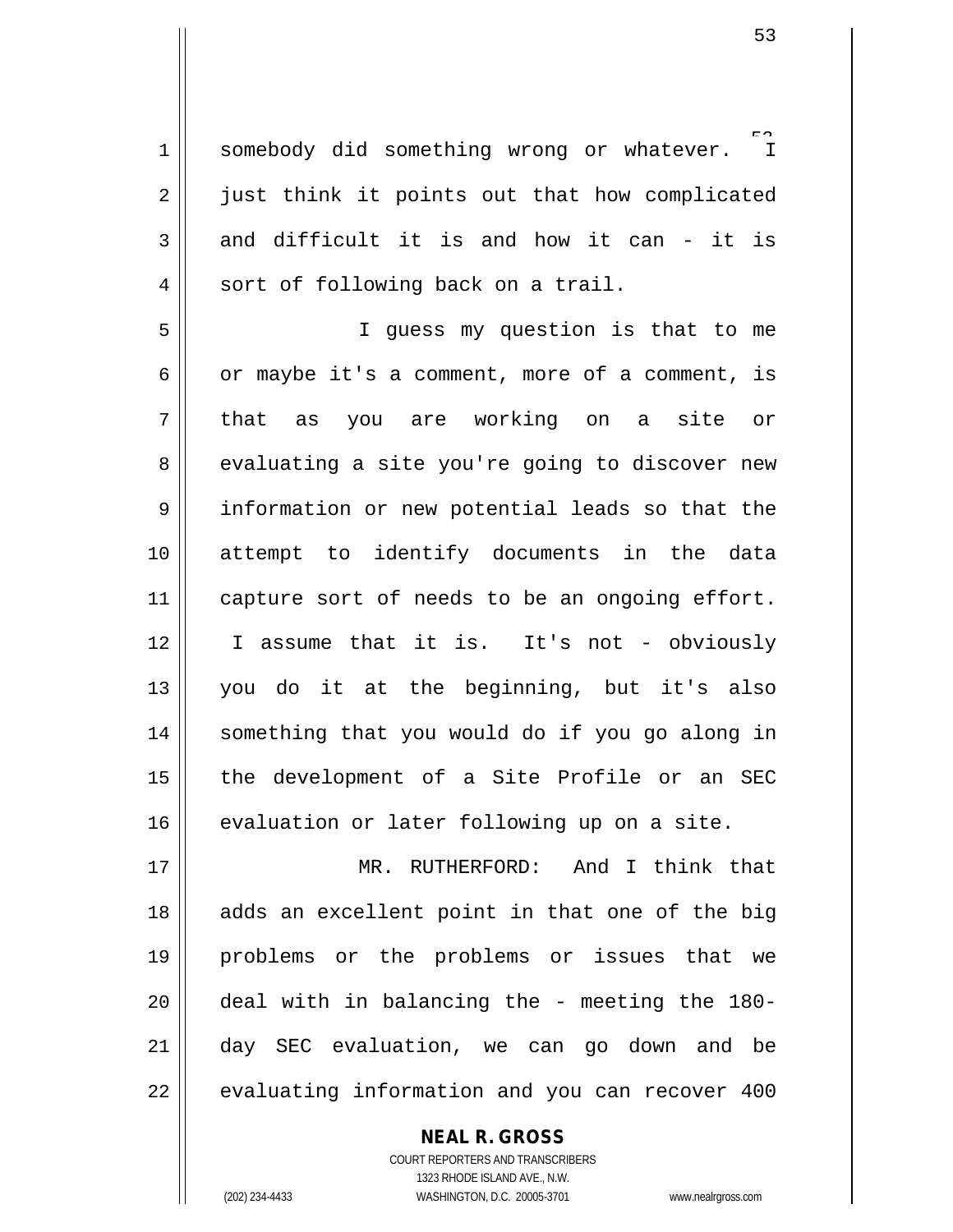**NEAL R. GROSS** 1 documents, and in that process of reviewing  $2 \parallel$  that 400 documents you find out that - a 3 potential resource of information late in the 4 || game of evaluation that you need to go recover 5 that information, and so it's our  $6 \parallel$  responsibility to bring that up to the DCAS 7 director and make him aware of that that, you 8 || know, there's potentially information here 9 that may help us resolve an issue or may 10 actually identify a new issue that may force 11 us to have to delay completion of our 12 || evaluation, and that is something that we  $13$   $\parallel$  struggle and deal with all the time. 14 CHAIRMAN MELIUS: Anybody else 15 | have any questions or comments for LaVon? 16 MEMBER ZIEMER: This is Ziemer. I 17 | have a comment. 18 CHAIRMAN MELIUS: Go ahead, Paul. 19 MEMBER ZIEMER: Yes, well, I just 20 wanted to sort of compliment LaVon and the 21 staff there for their efforts on data 22 | captures. I know it's a tremendous job.

1323 RHODE ISLAND AVE., N.W.

COURT REPORTERS AND TRANSCRIBERS

(202) 234-4433 WASHINGTON, D.C. 20005-3701 www.nealrgross.com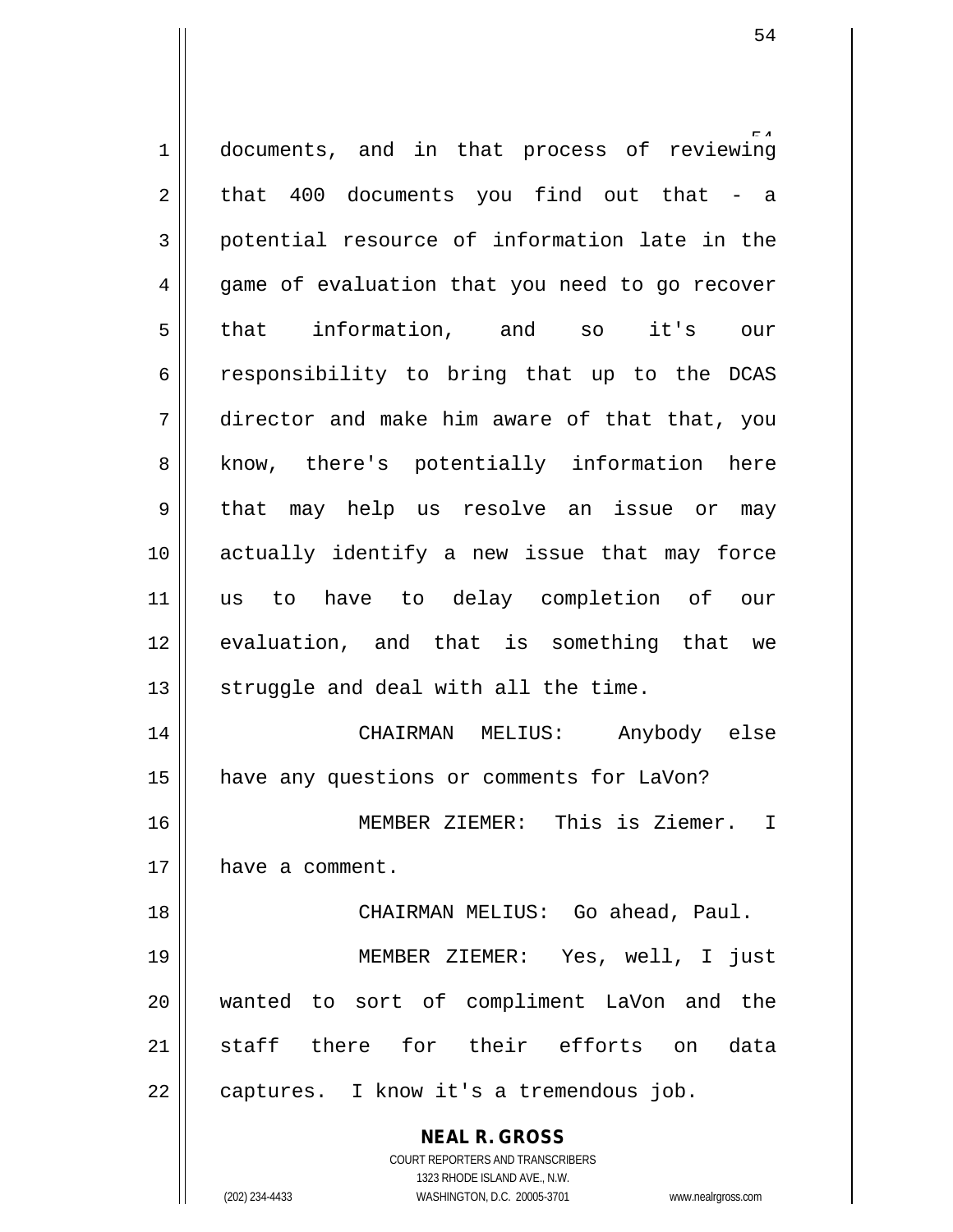$t_{\Omega}$   $\parallel$  To some extent they've had  $2 \parallel$  learn as they've gone forward as well, and I 3 || know we all have frustrations from time to 4 time when we feel in some cases like they haven't really addressed all the potential 6 | resources. Sometimes that's kind of quirk as 8 it was in the case of Rochester that we happen to know of some possible leads that they hadn't thought of, but I think in general we should be appreciative of the vast effort that the agency has made to uncover these documents. MEMBER MUNN: I certainly agree with that. This is Wanda. There's no way we're ever going to be able to have perfect 17 || information, but it appears from the view of 18 || the person outside of the process that the number of sources that have been identified 20 || and have been followed up despite the numerous | tangents that are required once we really get || into a data set has been exemplary.

> **NEAL R. GROSS** COURT REPORTERS AND TRANSCRIBERS 1323 RHODE ISLAND AVE., N.W.

(202) 234-4433 WASHINGTON, D.C. 20005-3701 www.nealrgross.com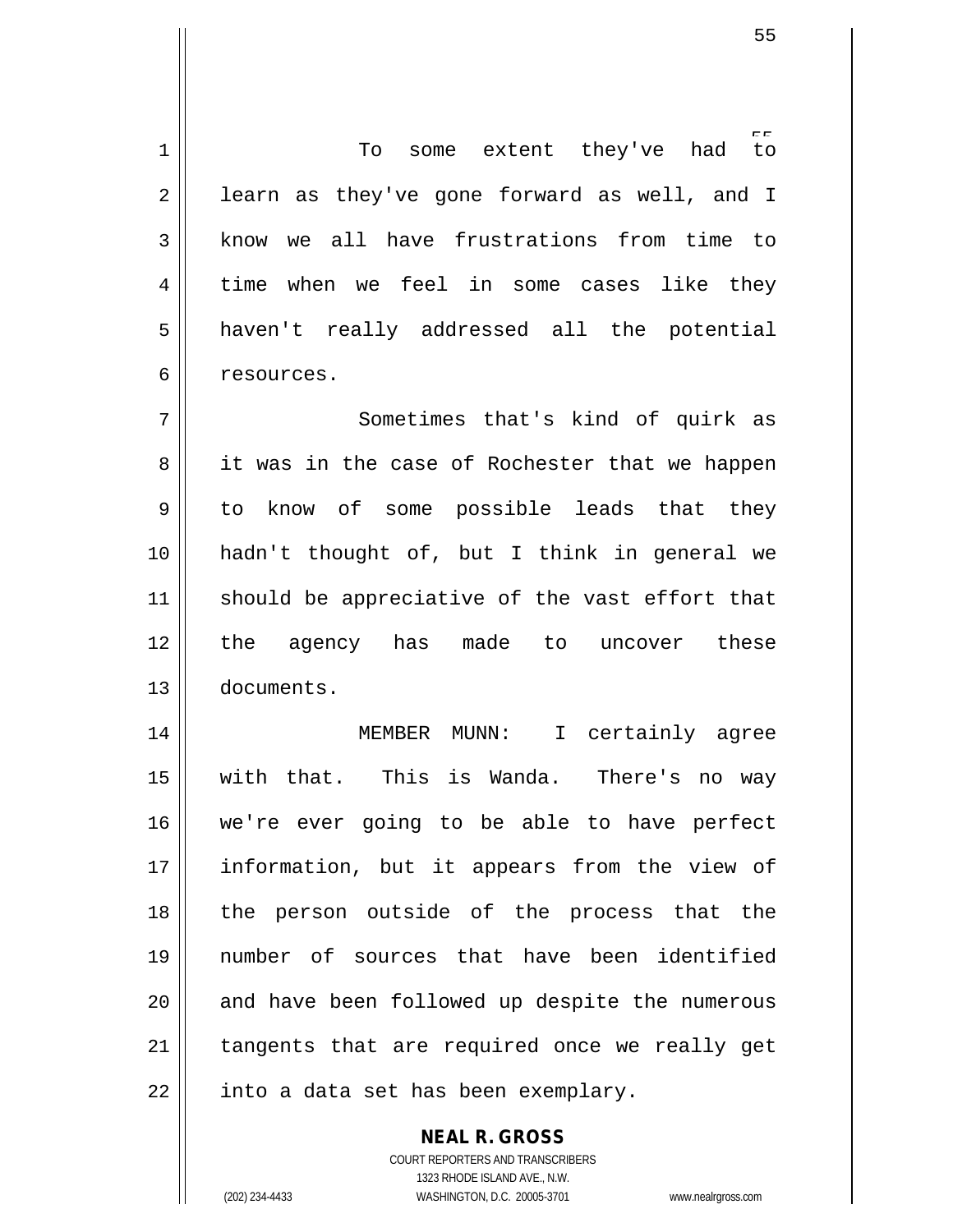rr<br>vou, 1 CHAIRMAN MELIUS: Thank you, 2 || Wanda. Anybody else have comments? If not, 3 LaVon, you're still on for SEC Class 4 | Definition analysis update.

5 MR. RUTHERFORD: All right. I'll 6 || jump into that now. As we mentioned - $7 \parallel$  actually as I had presented at the February 8 || meeting, we have completed an assessment that 9 | looked at how Class Definitions have changed 10 || over time. At that meeting, I also mentioned 11 based on that assessment we do recognize we 12 || have changed how we define Classes and because  $13$  of that, we are going to review each Class 14 Definition - and ensuring Class Definitions 15 | are properly defined.

 Unfortunately we have not started our full-scale review of the Class Definitions, and that's because due to resources being used to support meeting our June 1, 2010, date, we have been unable to 21 || fully start this process.

22 However, we will be presenting an

**NEAL R. GROSS** COURT REPORTERS AND TRANSCRIBERS 1323 RHODE ISLAND AVE., N.W. (202) 234-4433 WASHINGTON, D.C. 20005-3701 www.nealrgross.com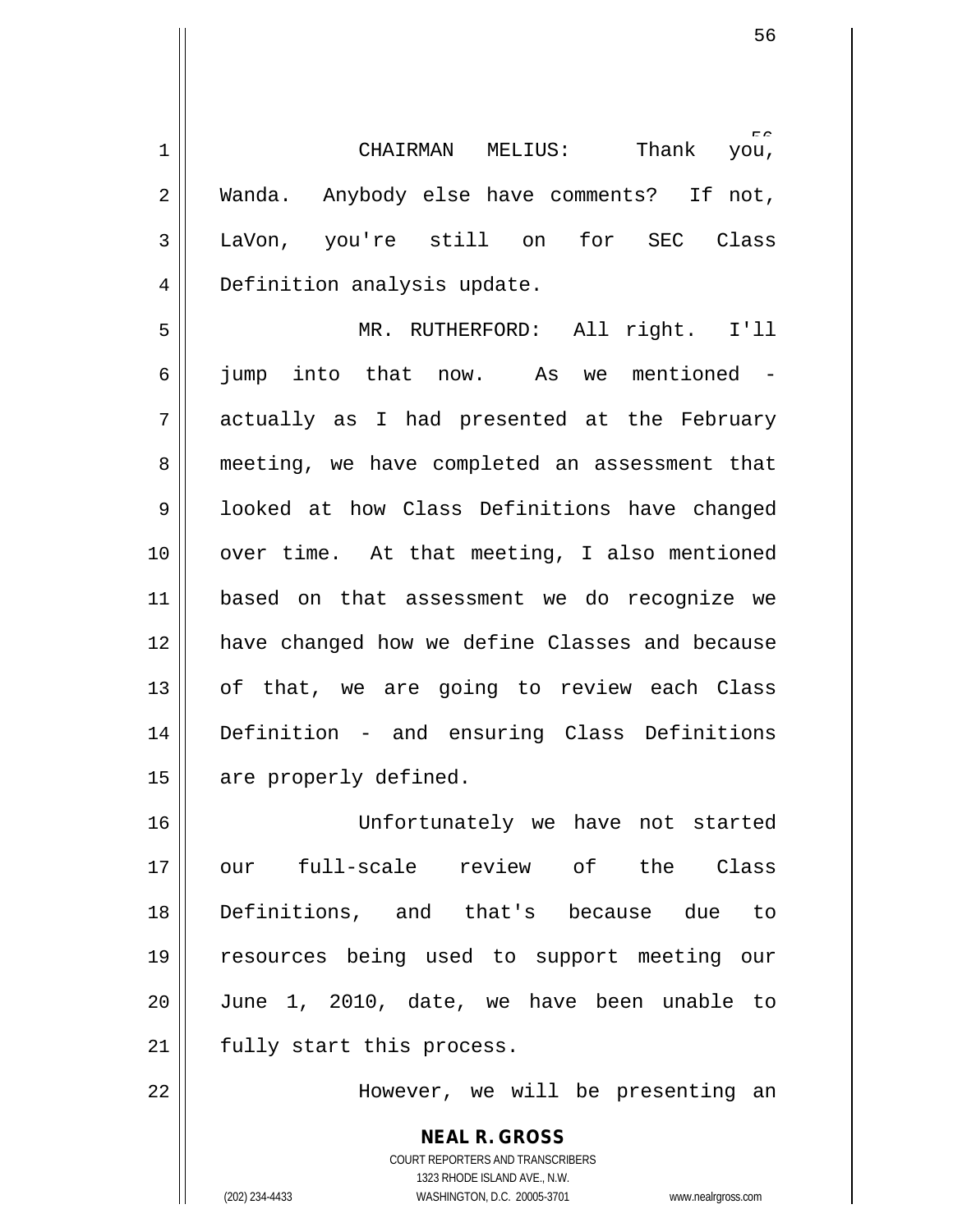| $\mathbf 1$    | 83.14 at the May Advisory Board meeting.<br>That                    |
|----------------|---------------------------------------------------------------------|
| $\overline{2}$ | is part of this process. We will be proposing                       |
| 3              | a Class for Los Alamos National Lab that will                       |
| $\overline{4}$ | remove the current restrictions associated                          |
| 5              | with technical areas, and it will become all                        |
| 6              | employees, and that is based on a review of                         |
| 7              | we define that Class<br>and the<br>how                              |
| 8              | implementation of that Class and where we                           |
| 9              | would define it today.                                              |
| 10             | We anticipate our<br>full-scale                                     |
| 11             | review will begin shortly after June 1, and                         |
| 12             | our schedule for completing our review and the                      |
| 13             | current status will be presented to the                             |
| 14             | Advisory Board at the August 2010 meeting, and                      |
| 15             | that's what I have on the SEC Class Definition                      |
| 16             | analysis.                                                           |
| 17             | CHAIRMAN MELIUS: Thanks, LaVon.                                     |
| 18             | Any comments or questions? I actually have a                        |
| 19             | comment to start off.                                               |
| 20             | I think one of the things we'd be                                   |
| 21             | looking for, I think we talked about this at                        |
| 22             | the last meeting, is also how this Class                            |
|                |                                                                     |
|                | <b>NEAL R. GROSS</b>                                                |
|                | COURT REPORTERS AND TRANSCRIBERS<br>1323 RHODE ISLAND AVE., N.W.    |
|                | (202) 234-4433<br>WASHINGTON, D.C. 20005-3701<br>www.nealrgross.com |

 $\mathsf{I}$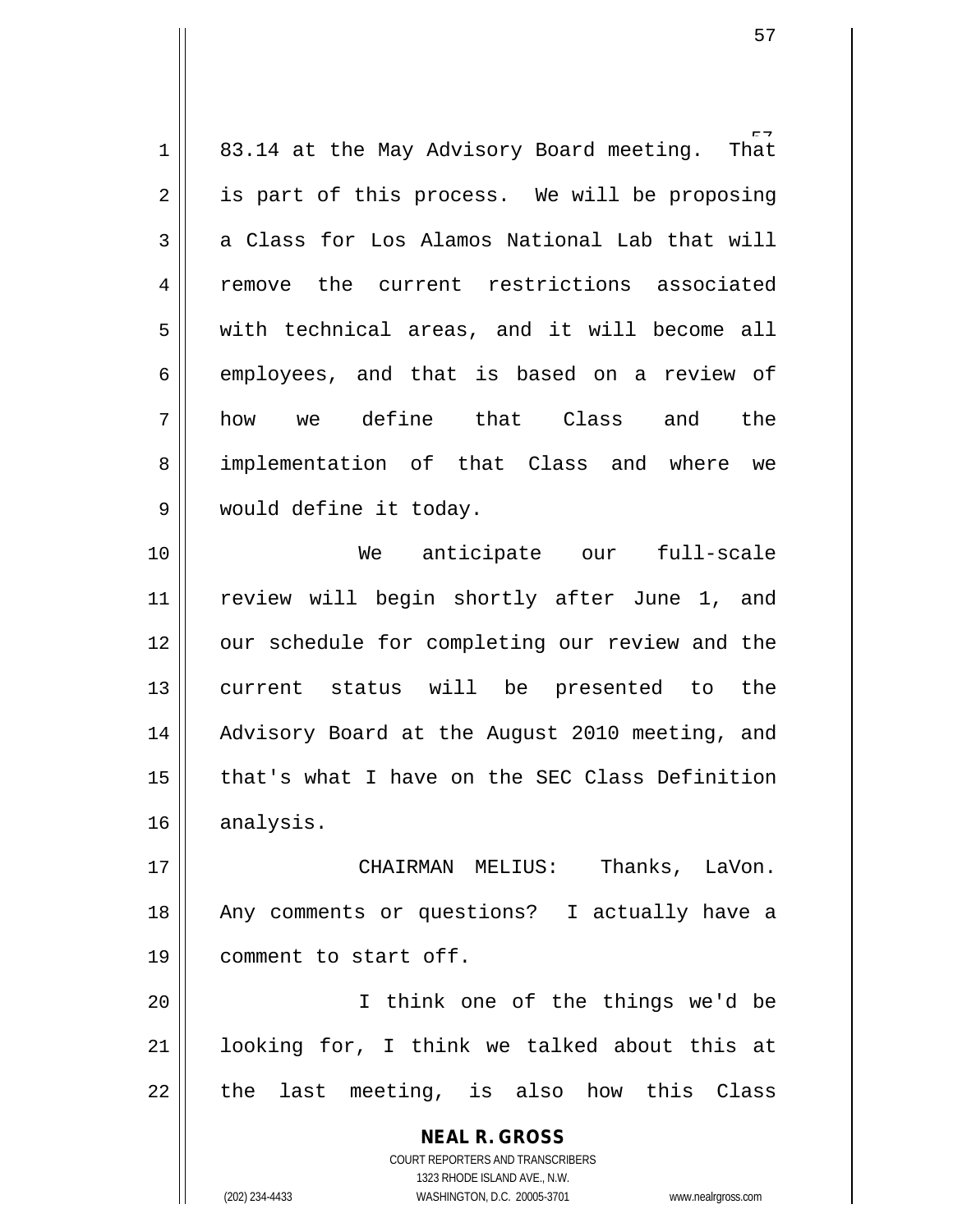$\overline{t}h$ e  $1$  Definition issue is coordinated with 2 Department of Labor.

**NEAL R. GROSS** 3 || I believe we asked the Department 4 of Labor to make a presentation at our May 5 | meeting on sort of - from their side the Class 6 Definition issues and how we make them more 7 workable for them, and I believe the 8 Department of Energy also would like to be 9 involved in that discussion, so I assume we're 10 || going ahead with that for the May meeting? 11 MR. KOTSCH: This is Jeff Kotsch 12 | of Labor. Yes, we're planning on it. 13 CHAIRMAN MELIUS: Okay, good, 14 because I think it would be helpful. I think 15 it would also feed into this sort of 16 || retrospective review that NIOSH is doing or is 17 about to start in June. 18 || Anybody else have any questions or 19 comments? Okay if not, the next issue - let's 20 || see. Who is this? LaVon again, petition 21 | status update. 22 MR. RUTHERFORD: All right. I'll

> COURT REPORTERS AND TRANSCRIBERS 1323 RHODE ISLAND AVE., N.W.

(202) 234-4433 WASHINGTON, D.C. 20005-3701 www.nealrgross.com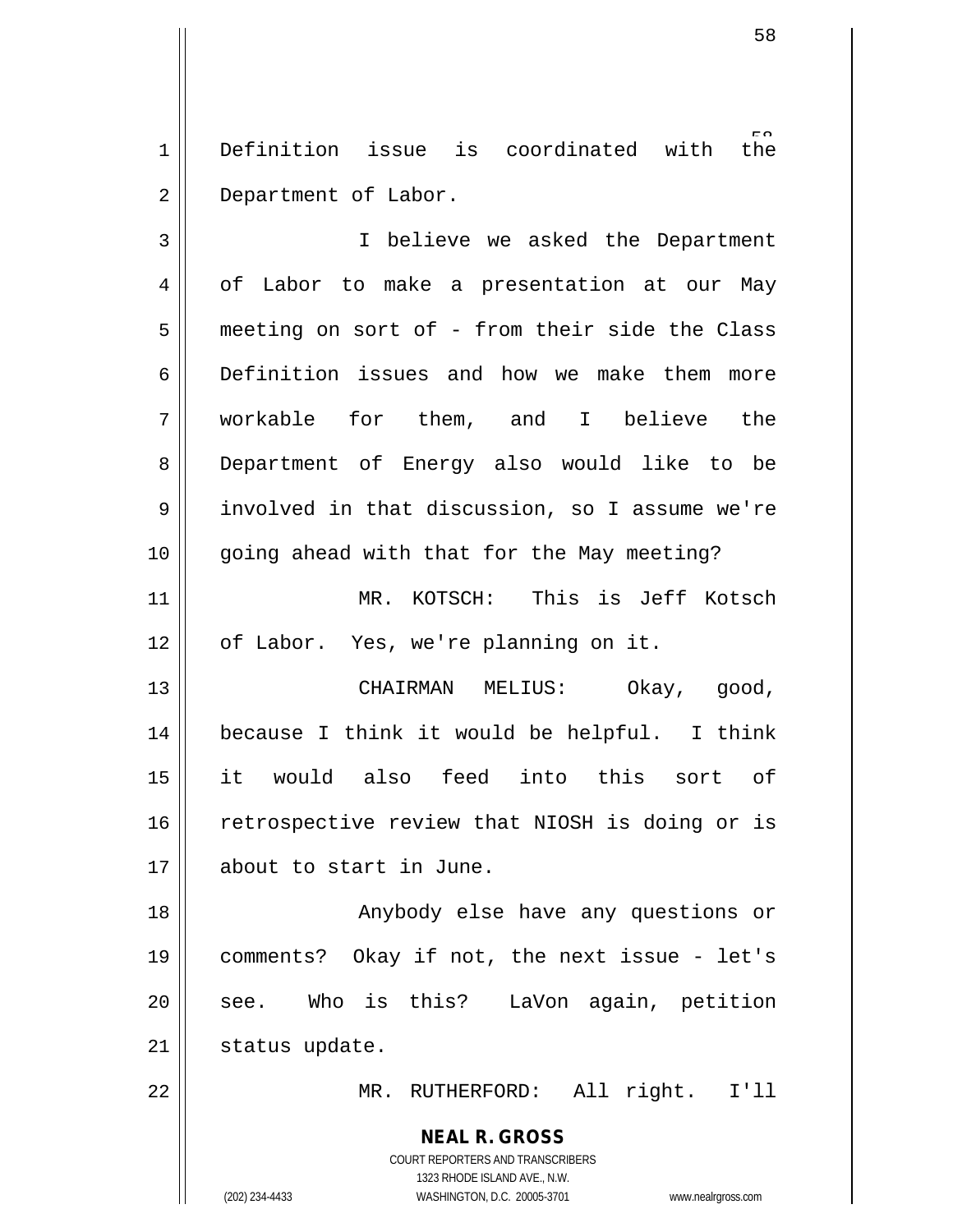1 give it so that I give everyone a little 2 || update on what we plan to present at the May 3 meeting, new sites, and also have some updates 4 for some questions that were brought up at the 5 | February Board meeting.

 $6 \parallel$  83.14s that we plan on - and Stu 7 kind of stole my thunder a little bit - we 8 || plan on presenting De Soto, Downey, BWXT, and 9 Los Alamos National Lab. The Los Alamos 10 National Lab, 83.14, is the one I just 11 || mentioned briefly, and then De Soto and Downey 12  $\parallel$  are both 83.14s and BWXT.

13 || As for 83.13s, we are currently 14 planning to present the St. Louis Airport 15 || storage site. Hooker Electrochemical, we are 16 working on an internal issue with that one, 17 || but right now we are scheduling to present 18 || that one.

 Weldon Springs will be presented || at this Board meeting as well, and potentially we would be presenting a revision to the Mound 22 || Evaluation Report. That is dependent on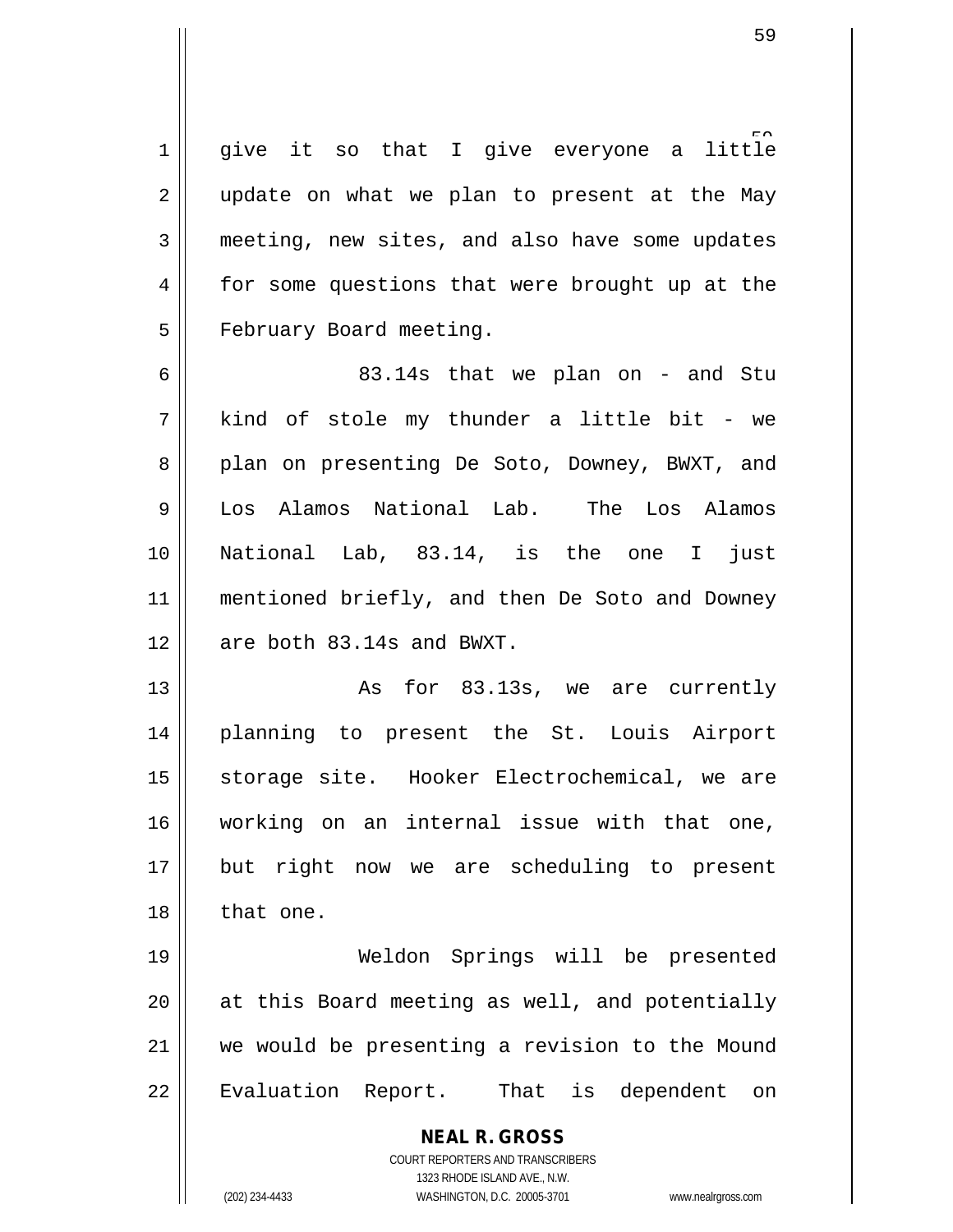**NEAL R. GROSS** COURT REPORTERS AND TRANSCRIBERS 1323 RHODE ISLAND AVE., N.W. 1 whether the Work Group can get together and  $2 \parallel$  feels ready for us to make that presentation. 3 Also at the February Board 4 meeting, I had a couple of action items that 5 were given to me, and Ted was - thanks to Ted  $6$  he reminded me on a couple of them because I 7 | had actually missed them. 8 One of them, we had held - the 9 Board had held up action on Hangar 481 until 10 the FOIA request had been received by the 11 petitioner and it had given time to review 12 || that information, and I was asked to give a 13 | status on that. 14 The non-DOE records have been sent 15 to the petitioner's representative, and NOISH 16 has sent the DOE records to the DOE FOIA 17 | office for review and clearance. 18 Unfortunately I can't give you a 19 good estimate when DOE records will be  $20$  || released by the FOIA office at this time. As 21 || soon as we are aware that they have been  $22$  | released, we will notify the Board.

(202) 234-4433 WASHINGTON, D.C. 20005-3701 www.nealrgross.com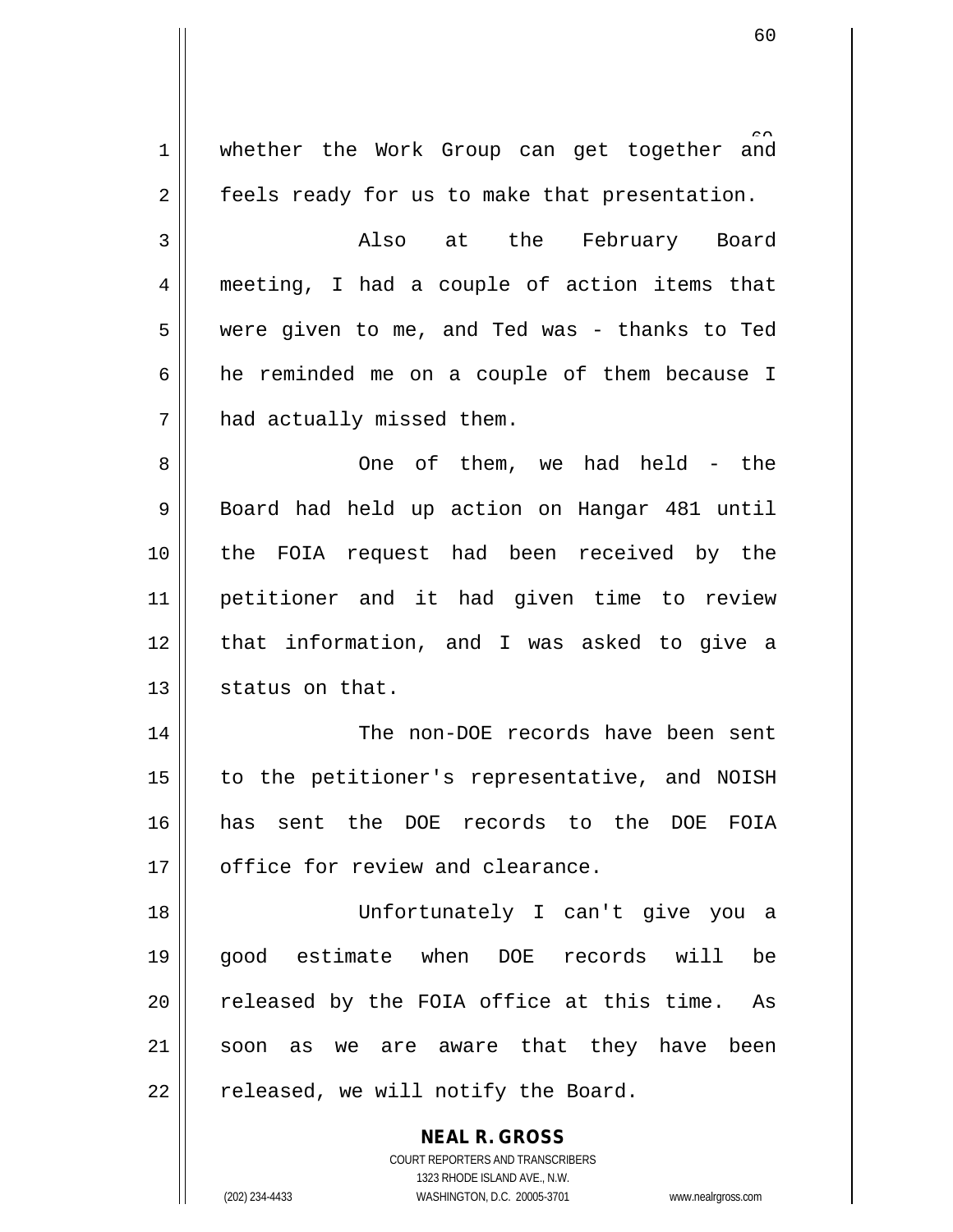the 1 Also United Nuclear Core, the  $2 \parallel$  Board had requested a copy of the letter the 3 petitioners sent to Larry Elliot concerning 4 Westinghouse withholding data and the DCAS 5 | response.

6 That was actually an email to 7 Larry. It was a lengthy email. The email and 8 the response are in the Advisory Board's 9 Folder for United Nuclear entitled Email - and 10 the title for that file is Email from 11 | Petitioner to Larry Elliot.

 There were a couple of issues 13 || brought up with United Nuclear that I could address with the TBD 6001 work group, but since it was brought up during the full Board meeting, I figure I'll respond to them now 17 || somewhat, and I'm sure it will get into more detail when we get into the Work Group.

 A question was raised by the Advisory Board concerning Table 6-2 of the report. Table 6-2 provides an indication of || how much data is available, film badge data

> **NEAL R. GROSS** COURT REPORTERS AND TRANSCRIBERS

1323 RHODE ISLAND AVE., N.W. (202) 234-4433 WASHINGTON, D.C. 20005-3701 www.nealrgross.com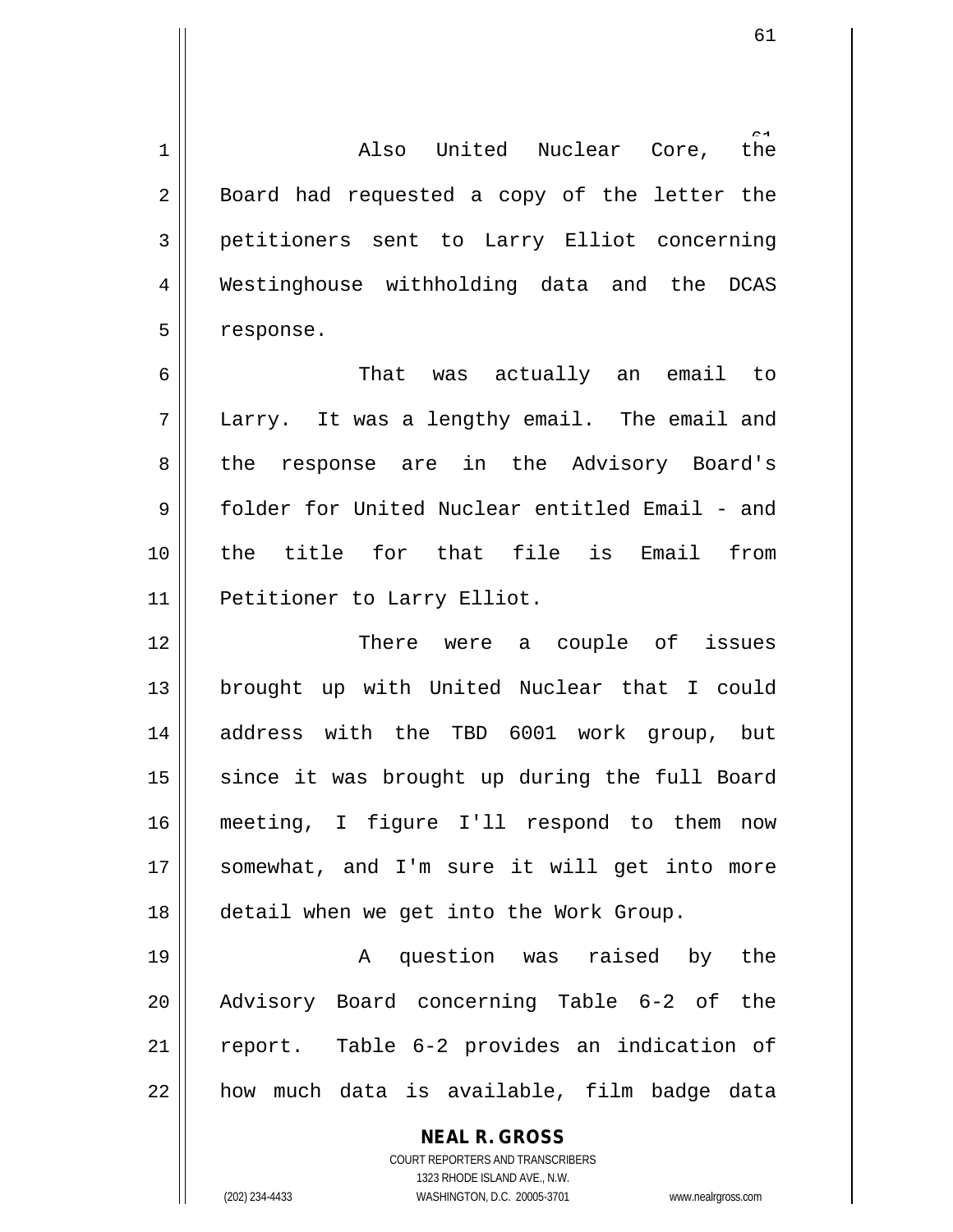$1 \parallel$  for the given years.

| $\overline{2}$ | The Board asked if<br>we could                |
|----------------|-----------------------------------------------|
| 3              | provide an update as to the number of film    |
| 4              | badge results for the 1958 through<br>1960    |
| 5              | period. That had a note of - an x note that   |
| 6              | indicated that data exists, but the specific  |
| 7              | number of samples collected or individuals    |
| 8              | monitored was not available.                  |
| 9              | I looked at that a<br>little<br>As            |
| 10             | closer, I realized our<br>note is somewhat    |
| 11             | misleading. It is true that the data exists,  |
| 12             | but it exists in a summary report or client   |
| 13             | inspection report.                            |
| 14             | The report indicates everyone was             |
| 15             | badged and the records maintained - are       |
| 16             | maintained for each individual. The<br>report |
| 17             | also indicates that average and maximum       |
| 18             | readings, however, at this time we have not   |
| 19             | received the individual data for the '58      |
| 20             | through 1960 period film badge data, so I     |
| 21             | wanted to clarify that.                       |
| 22             | Also Dr. Fields mentioned he would            |
|                | <b>NEAL R. GROSS</b>                          |

1323 RHODE ISLAND AVE., N.W. (202) 234-4433 WASHINGTON, D.C. 20005-3701 www.nealrgross.com

COURT REPORTERS AND TRANSCRIBERS

 $\overline{\phantom{a}}$  <br>  $\overline{\phantom{a}}$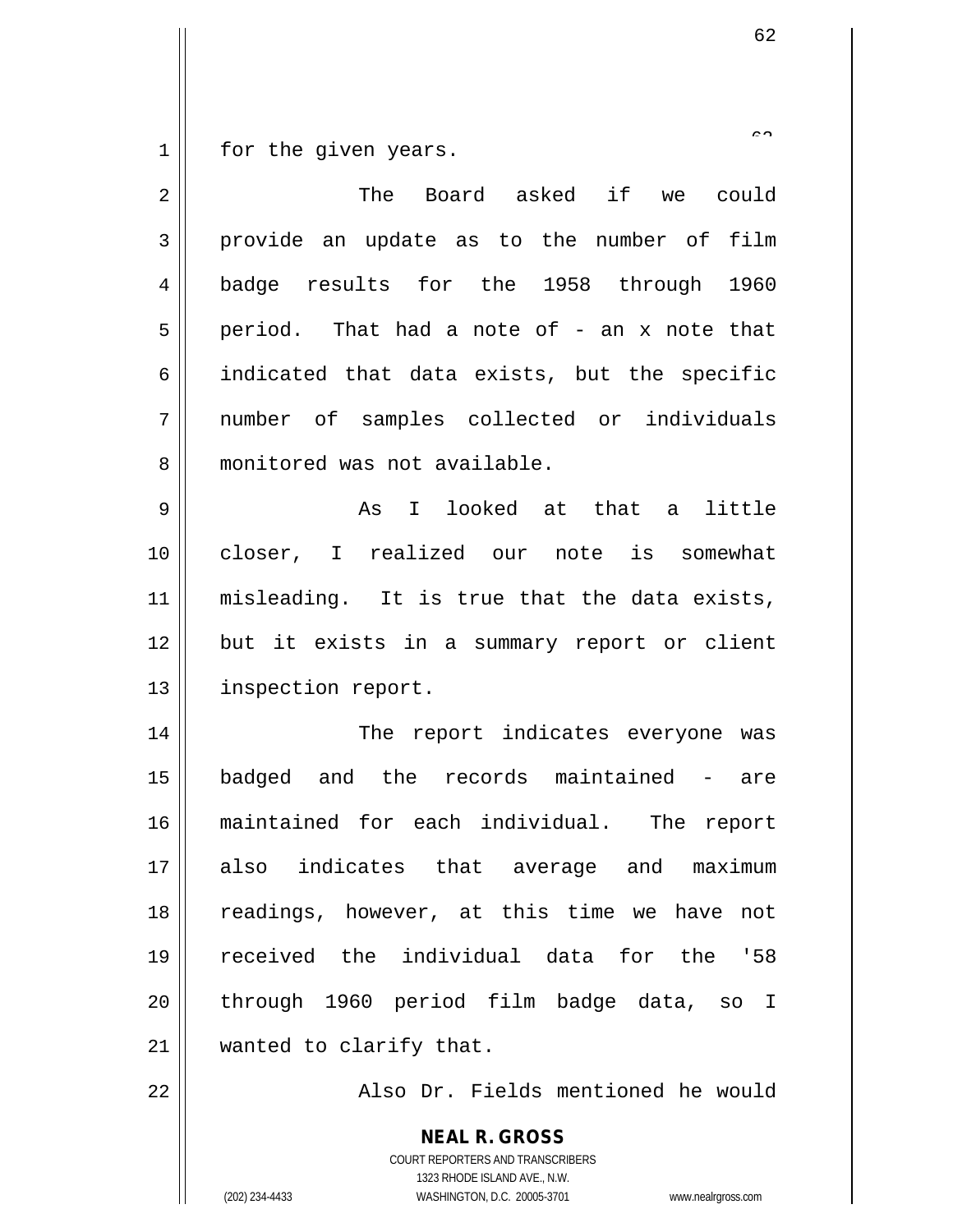1 || like to see the document that discusses how 2 they were controlling airborne levels for  $3 \parallel$  thorium, and I have placed that document in  $4 \parallel$  the Board's folders. It was actually in there 5 || already, but it's identified as SRDB number  $6 \parallel 62430.$ 7 The last item is the United

8 Nuclear schedule. I'd indicated that we were 9 || revising the Appendix associated with United 10 Nuclear. We are revising that Appendix right 11 now.

12 Our current schedule is that 13 || Appendix will not be approved and released 14 || until early July. We are working to pull that 15  $\parallel$  schedule back a little bit, but I want to give 16 | you that schedule now.

17 || As soon as that Appendix is 18 || approved and released, I will notify the TBD 19 || 6001 work group and let them know.

20 || That's all I have.

21 CHAIRMAN MELIUS: Good. That was  $22 \parallel$  a lot. Questions for LaVon. I think after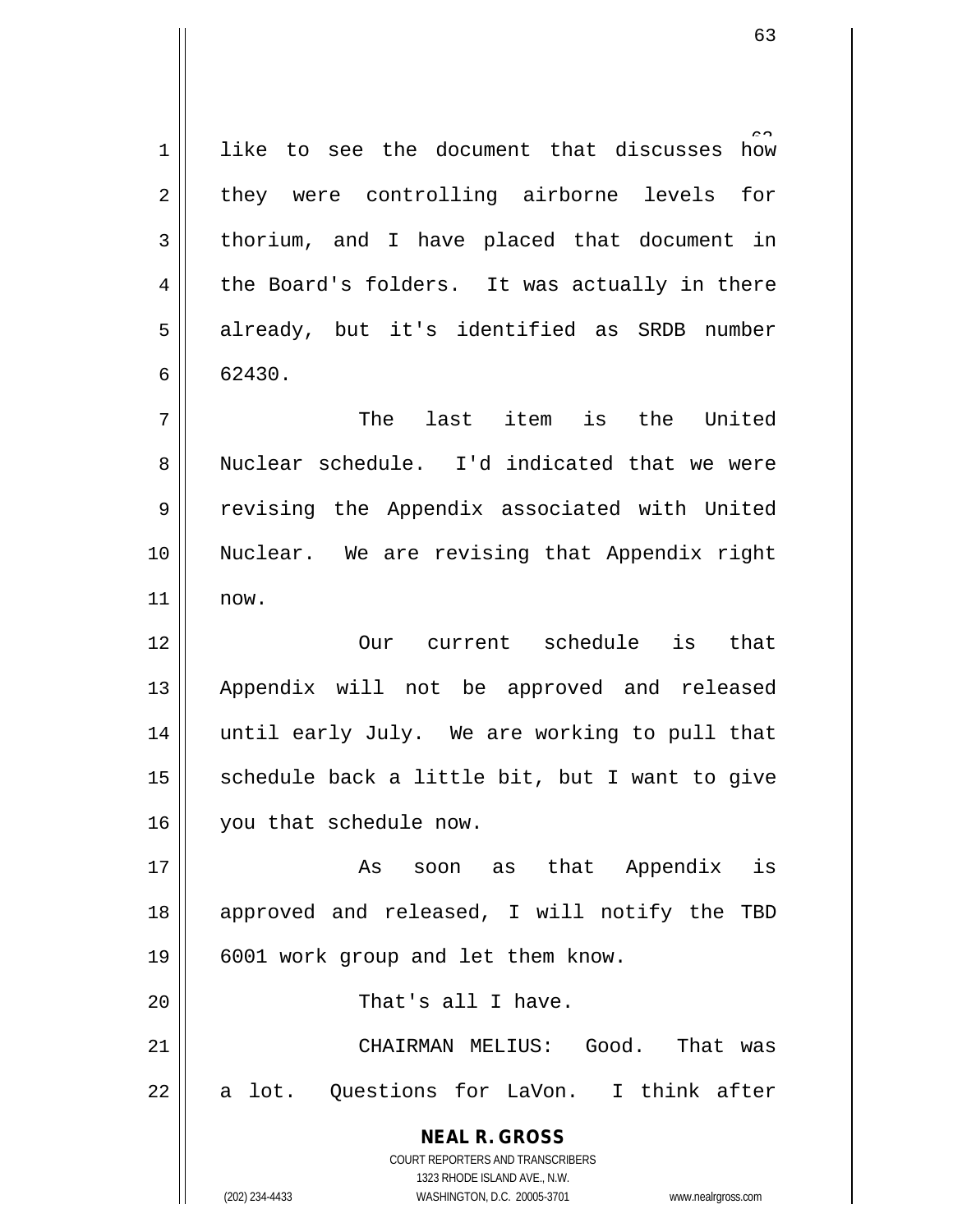1 you told us a number of petitions - Evaluation 2 || Reports you were going to present in Niagara 3 Falls, I think everyone's afraid to ask 4 || questions. Afraid we were going to be there 5 **b** for a month.

6 MR. KATZ: Jim.

7 CHAIRMAN MELIUS: Yes.

8 || MR. KATZ: It's Ted Katz. I just want to - one other thing that was in the transcripts, so I just would like to remind 11 || all of the Board members related to Hangar 481 is that since we were not at this point at least setting up a work group for that, I 14 || think Dr. Melius had asked that all the Board members consider the material we have and to 16 || raise questions with DCAS as they might have them to prepare for a discussion related to Hangar 481, so I just want to remind you all that that's on all of your plates to consider what outstanding issues you might have. Thank  $21$  you.

22 CHAIRMAN MELIUS: Yes, thanks.

**NEAL R. GROSS**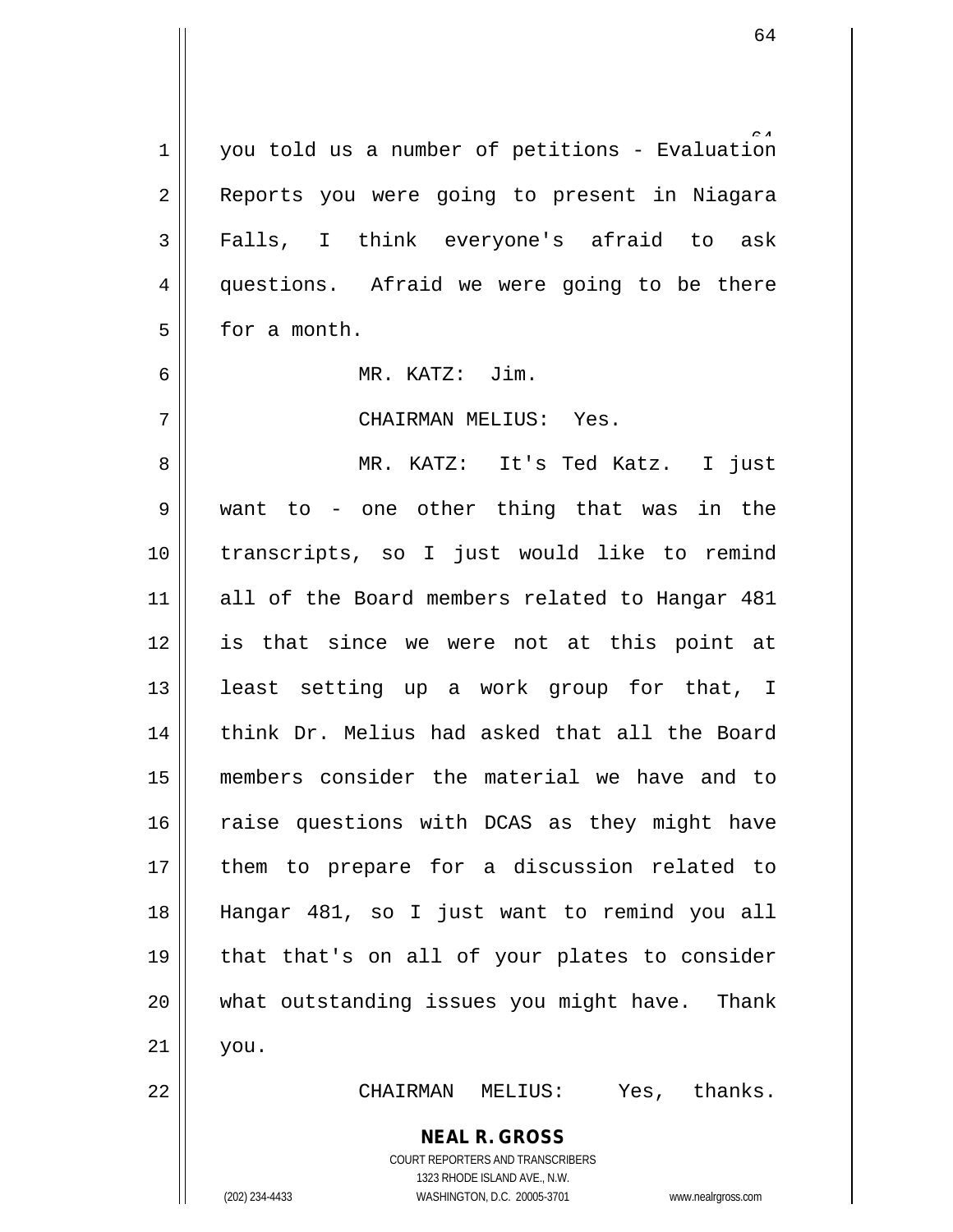| 1  | Any other comments? If not, the next item on   |
|----|------------------------------------------------|
| 2  | our agenda is update from Work Groups and      |
| 3  | Subcommittees, and I'm going to start by       |
| 4  | calling on the Subcommittees and Work Group    |
| 5  | Chairs for - the Chairs of the Work Group and  |
| 6  | Subcommittees that have met since our last     |
| 7  | meeting and then open it up if anybody else    |
| 8  | has any updates rather than try to go through  |
| 9  | a long list.                                   |
| 10 | Mark, the Dose Reconstruction                  |
| 11 | Review Subcommittee I believe met?             |
| 12 | MEMBER GRIFFON:<br>Yes, yes.                   |
| 13 | Thanks, Jim. This is Mark Griffon. We did      |
| 14 | have a meeting, and we continued on our        |
| 15 | regular review of the findings, and we         |
| 16 | actually completed the sixth set of cases and  |
| 17 | nearly completed the seventh set of cases, and |
| 18 | these are a reminder these are like groups of  |
| 19 | 20 cases that we're reviewing.                 |
| 20 | We are well into the eighth set of             |
| 21 | This is in the comment resolution<br>cases.    |
| 22 | process of the review. It should be noted      |
|    | <b>NEAL R. GROSS</b>                           |

COURT REPORTERS AND TRANSCRIBERS 1323 RHODE ISLAND AVE., N.W.

 $\mathsf{II}$ 

(202) 234-4433 WASHINGTON, D.C. 20005-3701 www.nealrgross.com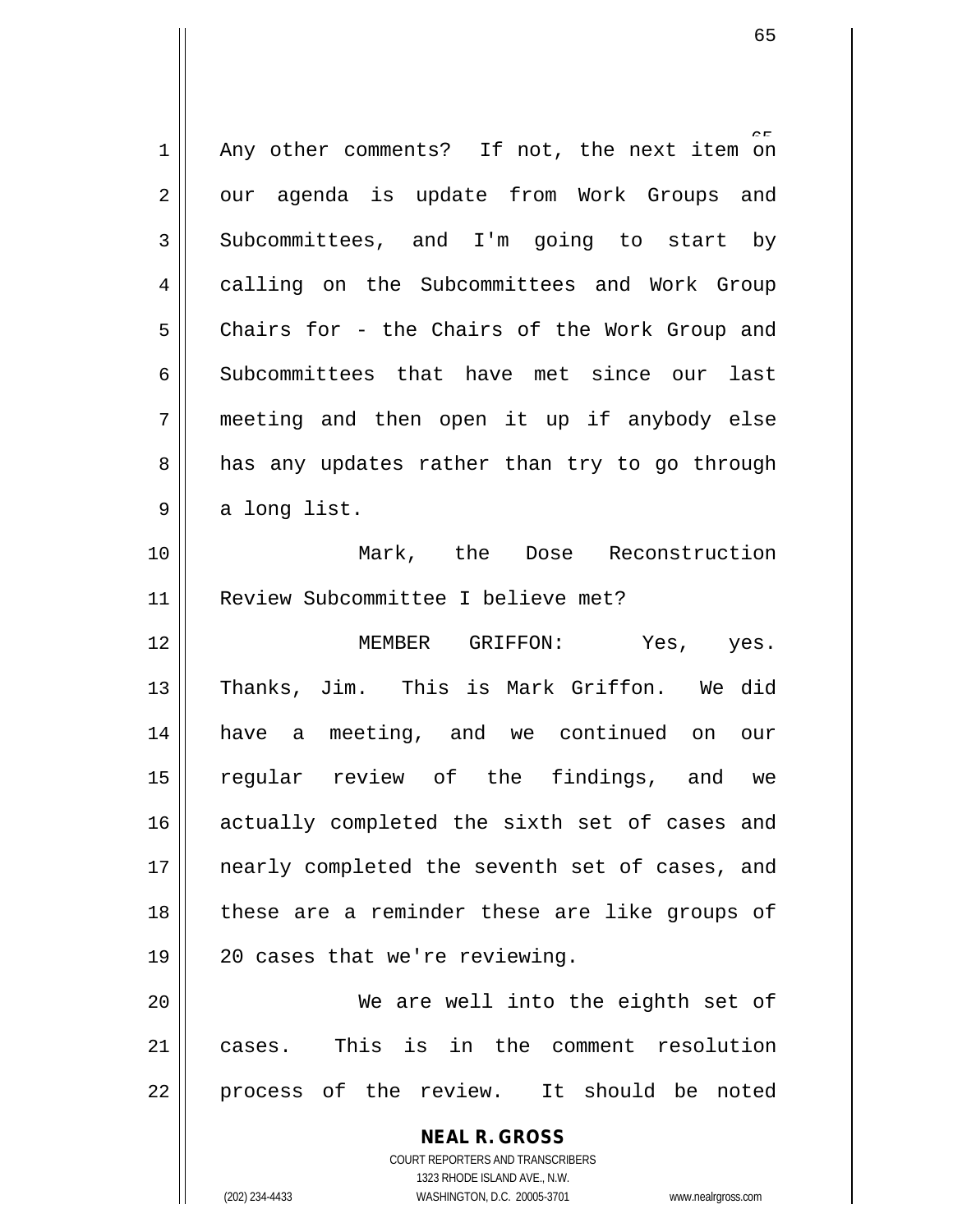**NEAL R. GROSS** COURT REPORTERS AND TRANSCRIBERS 1323 RHODE ISLAND AVE., N.W. (202) 234-4433 WASHINGTON, D.C. 20005-3701 www.nealrgross.com 1 | that the - I believe SC&A is working currently  $2 \parallel$  on the 12th set of cases, so along those  $3 \parallel$  lines, I guess the few things that came up at  $4 \parallel$  our meeting is first of all I believe SC&A is 5 || ready for an additional set of cases to be 6 assigned, and we'd have to go through our 7 normal process to do that where we ask NIOSH  $8 \parallel$  to generate a list of the available cases for 9 || review. 10 || Then usually what we've done is 11 had the Subcommittee take an initial look at 12 || the list and come back with a recommended list 13 || to the full Board, and then the full Board 14 || votes on tasking SC&A to do the review. 15 Jim, if you remember that process 16 I assume we would do the same for the next set 17 of cases? 18 DR. NETON: Correct. 19 MEMBER ANDERSON: When do you  $20$  | expect to have that recommendation? 21 MEMBER GRIFFON: Yes, this is Mark  $22 \parallel$  Griffon again. I think that I have to work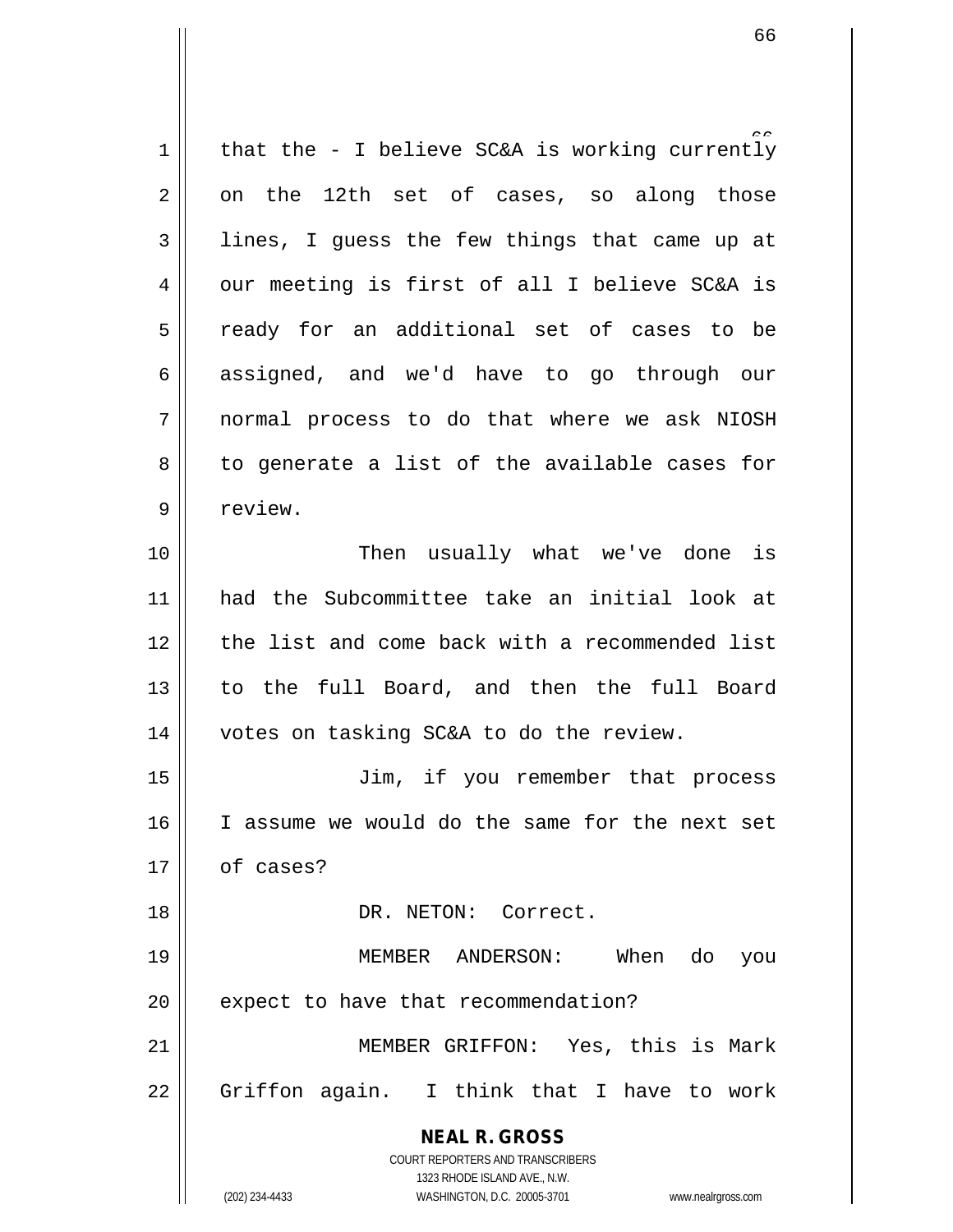**NEAL R. GROSS** COURT REPORTERS AND TRANSCRIBERS Stu. through how we would do that with 2 Usually it's a problem of logistics here, but  $3 \parallel$  we'd like to have - the Subcommittee has to meet and then the Board has to meet, so it's | kind of a two-step process. I don't want to let it delay too much farther, but I guess we would have to 8 have another meeting of the Subcommittee before we could bring it to a full Board meeting. It could be a phone call Board meeting though, so that might help us at least 13 || expedite it a little bit. MEMBER ANDERSON: You mean a phone 15 | call Subcommittee meeting, Mark? MEMBER GRIFFON: Well, yes, or we could have a phone call Subcommittee meeting before the May meeting. That may be a possibility too. CHAIRMAN MELIUS: Yes, though either one you'd end up with - yes, you're  $22 \parallel$  right. We could do it at whatever the fall

(202) 234-4433 WASHINGTON, D.C. 20005-3701 www.nealrgross.com

1323 RHODE ISLAND AVE., N.W.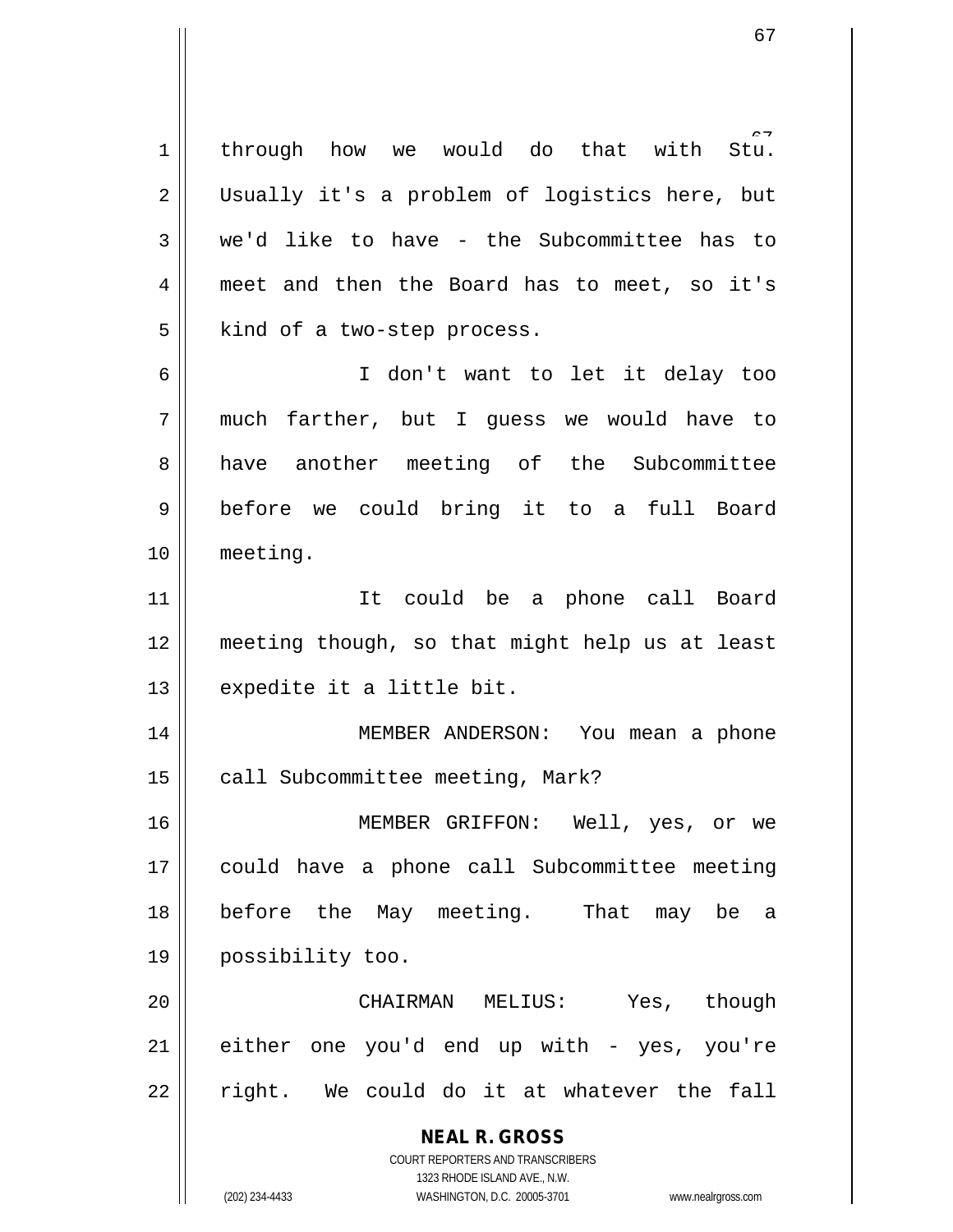**NEAL R. GROSS**  $\sim$ 1 || meeting is after the May meeting. 2 COURT REPORTER: I'm sorry, who's  $3 \parallel$  speaking? 4 CHAIRMAN MELIUS: This is - I'm  $5 \parallel$  sorry. This is Jim Melius. By the way, that 6 was Henry Anderson who asked the question 7 before of Mark. 8 MEMBER ANDERSON: I'm sorry. I 9 || should have mentioned -10 MEMBER GRIFFON: So I'll work with 11 NIOSH and if timing allows it, we could try to 12 || get a phone call Dose Reconstruction 13 || Subcommittee meeting in prior to our Niagara 14 meeting, and that way we could be in the 15 position to select the cases for SC&A at the 16 | next full meeting in May. 17 That would be ideal. I'm just not  $18$  || sure if NIOSH has the time to - you know we 19 have a couple of steps that NIOSH has to do 20 || here, selecting the cases and not only  $21$  selecting but also determining whether we have 22 different parameters with which we do our

> COURT REPORTERS AND TRANSCRIBERS 1323 RHODE ISLAND AVE., N.W.

(202) 234-4433 WASHINGTON, D.C. 20005-3701 www.nealrgross.com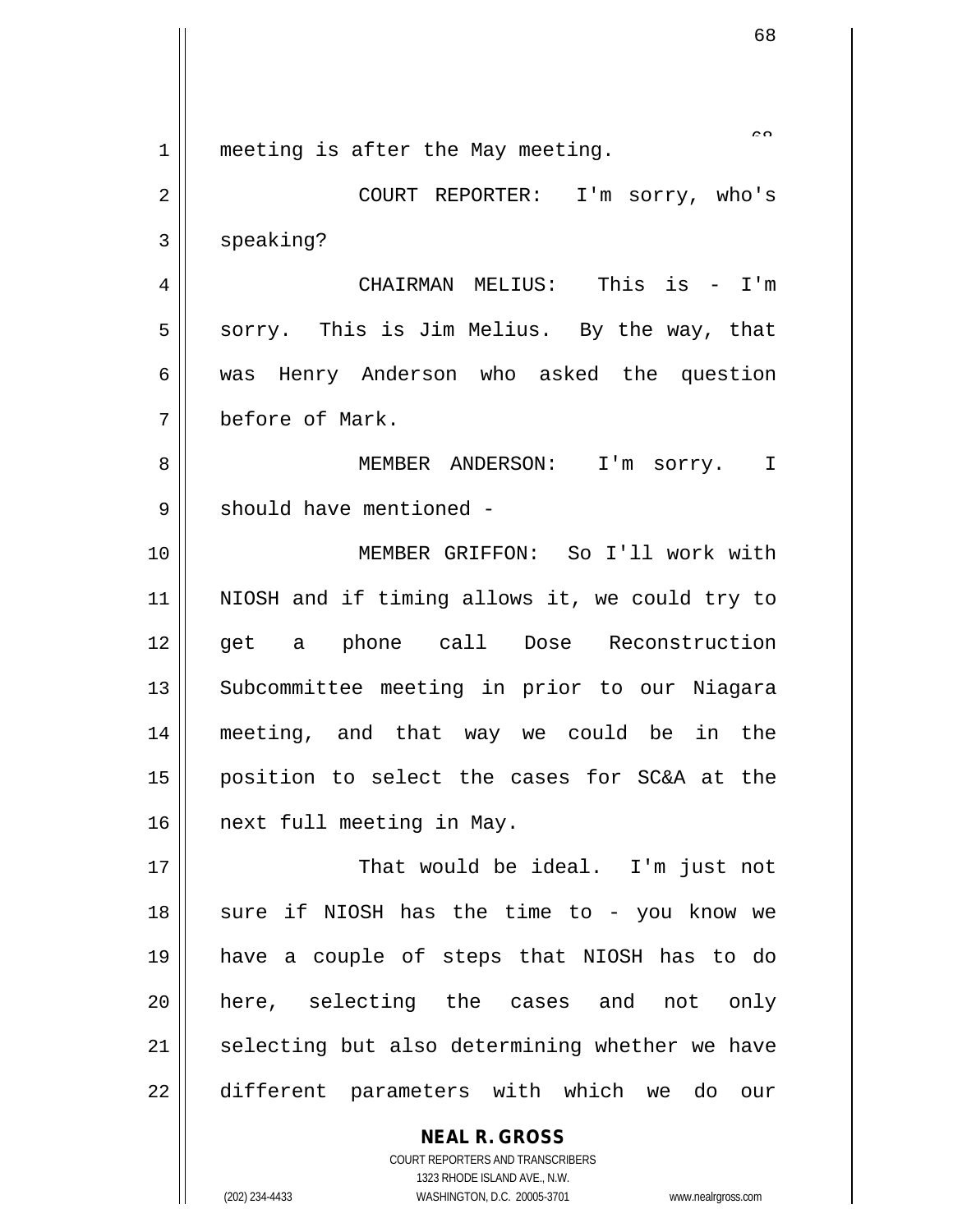$1$  selection on, so they have to put together a 2 matrix for us, and I will work with Stu via  $3 \parallel$  email or Brent, I'm not sure who, I quess both 4 | of you at this point would be involved from 5 || NIOSH, and we'll do the best we can. 6 || Tf we can bring it to the next  $7 \parallel$  Board meeting, we will try to do that. 8 CHAIRMAN MELIUS: Mark, this is 9 Jim again. I think if you're going to do 10 that, you probably need to decide relatively 11 quickly with NIOSH because if you are going to 12 do a Subcommittee meeting, you need to

14 || MEMBER GRIFFON: Right, right, 15 | right, you, it's got to happen real soon.

 CHAIRMAN MELIUS: Just as another || follow-up, the step after the cases are chosen is the Board Chair then assigns people to  $\parallel$  review the cases, so there's a previous - I || can't remember the number on it that Ted just provided to me earlier this week for  $22 \parallel$  assignment - and so I will be making

> **NEAL R. GROSS** COURT REPORTERS AND TRANSCRIBERS 1323 RHODE ISLAND AVE., N.W.

 $13$  | announce it -

(202) 234-4433 WASHINGTON, D.C. 20005-3701 www.nealrgross.com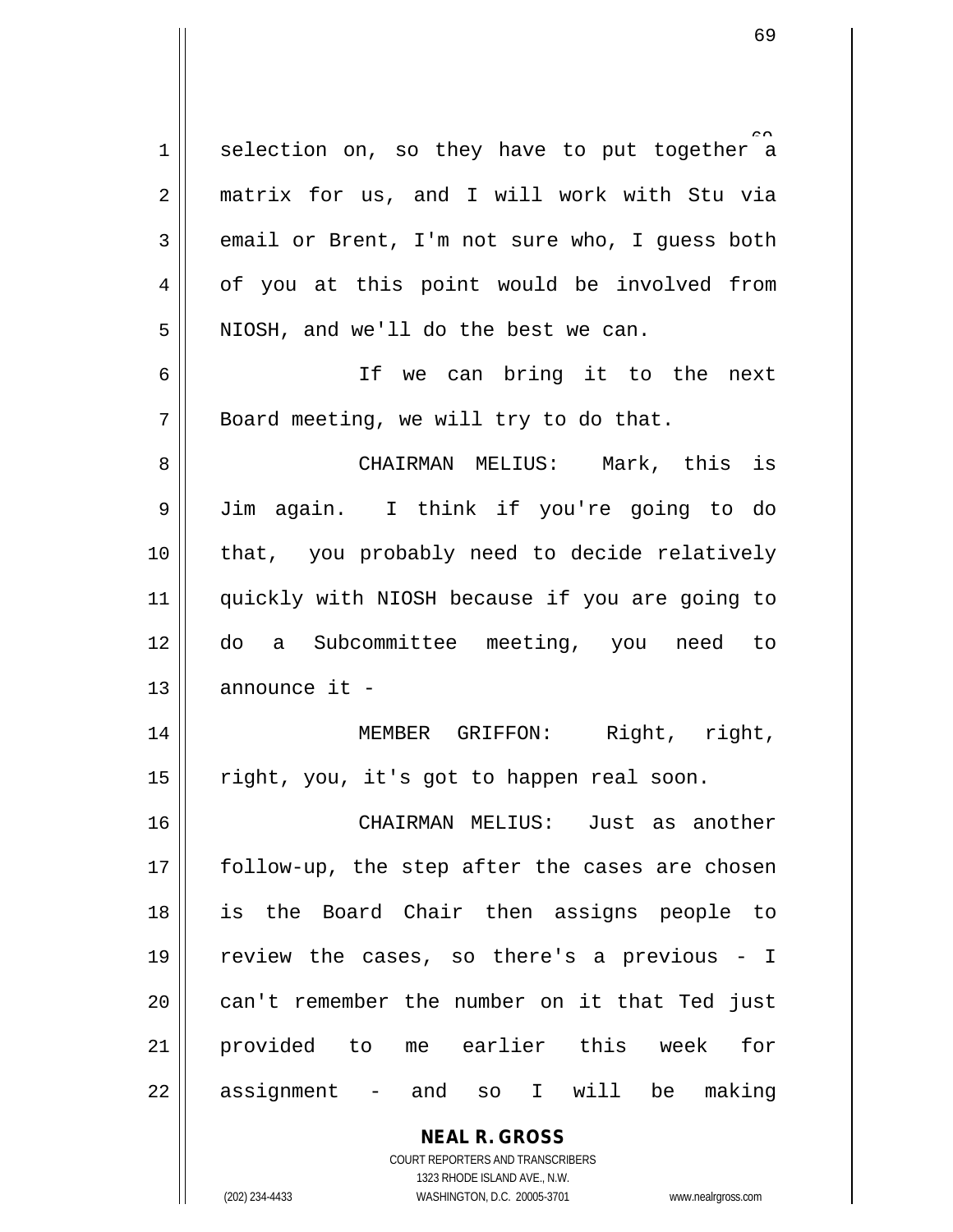assignments to people.

| $\overline{2}$ | What my plan was, was to $-$ it's a                                                                                                                             |
|----------------|-----------------------------------------------------------------------------------------------------------------------------------------------------------------|
| 3              | relatively long list, and I will continue to                                                                                                                    |
| 4              | have two members of the Board assigned to each                                                                                                                  |
| 5              | case. I will probably change the pairings                                                                                                                       |
| 6              | again so that the new Board members are paired                                                                                                                  |
| 7              | up with someone who's more experienced at                                                                                                                       |
| 8              | least having gone through the process before                                                                                                                    |
| 9              | because I think that will be helpful.                                                                                                                           |
| 10             | MEMBER GRIFFON: Yes, and, Jim,                                                                                                                                  |
| 11             | this is Mark Griffon again. Jim, that was the                                                                                                                   |
| 12             | other item that came up at our meeting was                                                                                                                      |
| 13             | that the 12th set done and they were ready to                                                                                                                   |
| 14             | do the - so I believe that's the 12th set that                                                                                                                  |
| 15             | you're referring to.                                                                                                                                            |
| 16             | CHAIRMAN MELIUS: Yes, sounds                                                                                                                                    |
| 17             | right, and I think you reminded Ted who then                                                                                                                    |
| 18             | sent it to me.                                                                                                                                                  |
| 19             | MEMBER GIBSON: Yes.                                                                                                                                             |
| 20             | CHAIRMAN MELIUS: We're underway,                                                                                                                                |
| 21             | and I'll try to do that by the end of the                                                                                                                       |
| 22             | week.                                                                                                                                                           |
|                | <b>NEAL R. GROSS</b><br>COURT REPORTERS AND TRANSCRIBERS<br>1323 RHODE ISLAND AVE., N.W.<br>WASHINGTON, D.C. 20005-3701<br>(202) 234-4433<br>www.nealrgross.com |

 $\overline{a}$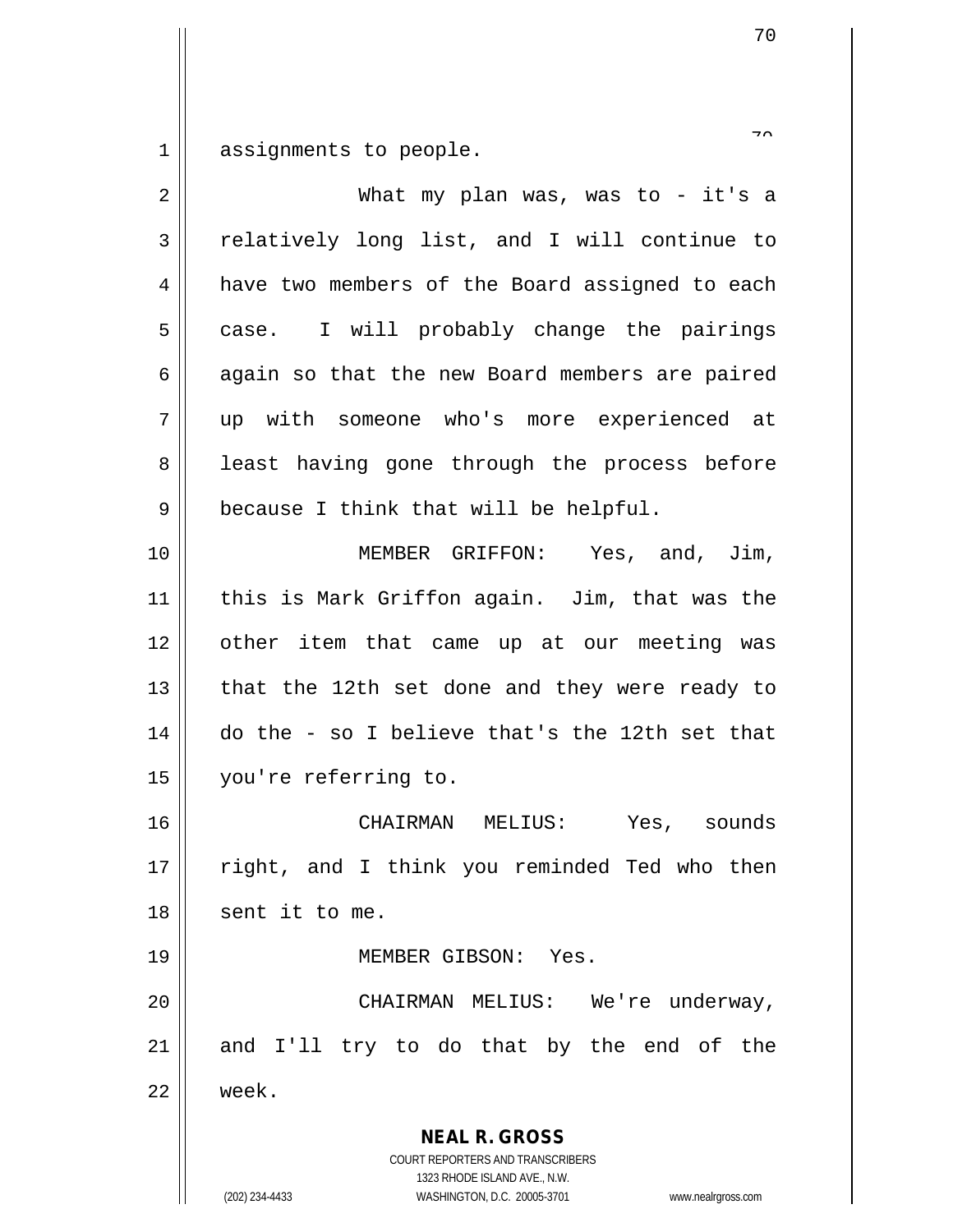fine, 1 MEMBER GRIFFON: That's fine,  $2 \parallel$  that's fine, and the only other think I had to 3 report for the Dose Reconstruction 4 Subcommittee was we continued our work on the 5 || follow-up on the first hundred cases just to 6 remind everyone, especially new Board members, 7 we submitted a report on the first hundred 8 asses that the Board reviewed to the  $9 \parallel$  Secretary, but then there was a request from 10 the full Board that we do a follow-up I guess 11 || more specifically, so what do these particular 12 findings mean, are there areas where we can 13 recommend that NIOSH needs to focus or 14 improve, issues like that.

 What we've done at this point on 16 || the Subcommittee is we put together a draft letter outlining the primary issues sort of under three primary headers of the issues we found in these first hundred cases and what, if any, recommendations we as a Subcommittee feel NIOSH may take away from the first | hundred case review, and we are in a position

> **NEAL R. GROSS** COURT REPORTERS AND TRANSCRIBERS 1323 RHODE ISLAND AVE., N.W.

(202) 234-4433 WASHINGTON, D.C. 20005-3701 www.nealrgross.com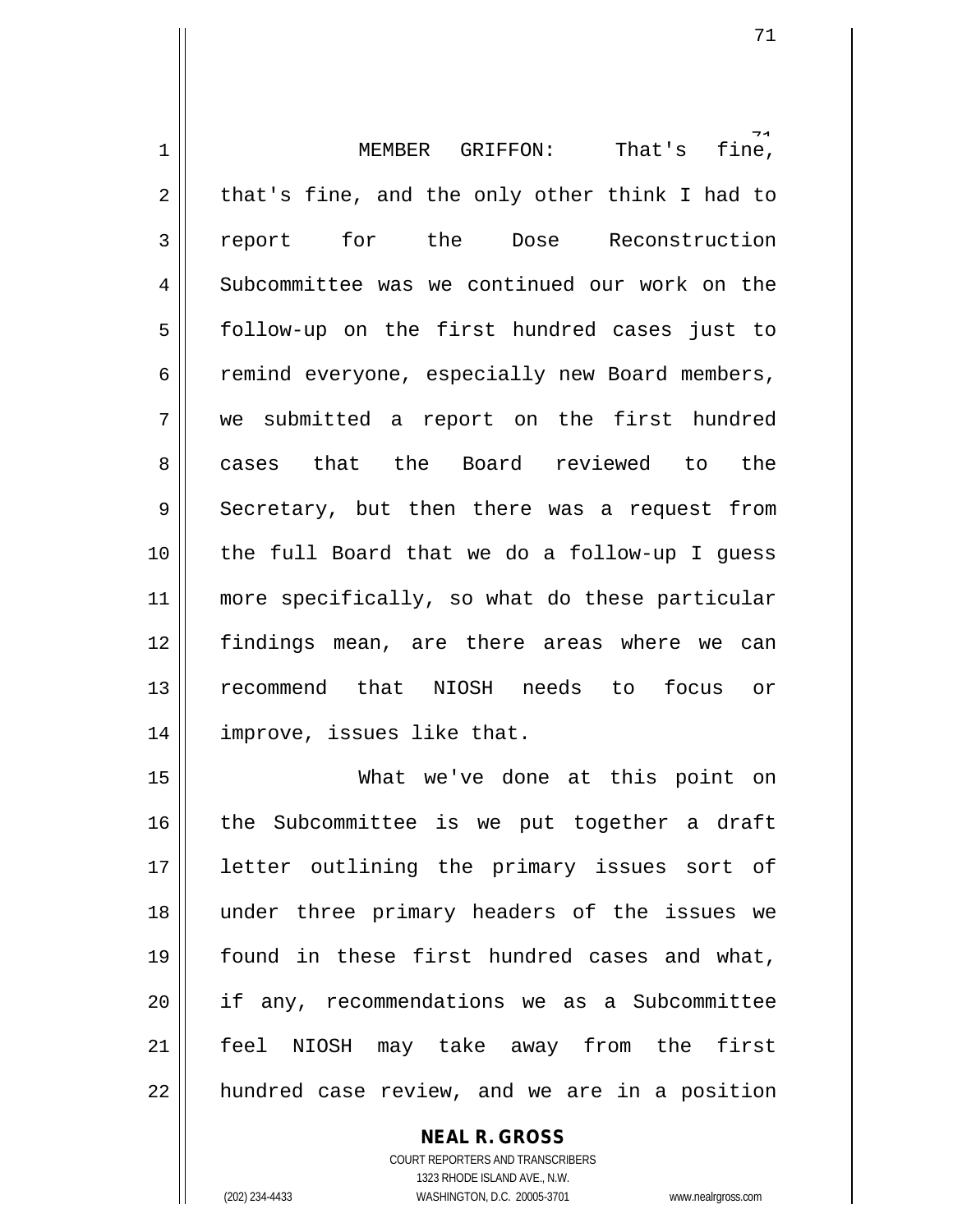1 now to bring that draft to the full Board in  $2 \parallel$  May, and I would like to - I have the draft  $3 \parallel$  ready.

4 I was going to distribute it to 5 || all Board members in preparation for the 6 upcoming meeting so that we can discuss it at 7 whatever time you would like to discuss it, 8 || Jim, and then move forward on that.

 The only other - the report is a preliminary report because we've asked SC&A to do some follow-up on quality assurance and quality control findings. That's one of our 13 || primary headers in this report, and they're in | the process - they've actually at the last meeting selected cases and they're going to go 16 back with NIOSH. It's sort of a dual process, NIOSH and SC&A working on this to determine why exactly some of these quality assurance errors occurred and to what extent, you know, 20 || if there's any trend or any change that has to  $\parallel$  be - that should be recommended from the NIOSH 22 | reconstruction standpoint.

## **NEAL R. GROSS**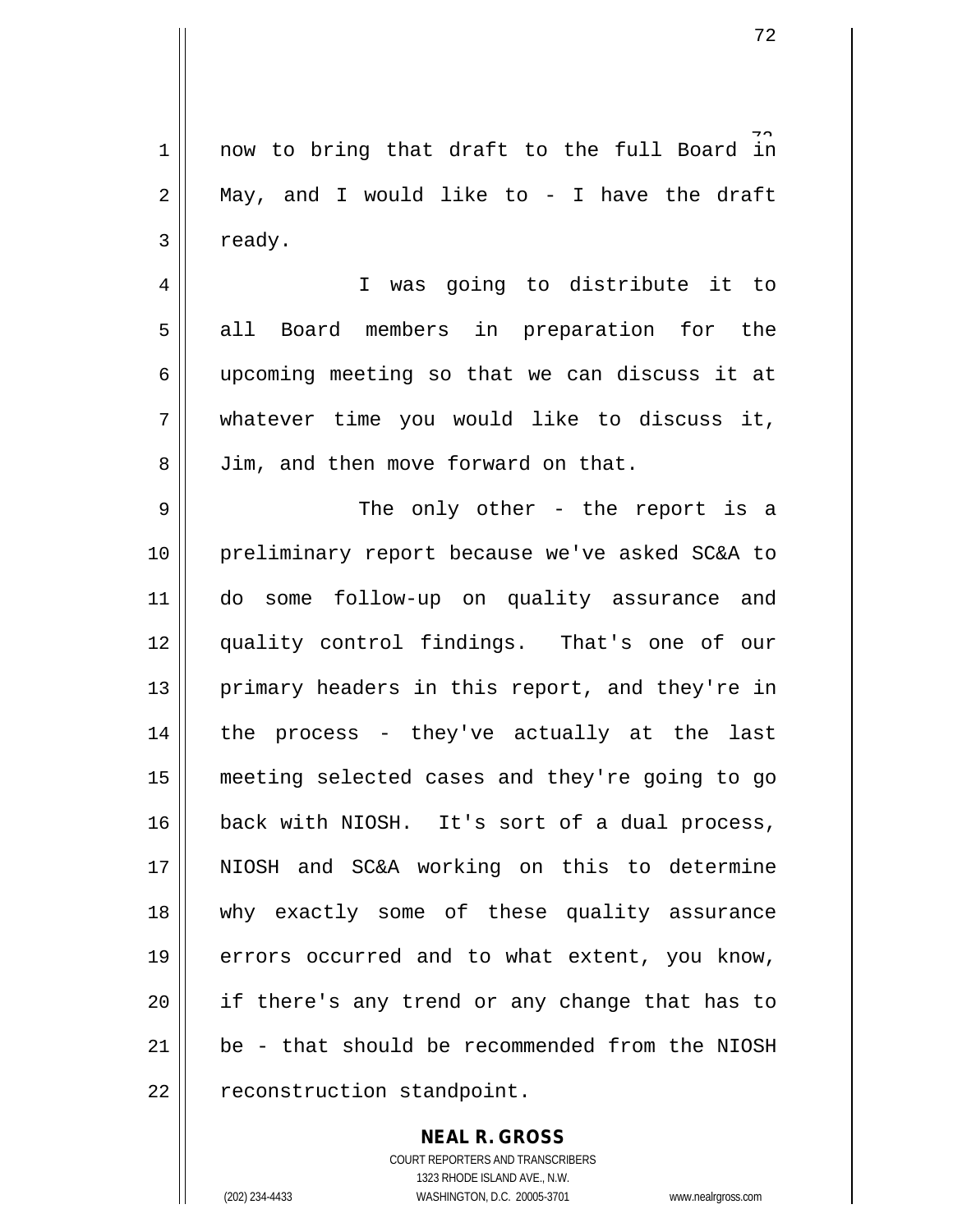**NEAL R. GROSS** COURT REPORTERS AND TRANSCRIBERS 1323 RHODE ISLAND AVE., N.W. (202) 234-4433 WASHINGTON, D.C. 20005-3701 www.nealrgross.com 1 So that is - so this report is 2 || sort of preliminary, but it will give you a  $3 \parallel$  sense of what we have found to this point and 4 we can at least get all Board members' input,  $5 \parallel$  so I'd like to present that at the May 6 meeting. 7 CHAIRMAN MELIUS: Okay. Thanks, 8 || Mark. Anybody have any questions for Mark?  $9 \parallel$  Okay, if not, Wanda, do you want to update us 10 || on the Procedures Work Group? 11 || MEMBER MUNN: Yes, I certainly do. 12 We had a significant action item list at this 13 meeting since we had not met face to face 14 since last November, and things do have a 15 | tendency to pile up. 16 During that hiatus, we had all 17 || been very concerned over the importance of the 18 || PERs, reviews which had never been really 19 discussed at any great length with respect to 20 || what the process was going to be. 21 It seemed to most of us on the 22 || Subcommittee, I believe, that the process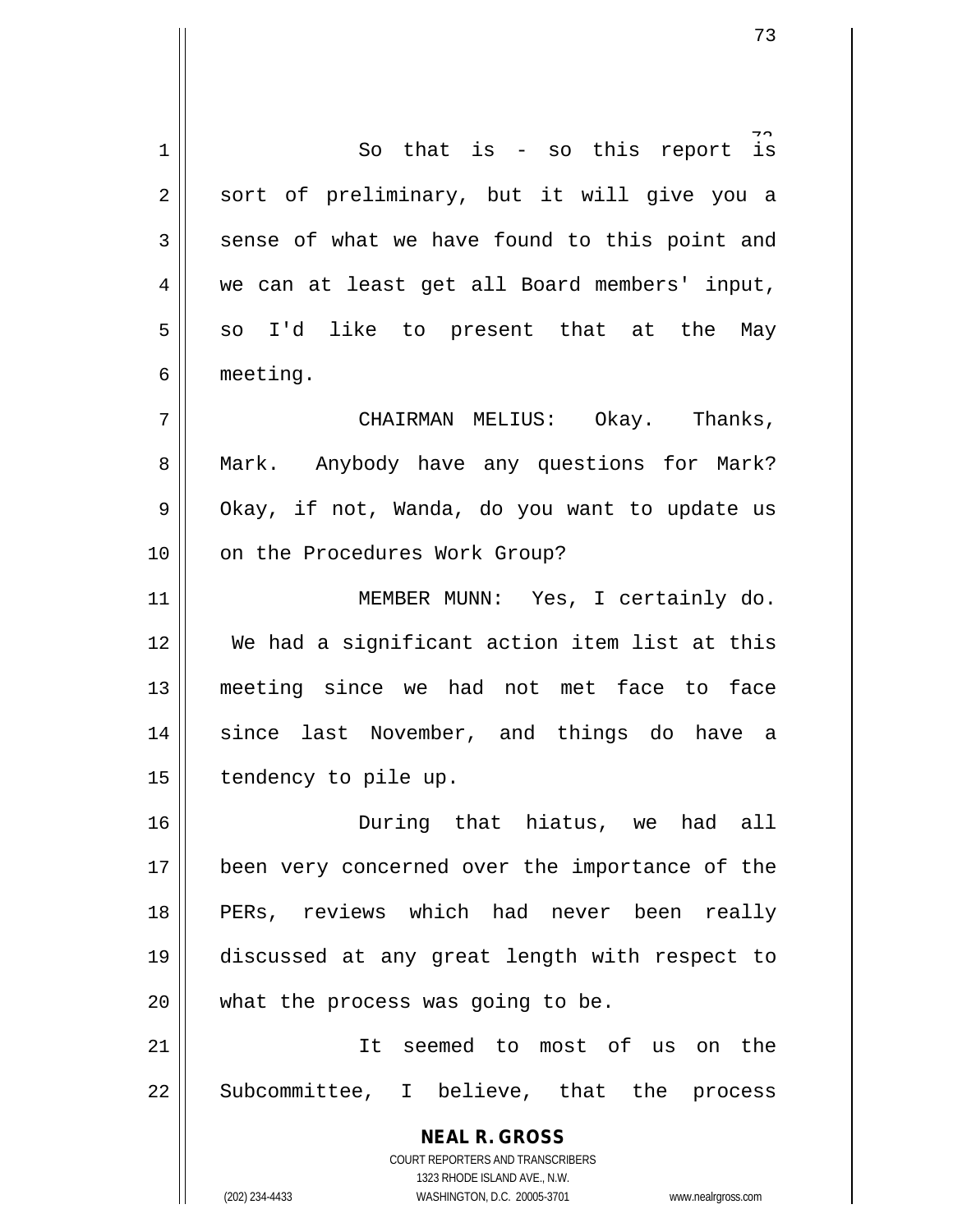definition  $1$  addressing PERs are almost by 2 different than addressing our review  $3$  | procedures rather than projects.

4 As a result, we spent a 5 significant amount of our discussion time 6 during that meeting working on that precise  $7 \parallel$  item. It was - I had hoped that I would be  $8 \parallel$  able to bring to you in written form at this 9 meeting our expectation, our at least proposal 10 for how to proceed. That suggested rough 11 proposal has gone out to the Subcommittee 12 | itself, and we have worked on it.

13 But this meeting only occurred 14 || last week, and the Subcommittee Chair seemed 15 to have overestimated her physical ability to 16 achieve some of these things in the period of 17 l time left to us.

 The Subcommittee members do have suggestions, and I received one or two comments back which I think would be wise for us to perhaps pursue in a Subcommittee || teleconference to get a little more agreement

> **NEAL R. GROSS** COURT REPORTERS AND TRANSCRIBERS 1323 RHODE ISLAND AVE., N.W. (202) 234-4433 WASHINGTON, D.C. 20005-3701 www.nealrgross.com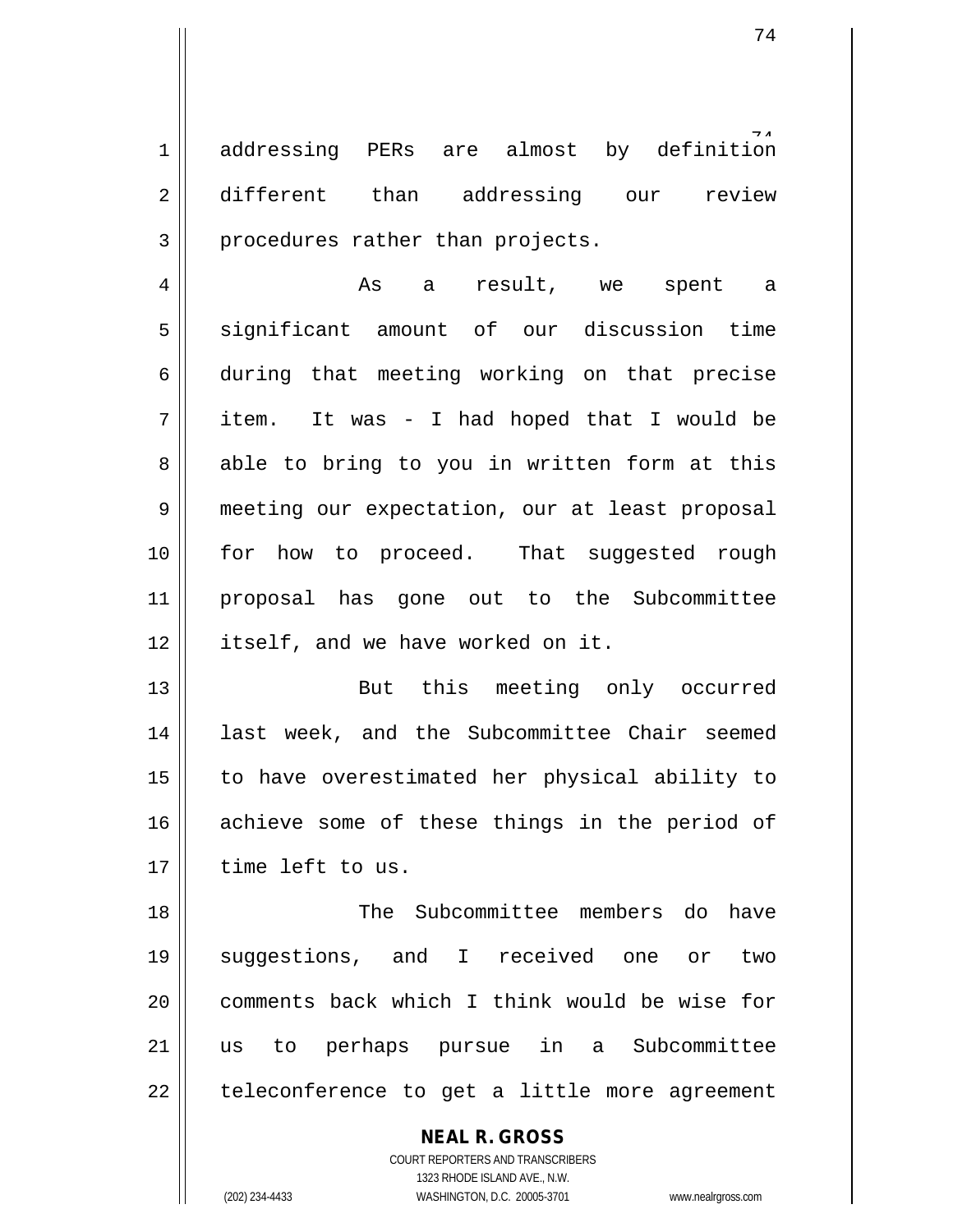1 || on precisely what the details might be in one  $2 \parallel$  or two of these things, but let me read to you  $3 \parallel$  if you would the information that we sent to 4 | the Subcommittee to cover approximately what 5 | our discussions were distilled down to become 6 during our meeting.

7 We have anticipated that at least 8 on an annual basis and more often than that if 9 || necessary that our Board contractor, SC&A, 10 will present to the Board a chart that shows 11 || the entire universe of PERs that are available  $12$  || up to that date.

 Whatever has been looked at at 14 || that time will be before us to make the choices. That chart will agree an assessment that SC&A will make regarding the complexity | of any reviews that they might do, the number 18 || of potential dose reconstructions that might  $19 \parallel$  be involved, and a rough estimate of the costs | that might be necessary to do that review.

21 Now recognize that these cost  $22$  || estimates would be very rough simply because

**NEAL R. GROSS**

COURT REPORTERS AND TRANSCRIBERS 1323 RHODE ISLAND AVE., N.W. (202) 234-4433 WASHINGTON, D.C. 20005-3701 www.nealrgross.com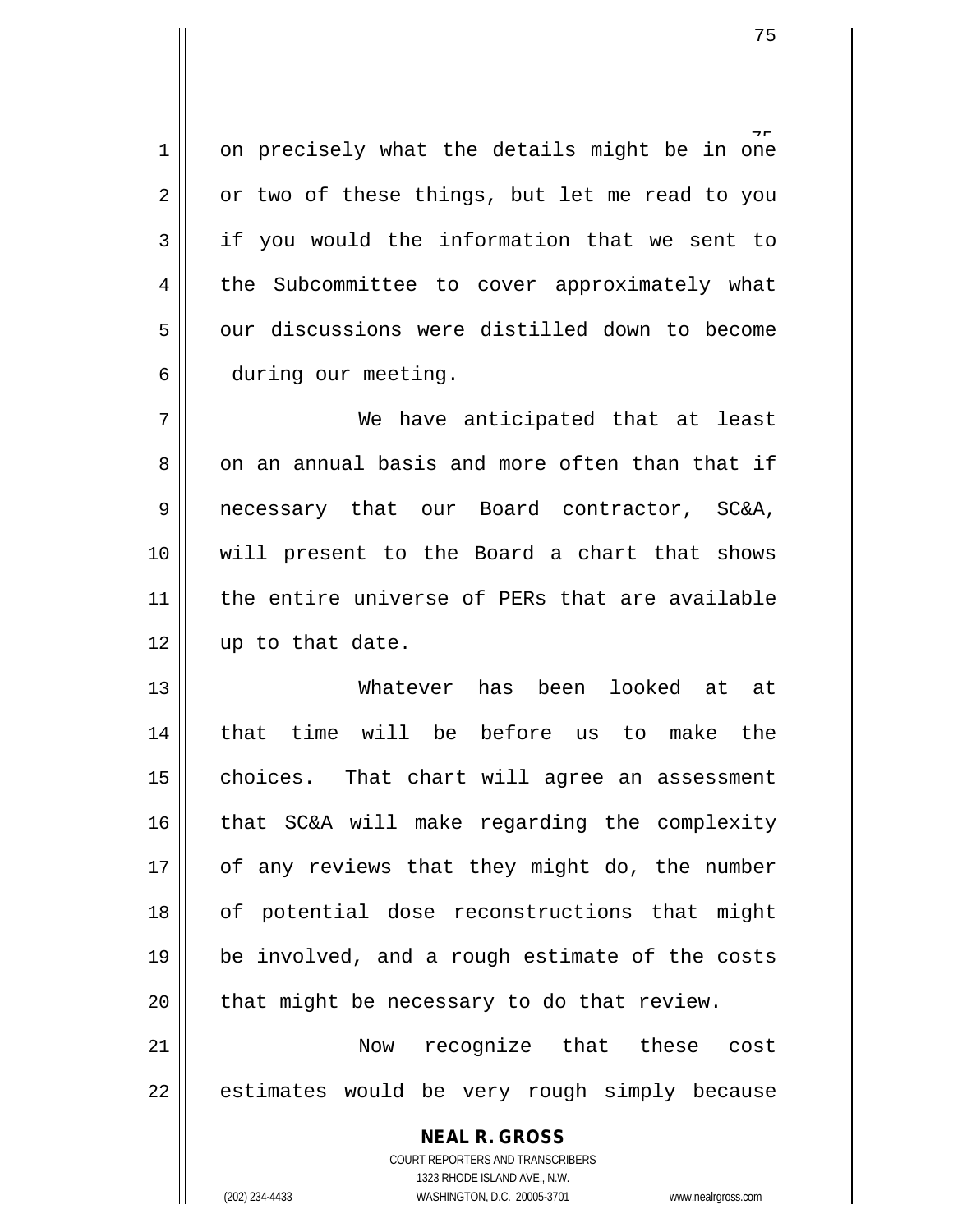1 || until the review is done and findings are 2 || placed before us, it's almost impossible to 3 make any degree of certainty with respect to 4 the number of issues that need to be viewed 5 || under an even stronger microscope than what we  $6 \parallel$  would have looked at to that point.

7 The chart is going to be arranged 8 || in the descending order of importance as 9 perceived by the contractor rather than by the 10 || number, the category, or any other criteria.

 If the Board's going to make a decision, we would request the Board to decide on two factors looking at that, at that full 14 || number of the PERs.

 We will ask the Board to choose the number of reviews that are going to be done in the foreseeable future and secondly, which of those PER items that are listed will be chosen.

20 That document or documents that 21 are chosen will then be reviewed and findings  $22$   $\parallel$  will be delivered by SC&A in the usual manner

> **NEAL R. GROSS** COURT REPORTERS AND TRANSCRIBERS 1323 RHODE ISLAND AVE., N.W. (202) 234-4433 WASHINGTON, D.C. 20005-3701 www.nealrgross.com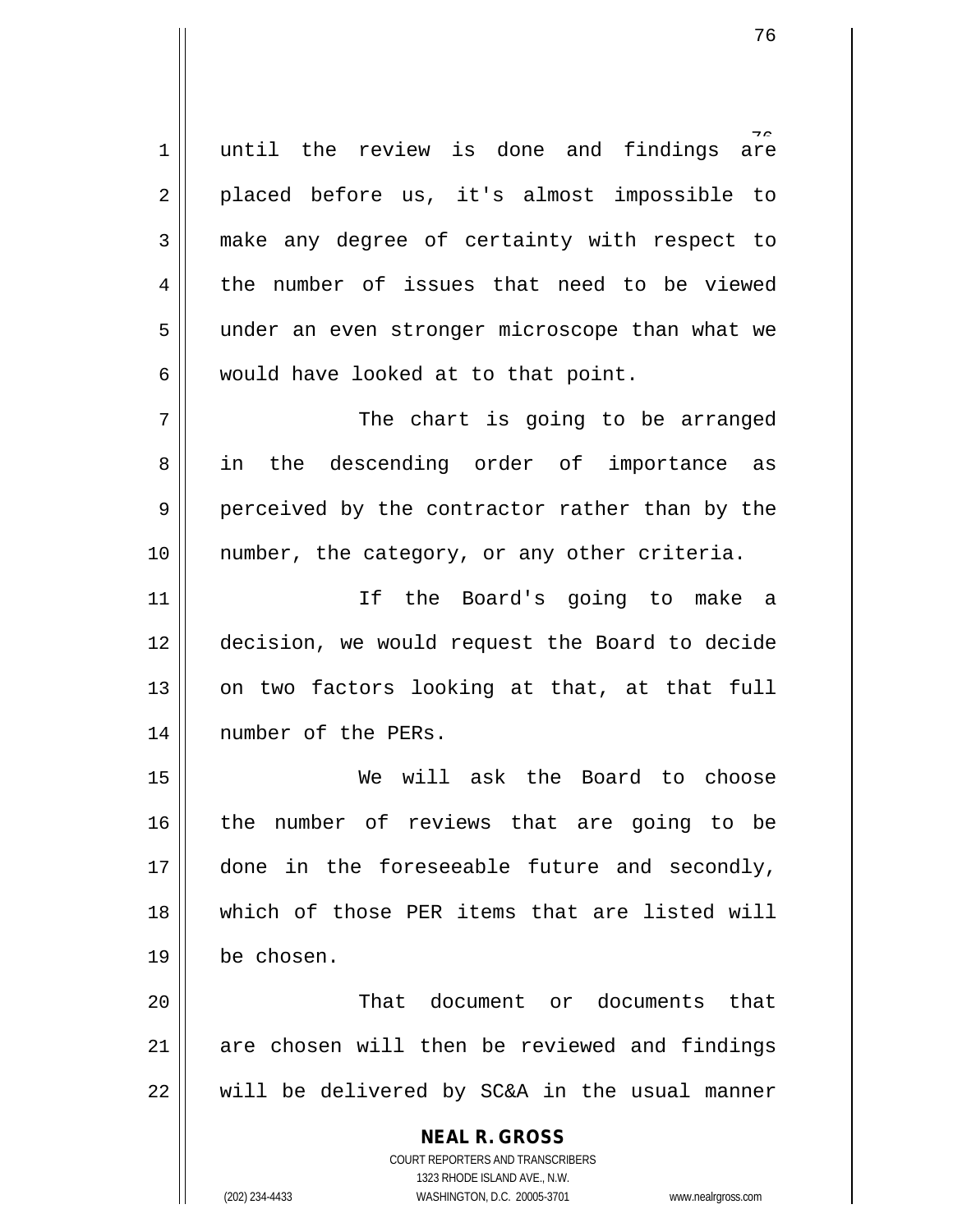$t_{\Omega}$ 1 just as we have done with respect to 2 | procedures in the past.

3 || The Procedures Subcommittee will 4 || perform their standard process on those 5 || findings including populating the database,  $6 \parallel$  proceeding with the resolution of the issues  $7 \parallel$  as we have always done.

8 When we complete the resolution of 9 those findings, then SC&A will present the 10 Dose Reconstruction Subcommittee with a list 11 || of applicable dose reconstructions that might 12 || be available under that PER, the assessment of 13 || the number and dose reconstructions which 14 Should be reviewed in their view and the  $15$  criteria that were used as the basis for that 16 assessment.

 We would anticipate that those  $\parallel$  criteria would be different in many cases from the criteria that we would use when we are 20 || looking at procedures since the goal of procedure review is slightly different that | the goal of Project Evaluation Review.

> COURT REPORTERS AND TRANSCRIBERS 1323 RHODE ISLAND AVE., N.W. (202) 234-4433 WASHINGTON, D.C. 20005-3701 www.nealrgross.com

**NEAL R. GROSS**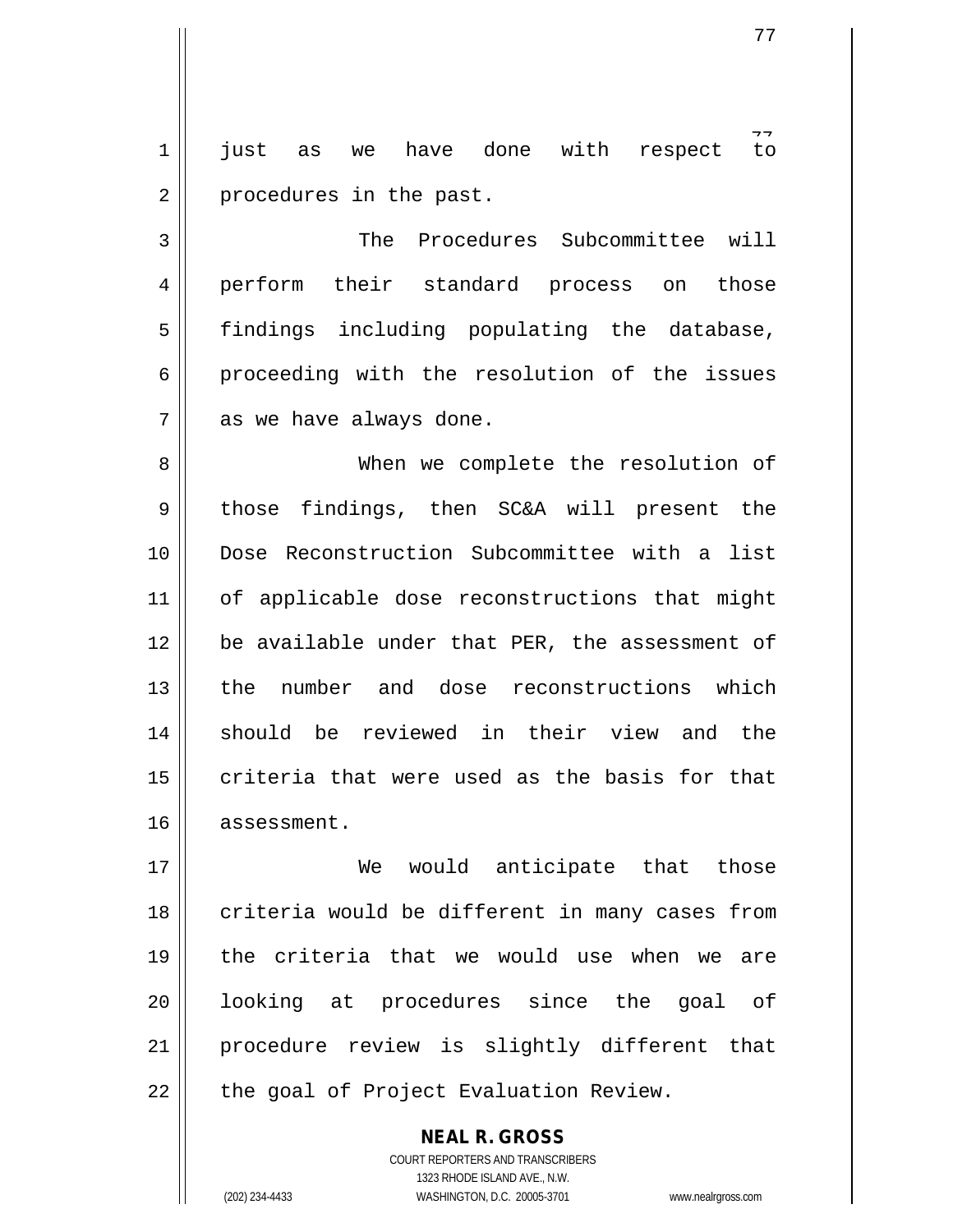1 || Clearly there would be no surprise 2 if the criteria would be different and would  $3 \parallel$  as a matter of fact possibly be different from 4 || case to case depending upon the type of  $5 \parallel$  project that was under review at the time.

6 When that number of dose  $7 \parallel$  reconstructions has been identified, then at  $8 \parallel$  this juncture we would suggest that this 9 || entire process move into the Dose 10 || Reconstruction Subcommittee's purview where 11 that Subcommittee will make the determination 12 as to whether the criteria and recommended 13 || numbers are acceptable or whether they should 14 || be changed, and that Subcommittee will follow 15 their usual method for selecting cases for 16 review.

17 That DR review would then be 18 maintained as a separate grouping identified 19 || clearly as PER cases and not incorporated into  $20$  || the body of review that has been done from the 21 || usual dose reconstruction process.

22 || Che of the items that we have not

**NEAL R. GROSS** COURT REPORTERS AND TRANSCRIBERS 1323 RHODE ISLAND AVE., N.W. (202) 234-4433 WASHINGTON, D.C. 20005-3701 www.nealrgross.com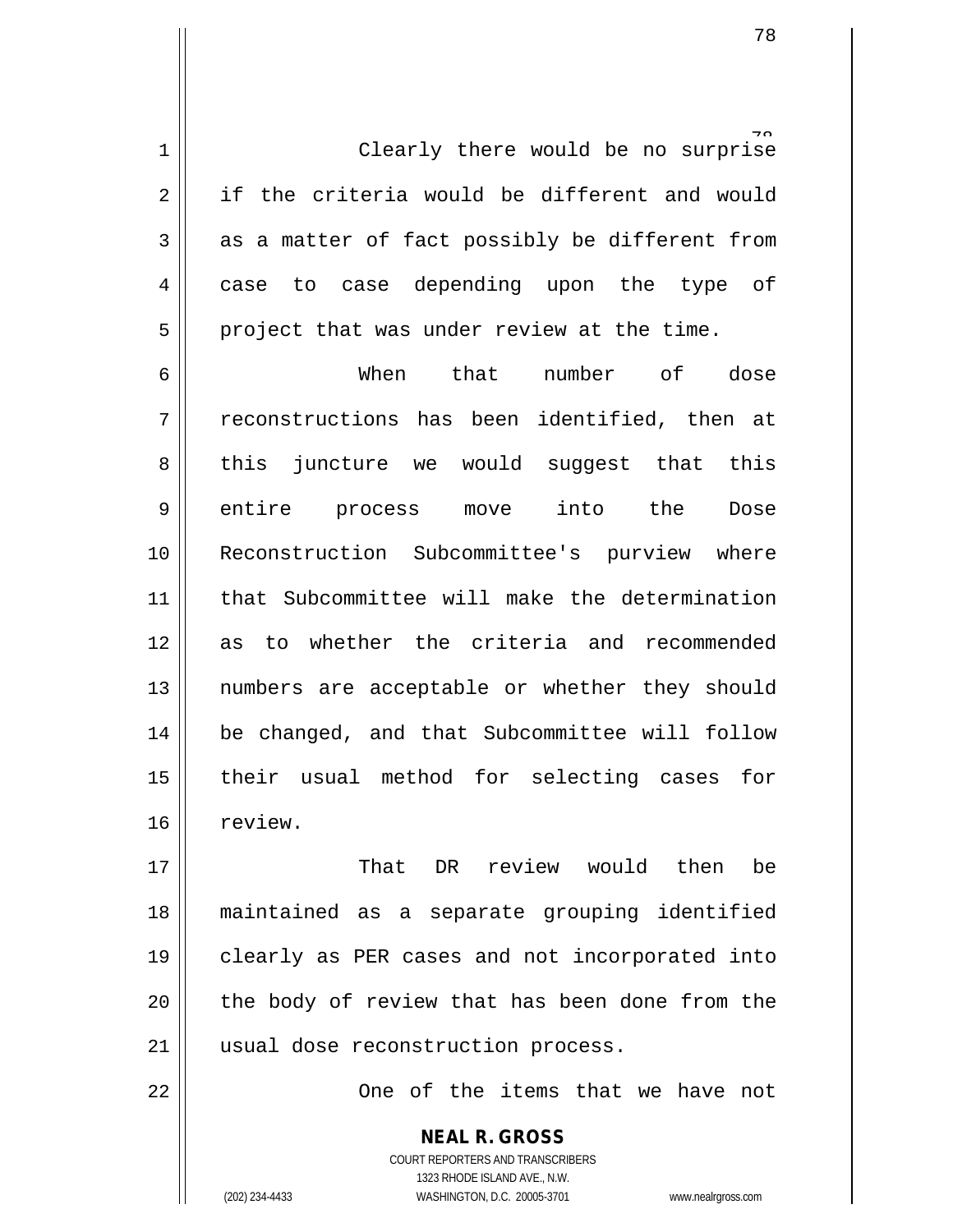1 || cleared completely at this juncture and may  $2 \parallel$  require a little more conversation is that -3 the Procedures Subcommittee is what transpires  $4 \parallel$  at the conclusion of this particular activity 5 | when the DR review is complete.

6 Then the report of completion 7 including the results of all the work done 8 || will be put together by the Dose Review 9 Subcommittee and transmitted to Procedures 10 Subcommittee including all of that into the 11 archive database that we have built over the 12 || past five years to track our actions.

13 || We are very interested in making 14 || sure that this archive does not become simply 15 a document hidden under layers of other 16 documentation somewhere, and how we might make  $17 \parallel$  that available.

 What format it needs to take has not been adequately covered by our discussions | today. We anticipate doing that and hopefully will have a more complete report available to 22 || you. My intention is to try to get our

> **NEAL R. GROSS** COURT REPORTERS AND TRANSCRIBERS 1323 RHODE ISLAND AVE., N.W.

(202) 234-4433 WASHINGTON, D.C. 20005-3701 www.nealrgross.com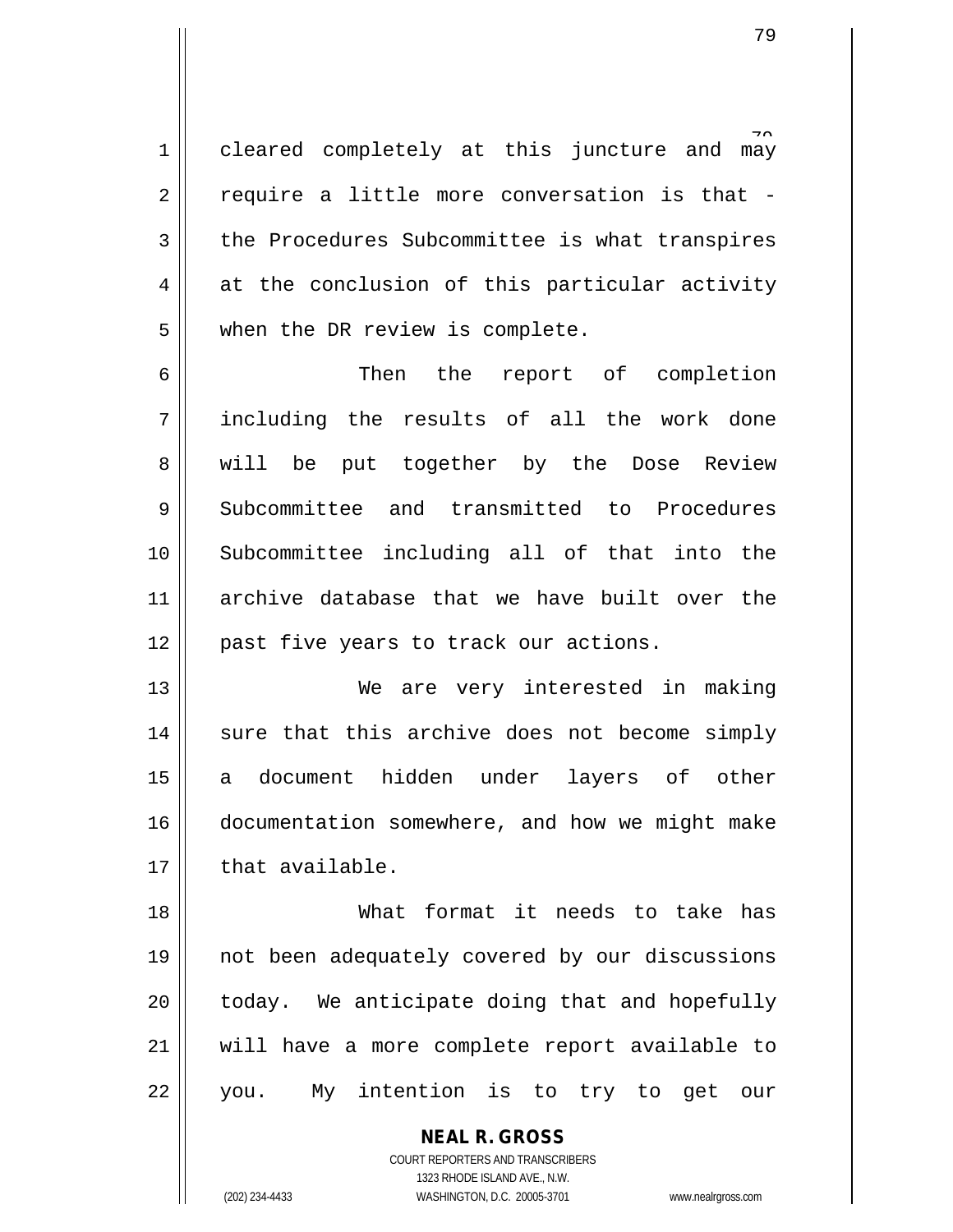1 expectations to the full Board prior to the 2 || upcoming meeting in New York so that you will  $3 \parallel$  have an opportunity to look at it yourself.

4 This is of course a slightly more  $5 \parallel$  complex process than we have undertaken in the  $6 \parallel$  past and probably will require more than one 7 || review at our internal process before we come  $8 \parallel$  to a smooth operation of this activity.

9 || In addition to that process was we were working through out action list we encountered one other electronic issue with 12 || the database. We thought we had worked all || those out pretty well, but we have one case where we may be limited in the number of direct electronic connections we could make to 16 || other White Papers and supplementary files that are helpful to us when we're doing our usual Procedures Subcommittee work.

 We're going to attempt to resolve || that in the future so that we do not have a situation where it is difficult for anyone who  $\parallel$  works with the database to either find or to

> **NEAL R. GROSS** COURT REPORTERS AND TRANSCRIBERS 1323 RHODE ISLAND AVE., N.W. (202) 234-4433 WASHINGTON, D.C. 20005-3701 www.nealrgross.com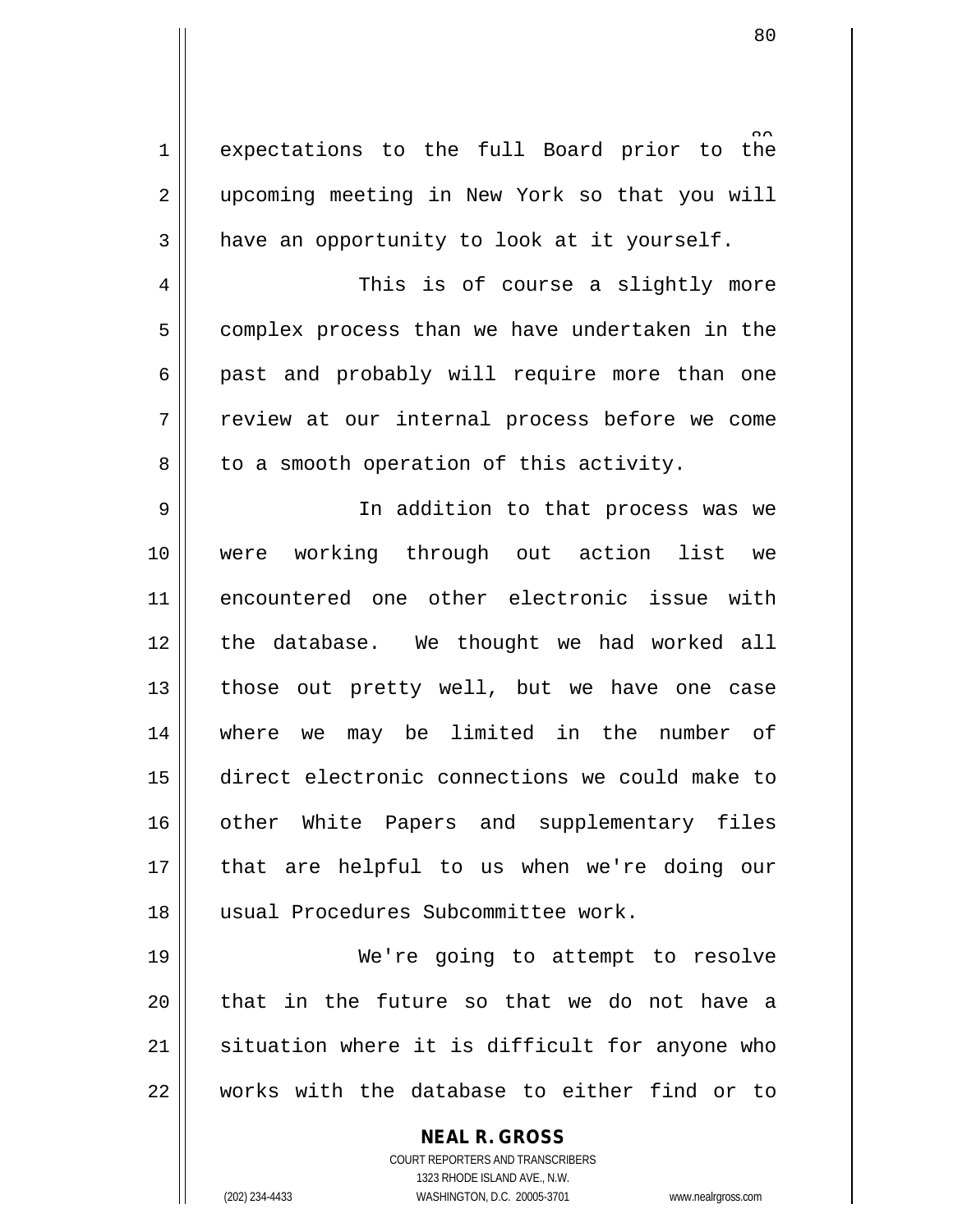1 || easily get to any electronic White Paper or  $2 \parallel$  other pertinent information that we hope will  $3 \parallel$  be part and parcel of the final database. 4 I'm sorry that's such a long- $5 \parallel$  winded report, but there are a lot of details  $6 \parallel$  in what we're trying to do. 7 CHAIRMAN MELIUS: Thank you, 8 Wanda. One question. I understood that the 9 || procedure for - the review procedure was 10 accepted by the Subcommittee, but you're  $11$  saying you're not ready yet. Is that -12 MEMBER MUNN: We have not 13 || addressed that fully. We have tentatively 14 accepted it, but it has - we're working in a 15 || process where SC&A has actually done one such 16 || straw man for us.

 In doing that there are four 18 || specific items that they have suggested that they perform, and they performed the first 20 || three of those on their straw man. The fourth part of their recommendation is the | review of - data review of dose reconstruction

> **NEAL R. GROSS** COURT REPORTERS AND TRANSCRIBERS 1323 RHODE ISLAND AVE., N.W. (202) 234-4433 WASHINGTON, D.C. 20005-3701 www.nealrgross.com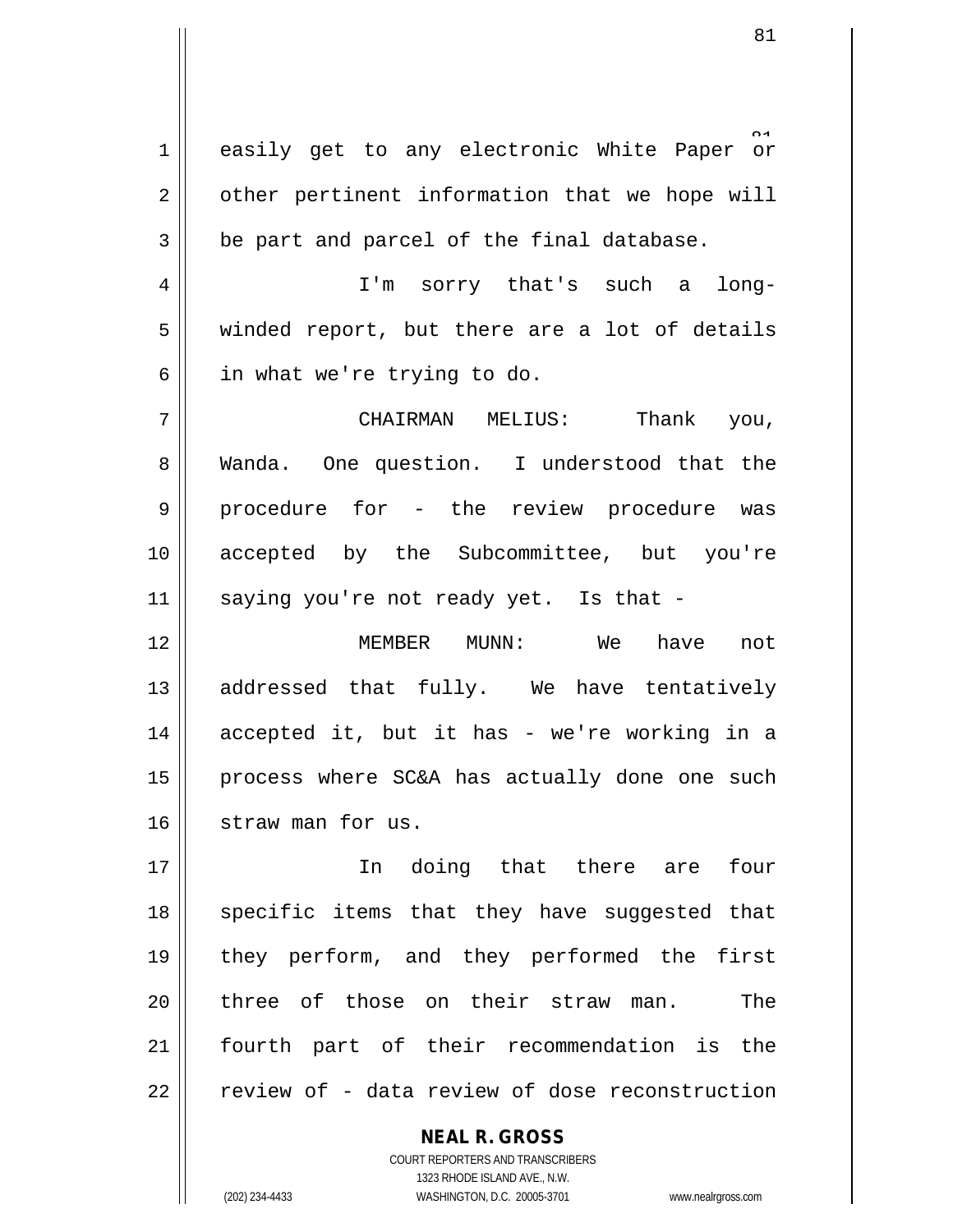reviews themselves.

| $\overline{2}$ | This has not yet been done because                                                                                                                              |
|----------------|-----------------------------------------------------------------------------------------------------------------------------------------------------------------|
| 3              | we have not worked through this process that I                                                                                                                  |
| 4              | have just suggested we address in the choice                                                                                                                    |
| 5              | of dose - of claimant files to be reviewed,                                                                                                                     |
| 6              | and that would have been Item 4 on the straw                                                                                                                    |
| 7              | man that SC&A has presented to us.                                                                                                                              |
| 8              | CHAIRMAN MELIUS: Okay. I guess                                                                                                                                  |
| 9              | my question is I - reading through this, the                                                                                                                    |
| 10             | material - SC&A actually proposed prior to the                                                                                                                  |
| 11             | February Board meeting that they sort of                                                                                                                        |
| 12             | divide the PER reviews into two phases, a                                                                                                                       |
| 13             | Phase 1 and then a Phase 2 that would involve                                                                                                                   |
| 14             | the individual dose reconstruction reviews and                                                                                                                  |
| 15             | the recommendation on that because that would                                                                                                                   |
| 16             | essentially have to follow some of the                                                                                                                          |
| 17             | findings from the initial review.                                                                                                                               |
| 18             | MEMBER MUNN: Correct                                                                                                                                            |
| 19             | CHAIRMAN MELIUS: So I quess my                                                                                                                                  |
| 20             | question is does the Subcommittee feel they're                                                                                                                  |
| 21             | ready to let SC&A start on the Phase 1 PER                                                                                                                      |
| 22             | reviews or would you rather wait until you                                                                                                                      |
|                | <b>NEAL R. GROSS</b><br>COURT REPORTERS AND TRANSCRIBERS<br>1323 RHODE ISLAND AVE., N.W.<br>(202) 234-4433<br>WASHINGTON, D.C. 20005-3701<br>www.nealrgross.com |

 $\small{\sim}$   $\small{\sim}$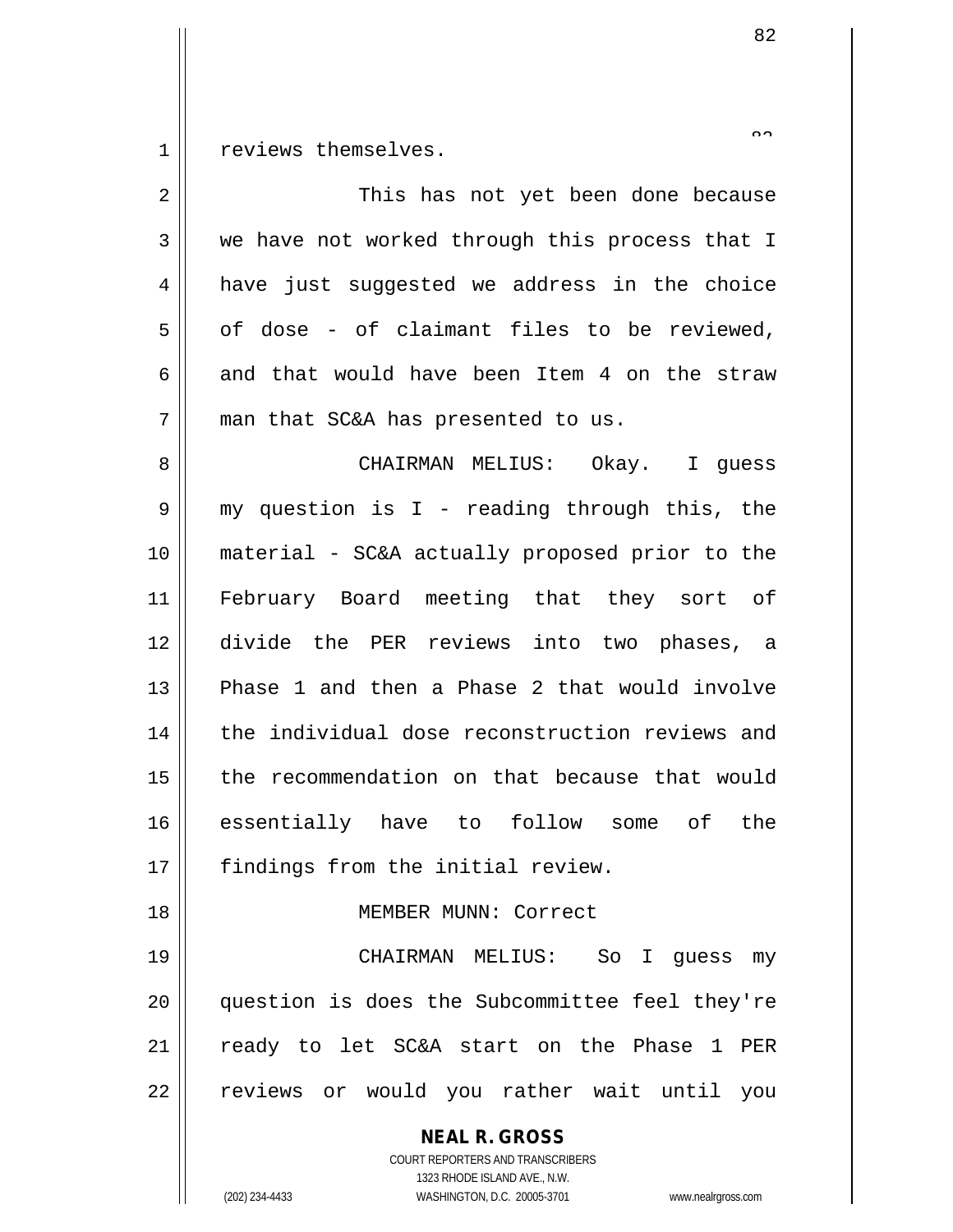**NEAL R. GROSS** COURT REPORTERS AND TRANSCRIBERS 1323 RHODE ISLAND AVE., N.W. (202) 234-4433 WASHINGTON, D.C. 20005-3701 www.nealrgross.com  $\tilde{ }$ 1 || sort of fleshed out the procedure some more? 2 MEMBER MUNN: Unless I am mistaking  $3$  the intent of the conversations that we had 4 during our deliberations, I believe it was the 5 | feeling of the Subcommittee that we would like 6  $\parallel$  to work this existing straw man through to see  $7 \parallel$  at least how the choice of DRs is going to  $8 \parallel$  play out, how many we are going to require for 9 || any given PER and what the criteria are going 10 || to be to select which of the potential doses 11 underneath that PER would be most - of most 12 || interest and be the most directly serving the  $13$  | person that we're trying to have perform these 14 | PERs to begin with. 15 CHAIRMAN MELIUS: Okay. That - I 16 understand that then. Does anybody else have 17 any questions? 18 MEMBER ZIEMER: This is Ziemer. 19 Can I address an issue too? 20 CHAIRMAN MELIUS: Sure. 21 MEMBER ZIEMER: Related to this - 22 I think in the agenda there was a suggestion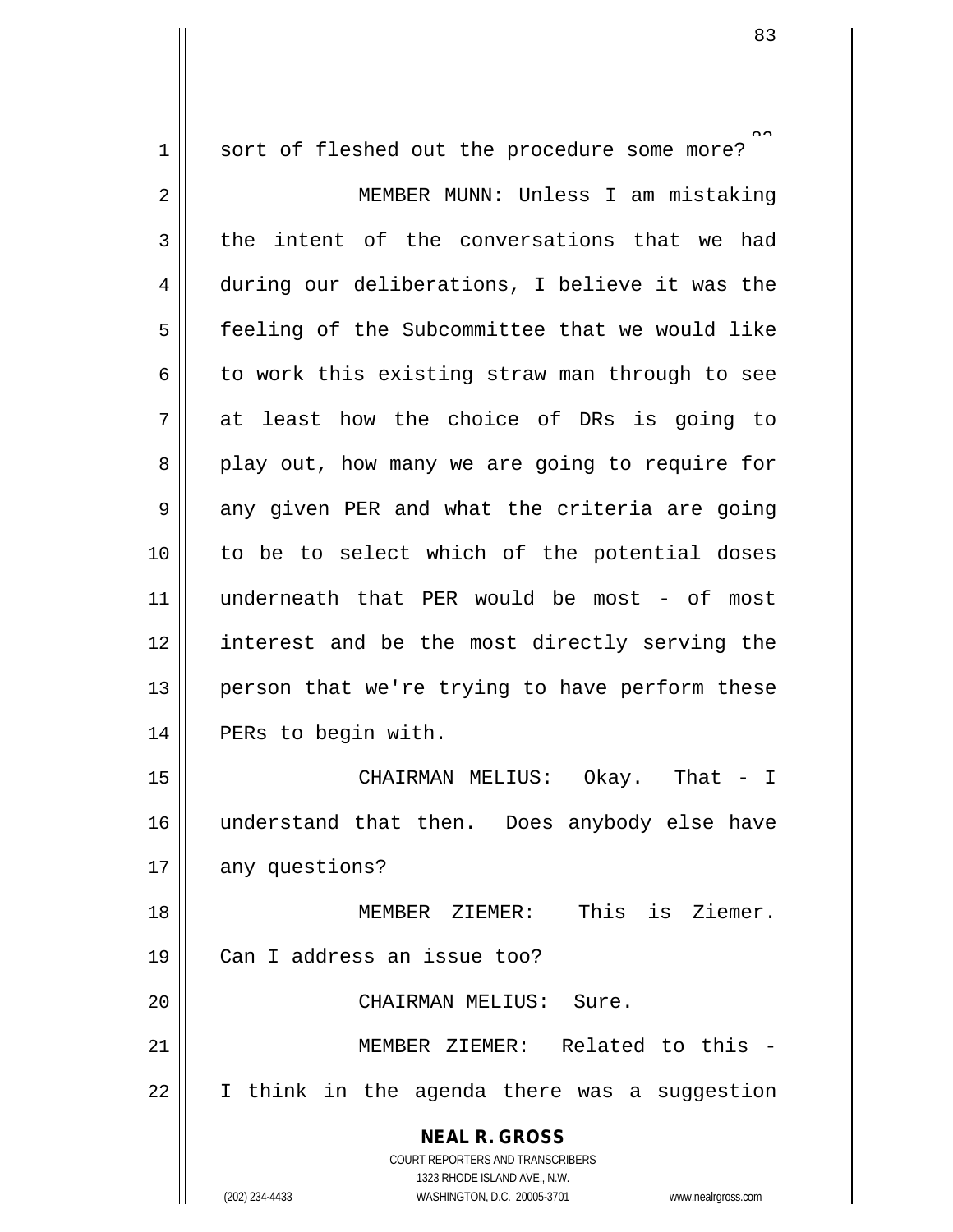1 | that perhaps we could do some tasking of  $SC&A$  $2 \parallel$  on the PER issue. One of the sort of carry- $3 \parallel$  over questions, and it's not clear to me that  $4 \parallel$  this has been resolved yet, is how the Board 5 || actually goes about making the selection of 6 || those PERs with respect to conflicts of 7 interest.

8 For example, on the list that I  $9 \parallel$  think we all got, which is the SC&A list of 10 all of the Program Evaluation Reports, and 11 || it's sorted by numbers of cases affected. It's 12 assorted by how complex the selection criteria 13 || and the science issues are.

14 || Complete Complete Complete Complete Complete Complete Complete Complete Complete Complete Complete Complete Complete Complete Complete Complete Complete Complete Complete Complete Complete Complete Complete Complete  $15$  | the highly insoluble plutonium issue. We have 16 a Hanford TBD. We have construction trades. 17 We have dosimetry records from Argonne. We 18 have Los Alamos Lab.

19 || There were questions on how one-20 || how the Board would do the tasking with 21 || respect to conflicts of interest. Has that 22 | been resolved yet?

> COURT REPORTERS AND TRANSCRIBERS 1323 RHODE ISLAND AVE., N.W. (202) 234-4433 WASHINGTON, D.C. 20005-3701 www.nealrgross.com

**NEAL R. GROSS**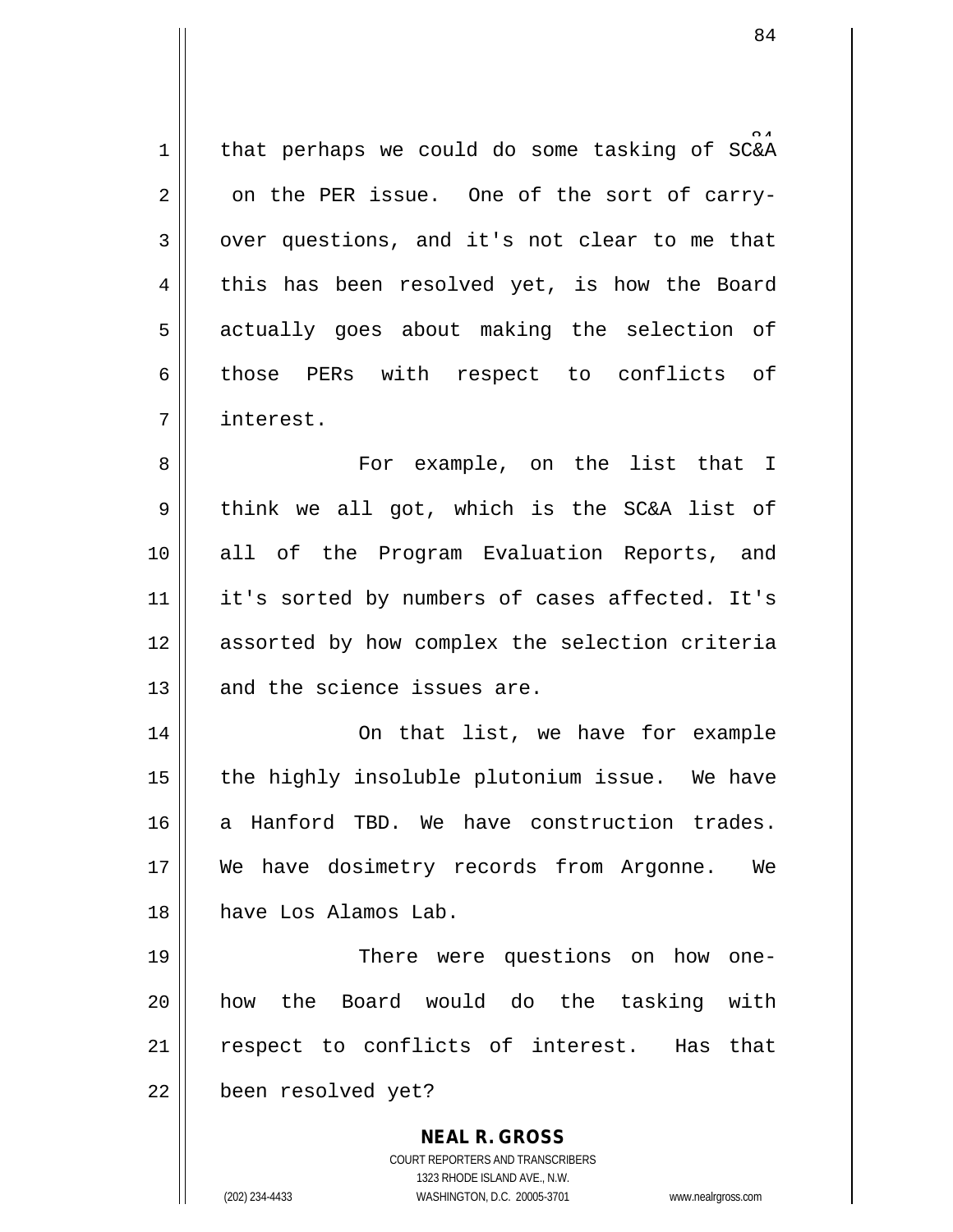**NEAL R. GROSS** COURT REPORTERS AND TRANSCRIBERS 1323 RHODE ISLAND AVE., N.W. 85 1 CHAIRMAN MELIUS: I think Ted's  $2 \parallel$  going to speak to that a little bit. Actually  $3$  || It's the - a little bit farther down the 4 agenda in terms of some of this, but you're  $5 \parallel$  right. 6 MEMBER ZIEMER: Really sort of  $7$  || that issue coupled with whether or not the 8 Subcommittee feels that the review approach is 9 || fully in place. 10 We have the SC&A - I think 11 || everybody got the SC&A document on how they 12 || propose to review the PERs, right? 13 || CHAIRMAN MELIUS: Yes. 14 || **MEMBER MUNN:** I think so. 15 CHAIRMAN MELIUS: That was 16 circulated to everybody, and then I circulated 17 documents basically proposing - took the first 18 four Phase 1 - first four on the list that had 19 a - John Mauro had already done a cost 20 estimate on. The first one, 0- $21$  | 12, the plutonium suppress, they - it's mostly 22 a dose reconstruction - individual dose

(202) 234-4433 WASHINGTON, D.C. 20005-3701 www.nealrgross.com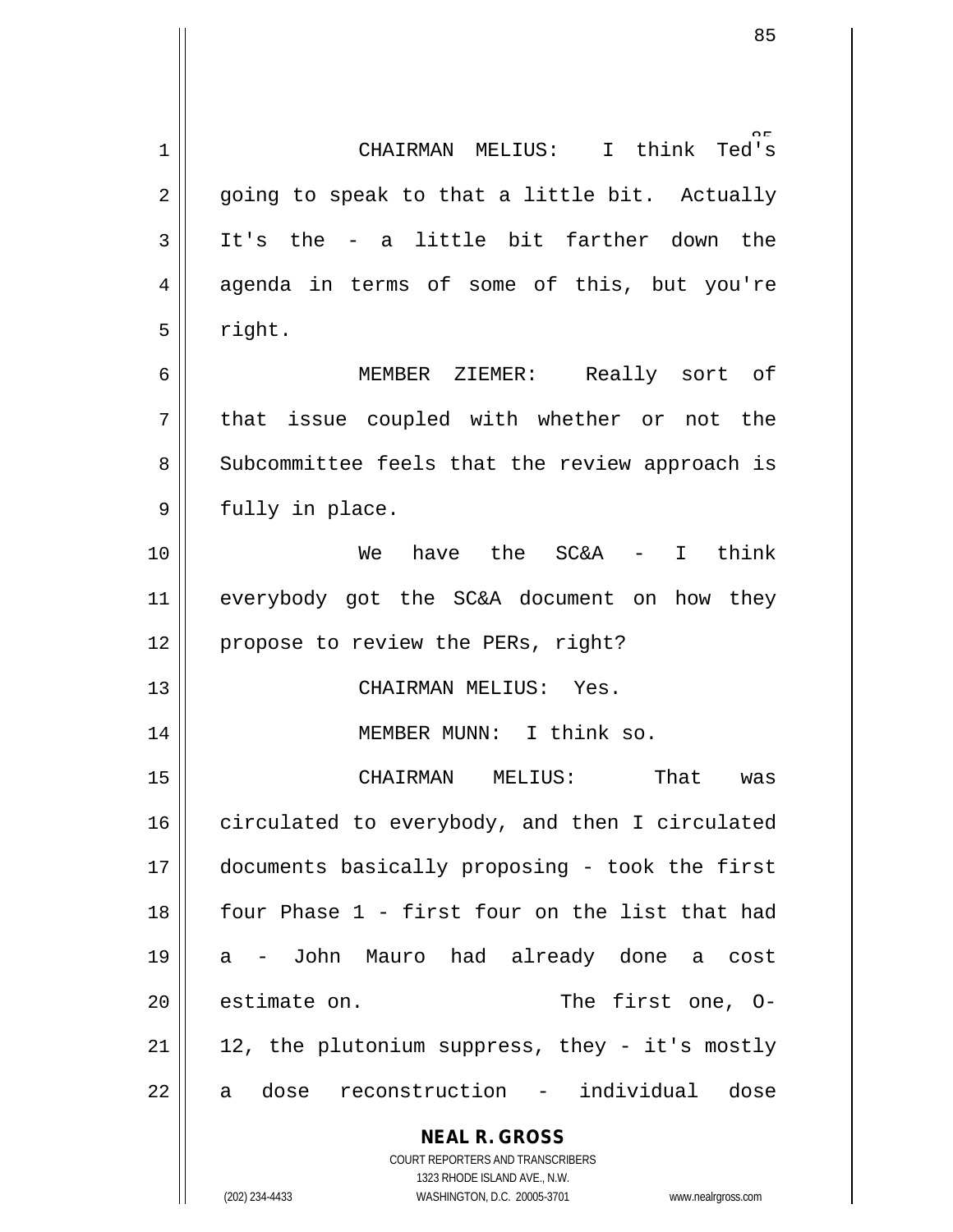| $\mathbf 1$ | reconstruction review issue, so I'm<br>just                                                         |
|-------------|-----------------------------------------------------------------------------------------------------|
| 2           | trying to see if we - the Subcommittee was                                                          |
| 3           | ready. I wanted us to be ready to do some                                                           |
| 4           | tasking. I think what Wanda is saying is the                                                        |
| 5           | Subcommittee is not ready in terms of the                                                           |
| 6           | procedure and then secondly there are some                                                          |
| 7           | issues resolved - learning how do we do the                                                         |
| 8           | tasking, though I think this really applies to                                                      |
| 9           | a lot of other assignments also.                                                                    |
| 10          | MEMBER MUNN: The Subcommittee is                                                                    |
| 11          | very close, Jim.                                                                                    |
| 12          | CHAIRMAN MELIUS: That's fine.                                                                       |
| 13          | MEMBER MUNN: I don't think we                                                                       |
| 14          | have any major problems here. It's just a                                                           |
| 15          | matter of working through the minutiae and                                                          |
| 16          | trying to make sure that we don't have to                                                           |
| 17          | second quess ourselves too much once we get                                                         |
| 18          | underway.                                                                                           |
| 19          | think the general consensus<br>I.                                                                   |
| 20          | among the Subcommittee members was that the                                                         |
| 21          | addition of our new Board members will be very                                                      |
| 22          | helpful to us in addressing our concerns that                                                       |
|             | <b>NEAL R. GROSS</b>                                                                                |
|             | COURT REPORTERS AND TRANSCRIBERS                                                                    |
|             | 1323 RHODE ISLAND AVE., N.W.<br>(202) 234-4433<br>WASHINGTON, D.C. 20005-3701<br>www.nealrgross.com |
|             |                                                                                                     |

 $\mathsf{I}$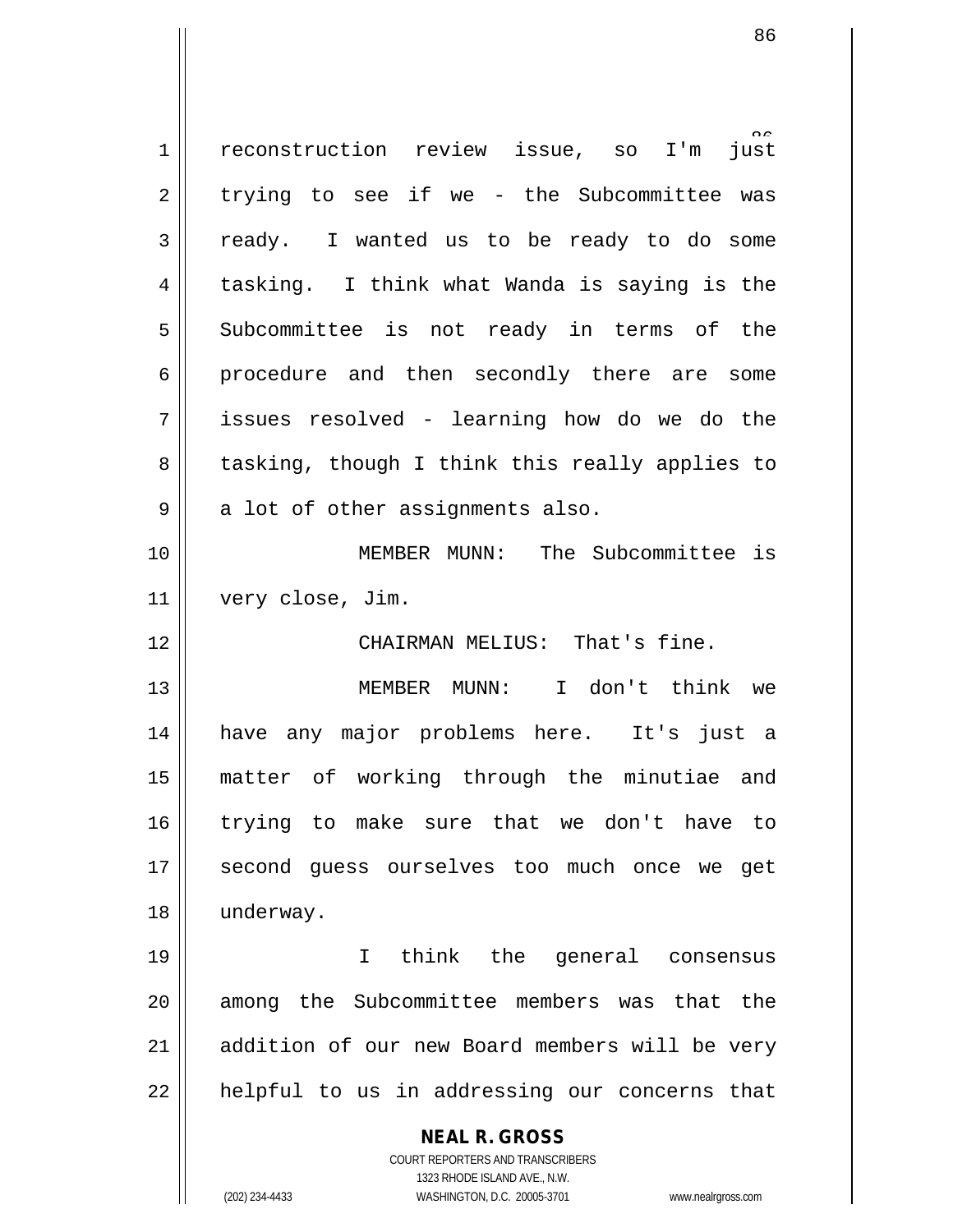1 || we always have with respect to conflict 2 | methods.

3 || There certainly will almost always  $4 \parallel$  be - we couldn't imagine a situation where 5 || there would not be an adequate number of 6 unconflicted Board members available at the 7 decision-making point to be able to make these 8 decisions.

9 || Further, the mere fact that we're 10 talking about a program review rather than an 11 internal procedure makes the conflict of 12 || interest issue not quite the same, so this, we 13 felt, was an issue that the Board itself was 14 | going to have to decide.

 We don't, as a Subcommittee of the Board, then decide what the Board will and will not do, which in effect is a conflict of interest.

 CHAIRMAN MELIUS: I appreciate 20 || that. Anybody else have comments or questions? So I think what we'll - I think || later on in the agenda we'll talk about the

> **NEAL R. GROSS** COURT REPORTERS AND TRANSCRIBERS 1323 RHODE ISLAND AVE., N.W.

(202) 234-4433 WASHINGTON, D.C. 20005-3701 www.nealrgross.com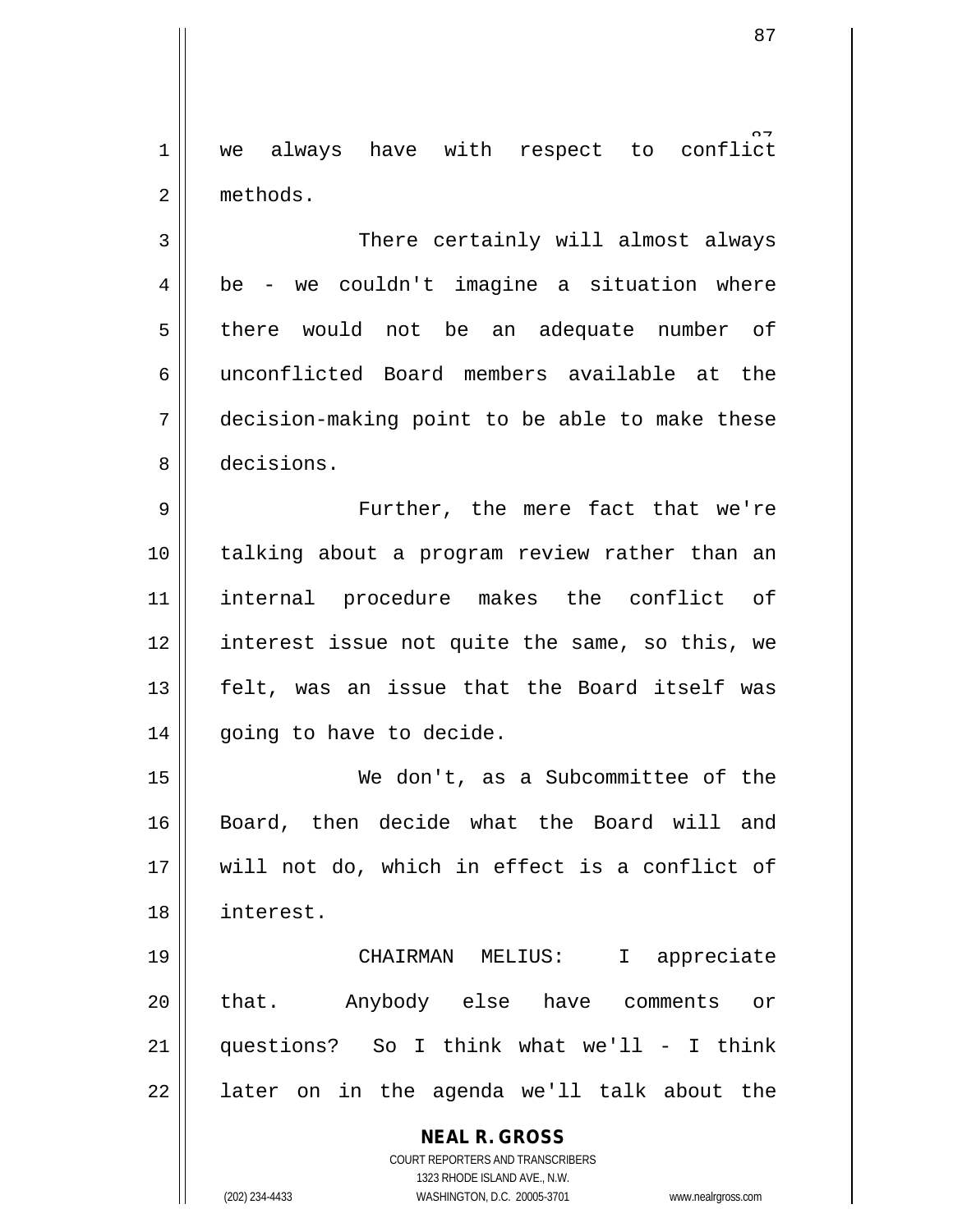**NEAL R. GROSS** COURT REPORTERS AND TRANSCRIBERS 1323 RHODE ISLAND AVE., N.W. (202) 234-4433 WASHINGTON, D.C. 20005-3701 www.nealrgross.com 1 conflict issue, but I think we'll be ready to 2 || proceed hopefully by the May meeting to move 3 | forward on this.  $4 \parallel$  at least we'll see when the  $5$  Subcommittee is ready. 6 MEMBER MUNN: We will - the 7 Subcommittee will meet by telephone prior to  $8 \parallel$  that time, and we will hopefully have written 9 || some material. 10 CHAIRMAN MELIUS: Okay. Thank 11 you. Okay. The other Work Group that met 12 || since the last meeting was the Worker Outreach 13 Work Group. Mike Gibson, do you want to give 14 || us an update? 15 MEMBER GIBSON: Yes, Jim, we met. 16 We had a good meeting, I think. We went over  $17 \parallel$  how -18 MEMBER MUNN: We've lost Mike. 19 CHAIRMAN MELIUS: Yes. 20 || MEMBER MUNN: Or I've lost -21 CHAIRMAN MELIUS: I thought we  $22$  | lost everybody for a second.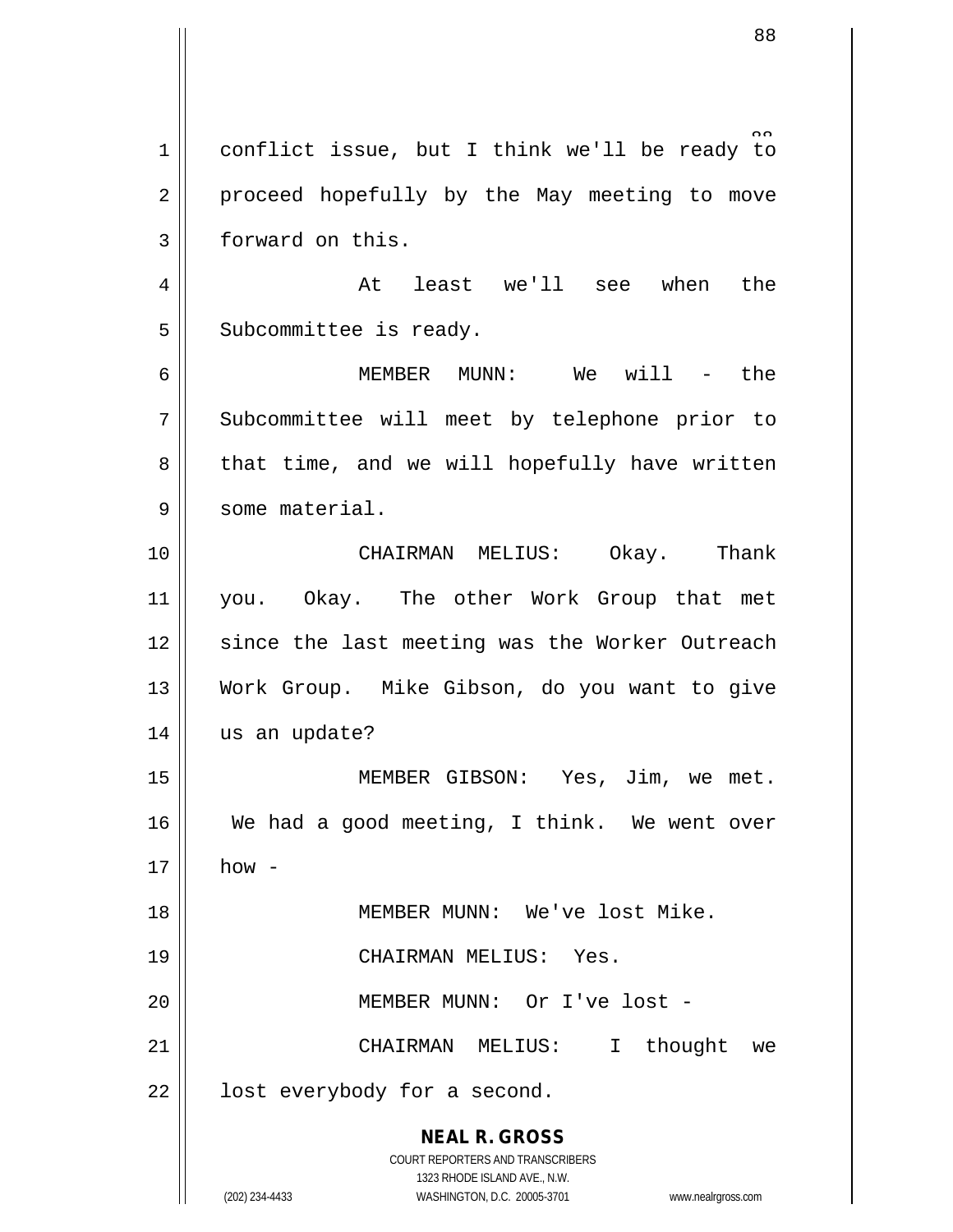|    | 89                                                               |
|----|------------------------------------------------------------------|
|    |                                                                  |
| 1  | $\sim$<br>MEMBER ANDERSON: Oops, I was<br>on                     |
| 2  | mute. No. I'm here. I'm here.                                    |
| 3  | CHAIRMAN MELIUS: Okay. Ted, are                                  |
| 4  | you still on?                                                    |
| 5  | MR. KATZ: Yes, I'm here.                                         |
| 6  | CHAIRMAN MELIUS: Okay. I guess                                   |
| 7  | we just lost Mike.                                               |
| 8  | MEMBER MUNN: Have we lost Mike                                   |
| 9  | again?                                                           |
| 10 | CHAIRMAN MELIUS: I don't think we                                |
| 11 | ever got him back. Okay. While we're waiting                     |
| 12 | for Mike to come back on, are there any other                    |
| 13 | Work Group Chairs that want to provide an                        |
| 14 | update? You don't need to, but -                                 |
| 15 | MEMBER ANDERSON: As the new Chair                                |
| 16 | of the 6001 Work Group, we've got - we've                        |
| 17 | begun to get our assignments but we haven't                      |
| 18 | met yet.                                                         |
| 19 | MEMBER BEACH: Jim, this is Josie.                                |
| 20 | I do have a short update for Mound.<br>The                       |
| 21 | Mound Work Group is scheduled to do five                         |
| 22 | former Mound workers for interviews next week                    |
|    | <b>NEAL R. GROSS</b>                                             |
|    | COURT REPORTERS AND TRANSCRIBERS<br>1323 RHODE ISLAND AVE., N.W. |
|    | (202) 234-4433<br>WASHINGTON, D.C. 20005-3701 www.nealrgross.com |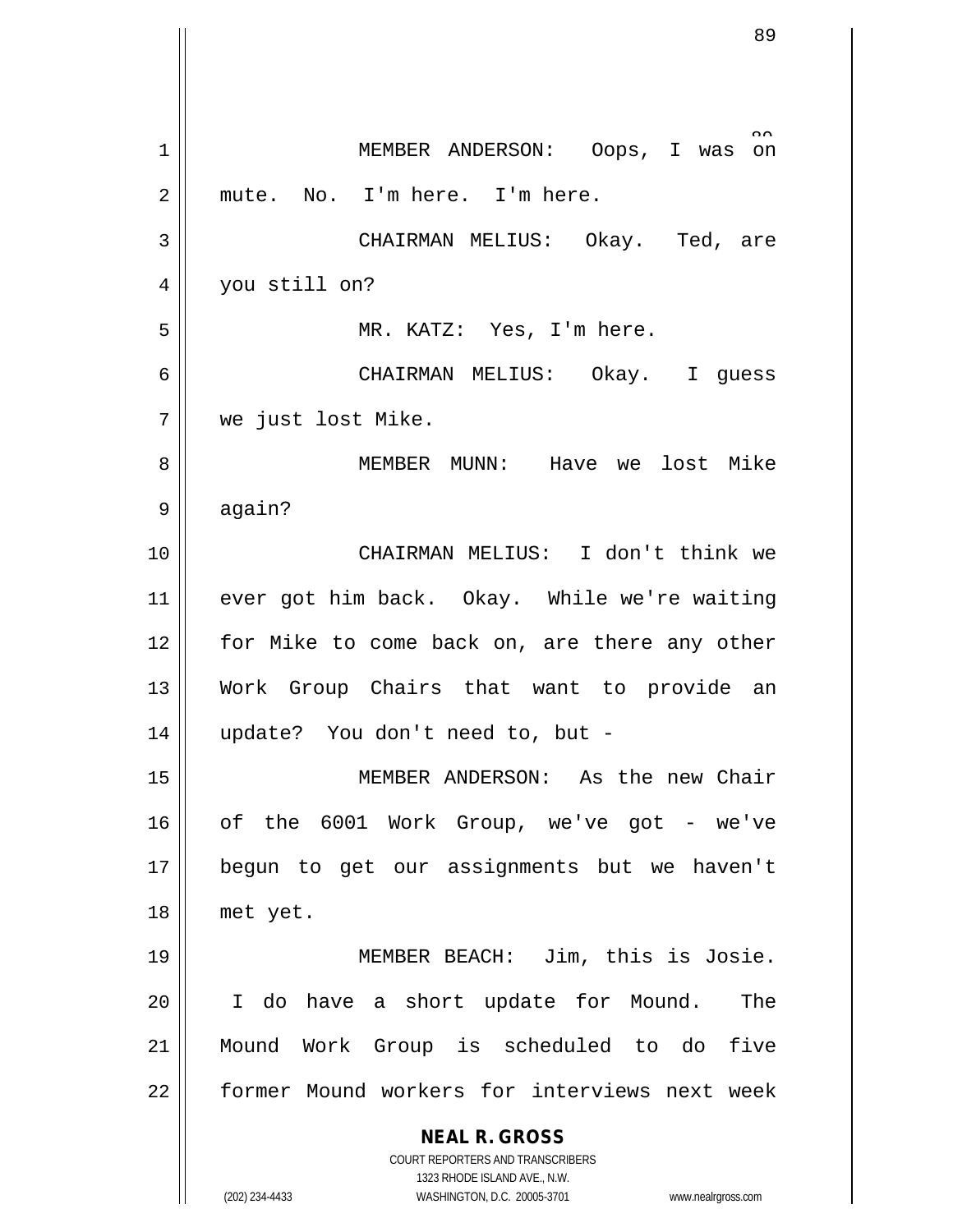Germantown to review 1 and will travel to 2 documents.

3 Both the interviews and the 4 document reviews will be conducted in a secure 5 | location, and as you heard earlier from LaVon,  $6 \parallel$  DCAS will be issuing a revision to the mound  $7 \parallel$  petition evaluation in April, and they will be 8 || recommending a Class associated with the 9 || radon exposures.

10 The Work Group is working to 11 schedule a conference call to discuss that 12 | issue before the May meeting, so we hope to be 13 || ready for them to present and us to make a 14 | recommendation.

15 CHAIRMAN MELIUS: Thanks, Josie. 16 || Any other Work Groups?

 MEMBER ROESSLER: Jim, this is Gen Roessler. A quick update on Linde. Since our last meeting there was a technical call between SC&A and OCAS. We expect some materials to come from that, and we have an 22 || April 16th Work Group teleconference.

> COURT REPORTERS AND TRANSCRIBERS 1323 RHODE ISLAND AVE., N.W. (202) 234-4433 WASHINGTON, D.C. 20005-3701 www.nealrgross.com

**NEAL R. GROSS**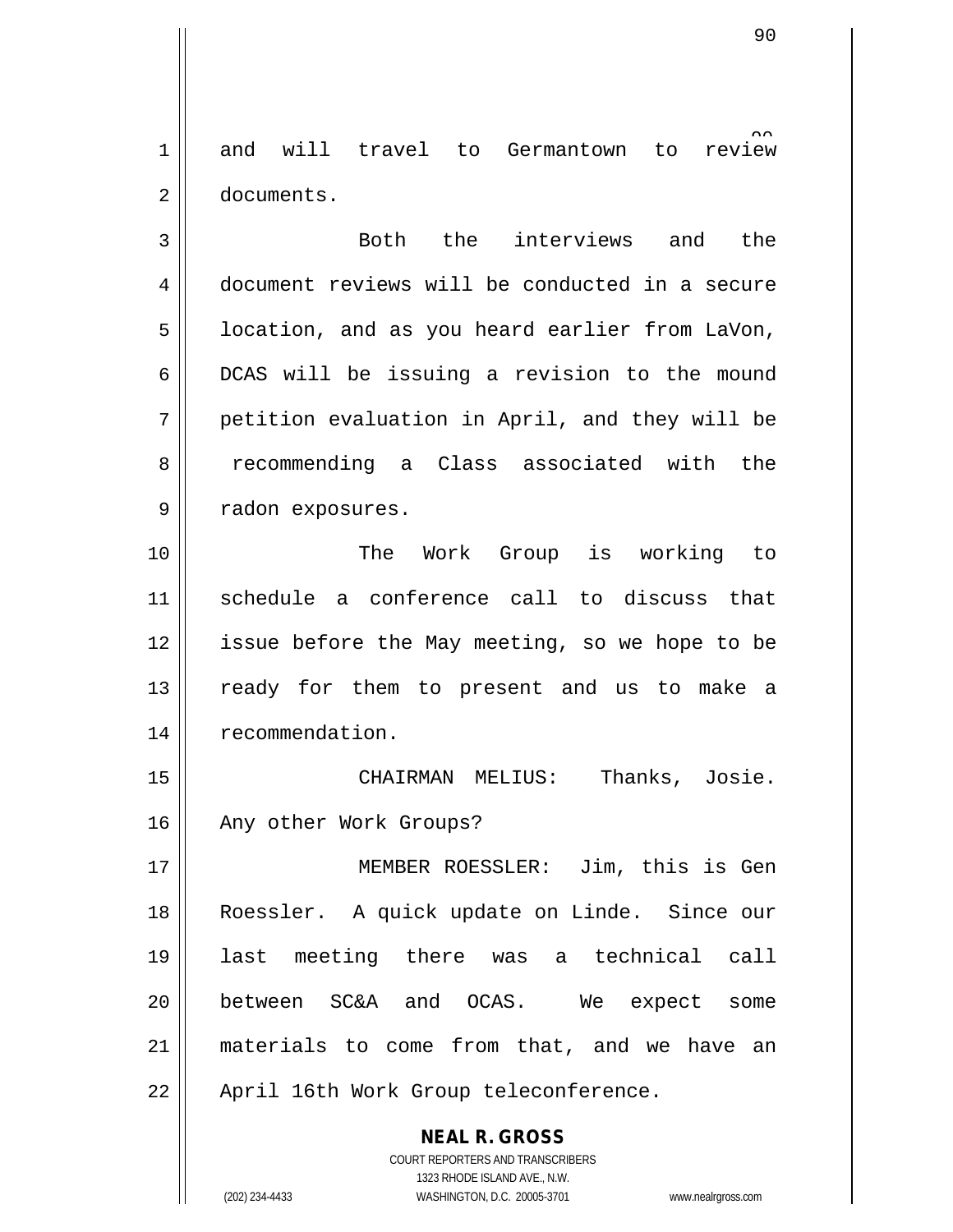| 1  | We hope to pull things together                                     |
|----|---------------------------------------------------------------------|
| 2  | and then make a report at the meeting in                            |
| 3  | Niagara Falls.                                                      |
| 4  | CHAIRMAN MELIUS: Okay. Thank                                        |
| 5  | you.                                                                |
| 6  | MEMBER GIBSON: Jim, this is Mike.                                   |
| 7  | CHAIRMAN MELIUS: Yes, Mike.                                         |
| 8  | Welcome back, Mike. We lost you there for -                         |
| 9  | MEMBER MUNN: Mike who?                                              |
| 10 | MEMBER GIBSON: Mike Gibson. My                                      |
| 11 | battery died on my phone.                                           |
| 12 | CHAIRMAN MELIUS: Oh, is that what                                   |
| 13 | it was? Okay. You were just starting your                           |
| 14 | Work Group report. We went on and did a few                         |
| 15 | others while we were waiting for you to get                         |
| 16 | back on. Go ahead, Mike.                                            |
| 17 | MEMBER GIBSON: Okay. As I said,                                     |
| 18 | we met in Cincinnati, and we had a discussion                       |
| 19 | with CDC and DCAS personnel about their ten-                        |
| 20 | year review on worker outreach, how our                             |
| 21 | mission and their mission overlaps and where                        |
| 22 | it doesn't, and made some progress there.                           |
|    | <b>NEAL R. GROSS</b>                                                |
|    | COURT REPORTERS AND TRANSCRIBERS<br>1323 RHODE ISLAND AVE., N.W.    |
|    | (202) 234-4433<br>WASHINGTON, D.C. 20005-3701<br>www.nealrgross.com |

 $\overline{\phantom{a}}$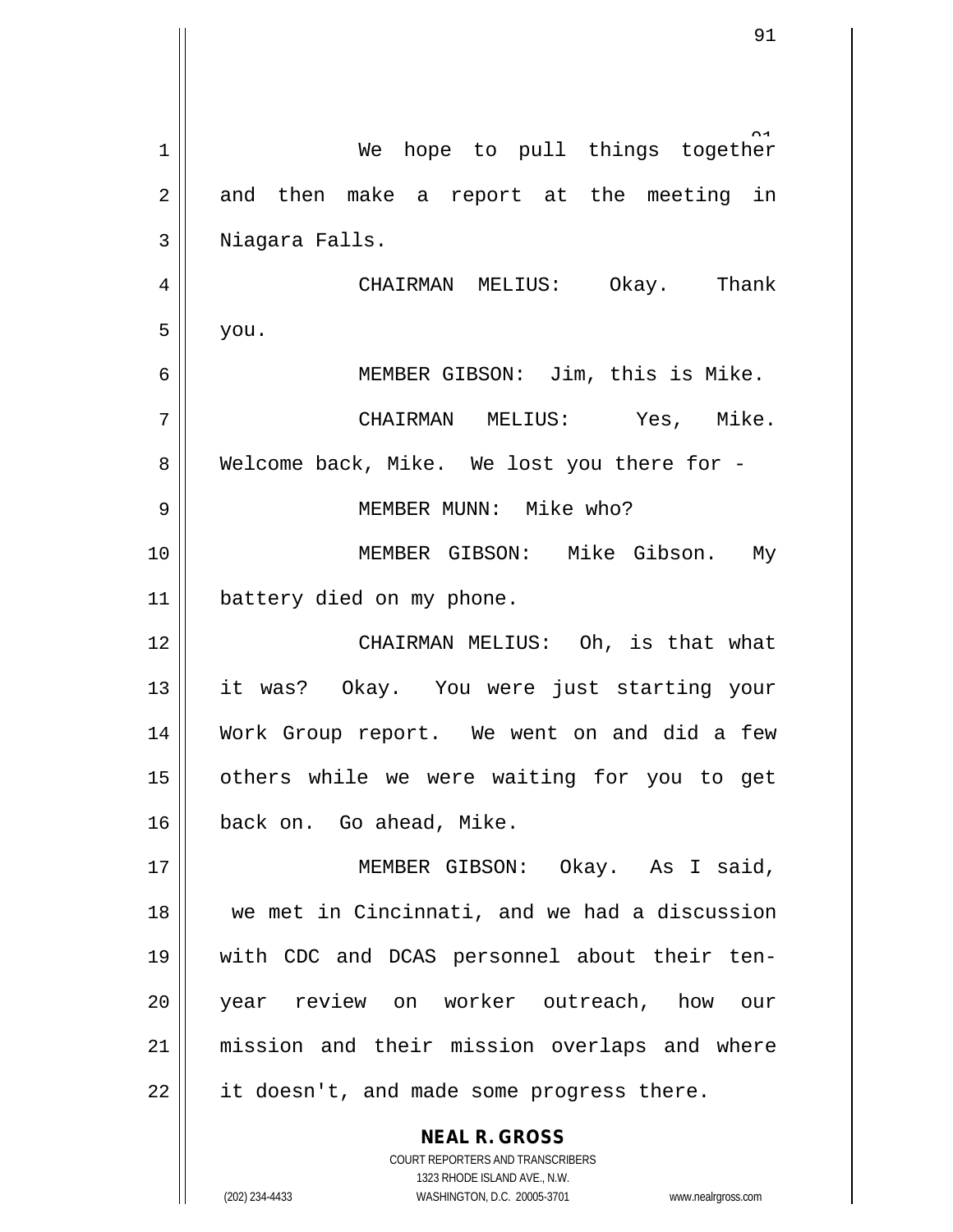**NEAL R. GROSS** COURT REPORTERS AND TRANSCRIBERS 1323 RHODE ISLAND AVE., N.W. (202) 234-4433 WASHINGTON, D.C. 20005-3701 www.nealrgross.com  $\hat{\text{our}}$ 1 || We also looked at 2 || implementation plan and did some initial  $3 \parallel$  tasking to SC&A to get that underway, so I 4 think we made some progress and hopefully 5 we'll have another meeting here in the next  $6 \parallel$  probably couple of months, and get things 7 || underway to further the record. 8 CHAIRMAN MELIUS: Great, thanks, 9 Mike. Any other Work Group Chairs with 10 updates they'd like to - 11 MEMBER CLAWSON: Yes, Jim, this is 12 Brad. It's been a long time coming, but we 13 || finally got a Work Group set up for Pantex,  $14$  and it's going to be coming up I believe it's 15 May fifth, fourth or fifth. 16 CHAIRMAN MELIUS: Congratulations,  $17 \parallel$  Brad. 18 MEMBER CLAWSON: Yes, it's been a 19 | long time coming. 20 CHAIRMAN MELIUS: We'll set off 21 | fireworks or something. 22 MEMBER CLAWSON: You better not do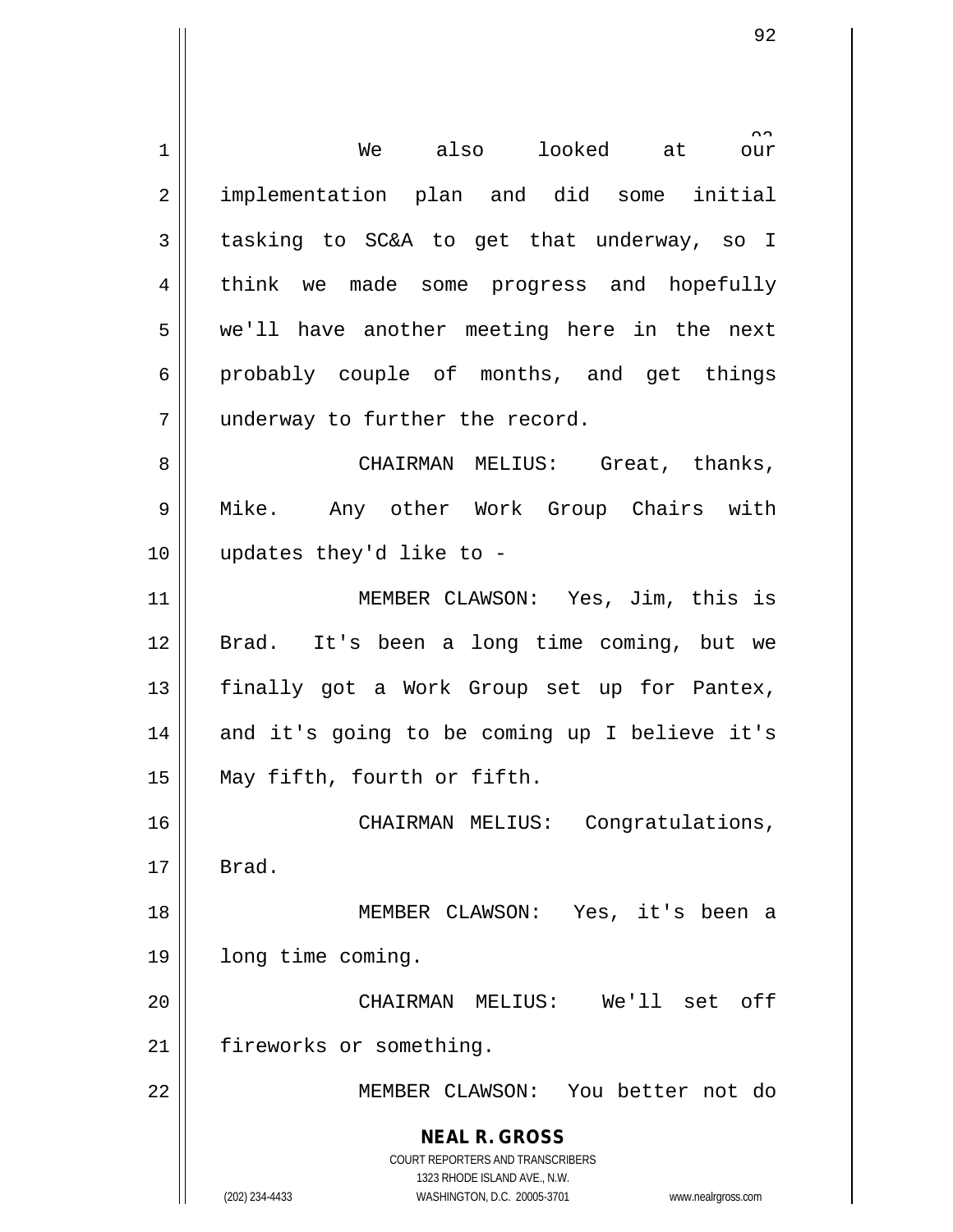$1 \parallel$  that.

| $\overline{2}$ | CHAIRMAN MELIUS: For my own Work              |
|----------------|-----------------------------------------------|
| 3              | Groups that I chair, Surrogate Data and the   |
| 4              | SEC Issues, we also have Work Group meetings  |
| 5              | scheduled the week before our Niagara Falls   |
| 6              | meeting. I can't remember the exact dates,    |
| 7              | but Surrogate Data is meeting by conference   |
| 8              | call, and we'll have an in-person meeting of  |
| $\mathsf 9$    | the SEC Issues Work Group mainly to focus on  |
| 10             | the 250-day issue.                            |
| 11             | MEMBER ZIEMER: This is Ziemer.                |
| 12             | I'll just fill that part in. The SEC Work     |
| 13             | Group is on May 11th, and the Surrogate Data  |
| 14             | conference call is on the 13th of May, and    |
| 15             | then I'll also report TBD 6000 which I think  |
| 16             | is officially renamed now since we have a     |
| 17             | separate TBD 6001 Work Group. TBD 6000 is     |
| 18             | meeting on the 12th in Cincinnati, May 12.    |
| 19             | CHAIRMAN MELIUS: Okay. Anybody                |
| 20             | else? Okay, thank you, and the next item is   |
| 21             | new Work Group assignments. Actually Henry    |
| 22             | and Paul have just pointed out, I did appoint |
|                | <b>NEAL R. GROSS</b>                          |

COURT REPORTERS AND TRANSCRIBERS 1323 RHODE ISLAND AVE., N.W.

(202) 234-4433 WASHINGTON, D.C. 20005-3701 www.nealrgross.com

 $\small{\sim}$   $\small{\sim}$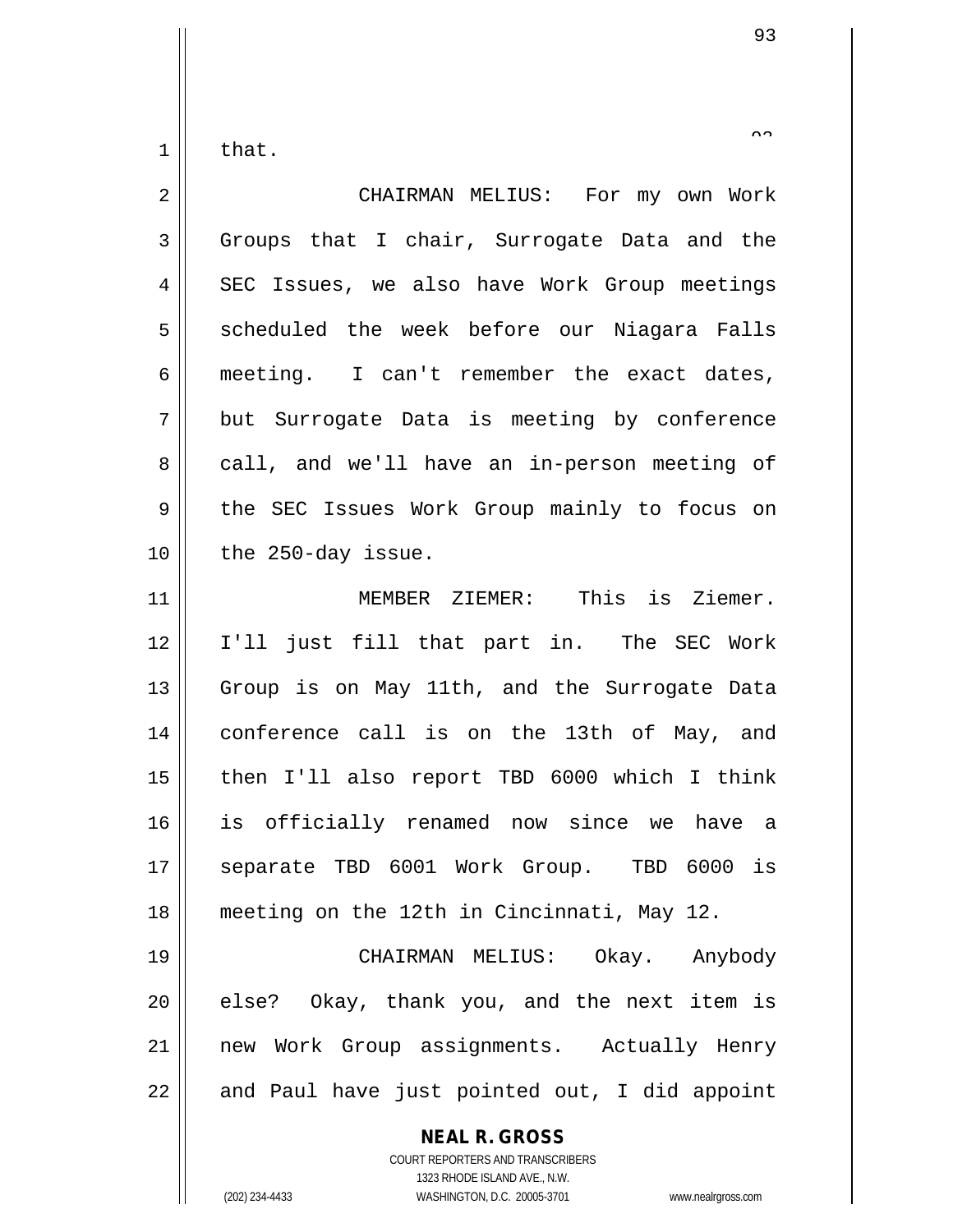1 a 6001 Work Group which is the offspring of 2 the original TBD 6000-6001 Work Group with 3 Henry Anderson as the Chair and the other 4 members are Mark Griffon and Bill Field, and 5 || Mark is sort of the liaison or the coordinator 6 with the 6000 group, so that group - I also 7 appointed Dick Lemen to the - Richard Lemen to 8 the Procedures Work Group. I believe he 9 attended the recent meeting of that Work 10 || Group.

 There are - there is one Work Group from our last meeting I still need to 13 || appoint. That's the one for Lawrence Berkeley 14 || National Labs. I'll try to do this week, and | then one other issue came up and we may talk a little bit more about this when we talk about the SC&A tasking, but in reviewing sort of 18 || Site Profiles, one Site Profile had not been reviewed by SC&A but also Site Profiles that 20 || had been reviewed but there'd never been a Work Group and any resolution of the comments | on those.

> **NEAL R. GROSS** COURT REPORTERS AND TRANSCRIBERS

> > 1323 RHODE ISLAND AVE., N.W.

(202) 234-4433 WASHINGTON, D.C. 20005-3701 www.nealrgross.com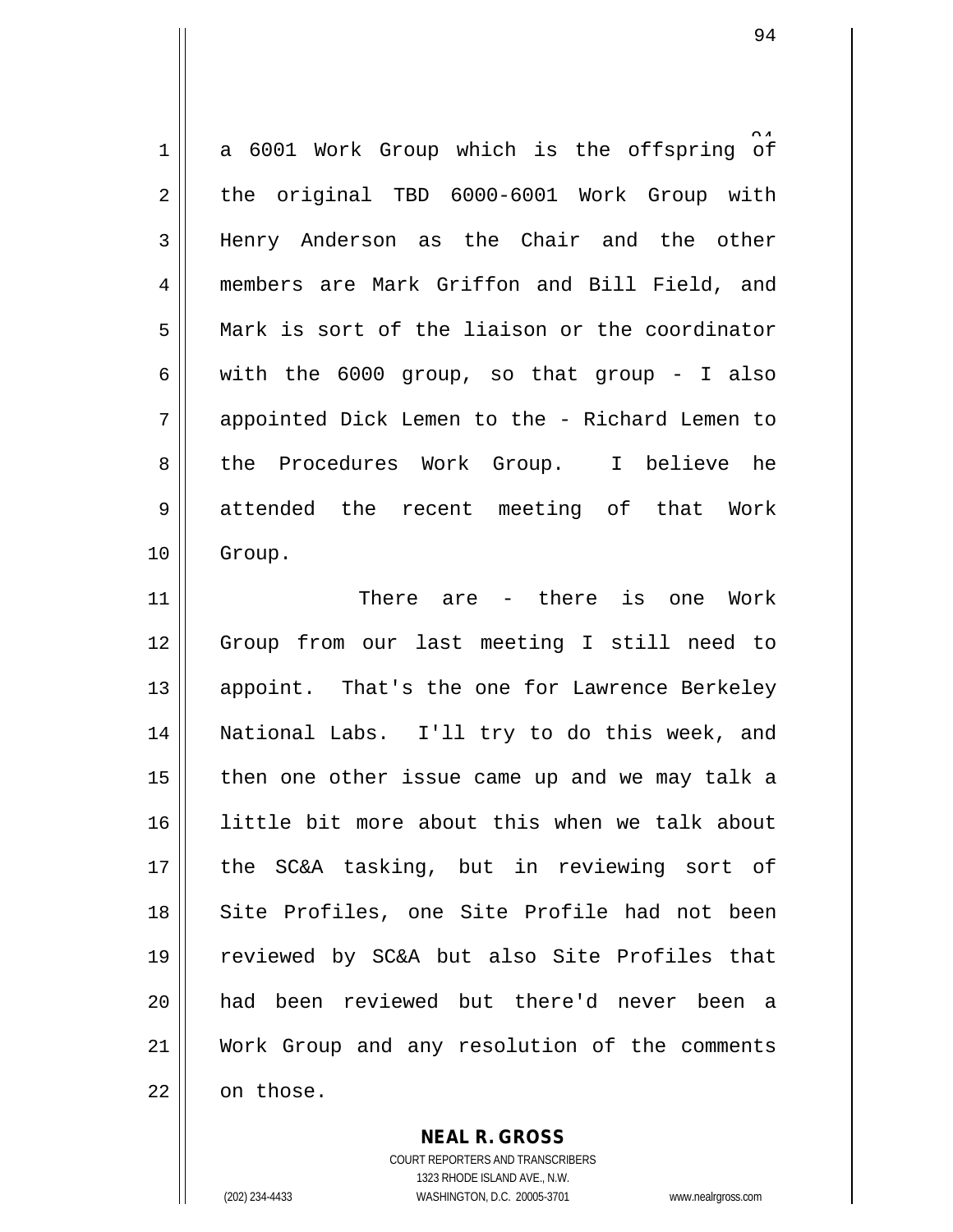| 1  | That included the Portsmouth<br>and                                 |
|----|---------------------------------------------------------------------|
| 2  | Paducah sites which essentially are SECs, but                       |
| 3  | there are Site Profile issues there, and we -                       |
| 4  | going through those, I asked John Mauro to do                       |
| 5  | a quick review of what needed to be done, so                        |
| 6  | need to do some Site Profile review<br>we                           |
| 7  | updating since those reviews were done a few                        |
| 8  | years ago, and there are some significant                           |
| 9  | changes to the Site Profile.                                        |
| 10 | At the same time we'll also                                         |
| 11 | propose a new Work Group be assigned to review                      |
| 12 | those sites, and I think we can combine those                       |
| 13 | since those sites are quite similar. That and                       |
| 14 | it might be more efficient to have one Work                         |
| 15 | Group reviewing those, so we're going to                            |
| 16 | propose that we also establish a Work Group                         |
| 17 | for that review.                                                    |
| 18 | Any questions on that? Okay. Ted                                    |
| 19 | Katz, managing conflicts when tasking SC&A.                         |
| 20 | MR. KATZ: Thanks, Jim.<br>I was                                     |
| 21 | actually talking before but, muted, to myself.                      |
| 22 | I just wanted to note before we got onto                            |
|    |                                                                     |
|    | <b>NEAL R. GROSS</b>                                                |
|    | COURT REPORTERS AND TRANSCRIBERS<br>1323 RHODE ISLAND AVE., N.W.    |
|    | (202) 234-4433<br>WASHINGTON, D.C. 20005-3701<br>www.nealrgross.com |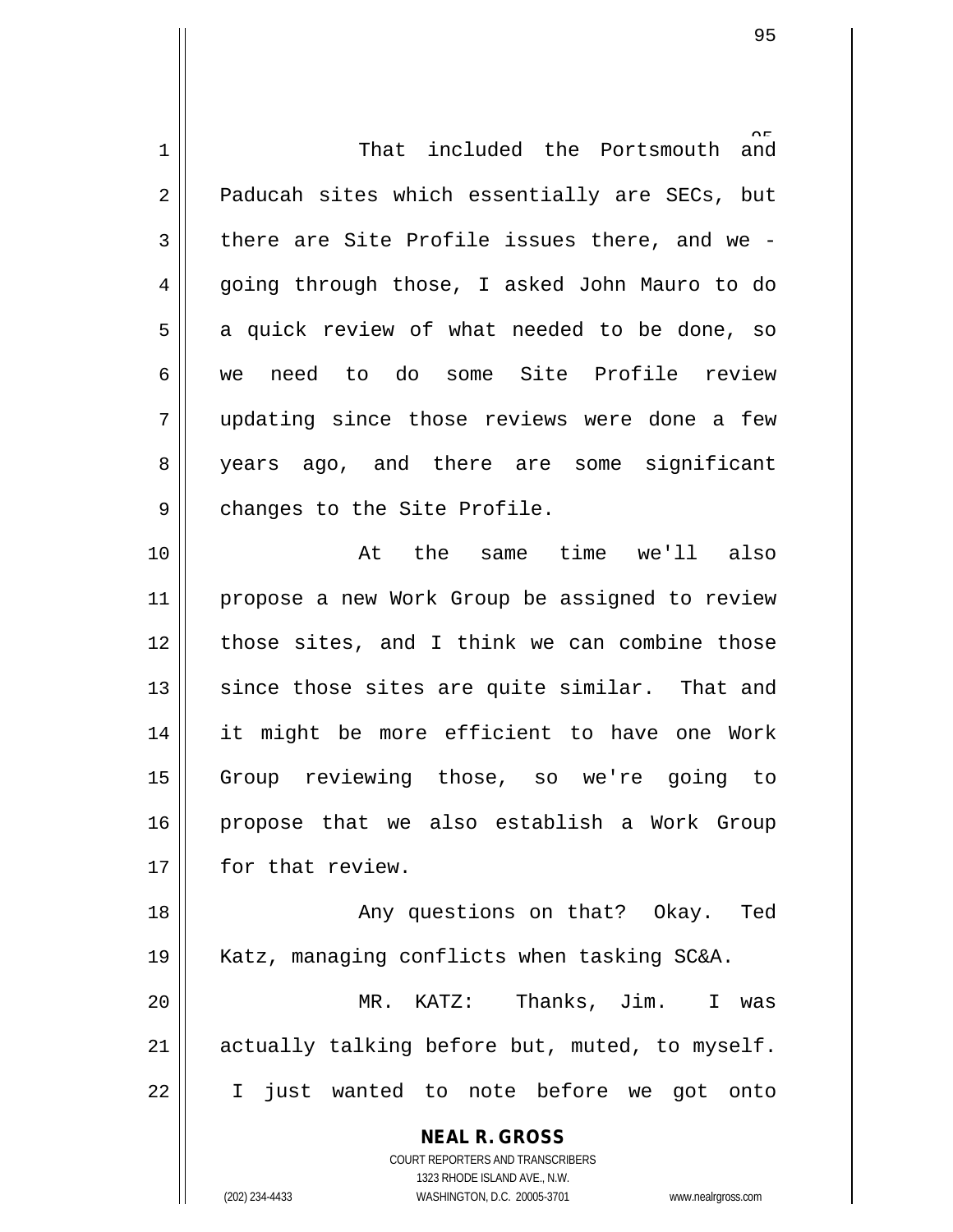**NEAL R. GROSS** COURT REPORTERS AND TRANSCRIBERS 1323 RHODE ISLAND AVE., N.W. (202) 234-4433 WASHINGTON, D.C. 20005-3701 www.nealrgross.com 1 | that, with the Portsmouth Paducah, I think the  $2 \parallel$  thought was that X-10 folds in with those two 3 | possibly as a Work Group subject. 4 | CHAIRMAN MELIUS: Correct, and I 5 also think we probably need formal Board  $6 \parallel$  action to establish a Work Group. 7 || MR. KATZ: Right. 8 MR. HINNEFELD: This is Stu 9 Hinnefeld in Cincinnati. I think K25 would be  $10$  || the plan that's more similar. It's the -11 CHAIRMAN MELIUS: Right, right, 12 it's K-25. Can we have a motion to establish 13 || a Work Group to review the Site Profiles on 14 || Portsmouth, Paducah, and K-25? 15 MEMBER CLAWSON: I make a motion. 16 This is Brad. I make a motion to set up a 17 Work Group to review these. 18 CHAIRMAN MELIUS: Okay. Thank 19 you. Second to that? 20 || **MEMBER BEACH:** This is Josie. I  $21$  second it. 22 CHAIRMAN MELIUS: Okay. I guess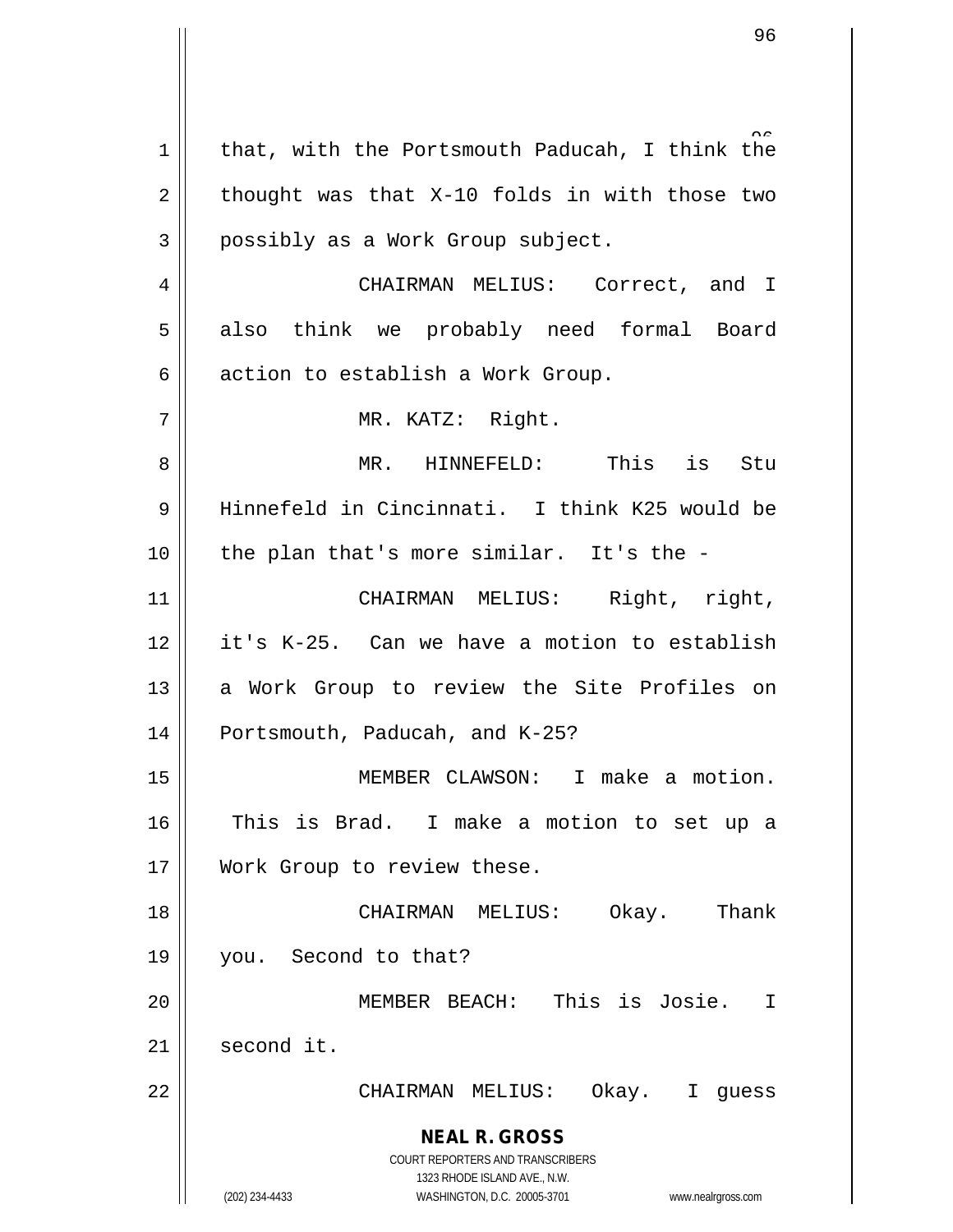**NEAL R. GROSS** COURT REPORTERS AND TRANSCRIBERS 1323 RHODE ISLAND AVE., N.W. (202) 234-4433 WASHINGTON, D.C. 20005-3701 www.nealrgross.com 1 since we're on a call I guess, Ted, you need  $2 \parallel$  to do a roll call or can we can do this by -3 MR. KATZ: I think we do need to 4 do this by roll call because there are people 5 who have conflicts. 6 CHAIRMAN MELIUS: Yes, Okay,  $7 \parallel$  that's what I thought. 8 MR. KATZ: For K-25. 9 MEMBER MUNN: We'll clarify here 10 || that we are establishing a single Work Group 11 || for these three, correct? 12 CHAIRMAN MELIUS: Correct. 13 MR. KATZ: That's correct, and I 14 assume the Board members know that they have 15  $\parallel$  the K-25 conflict, but let me see if I can't 16 do the roll call accordingly so that we don't 17 || call for a vote from the person who's  $18$  conflicted, so let me just check that quickly 19 before I do. 20 Okay, I've got it. I think I've  $21$  || got it here. Okay. If I miss someone who has 22 || a conflict, you know who you are, but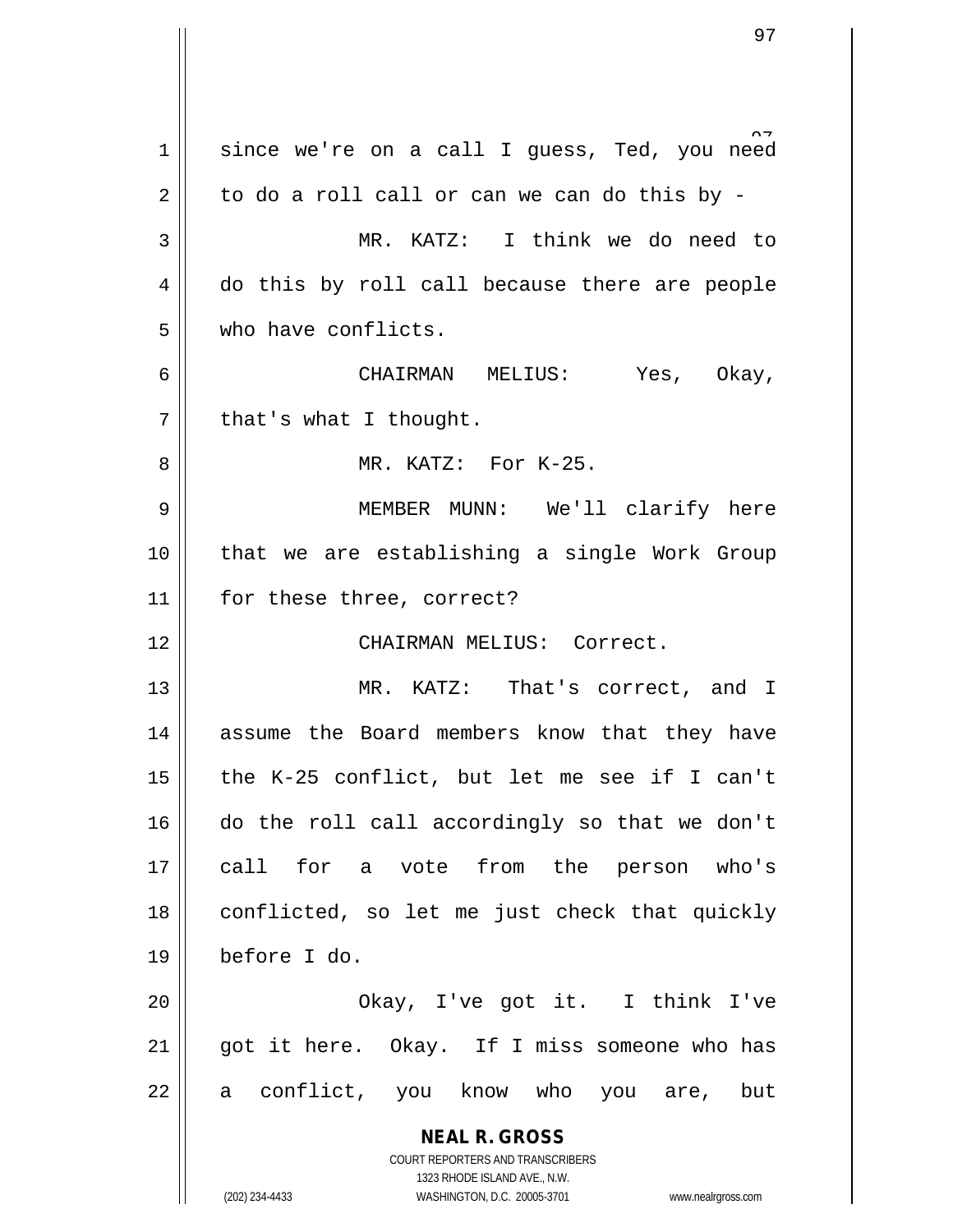| $\mathbf{1}$   | otherwise I'm going to call the roll without                     |
|----------------|------------------------------------------------------------------|
| $\overline{2}$ | the individuals who have conflicts, so Henry                     |
| 3              | Anderson.                                                        |
| 4              | MEMBER ANDERSON: Yes.                                            |
| 5              | MR. KATZ: Josie Beach.                                           |
| 6              | MEMBER BEACH: Yes.                                               |
| 7              | MR. KATZ: Brad Clawson.                                          |
| 8              | MEMBER CLAWSON: Yes.                                             |
| 9              | MR. KATZ: Dr. Field.                                             |
| 10             | MEMBER FIELD: Yes.                                               |
| 11             | MR. KATZ: Mr. Gibson.                                            |
| 12             | MEMBER GIBSON: Yes.                                              |
| 13             | MR. KATZ: Mr. Griffon.                                           |
| 14             | MEMBER GRIFFON: Yes.                                             |
| 15             | MR. KATZ: Dr. Lemen.                                             |
| 16             | MEMBER LEMEN: Yes.                                               |
| 17             | MR. KATZ: Dr. Melius.                                            |
| 18             | CHAIRMAN MELIUS: Yes.                                            |
| 19             | MR. KATZ: Ms. Munn.                                              |
| 20             | MEMBER MUNN: Yes.                                                |
| 21             | MR. KATZ: Dr. Poston, oh, that's                                 |
| 22             | right. I'm sorry. Dr. Poston is absent. Dr.                      |
|                | <b>NEAL R. GROSS</b>                                             |
|                | COURT REPORTERS AND TRANSCRIBERS<br>1323 RHODE ISLAND AVE., N.W. |
|                | (202) 234-4433<br>WASHINGTON, D.C. 20005-3701 www.nealrgross.com |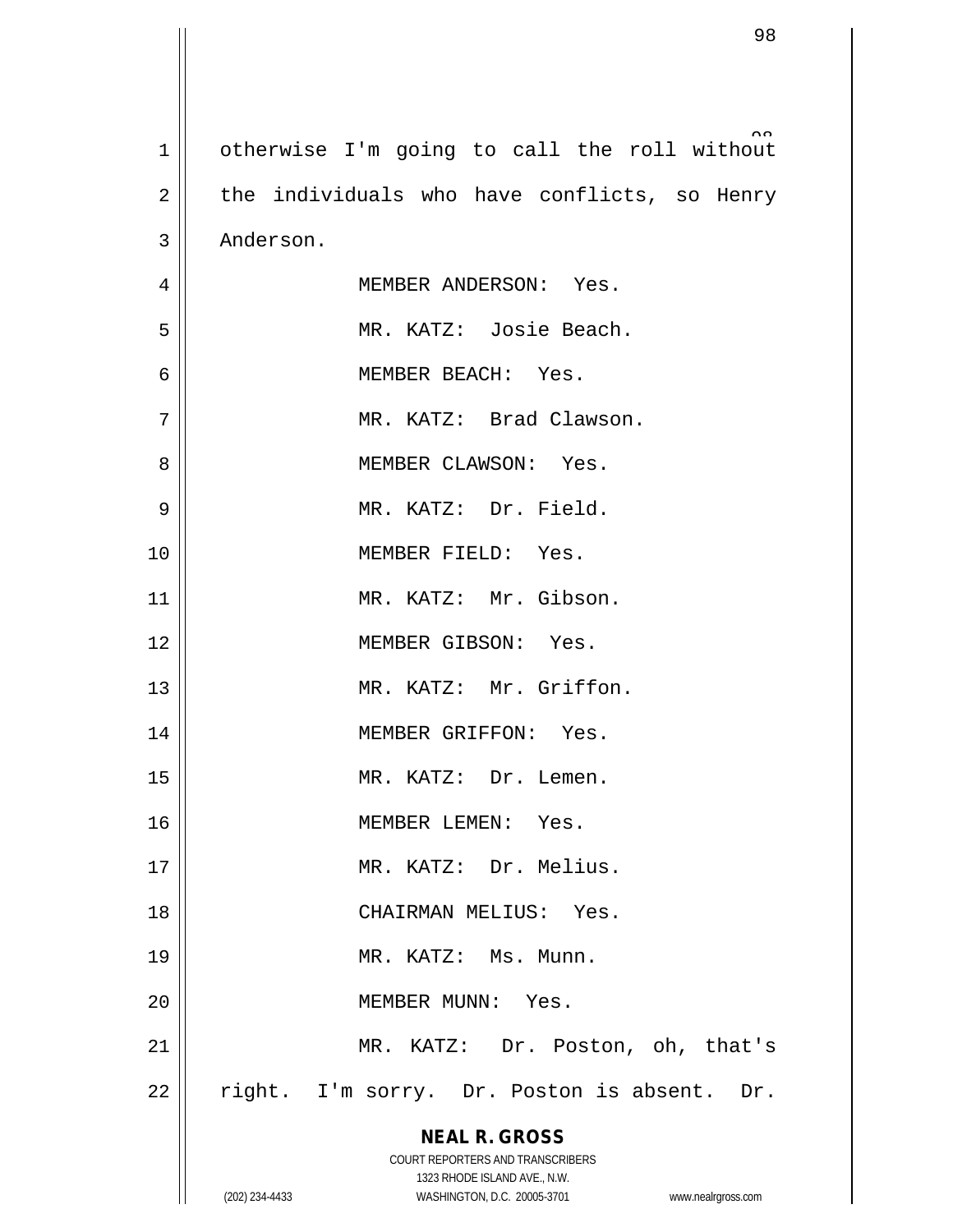1 | Richardson.

**NEAL R. GROSS** COURT REPORTERS AND TRANSCRIBERS 1323 RHODE ISLAND AVE., N.W. (202) 234-4433 WASHINGTON, D.C. 20005-3701 www.nealrgross.com 2 MEMBER RICHARDSON: Yes. 3 || MR. KATZ: Great. Dr. Roessler. 4 MEMBER ROESSLER: Yes. 5 MR. KATZ: Mr. Schofield. 6 MEMBER SCHOFIELD: Yes. 7 MR. KATZ: And Dr. Ziemer. 8 MEMBER ZIEMER: Yes. 9 MR. KATZ: Okay, so that's 10 unanimous for all members who are able to vote 11 present. 12 CHAIRMAN MELIUS: Okay. Thanks. 13 Now, Ted, we have the issue of managing 14 conflicts when tasking SC&A. 15 || MR. KATZ: Yes, thank you. 16 CHAIRMAN MELIUS: We just had an 17 | example. 18 MR. KATZ: We do. This is how we'll 19 handle - Jim, you're absolutely right that 20 || it's not just for PERs that the issue arises. 21 || It also can arise for procedures where it 22 || gets complicated where procedures address a

 $\sim$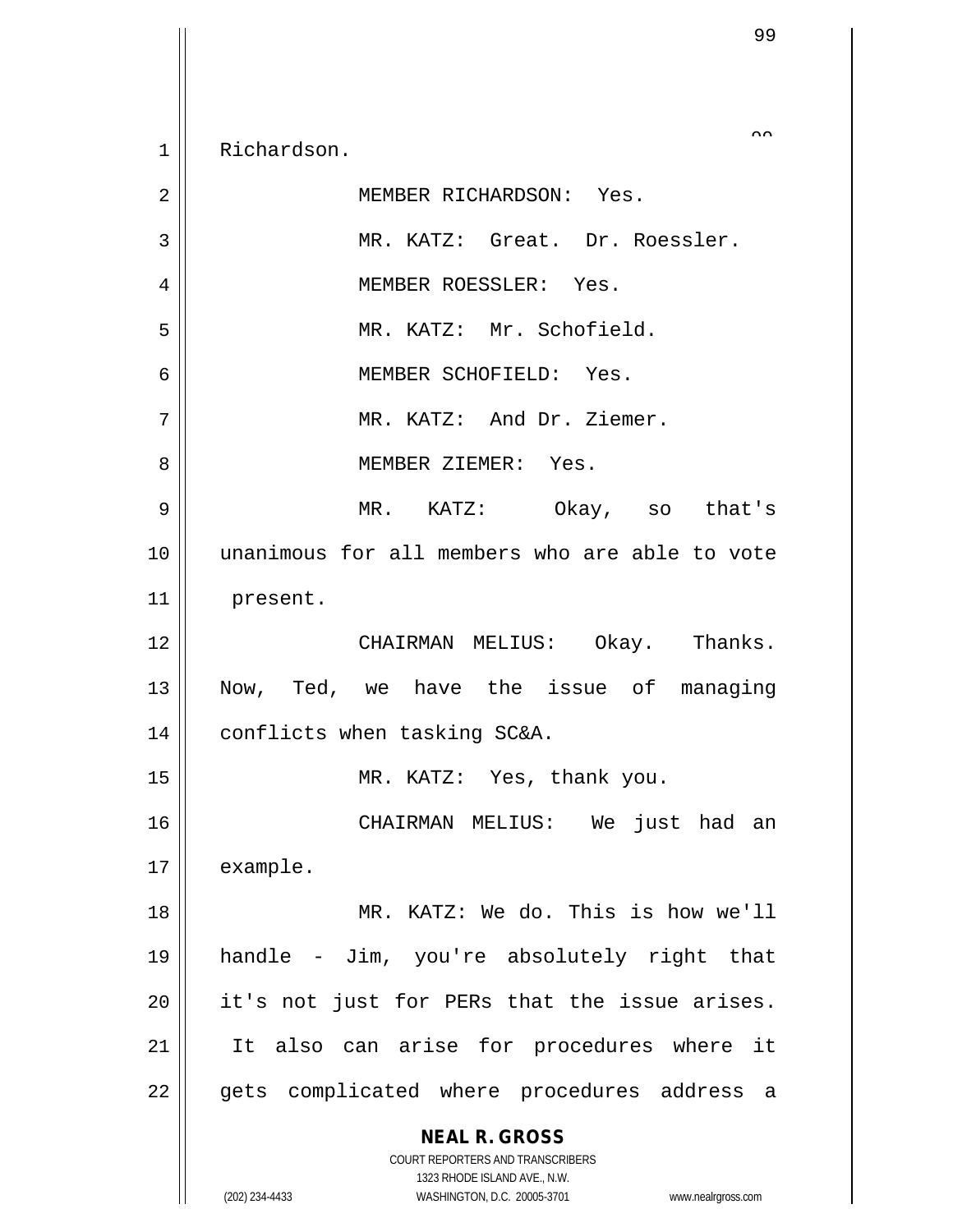1 number of sites but not all sites. It's not a 2 | qeneral matter.

3 || I have not gotten - for those 4 complicated cases, and they're really only -  $5 \parallel$  they're a small minority. The high-fired I 6 think is one of them, the PER. Other than  $7 \parallel$  those, and I don't have resolution there, so I 8 can't give guidance on how we'll handle 9 tasking for that, but for everything else 10 where it's site specific, and that's the only 11 cases it would matter where it's site 12 || specific, whether it's a Site Profile or a 13 || PER, I had discussed this at the February 14 meeting right now the interim guidance that I  $15$  have for how to do that is simply to have the 16 member in a face-to-face meeting certainly to 17 || recuse on the record and then leave or none of  $18$  || us leave the table actually when it's a joint 19 discussion like with PER but simply to recuse  $20$  | on the record for the discussion in advance of 21 the discussion on that site and then at the  $22$  || point of voting, obviously that person would

## **NEAL R. GROSS**

COURT REPORTERS AND TRANSCRIBERS 1323 RHODE ISLAND AVE., N.W. (202) 234-4433 WASHINGTON, D.C. 20005-3701 www.nealrgross.com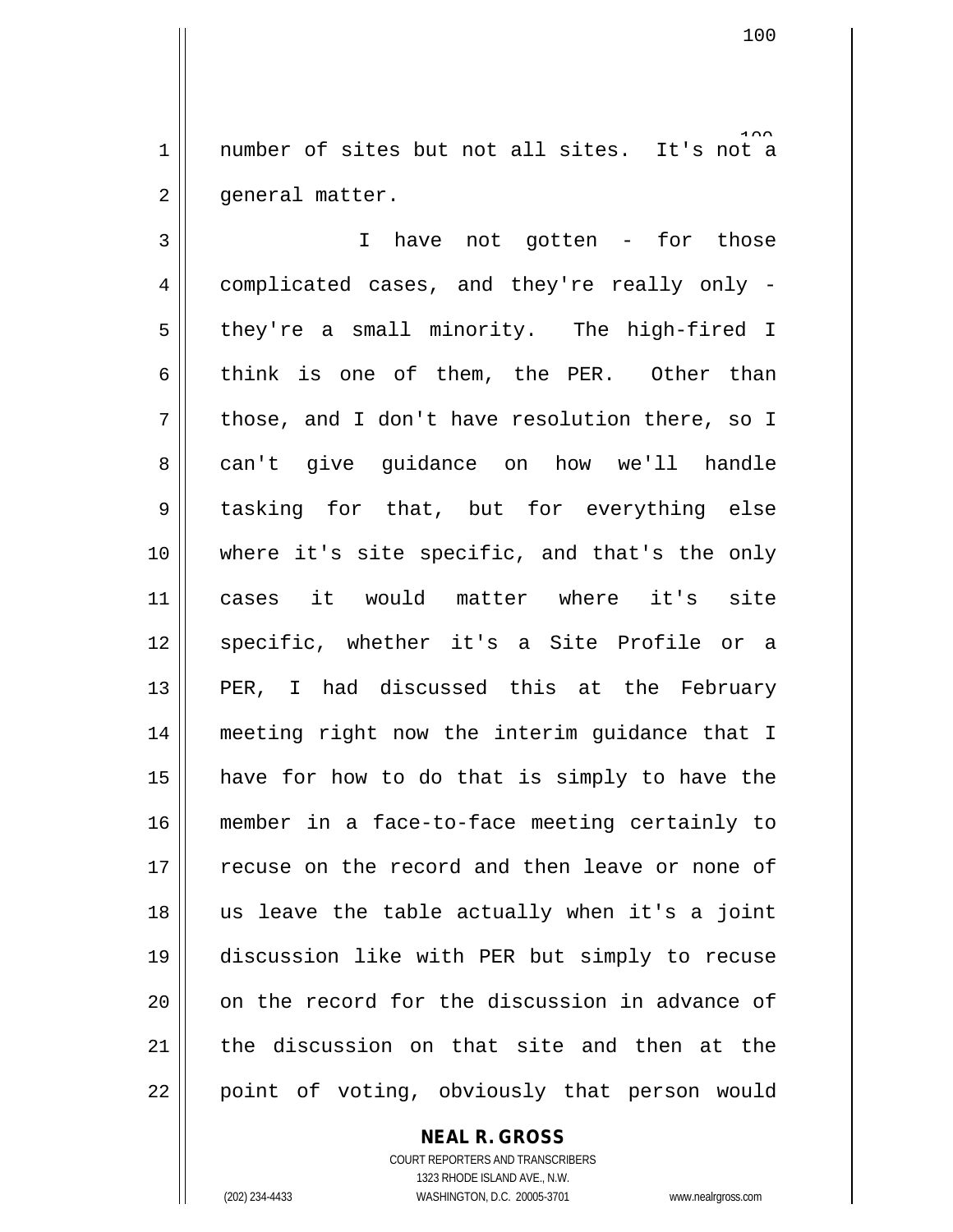$1\parallel$  be recused as well, meaning not vote, but they  $2 \parallel$  could stay at the table.

 $3 \parallel$  So - and then it's just we're 4 | following in effect a modified version of that 5 || for a teleconference where I think it's more  $6 \parallel$  efficient for me probably to identify the 7 individuals who were recused than having to go 8 through that definitely in advance of the 9 discussion.

10 || So I've actually - if there aren't  $11$  any questions about that, I was actually going 12 || to address that for the upcoming tasking that 13 | you have.

## 14 CHAIRMAN MELIUS: Okay.

15 MR. KATZ: Okay, so I assume we're 16 || not going to be discussing the PERs then based 17 || on the discussion we just had, but there a 18 number of Site Profiles that Jim sent around 19 | to propose the possibilities for tasking.

20 Let me just identify the 21 individuals who are recused from those 22 || particular ones, and there's only two. That

> **NEAL R. GROSS** COURT REPORTERS AND TRANSCRIBERS

> > 1323 RHODE ISLAND AVE., N.W.

(202) 234-4433 WASHINGTON, D.C. 20005-3701 www.nealrgross.com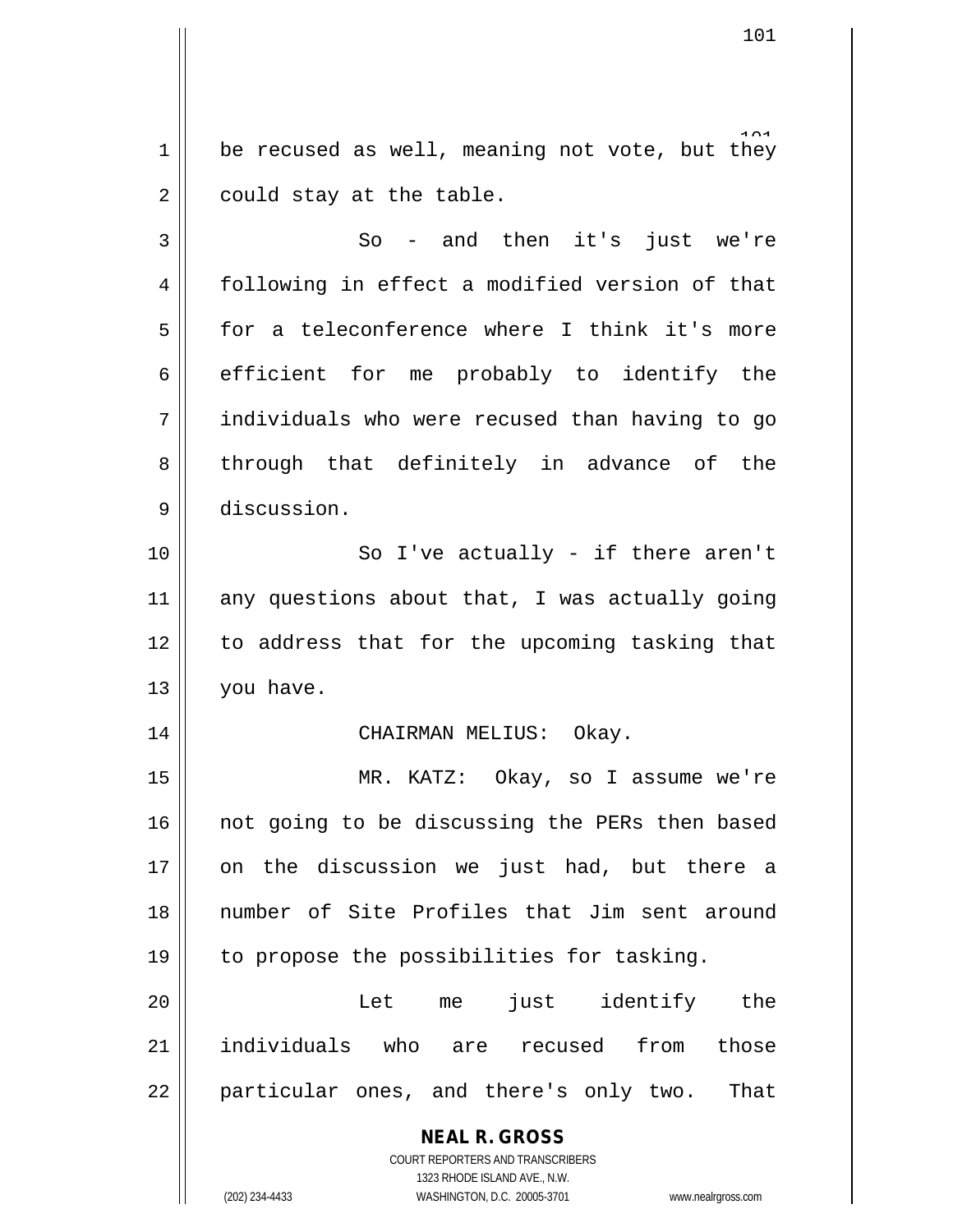|             | 102                                                                 |
|-------------|---------------------------------------------------------------------|
|             |                                                                     |
| $\mathbf 1$ | is - and one is absent anyway when it comes to                      |
| 2           | West Valley. Dr. Poston is absent, so there's                       |
| 3           | no issue there.                                                     |
| 4           | For Portsmouth, Dr. Lockey is                                       |
| 5           | recused from the discussion as well as the                          |
| 6           | voting, and that's it for these three - West                        |
| 7           | Valley, Paducah, and Portsmouth, as far I                           |
|             |                                                                     |
| 8           | know.                                                               |
| 9           | If any one of you, of course,                                       |
| 10          | knows of a conflict that I don't know of, you                       |
| 11          | can recuse yourself.                                                |
| 12          | CHAIRMAN MELIUS: Thanks, Ted.                                       |
| 13          | Any questions on the general issue, on the                          |
| 14          | conflict of interest/tasking issue? At some                         |
| 15          | point if it ever gets so complicated, we may                        |
| 16          | even have to sort of split up the tasking in                        |
| 17          | some way when it - I think there are ways to                        |
| 18          | deal with it.                                                       |
| 19          | Either that or we let Henry vote                                    |
| 20          | on everything to decide since he<br>has<br>no                       |
| 21          | conflicts, at least the last I checked.                             |
| 22          | terms of SC&A assignments,<br>In                                    |
|             |                                                                     |
|             | <b>NEAL R. GROSS</b><br>COURT REPORTERS AND TRANSCRIBERS            |
|             | 1323 RHODE ISLAND AVE., N.W.                                        |
|             | (202) 234-4433<br>WASHINGTON, D.C. 20005-3701<br>www.nealrgross.com |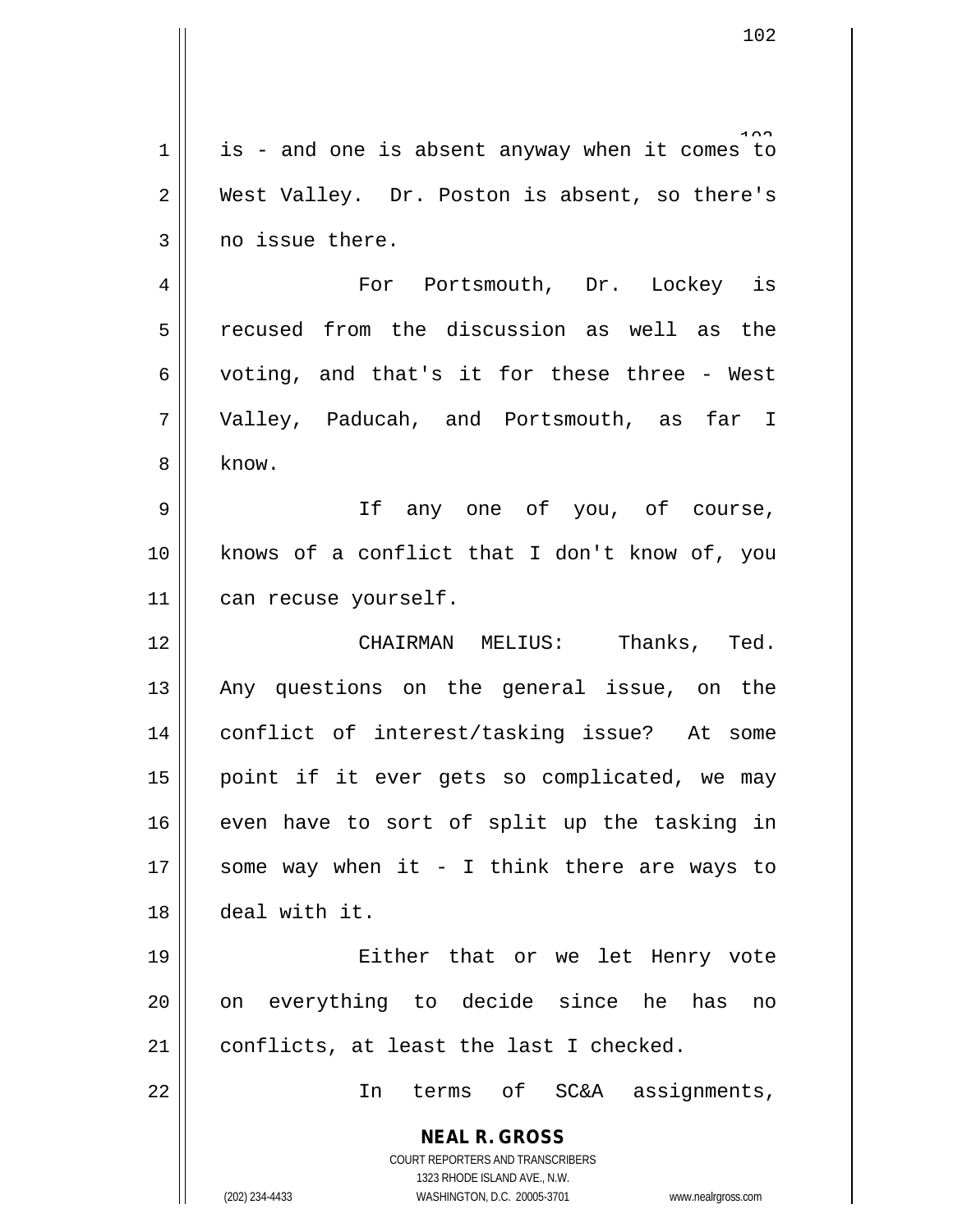$1 \parallel$  we're not going to do the PERs, but there are 2 two - you all received an email from John 3 Mauro that there were some issues with the  $4 \parallel$  tasking we did last time that - some had to do 5 with the Santa Susana, the other site was 6 || folded into Hanford, so three of the Site  $7 \parallel$  Profiles we assigned weren't - really there 8 wasn't work to be done on them or the work 9 || would be done under other auspices. 10 I think for the Canoga and De Soto 11 || sites which are part of Santa Susana, it made

12 more sense to - since the Work Group was 13 || meeting to let the Work Group deal with those 14 issues rather than us trying to assign 15 | anything.

 It wasn't even clear that there needed to be any additional Site Profile 18 || reviews on those sites - work, but the - let  $\parallel$  the Work Group decide that when they meet.

20 || Just sort of going through the 21 list quickly, on the next site down I believe  $22 \parallel$  on that was the West Valley site up in Western

> **NEAL R. GROSS** COURT REPORTERS AND TRANSCRIBERS

> > 1323 RHODE ISLAND AVE., N.W.

(202) 234-4433 WASHINGTON, D.C. 20005-3701 www.nealrgross.com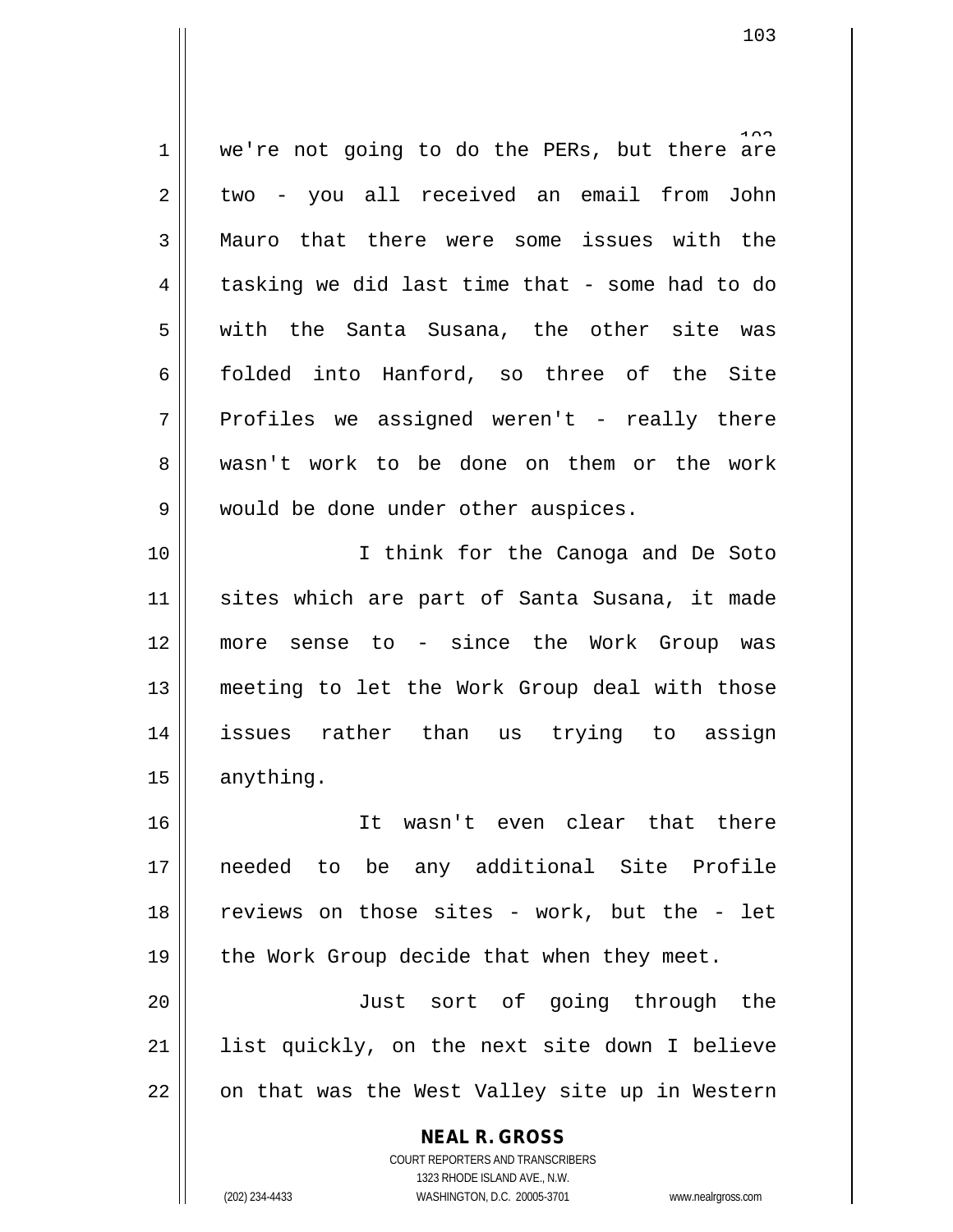**NEAL R. GROSS** COURT REPORTERS AND TRANSCRIBERS 1323 RHODE ISLAND AVE., N.W. (202) 234-4433 WASHINGTON, D.C. 20005-3701 www.nealrgross.com  $1$  New York which is the site - about 75 or  $2 \parallel$  something like that requests there, cases that  $3 \parallel$  have been filed there, but it is something  $4 \parallel$  that - where the Site Profile needs to be  $5 \parallel$  reviewed, so I think that would be the first  $6 \parallel$  one we would propose, and I quess we need to 7 do these separately so we need to do a motion  $8 \parallel$  to assign that to the SC&A for review? 9 || MEMBER CLAWSON: Go ahead, Josie. 10 MEMBER BEACH: This is Josie. I 11 recommend that we assign SC&A the tasking of 12 West Valley site from our review. 13 MEMBER CLAWSON: I second it. 14 || This is Brad. 15 CHAIRMAN MELIUS: Okay. Ted, do 16 you need to do this? 17 || MR. KATZ: Yes, why don't I do it. 18 Really there are no individuals recused, but 19 || since we're on the telephone -20 CHAIRMAN MELIUS: Okay. 21 MR. KATZ: Why don't I just do it  $22 \parallel$  - if everybody just responds as quickly as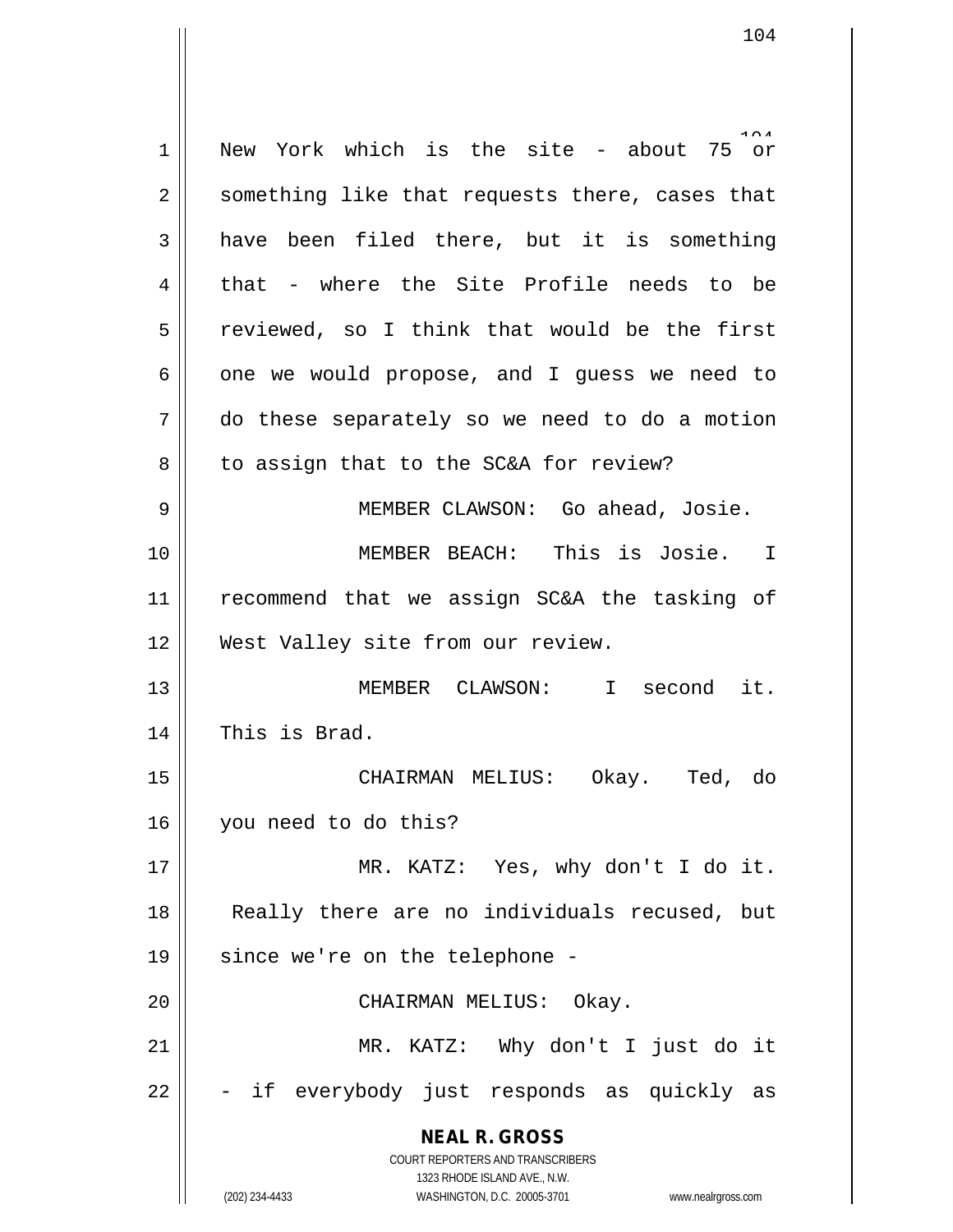$10T$  possible. Dr. Anderson. MEMBER ANDERSON: Yes. MR. KATZ: Ms. Beach. MEMBER BEACH: Yes. MEMBER ZIEMER: A point of order - MEMBER BEACH: Yes. MEMBER ZIEMER: - before you vote. 8 | Could I raise a point of order? MR. KATZ: Yes. MEMBER ZIEMER: There's been some discussions the last month or so. I think Ted 12 || maybe - I'm not sure how widespread these are 13 || amongst the Board in terms of the tasking of the contractor, but we did have some discussions. By we I'm talking about 16 certainly Dr. Melius and I did when we were working in terms of how we will evaluate the work of our contractor, and one of the issues that came up was specificity in tasking, and || are we going to - perhaps not ready for that yet, but a general tasking like we're doing | right now is pretty broad and doesn't seem to

> **NEAL R. GROSS** COURT REPORTERS AND TRANSCRIBERS

> > 1323 RHODE ISLAND AVE., N.W.

(202) 234-4433 WASHINGTON, D.C. 20005-3701 www.nealrgross.com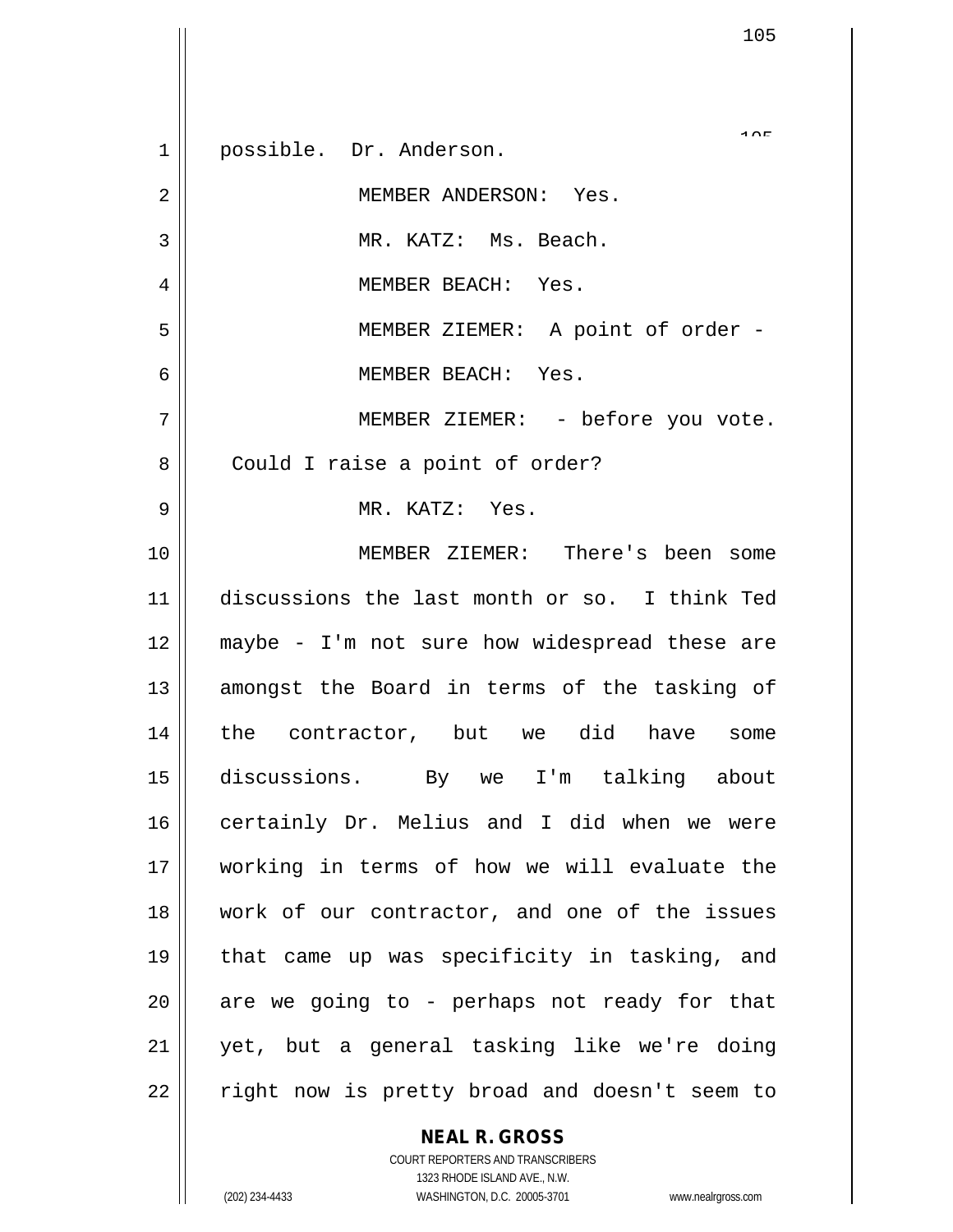1 have a lot of sort of restriction parameters  $2 \parallel$  on it.

3 I'm just wondering how this is 4 || going to play out in terms of going forward 5 with tasking of the contractor and the issues  $6 \parallel$  of specificity in tasking.

7 CHAIRMAN MELIUS: This is Jim 8 || Melius. I guess my response on this is that 9 we have a procedure I believe we adopted a 10 long time for Site Profile reviews, and so  $11$  since this is the first time that this site is 12 || being reviewed, the Site Profiles, and it's -13 I think it's essentially tasking them to 14 || follow that procedure and, you know John has 15 prepared a cost estimate based on I believe 16 it's \$60,000 based on what is the standard 17 || Site Profile review given the size of that 18 || Site Profile and complexity.

19 Let me just finish a second. The 20 || issue of specificity I think was more of an 21 issue with work groups assigning SC&A 22 || particularly during the SEC evaluations or on

> **NEAL R. GROSS** COURT REPORTERS AND TRANSCRIBERS 1323 RHODE ISLAND AVE., N.W. (202) 234-4433 WASHINGTON, D.C. 20005-3701 www.nealrgross.com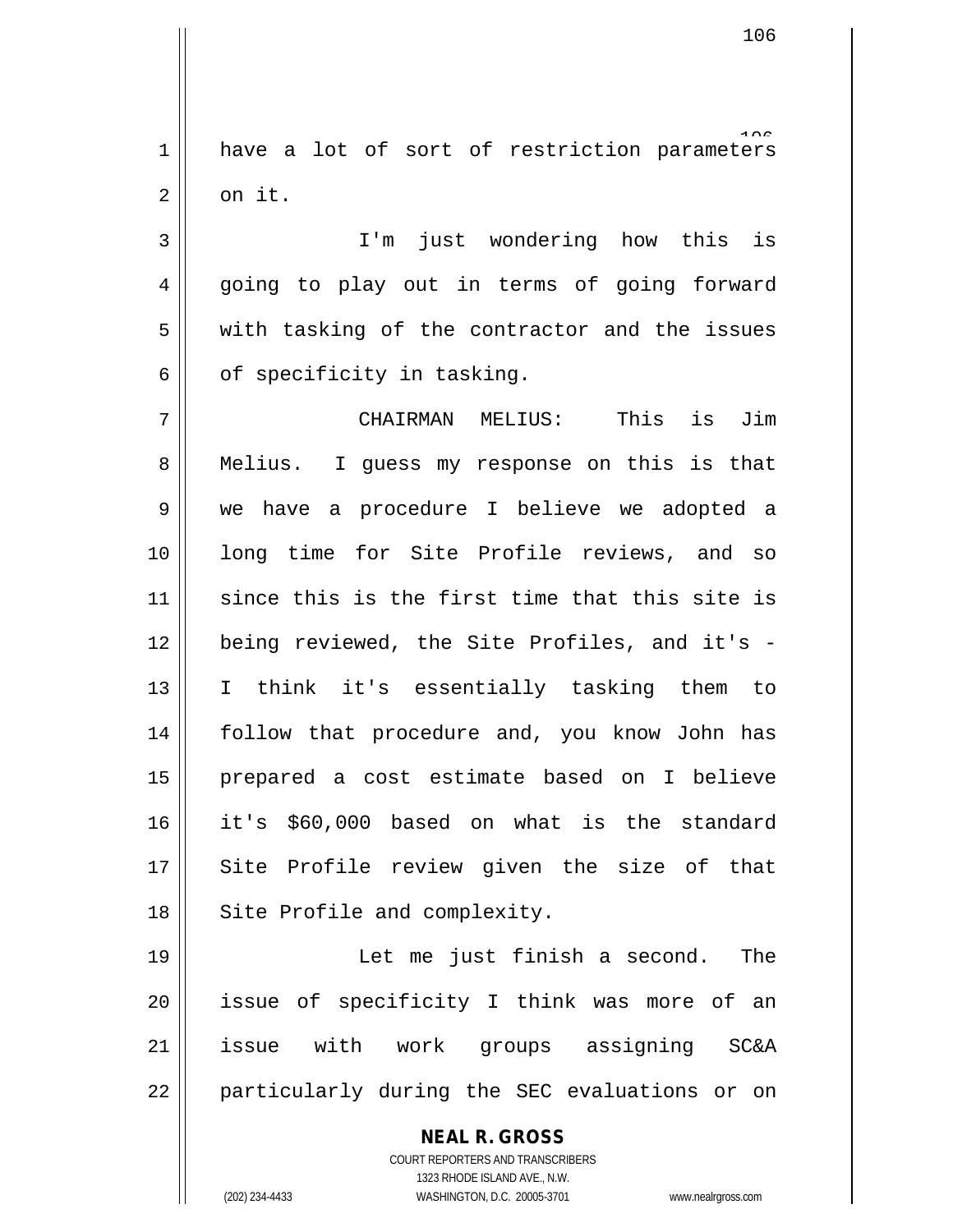1 | follow-up of a Site Profile issue where NIOSH 2 and SC&A may disagree. The Work Group wants  $3 \parallel$  to assign SC&A to do follow-up.

4 MEMBER ZIEMER: Yes, I agree with  $5 \parallel$  that. I'd like to move forward in support of 6 this motion. I do think that when we reach  $7 \parallel$  that point of talking about the issue broadly, 8 we probably should look at the full scope of 9 even Site Profile tasking in terms of what 10 does that mean.

11 Obviously we have a quote in a  $12$  sense here, but these are not firm quotes.

13 CHAIRMAN MELIUS: Yes.

 MEMBER ZIEMER: I just want to make sure as we go forward we don't lose sight of the fact that we need to be fairly tight as 17 || we go forward both for our benefit and for the contractor so that they can have a fair evaluation too that the parameters that || they're working against are very clear.

21 CHAIRMAN MELIUS: No, I think it's  $22 \parallel$  a good point, Paul, and I would just add that

> **NEAL R. GROSS** COURT REPORTERS AND TRANSCRIBERS

> > 1323 RHODE ISLAND AVE., N.W.

(202) 234-4433 WASHINGTON, D.C. 20005-3701 www.nealrgross.com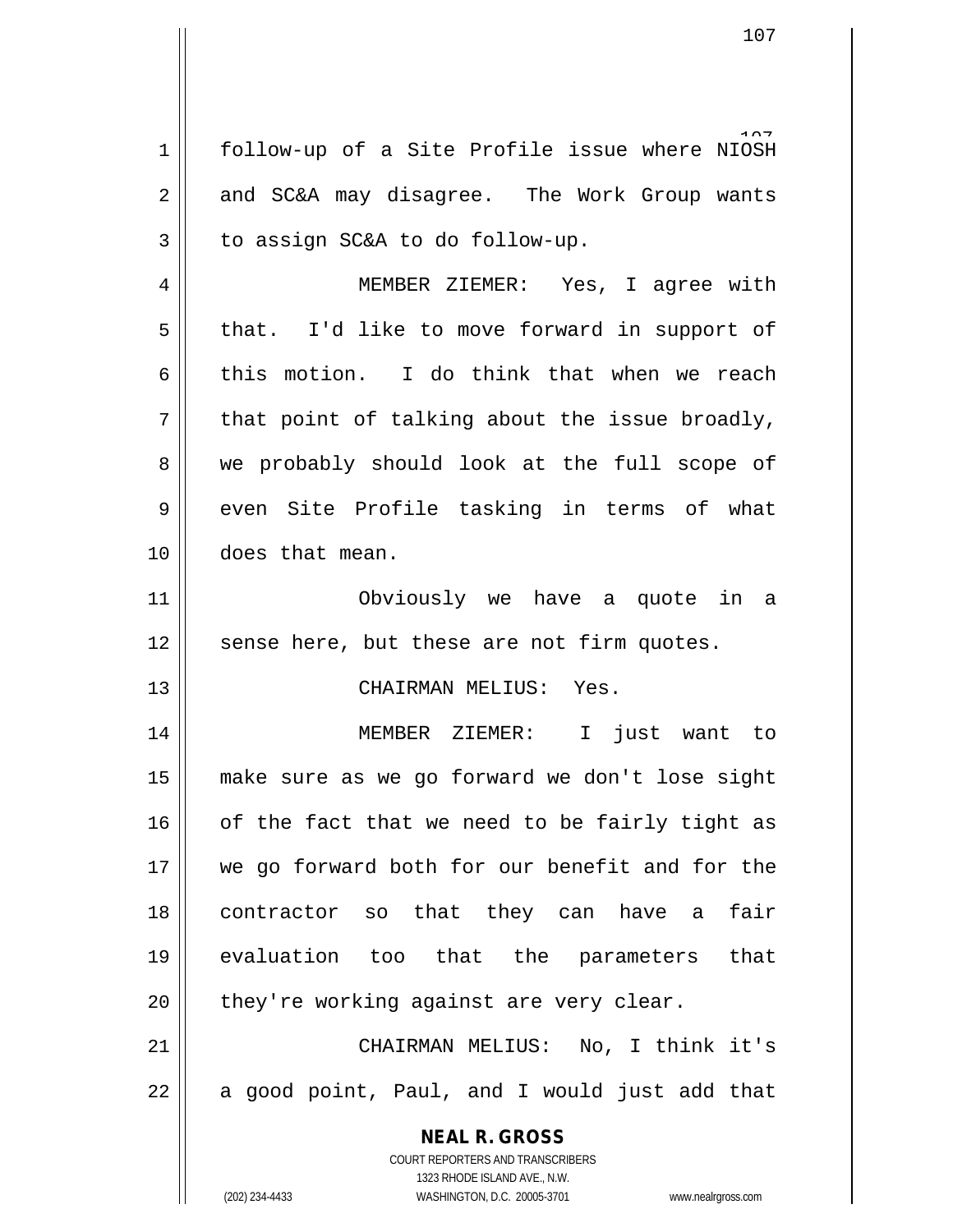1 for the next issue, Paducah and Portsmouth, 2 | John Mauro has actually identified particular  $3$  issues that from the old Site Profile review  $4 \parallel$  that would be need then to be updated because 5 || NIOSH has updated the Site Profile and so that 6 was - there is specificity and actually I  $7 \parallel$  think in the future if I were doing this at 8 another Board call it would be to add - maybe  $9 \parallel$  should add the specificity to the - so to 10 || speak to the motion or to the proposal so that 11 it's clear, but there is background 12 documentation that I have from John, I can't  $13$  | remember who he copied it to other than I know  $14$  | Ted for sure, that has that information in it. 15 || So when we're - go to task on the

16 || next one, there are specific areas that would 17 be reviewed and so it's not a wide open - you 18 know, review the whole Site Profile again. 19 It's just particular specific areas that have 20 || been updated, and then there are some that are 21 left to the discretion of the Work Group to 22 | decide on what further work would do.

> COURT REPORTERS AND TRANSCRIBERS 1323 RHODE ISLAND AVE., N.W. (202) 234-4433 WASHINGTON, D.C. 20005-3701 www.nealrgross.com

**NEAL R. GROSS**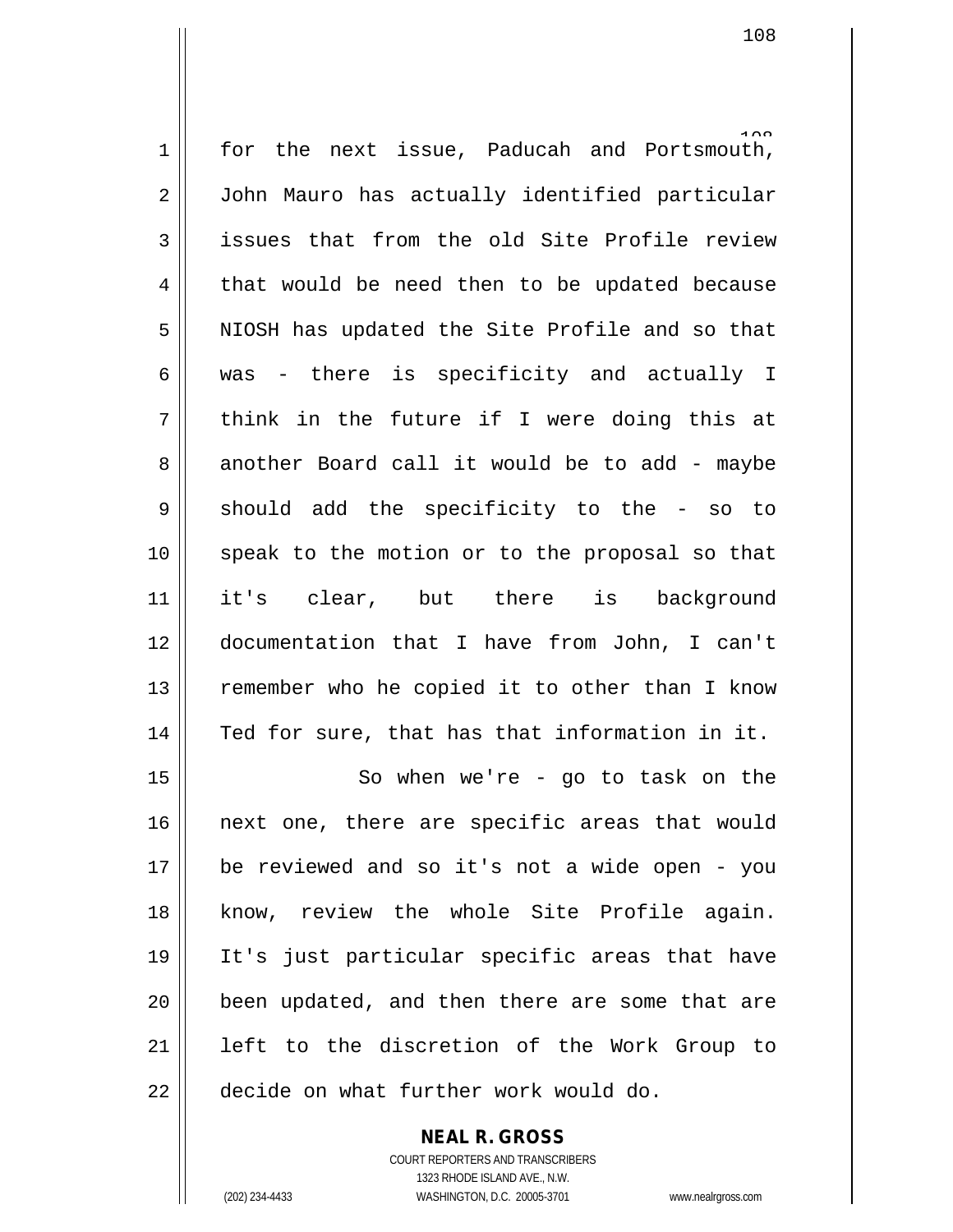**NEAL R. GROSS** COURT REPORTERS AND TRANSCRIBERS 1323 RHODE ISLAND AVE., N.W. (202) 234-4433 WASHINGTON, D.C. 20005-3701 www.nealrgross.com 1 || I mean some where it's clear cut  $2 \parallel$  and others it should wait until the Work Group  $3 \parallel$  to weigh in on. 4 MEMBER ZIEMER: Thank you for  $5 \parallel$  clarifying that. Sorry to interrupt. 6 CHAIRMAN MELIUS: No, I actually  $7 \parallel$  had that as the next sort of sub-agenda item 8 | to talk about. Anyway, go ahead. 9 MR. KATZ: Thank you, Paul. I 10 || don't recall whether I got Josie's vote. Ms. 11 Beach. 12 MEMBER BEACH: Yes. 13 MR. KATZ: And then Mr. Clawson. 14 MEMBER CLAWSON: Yes. 15 || MR. KATZ: Dr. Field. 16 || MEMBER FIELD: Yes. 17 || MR. KATZ: Mr. Gibson. 18 MEMBER GIBSON: Yes. 19 || MR. KATZ: Mr. Griffon. 20 || MEMBER GRIFFON: Yes. 21 MR. KATZ: Dr. Lemen. 22 MEMBER LEMEN: Yes.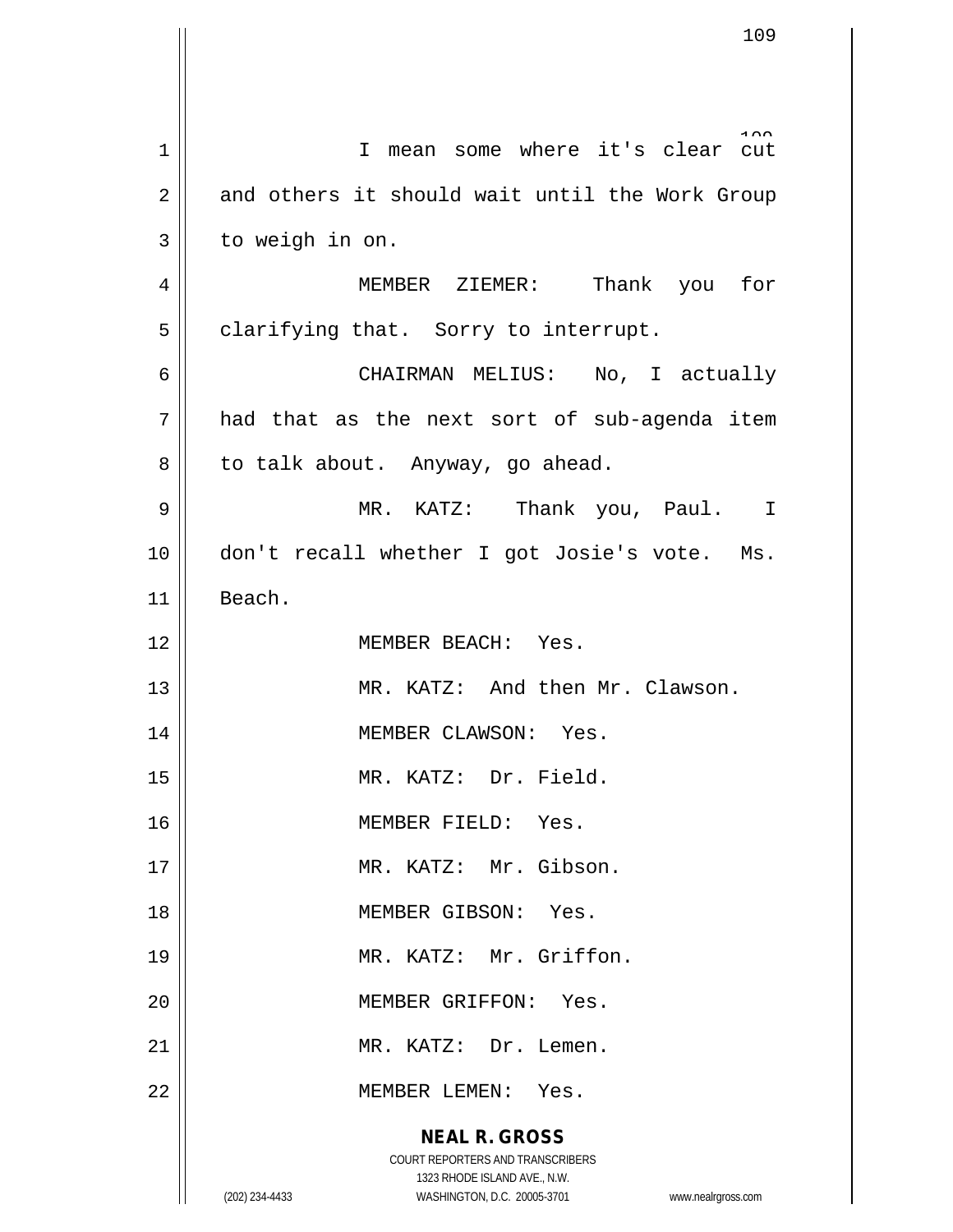| $\mathbf 1$    | 110<br>MR. KATZ: Dr. Lockey.                                        |
|----------------|---------------------------------------------------------------------|
| $\overline{2}$ | MEMBER LOCKEY: Yes.                                                 |
| 3              | MR. KATZ: Dr. Melius                                                |
| 4              | CHAIRMAN MELIUS: Yes.                                               |
| 5              | MR. KATZ: Ms. Munn.                                                 |
| 6              | MEMBER MUNN: Yes.                                                   |
| 7              | MR. KATZ: Mr. Presley.                                              |
| 8              | MEMBER PRESLEY: Yes.                                                |
| 9              | MR. KATZ: Dr. Richardson.                                           |
| 10             | MEMBER RICHARDSON: Yes.                                             |
| 11             | MR. KATZ: Dr. Roessler.                                             |
| 12             | MEMBER ROESSLER: Yes.                                               |
| 13             | MR. KATZ: Mr. Schofield.                                            |
| 14             | MEMBER SCHOFIELD: Yes.                                              |
| 15             | MR. KATZ: Dr. Ziemer.                                               |
| 16             | MEMBER ZIEMER: Yes.                                                 |
| 17             | MR. KATZ: That's unanimous.                                         |
| 18             | CHAIRMAN MELIUS: Okay. The other                                    |
| 19             | issue for the tasking is the Paducah and                            |
| 20             | Portsmouth updates, and again I think you've                        |
| 21             | heard the explanation. These are Site                               |
| 22             | Profiles that have been reviewed a few years                        |
|                | <b>NEAL R. GROSS</b>                                                |
|                | COURT REPORTERS AND TRANSCRIBERS                                    |
|                | 1323 RHODE ISLAND AVE., N.W.                                        |
|                | WASHINGTON, D.C. 20005-3701<br>(202) 234-4433<br>www.nealrgross.com |

 $\overline{\phantom{a}}$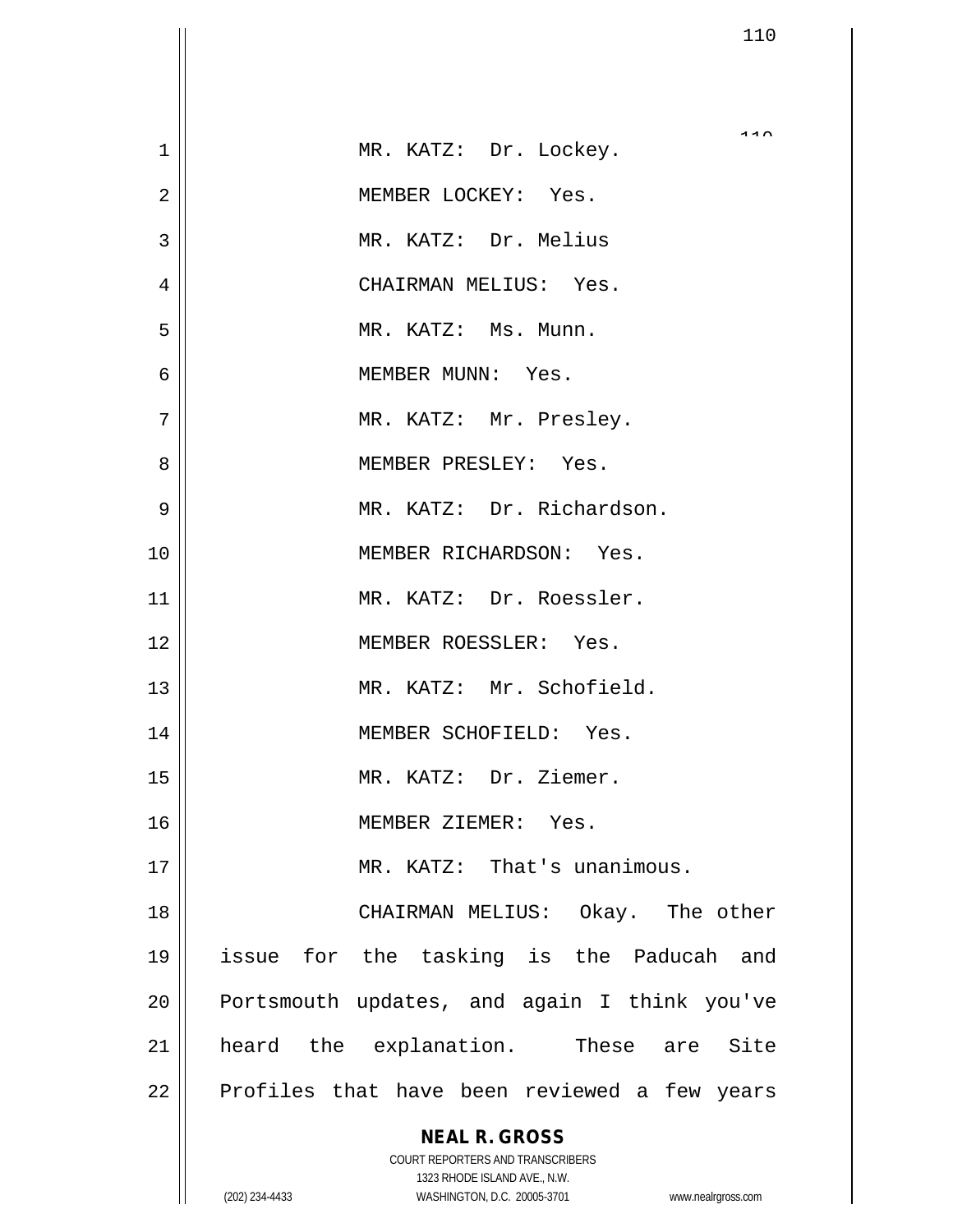**NEAL R. GROSS** COURT REPORTERS AND TRANSCRIBERS 1323 RHODE ISLAND AVE., N.W. (202) 234-4433 WASHINGTON, D.C. 20005-3701 www.nealrgross.com naa<br>We  $1 \parallel$  ago. There's never been a Work Group. 2 | need to sort of resolve the comments and - but  $3 \parallel$  before doing that it made sense to update the 4 || Site Profile reviews. No sense having them  $5 \parallel$  review old information, and so there are, as I 6 mentioned, specific areas that have been 7 identified where updating would be needed.  $8 \parallel$  The estimated cost on that is about \$10,000. 9 I guess we would need a motion to 10 task SC&A on Portsmouth and Paducah. I think  $11$  we can - can we do them together? 12 || MR. KATZ: No, we can't because we 13 have a difference between the two with the 14 | conflict. 15 CHAIRMAN MELIUS: Okay, then we 16 need an update on - a motion to update 17 Paducah. 18 MEMBER CLAWSON: This is Brad. I 19 make a motion to update Paducah. 20 || CHAIRMAN MELIUS: Your turn, Brad. 21 MEMBER CLAWSON: Okay. Second or  $22 \parallel$  what?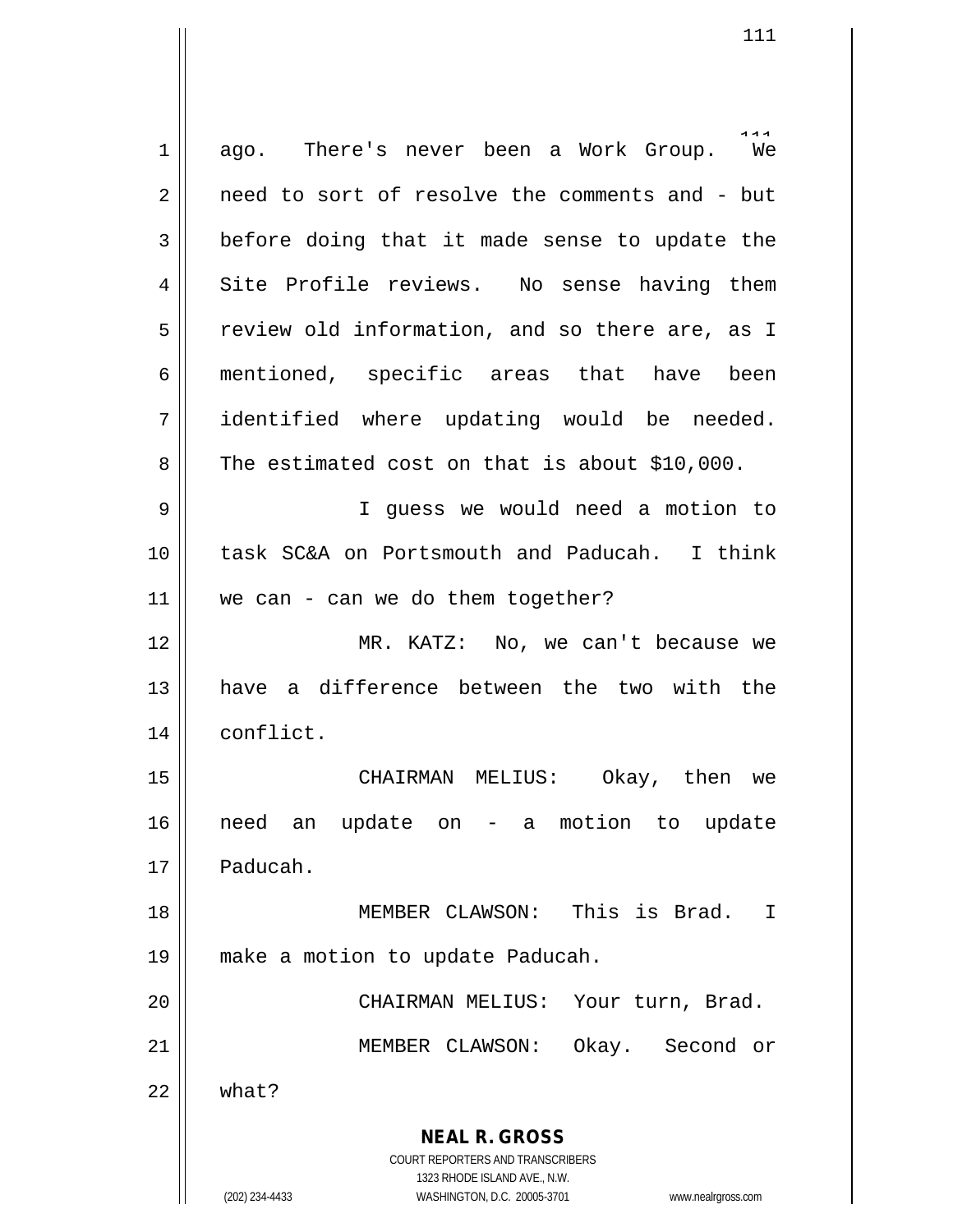**NEAL R. GROSS** COURT REPORTERS AND TRANSCRIBERS 1323 RHODE ISLAND AVE., N.W. (202) 234-4433 WASHINGTON, D.C. 20005-3701 www.nealrgross.com 1 || CHAIRMAN MELIUS: No, no, you've  $2 \parallel$  got the first. Who wants the second? 3 || MEMBER ANDERSON: I'll second it. 4 CHAIRMAN MELIUS: Henry Anderson  $5 \parallel$  seconds. Go ahead, Ted. 6 MR. KATZ: Okay. Thank you. Dr. 7 | Anderson. 8 MEMBER ANDERSON: Yes. 9 MR. KATZ: Ms. Beach. 10 || **MEMBER BEACH:** Yes. 11 || MR. KATZ: Mr. Clawson. 12 MEMBER CLAWSON: Yes. 13 || MR. KATZ: Dr. Field. 14 || MEMBER FIELD: Yes. 15 || MR. KATZ: Mr. Gibson. 16 || MEMBER GIBSON: Yes. 17 || MR. KATZ: Mr. Griffon. 18 MEMBER GRIFFON: Yes. 19 || MR. KATZ: Dr. Lemen. 20 | **MEMBER LEMEN:** Yes. 21 || MR. KATZ: Dr. Lockey. 22 || MEMBER LOCKEY: Yes.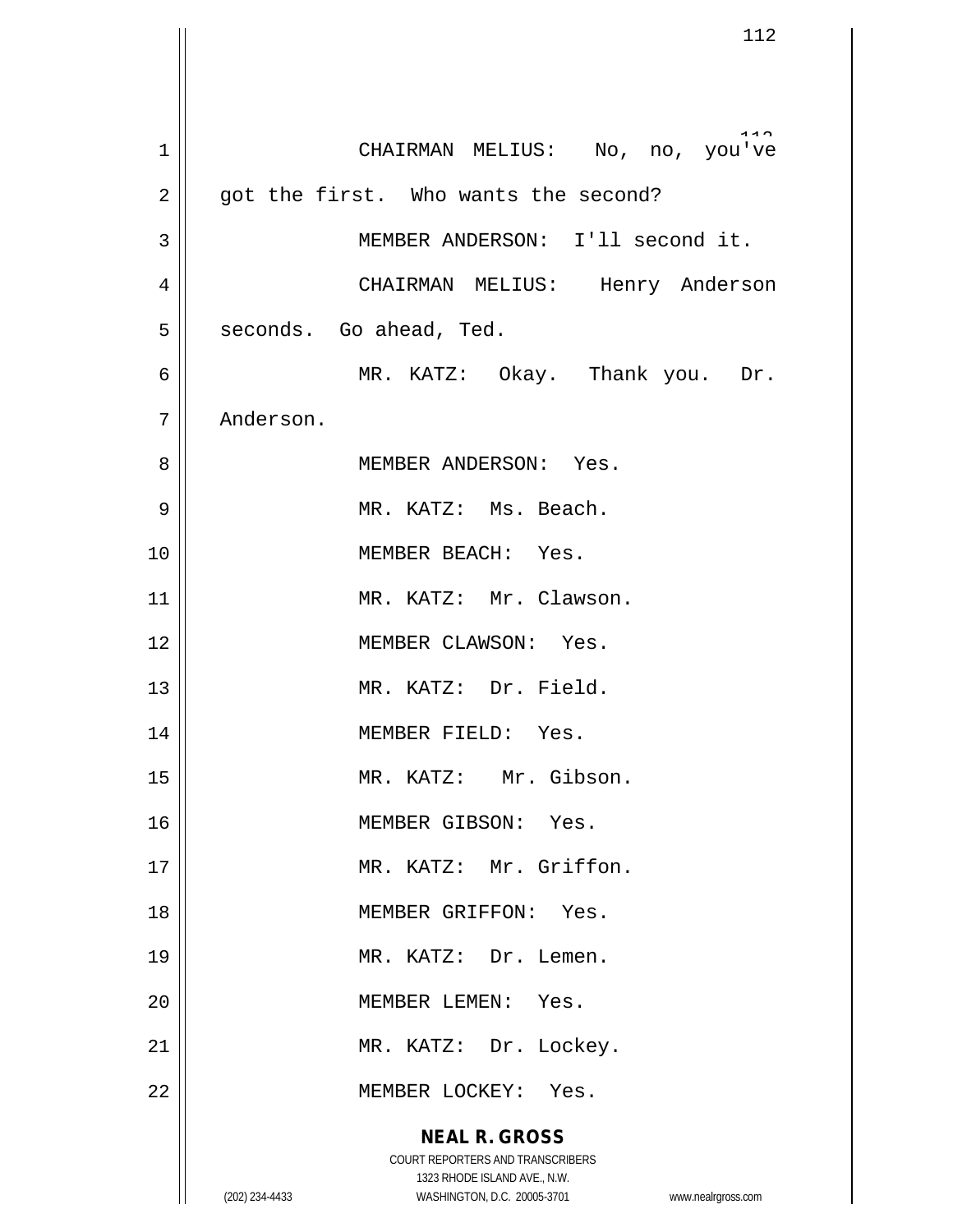|                | 113                                                                 |
|----------------|---------------------------------------------------------------------|
|                |                                                                     |
| $\mathbf{1}$   | MR. KATZ: Dr. Melius.                                               |
| $\overline{2}$ | CHAIRMAN MELIUS: Yes.                                               |
| 3              | MR. KATZ: Ms. Munn.                                                 |
| 4              | MEMBER MUNN: Aye, yes.                                              |
| 5              | MR. KATZ: Got it. Mr. Presley.                                      |
| $\overline{6}$ | MEMBER PRESLEY: Yes.                                                |
| 7              | MR. KATZ: Dr. Richardson.                                           |
| 8              | MEMBER RICHARDSON: Yes.                                             |
| 9              | MR. KATZ: Dr. Roessler.                                             |
| 10             | MEMBER ROESSLER: Yes.                                               |
| 11             | MR. KATZ: Mr. Schofield.                                            |
| 12             | MEMBER SCHOFIELD: Yes.                                              |
| 13             | MR. KATZ: Dr. Ziemer.                                               |
| 14             | MEMBER ZIEMER: Yes.                                                 |
| 15             | MR. KATZ: Okay, unanimous. One                                      |
| 16             | member is absent, Dr. Poston.                                       |
| 17             | CHAIRMAN MELIUS: And we need a                                      |
| 18             | motion to task SC&A to update the Site Profile                      |
| 19             | review on Portsmouth. Do I have a motion?                           |
| 20             | MEMBER CLAWSON: I move. This is                                     |
| 21             | Brad. I move to do it for Portsmouth.                               |
| 22             | CHAIRMAN MELIUS: Second to that?                                    |
|                | <b>NEAL R. GROSS</b>                                                |
|                | COURT REPORTERS AND TRANSCRIBERS<br>1323 RHODE ISLAND AVE., N.W.    |
|                | (202) 234-4433<br>WASHINGTON, D.C. 20005-3701<br>www.nealrgross.com |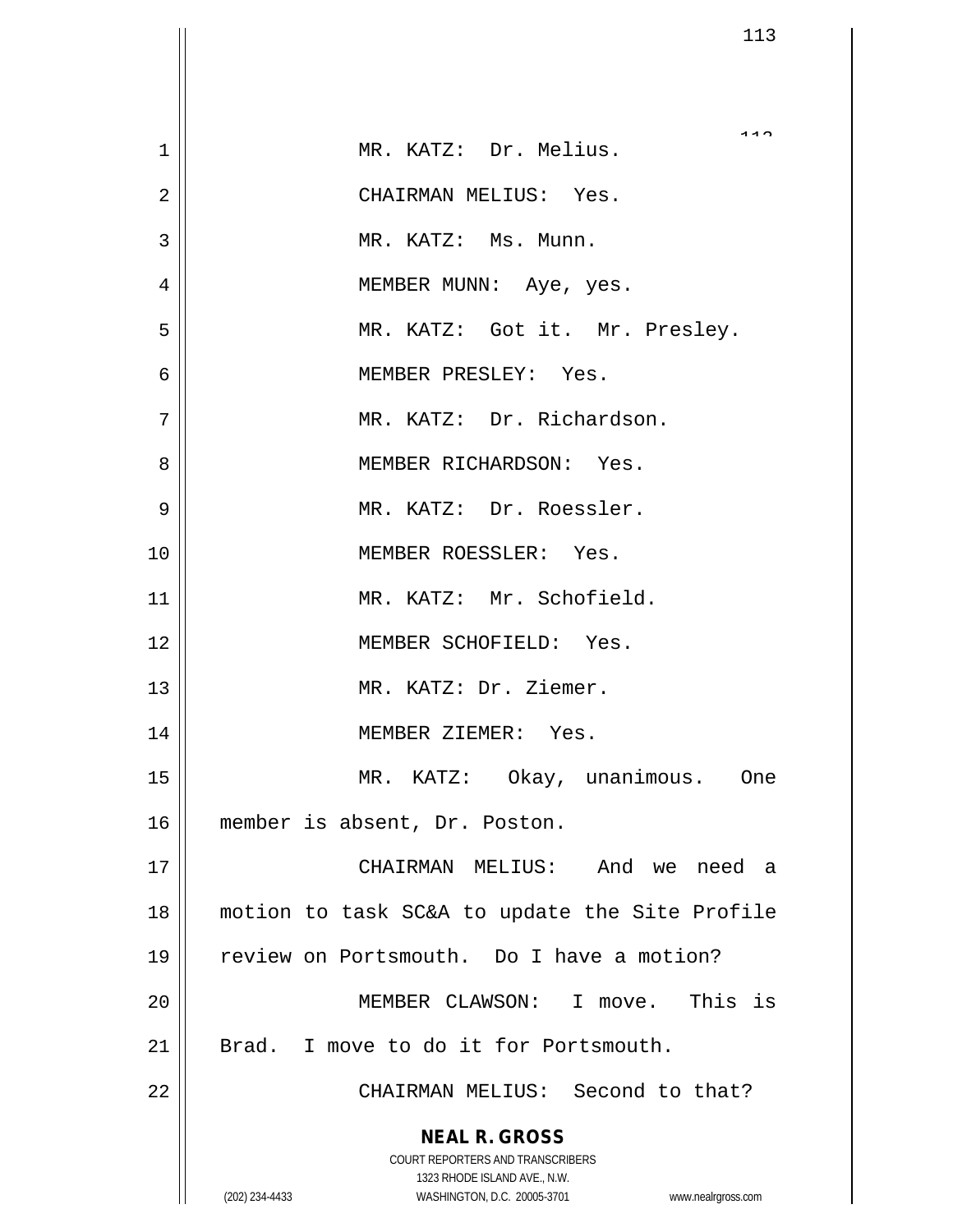**NEAL R. GROSS** COURT REPORTERS AND TRANSCRIBERS 1323 RHODE ISLAND AVE., N.W. (202) 234-4433 WASHINGTON, D.C. 20005-3701 www.nealrgross.com 114 1 MEMBER BEACH: This is Josie. I  $2 \parallel$  second it. 3 CHAIRMAN MELIUS: Okay, Josie 4 | Beach seconds it. Go ahead, Ted. 5 MR. KATZ: Okay. Thank you. Dr. 6 Anderson. 7 | MEMBER ANDERSON: Yes. 8 MR. KATZ: Ms. Beach. 9 || MEMBER BEACH: Yes. 10 || MR. KATZ: Dr. Clawson. 11 || MEMBER CLAWSON: Yes. 12 MR. KATZ: Dr. Field. 13 || MEMBER FIELD: Yes. 14 || MR. KATZ: Mr. Gibson. 15 || MEMBER GIBSON: Yes. 16 MR. KATZ: Mr. Griffon. 17 || MEMBER GRIFFON: Yes. 18 || MR. KATZ: Dr. Lemen. 19 MEMBER LEMEN: Yes. 20 MR. KATZ: Dr. Melius. 21 CHAIRMAN MELIUS: Yes. 22 | MR. KATZ: Ms. Munn.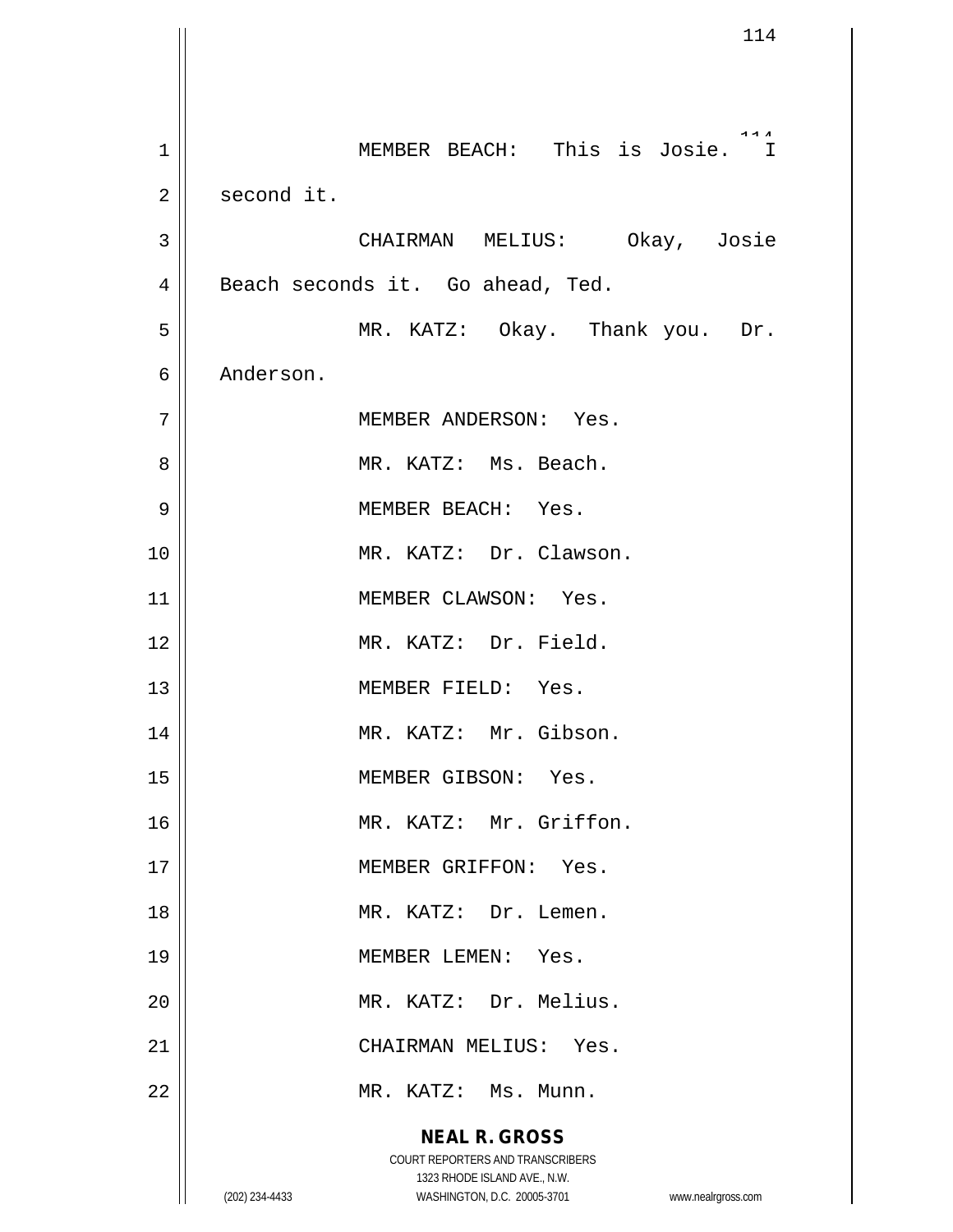| 1  | MEMBER MUNN: Yes.                              |
|----|------------------------------------------------|
| 2  | MR. KATZ: Mr. Presley.                         |
| 3  | MEMBER PRESLEY: Yes.                           |
| 4  | MR. KATZ: Mr. Richardson.                      |
| 5  | MEMBER RICHARDSON: Yes.                        |
| 6  | MR. KATZ: Dr. Roessler.                        |
| 7  | MEMBER ROESSLER: Yes.                          |
| 8  | MR. KATZ: Mr. Schofield.                       |
| 9  | MEMBER SCHOFIELD: Yes.                         |
| 10 | MR. KATZ: Dr. Ziemer.                          |
| 11 | MEMBER ZIEMER: Yes.                            |
| 12 | MR. KATZ: So that's unanimous                  |
| 13 | with Dr. Lockey recused, and Dr. Poston is     |
| 14 | absent.<br>CHAIRMAN MELIUS: Okay,              |
| 15 | fine. I just want to add briefly Ted           |
| 16 | circulated a document on evaluation of SC&A    |
| 17 | performance, sort of, process. It also dealt   |
| 18 | with some of the tasking issues, and Dr.       |
| 19 | Ziemer and I worked with him on that document, |
| 20 | so it reflects our input and I don't know,     |
| 21 | Ted, if you heard back from any of the Board   |
| 22 | members on it, but basically in terms of - and |

## **NEAL R. GROSS**

 $\mathbf{I}$ 

COURT REPORTERS AND TRANSCRIBERS 1323 RHODE ISLAND AVE., N.W. (202) 234-4433 WASHINGTON, D.C. 20005-3701 www.nealrgross.com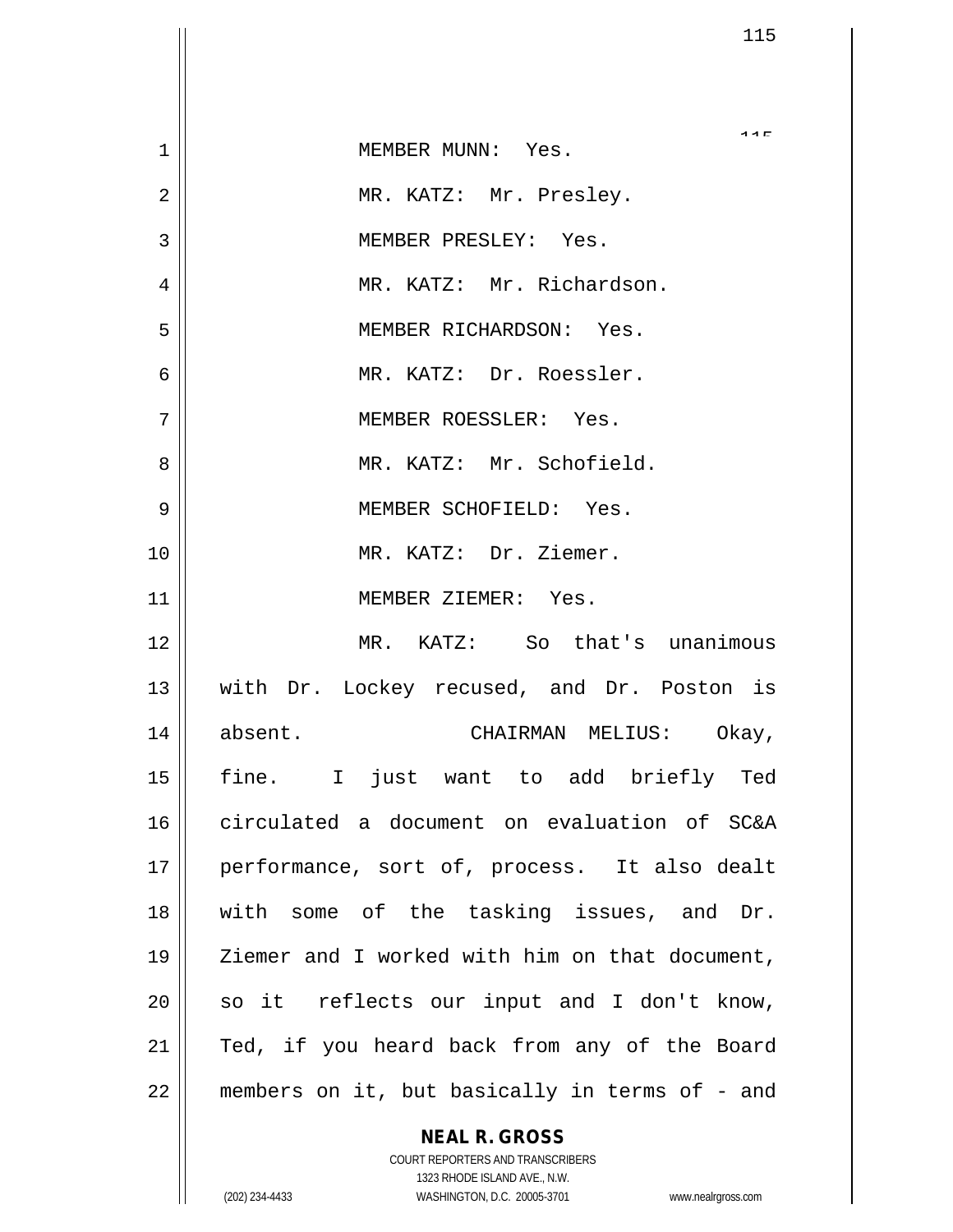1 || the tasking was essentially just a reminder on 2 some of the parameters on that, and the performance was just to make sure that we had  $4 \parallel$  a process in place so that, you know, 5 | particularly Work Group Chairs.

 If there are any issues about performance that they communicate those so we  $8 \parallel$  know that they're going - it's going on so 9 | it's reflected in performance, and it also, I think, if there are issues not only just performance review but also in terms of feedback in trying to resolve any issues that should come up, and we just looked at it as a way of just formalizing something that would || be helpful so that as the quarterly and annual performance reviews are done, we have documentation and we're not trying to remember back a year ago what happened, what particular document or in a particular Work Group meeting, so I think we're generally pleased || with SC&A performance, but we just thought it  $\parallel$  would be helpful to have a document in place.

**NEAL R. GROSS**

COURT REPORTERS AND TRANSCRIBERS 1323 RHODE ISLAND AVE., N.W. (202) 234-4433 WASHINGTON, D.C. 20005-3701 www.nealrgross.com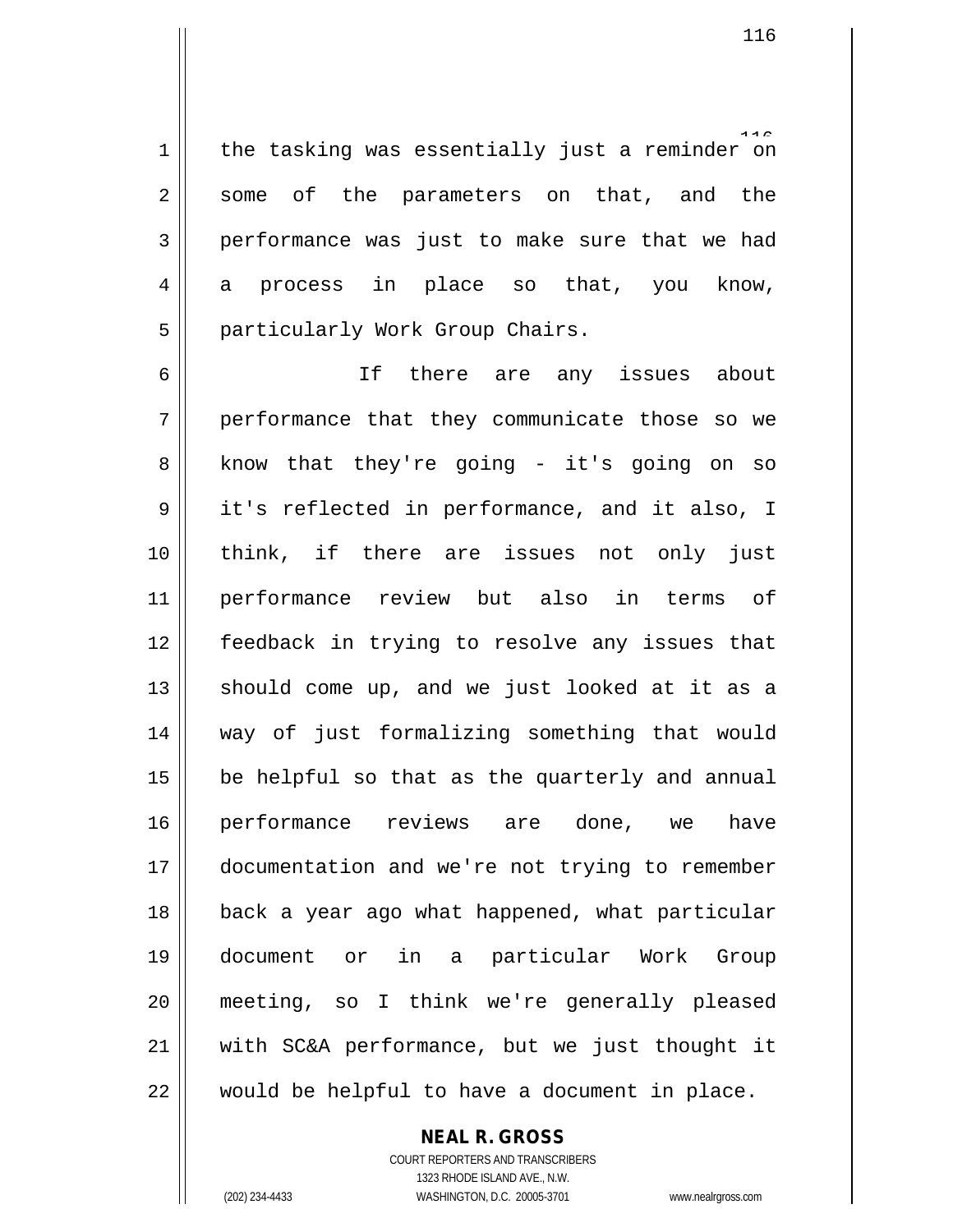**NEAL R. GROSS** COURT REPORTERS AND TRANSCRIBERS 1323 RHODE ISLAND AVE., N.W. 1 || I remind you if you haven't had a  $2 \parallel$  chance already to at least take a quick look  $3 \parallel$  at that, and if you have questions or would  $4 \parallel$  like clarification, we can bring it up at the 5 | next Board meeting. 6 MEMBER MUNN: When was that sent 7 | around, Jim? 8 CHAIRMAN MELIUS: Ted, do you 9 remember? 10 MR. KATZ: I'm sorry I couldn't 11 | tell what Wanda said. 12 CHAIRMAN MELIUS: Wanda asked when  $13$  || was that - your document sent around? 14 MR. KATZ: It was sent around 15 || several weeks ago - I'm looking. Let me look 16  $\parallel$  and see if I can find the deadline for it, and 17 || I think you have another week to respond. 18 I can't find it that quickly, but 19 I'll send you an email with a reminder. 20 MEMBER MUNN: That's all right. 21 || If it's been in the last - yes, if you'd send  $22$  | a reminder it would be helpful.

(202) 234-4433 WASHINGTON, D.C. 20005-3701 www.nealrgross.com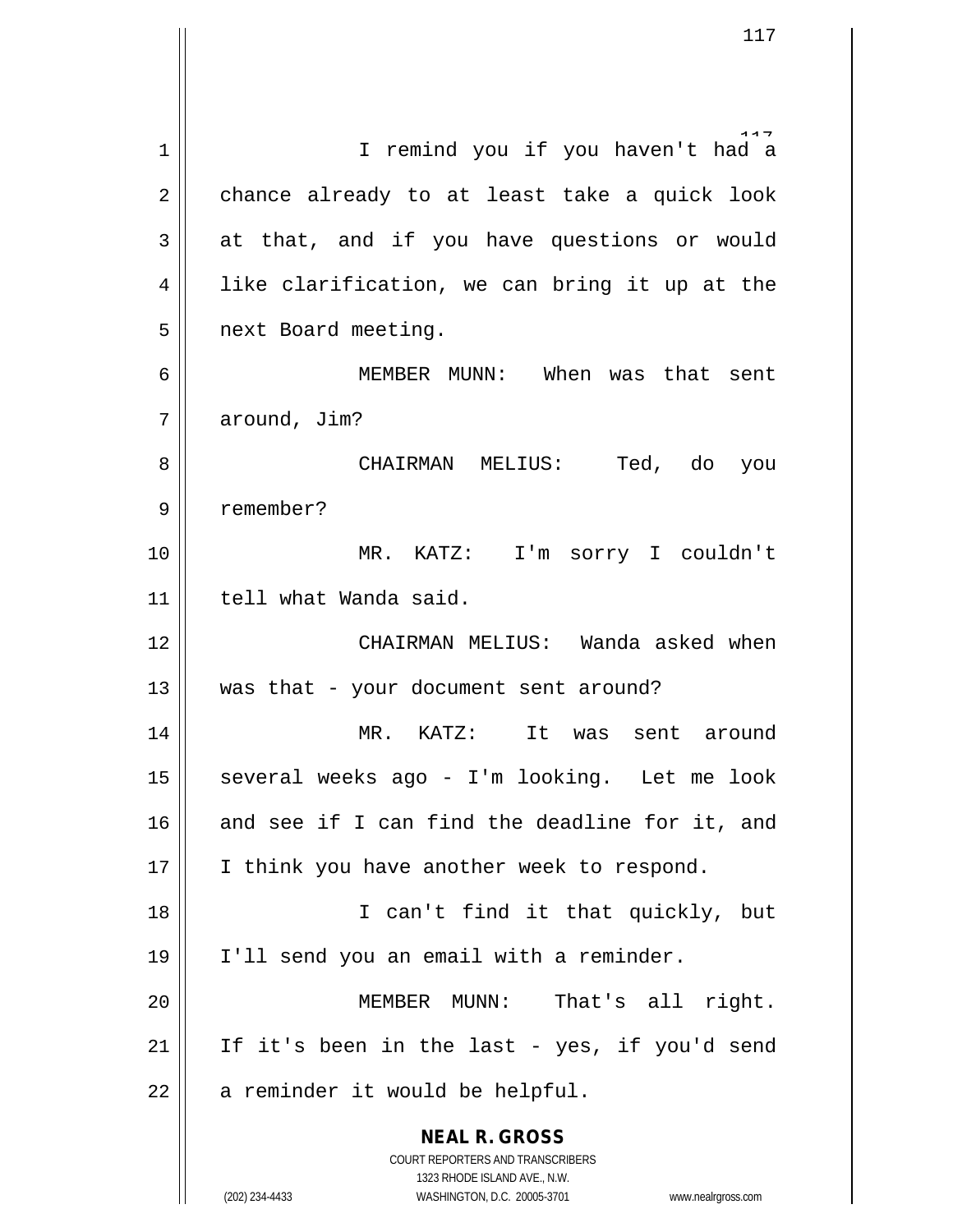**NEAL R. GROSS** COURT REPORTERS AND TRANSCRIBERS 1323 RHODE ISLAND AVE., N.W. 1 || MR. KATZ: That's fine. I'll do  $2 \parallel$  that. 3 || MEMBER MUNN: Thank you. 4 MEMBER GIBSON: This is Mike.  $5 \parallel$  Ted, was that sent to the CDC email or to our 6 | personal email? 7 MR. KATZ: It was sent to CDC 8 email for everybody and also to anyone else 9 who has a government email, it was sent to 10 those as well. Anyone who doesn't have the 11 CDC email or a government email, it was sent 12 | to their personal email. 13 MEMBER BEACH: And, Ted, this is 14 Josie. I believe you - if we didn't have a 15 comment, you didn't need to hear from us, 16 correct? 17 || MR. KATZ: Right, that's right. 18 I'm not asking for you to comment if you don't 19 have one. That's right. 20 CHAIRMAN MELIUS: Yes, it was sent 21 || around on March 18th, and the comments were  $22$  | due by this Friday.

(202) 234-4433 WASHINGTON, D.C. 20005-3701 www.nealrgross.com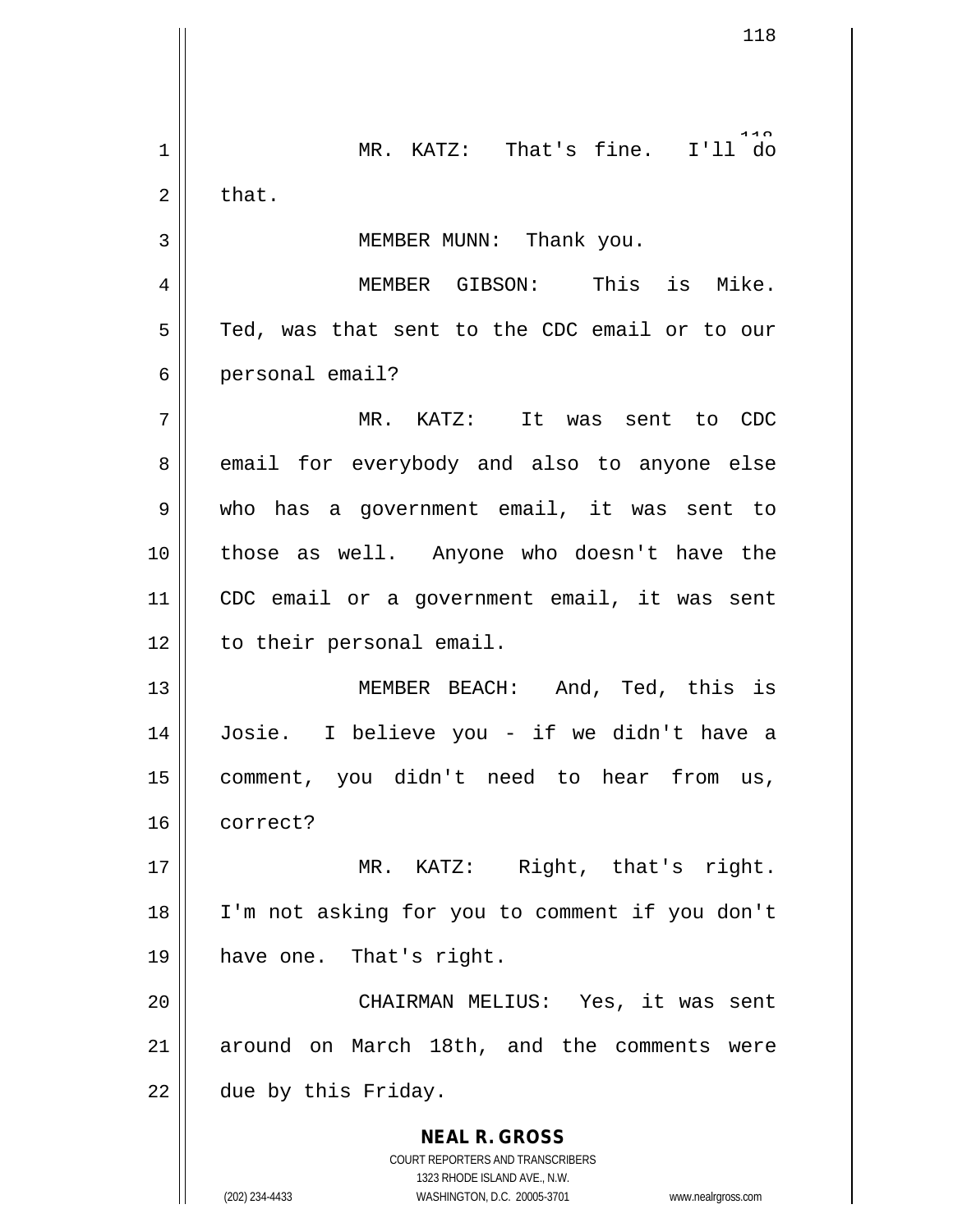**NEAL R. GROSS** COURT REPORTERS AND TRANSCRIBERS 1323 RHODE ISLAND AVE., N.W. 1 || MR. KATZ: In reality, if you want  $2 \parallel$  to comment next week as well if it slipped by 3 for some of you, next week would be fine too 4 | because I'm out through Wednesday of next 5 week. 6 CHAIRMAN MELIUS: Okay. Board 7 || correspondence, again, a quick update. There 8 a hasn't been much since the last meeting. I  $9 \parallel$  think there were follow-up inquiries regarding 10 | our Los Alamos meeting. 11 || I think Representative 12 Congressman Lujan from New Mexico, we just 13 || wrote back quickly, you know, saying, yes, we 14 were going to meet in the Los Alamos area, and 15 I believe that was it since the last meeting. 16 || Ted, do you recall anything else? 17 MR. KATZ: There was also a 18 letter, I don't know when it came in, so 19 perhaps it was raised at the Board meeting, 20 || but from Senator Durbin, we responded. 21 Senator Durbin was interested in GSI. 22 CHAIRMAN MELIUS: That came up at

(202) 234-4433 WASHINGTON, D.C. 20005-3701 www.nealrgross.com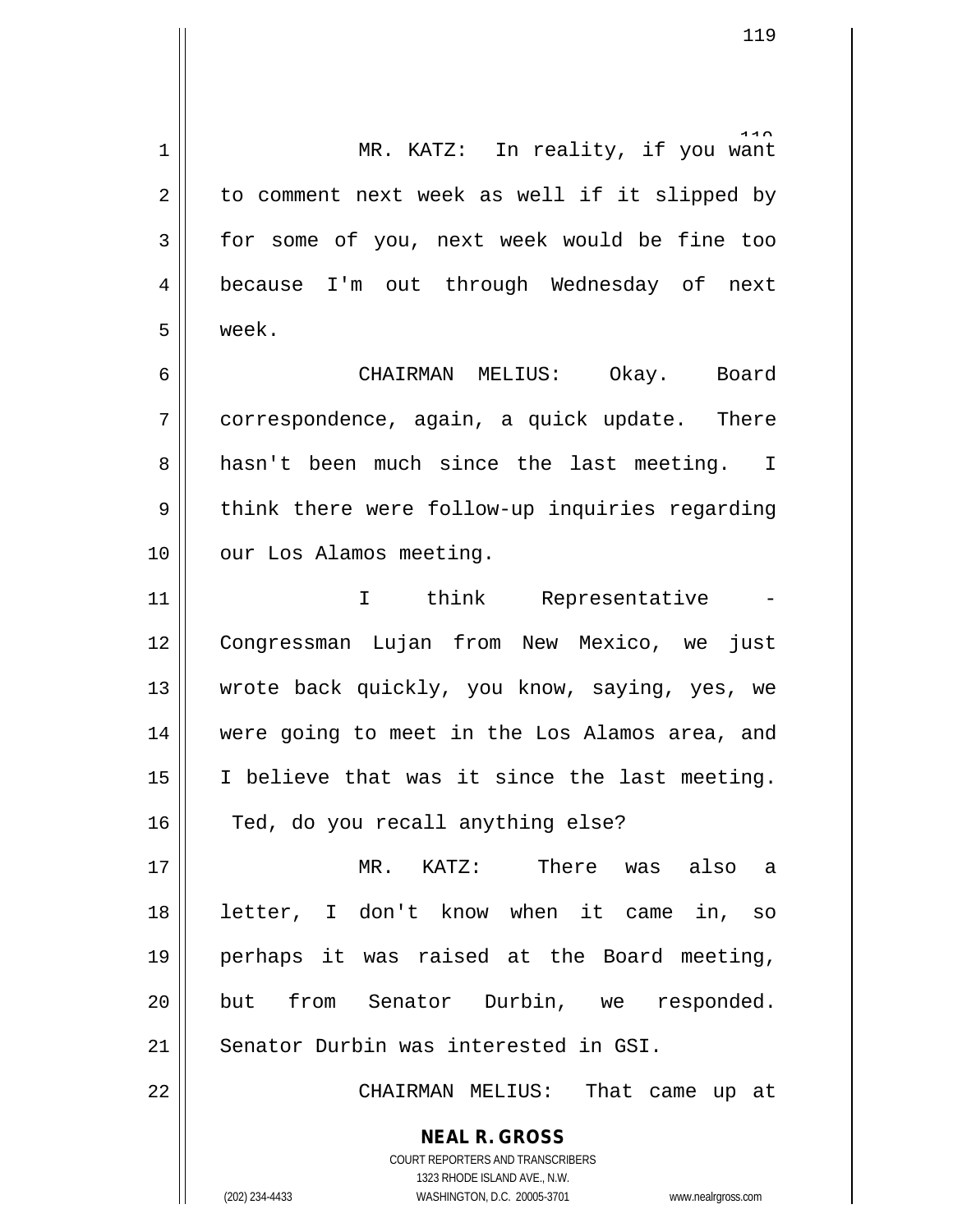$1.22$  $1$  the Board meeting. That was - as I recall. 2 MR. KATZ: Okay, and then we 3 responded to Senator Reid too. I think that 4 | probably was addressed at the Board meeting. 5 CHAIRMAN MELIUS: That was also at  $6 \parallel$  the Board meeting, yes. 7 Okay, the May Board meeting, we're 8 || meeting in May in Niagara Falls. The meeting  $9 \parallel$  starts the Wednesday - it's Wednesday, 10 Thursday, and Friday. I've had some 11 discussions with Ted already. My guess or 12 || sense or whatever you want to call it, would  $13$  be that people will want to try to get back 14 || home on Friday if they can rather than waiting 15 until Saturday, at least some of the Board 16 members. 17 || Given that, I think we would try 18 to - if that assumption is correct, then we 19 would try to plan on starting Wednesday 20 morning but try to finish up sometime around 21 || lunch time or so on Friday rather than 22 worrying a lot about losing our quorum or

> **NEAL R. GROSS** COURT REPORTERS AND TRANSCRIBERS 1323 RHODE ISLAND AVE., N.W. (202) 234-4433 WASHINGTON, D.C. 20005-3701 www.nealrgross.com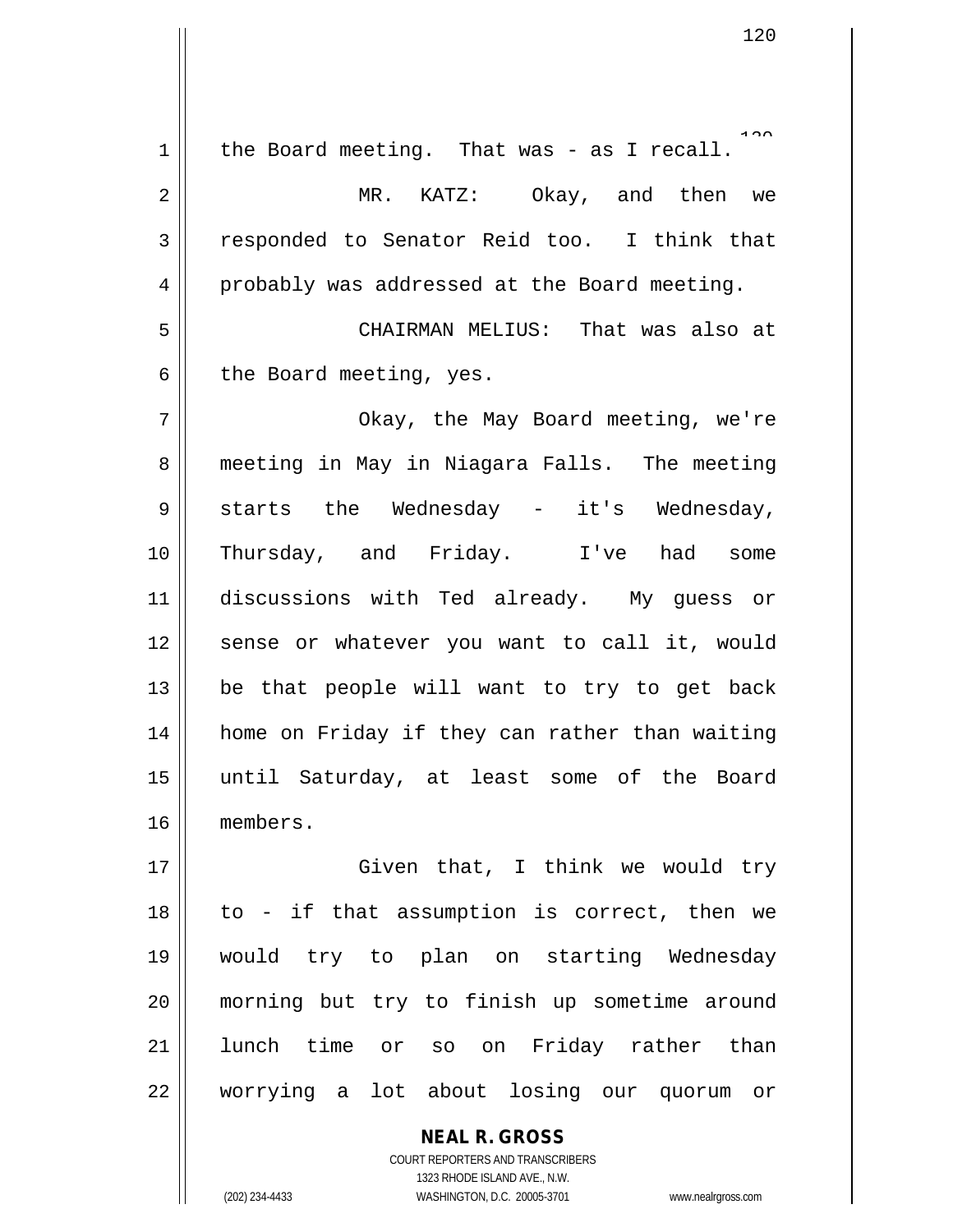**NEAL R. GROSS** 1 trying to get too much business done Friday  $2 \parallel$  afternoon, so is that how people would like to 3 | have the meeting scheduled? 4 MEMBER MUNN: This is Wanda. I 5 || have no problem with your scheduling your 6 | meeting that way, but I will not be coming 7 | back home Friday night. 8 MEMBER PRESLEY: Jim, this is Bob 9 Presley. That's great because my flight is  $10$  | out of there about 5:05, something like that. 11 CHAIRMAN MELIUS: Yes. 12 MEMBER LOCKEY: Jim, Jim Lockey. 13 || I think it's great too. 14 CHAIRMAN MELIUS: Yes, so if 15  $\parallel$  there's no objections, I think that's the way 16 we'll do it. It's not the busiest airport to 17  $\parallel$  get - easiest to get out of, and I think that 18 makes sense, so we will - after what LaVon 19 told us, we will have a packed agenda, so it 20 will be busy, and maybe we'll try to start 21 || right at nine or  $8:30$  a couple of mornings or  $22$  | something like that. We'll work out something

> COURT REPORTERS AND TRANSCRIBERS 1323 RHODE ISLAND AVE., N.W.

(202) 234-4433 WASHINGTON, D.C. 20005-3701 www.nealrgross.com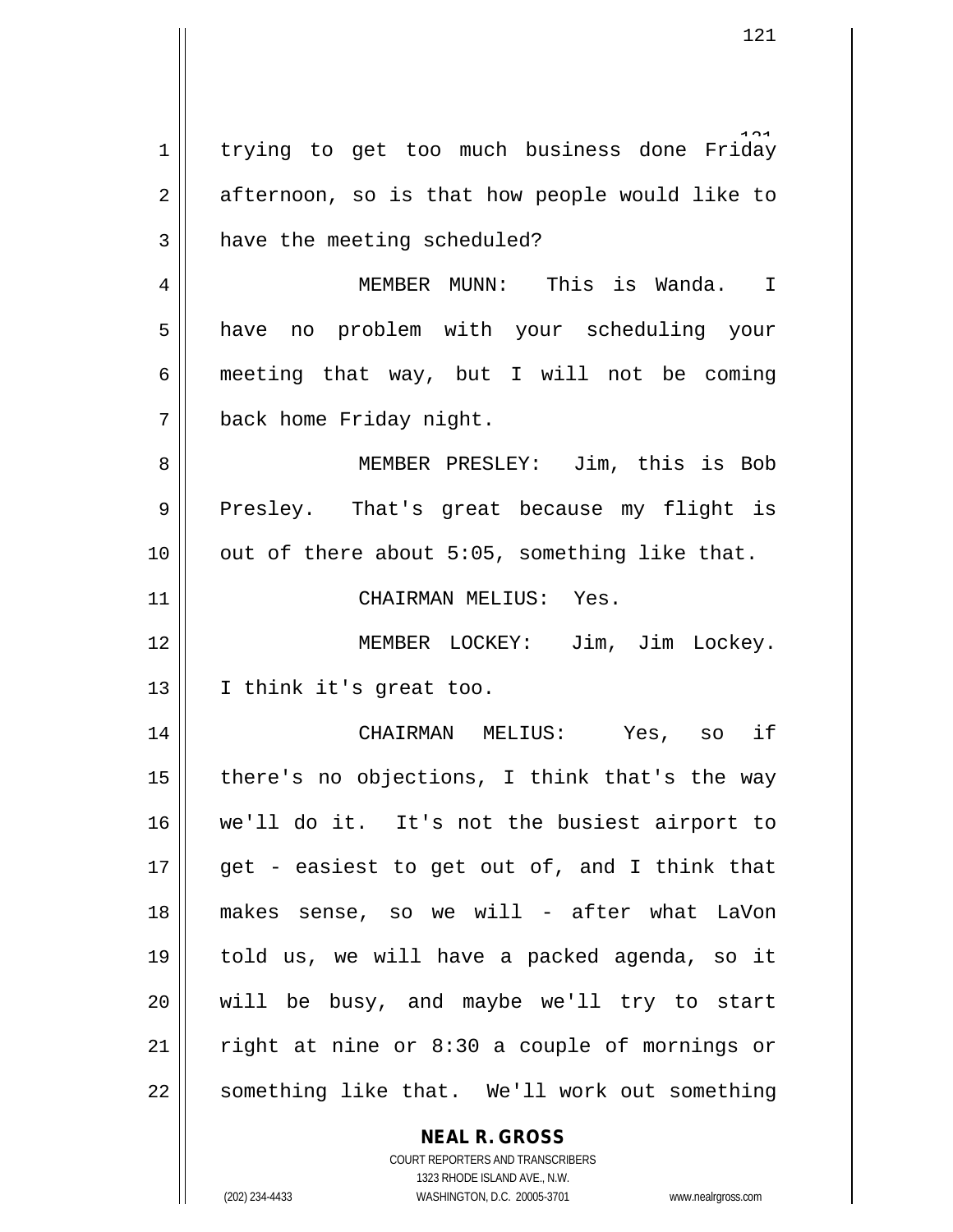reasonable for that.

| $\overline{2}$ | Any particular agenda items people                                                                                                                              |
|----------------|-----------------------------------------------------------------------------------------------------------------------------------------------------------------|
| 3              | would like to have added to the agenda? We                                                                                                                      |
| 4              | will have in addition to the - I believe it                                                                                                                     |
| 5              | was eight if I correct it - really nine SEC                                                                                                                     |
| 6              | evaluations to deal with.                                                                                                                                       |
| 7              | We'll also have - we<br>have                                                                                                                                    |
| 8              | discussions on surrogate data. We<br>have                                                                                                                       |
| 9              | discussions on the Bethlehem site. We will                                                                                                                      |
| 10             | have follow-up on Chapman and Blockson I                                                                                                                        |
| 11             | believe at that meeting.                                                                                                                                        |
| 12             | Am I missing something, Ted?                                                                                                                                    |
| 13             | MR. KATZ: I think you're hitting                                                                                                                                |
| 14             | the main points. There may be another item or                                                                                                                   |
| 15             | two.                                                                                                                                                            |
| 16             | CHAIRMAN MELIUS: But if you have                                                                                                                                |
| 17             | you would like discussed beyond the<br>things                                                                                                                   |
| 18             | usual items or anything specific, let us know.                                                                                                                  |
| 19             | I think we will be - you have to have a 30-                                                                                                                     |
| 20             | day notice, Ted?                                                                                                                                                |
| 21             | MR. KATZ: That's correct. That's                                                                                                                                |
| 22             | going to happen pretty quickly in April.                                                                                                                        |
|                | <b>NEAL R. GROSS</b><br>COURT REPORTERS AND TRANSCRIBERS<br>1323 RHODE ISLAND AVE., N.W.<br>(202) 234-4433<br>WASHINGTON, D.C. 20005-3701<br>www.nealrgross.com |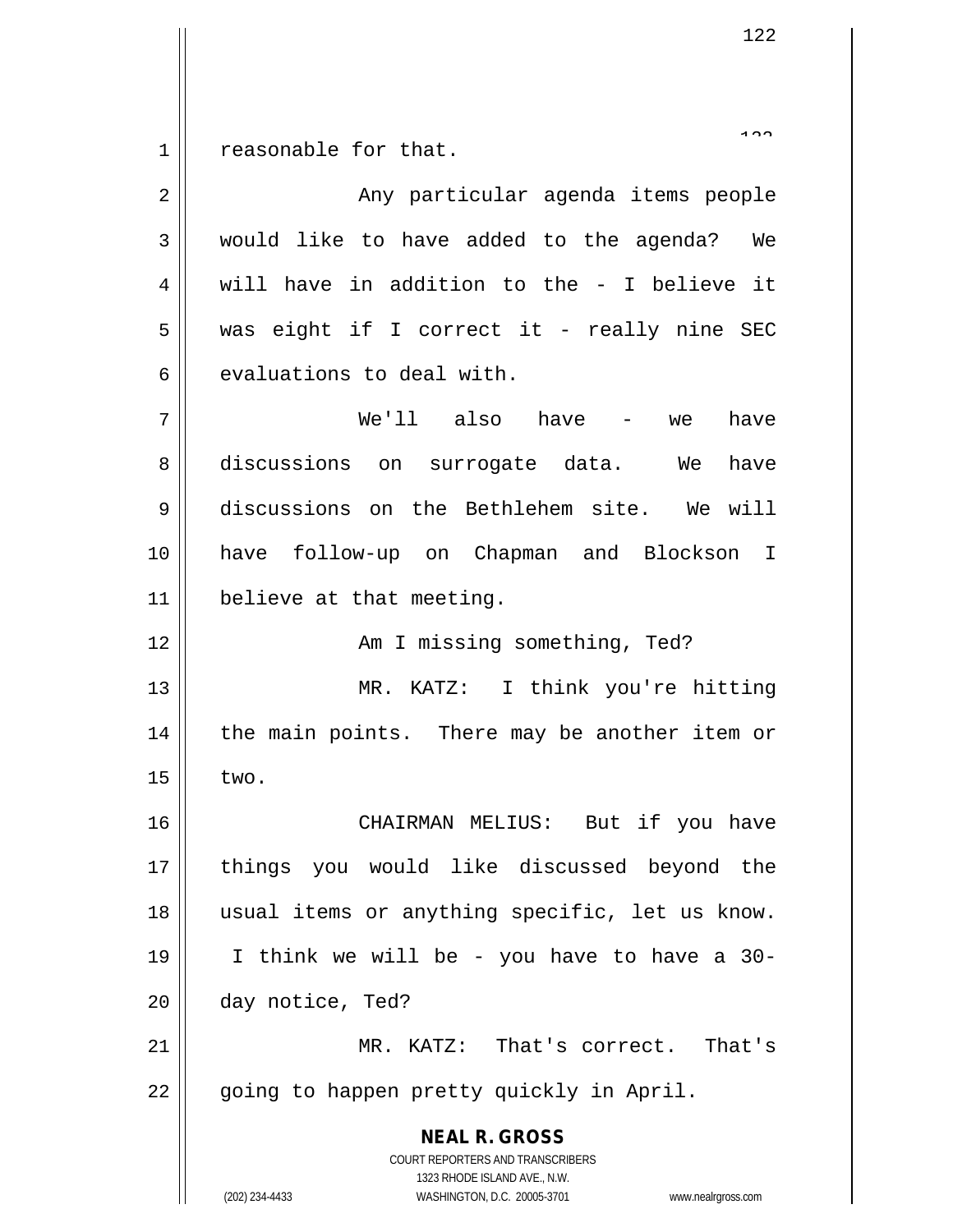**NEAL R. GROSS** COURT REPORTERS AND TRANSCRIBERS 1323 RHODE ISLAND AVE., N.W. (202) 234-4433 WASHINGTON, D.C. 20005-3701 www.nealrgross.com 123 1 CHAIRMAN MELIUS: Okay. One other 2 || reminder is that Niagara Falls, New York, is 3 Tright across from Niagara Falls, Ontario, and 4 || if you want to visit some of the sites, you 5 need to cross the border, so bring your  $6 \parallel$  passport or other appropriate identification, 7 but I don't believe they're accepting motor 8 vehicle licenses, at least not - unless you  $9$  || have the enhanced motor vehicle license. 10 There's been an ongoing 11 || bureaucratic battle about that, but I'm pretty  $12 \parallel$  - they certainly tightened up a little bit on 13 identification, but there's a bridge. It's 14 fairly easy to get across to the Canadian  $15 \parallel$  side. 16 Any questions on the Board 17 || meeting? If - any other items, if not, we can  $18 \parallel -$  with that, do we have a motion to adjourn? 19 MEMBER PRESLEY: I make that 20 motion. 21 CHAIRMAN MELIUS: Bob Presley, 22 | second to that?